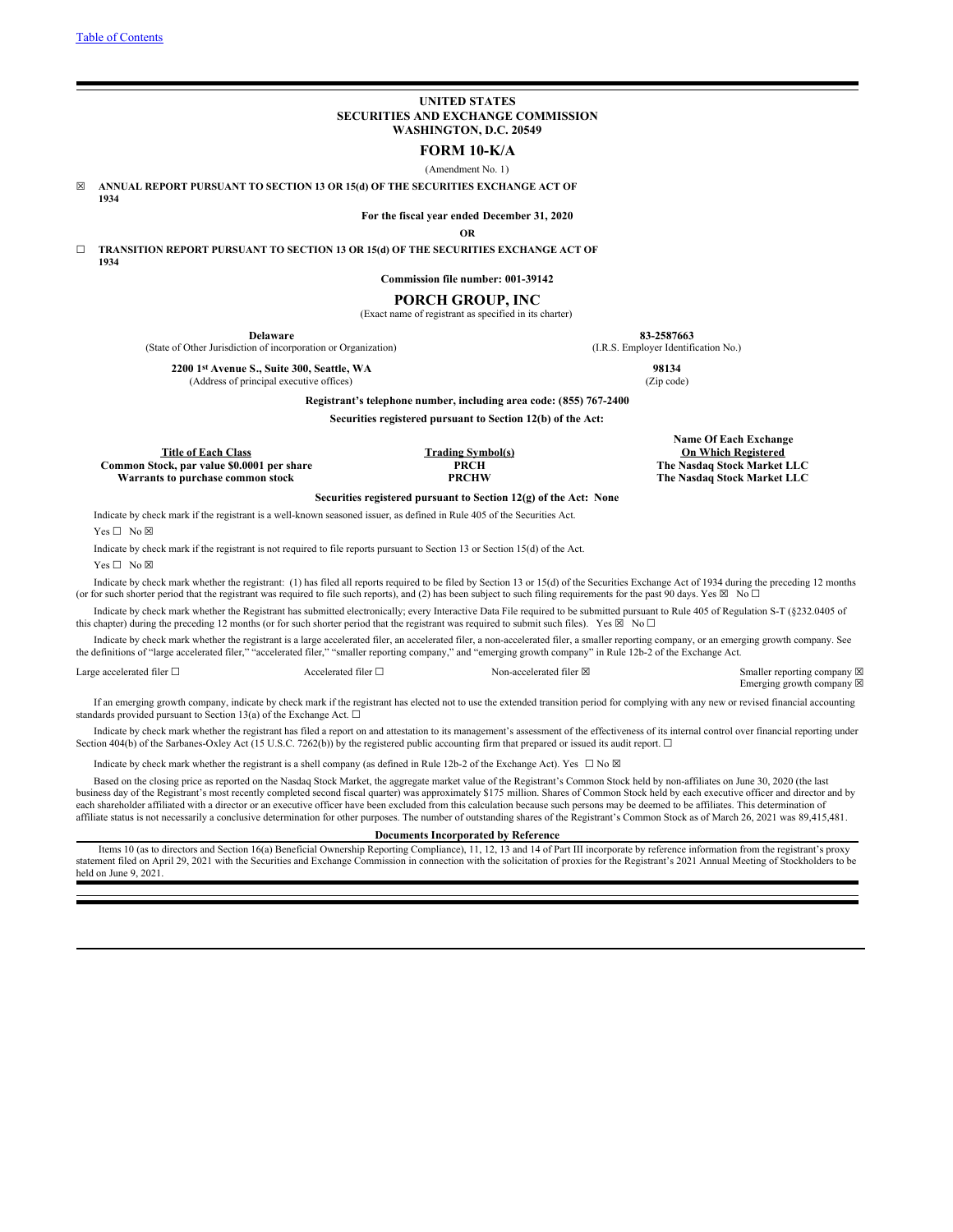# **TABLE OF CONTENTS**

| <b>PART I</b>                                                                                                        | Page |
|----------------------------------------------------------------------------------------------------------------------|------|
| Item 1. Business                                                                                                     | 6    |
| Item 1A. Risk Factors                                                                                                | 18   |
| Item 1B. Unresolved Staff Comments                                                                                   | 47   |
| Item 2. Properties                                                                                                   | 47   |
| Item 3. Legal Proceedings                                                                                            | 47   |
| Item 4. Mine Safety Disclosures                                                                                      | 48   |
| <b>PART II</b>                                                                                                       |      |
| Item 5. Market for Registrant's Common Equity, Related Stockholder Matters and Issuer Purchases of Equity Securities | 48   |
| Item 6. Selected Financial Data                                                                                      | 49   |
| Item 7. Management's Discussion and Analysis of Financial Condition and Results of Operations                        | 50   |
| Item 7A. Ouantitative and Oualitative Disclosures About Market Risk                                                  | 64   |
| Item 8. Financial Statements and Supplementary Data                                                                  | 66   |
| Item 9. Changes in and Disagreements with Accountants on Accounting and Financial Disclosure                         | 114  |
| Item 9A. Controls and Procedures                                                                                     | 114  |
| Item 9B. Other Information                                                                                           | 116  |
| <b>PART III</b>                                                                                                      |      |
| Item 10. Directors, Executive Officers and Corporate Governance                                                      | 116  |
| Item 11. Executive Compensation                                                                                      | 116  |
| Item 12. Security Ownership of Certain Beneficial Owners and Management and Related Stockholder Matters              | 116  |
| Item 13. Certain Relationships and Related Transactions, and Director Independence                                   | 116  |
| Item 14. Principal Accountant Fees and Services                                                                      | 116  |
| <b>PART IV</b>                                                                                                       |      |
| Item 15. Exhibits and Financial Statement Schedules                                                                  | 116  |
| Item 16. Form 10-K Summary                                                                                           | 118  |
|                                                                                                                      |      |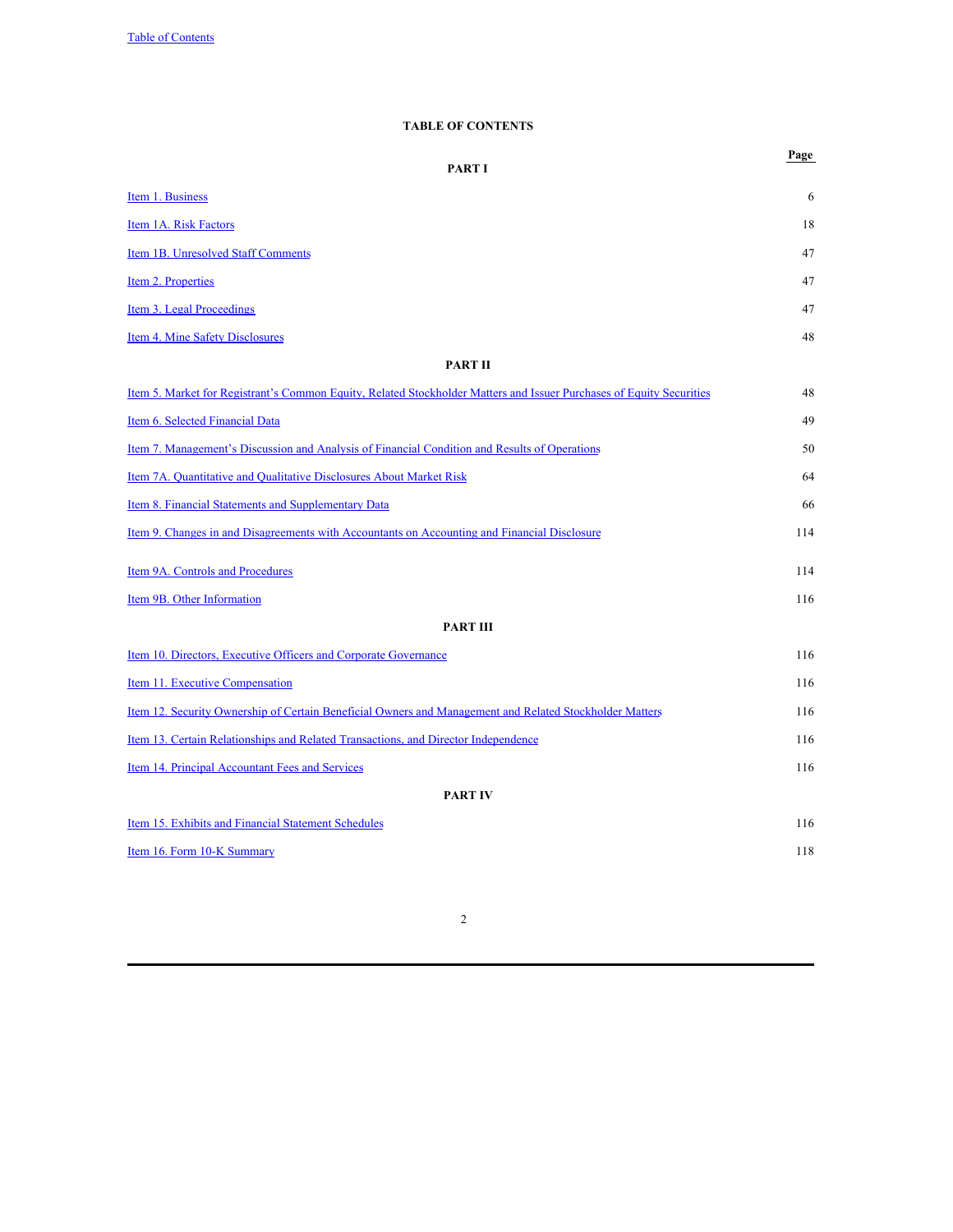# **EXPLANATORY NOTE RELATED TO THE RESTATEMENT**

This Amendment No. 1 to Form 10-K/A (this "Amendment" or "Form 10-K/A") amends the Porch Group, Inc. ("Porch" or the "Company") Annual Report on Form 10-K for the year ended December 31, 2020 originally filed with the Securities and Exchange Commission ("SEC") on March 31, 2021 by the Company (the "Original Filing"). This Amendment restates the Company's previously issued consolidated financial statements as of and for the year ended December 31, 2020. See Note 1, Restatement of Previously Issued Consolidated Financial Statements, in Item 8, Financial Statements and Supplementary Data, for additional information. This Form 10-K/A also amends certain other items in the Original Filing, as listed in "Items Amended in this Form 10-K/A" below.

# **Restatement Background**

On April 12, 2021, the Staff of the U.S. Securities and Exchange Commission released a statement highlighting a number of financial reporting considerations for Special Purpose Acquisition Companies ("SPACs") (the "SEC Staff Statement"). The SEC Staff Statement highlighted potential accounting implications of certain terms that are common in warrants issued in connection with initial public offerings of SPACs. The SEC Staff Statement clarified guidance for all SPAC-related companies regarding the accounting and reporting for their warrants that could result in the warrants issued by SPACs being classified as a liability measured at fair value, with non-cash fair value adjustments recorded in earnings at each reporting period

Upon completion of the Merger with PTAC on December 23, 2020, the Company assumed 8,625,000 public warrants and 5,700,000 private warrants to purchase an aggregate 14,325,000 shares of common stock, which were outstanding as of December 31, 2020. Each warrant entitles the registered holder to purchase one share of common stock at a price of \$11.50 per share. The private warrants are identical to the public warrants, except that the private warrants are exercisable on a cashless basis and are non-redeemable so long as they are held by the initial purchasers or their permitted transferees. If the placement warrants are held by someone other than the initial purchasers or their permitted transferees, the private warrants will be redeemable by the Company and exercisable by such holders on the same basis as the public warrants. In light of the SEC Staff Statement, the Company reevaluated the accounting treatment of the Public Warrants and Private Warrants, which had been classified as equity on the consolidated balance sheet as of December 31, 2020. The Company determined that the Public Warrants did not contain these provisions and were otherwise appropriately classified as equity. However, the Private Warrant agreements provided for an alternative settlement structure dependent upon the characteristic of being an eligible Private Warrant holder. As the characteristics of a warrant holder are not inputs into the pricing of a fixed-for-fixed option on equity shares, such provision precludes the Private Warrants from being classified in equity, and thus the Private Warrants should be classified as a liability in accordance with Accounting Standards Codification ("ASC") 815.

Accordingly, on May 13, 2021, the Audit Committee of the Board of Directors of the Company, after considering the recommendations of management, concluded that the Original Filing should not be relied upon due to the misclassified Private Warrants. With this Amendment, the Private Warrants are now appropriately classified as a liability measured at fair value on the Company's consolidated balance sheet as of December 31, 2020, and the change in fair value of such liability in each period is presented as a gain or loss in the Company's consolidated statements of operations.

### **Effect of Restatement and Revisions**

As described above, the Private Warrants should be accounted for as liabilities measured at fair value, with non-cash fair value adjustments recorded in earnings at each reporting period. As a result, we are including in this Amendment No. 1 restated consolidated financial statements as of and for the year ended December 31, 2020. The change in the accounting treatment for the Private Warrants along with the correction of certain other previously identified immaterial errors and the resulting restatement and revision of our consolidated financial statements resulted in an increase in total liabilities of approximately \$31.9 million and a decrease of approximately \$29.7 million in additional paid-in capital in our Consolidated Balance Sheet as of December 31, 2020, and a decrease in revenue of approximately \$0.9 million and an increase in other expenses, net of approximately \$1.5 million in our Consolidated Statements of Operations for the year ended December 31, 2020. Additionally, due to the change in accounting treatment for Private Warrants, when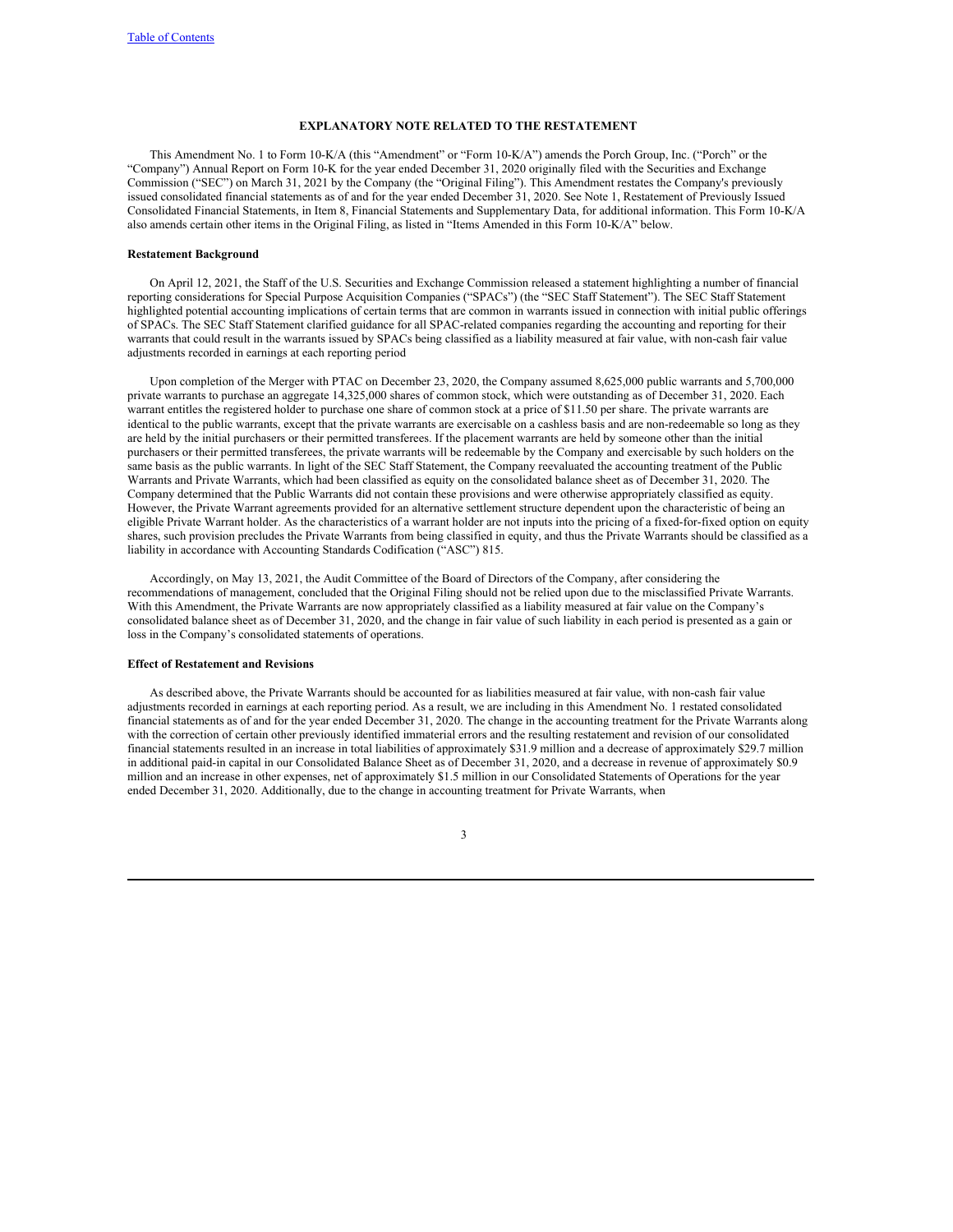presenting diluted earnings (loss) per share the Private Warrants were considered for inclusion in the diluted share count in accordance with U.S. generally accepted accounting principles ("GAAP"), which resulted in an increase to our diluted loss per share.

The restatement of the consolidated financial statements had no impact on our liquidity or cash position as of December 31, 2020. An explanation of the impact of the restatement on our consolidated financial statements is contained in "Note 1—Restatement of Previously Issued Consolidated Financial Statements" to the accompanying consolidated financial statements included in this Amendment No. 1.

As all material restatement information will be included in this Amendment No. 1, investors and others should rely only on the financial information and other disclosures regarding the periods described above in this Amendment No. 1 and in future filings with the SEC (as applicable) and should not rely on any previously issued or filed reports, press releases, corporate presentations or similar communications relating to the year ended December 31, 2020.

## **Internal Control Considerations**

As described within Part II, Item 9A. Controls and Procedures of the Original Filing, management had identified a material weakness in our internal control over financial reporting as of December 31, 2020 stemming from the previously existing internal control processes not being comprehensive enough to mitigate the risks related to the operations of the consolidated entity post-Merger.

In conjunction with the restatement, management has concluded that the Company's lack of processes and resources to identify and evaluate the appropriate treatment of complex securities, such as warrants, represents a second material weakness in internal control over financial reporting. Refer to Part II, Item 9A. Controls and Procedures in this amended Annual Report for additional information regarding management's considerations.

### **Items Amended in this Form 10-K/A**

This Form 10-K/A presents the Original Filing, amended and restated with modifications as necessary to reflect the restatements. The following items have been amended to reflect the restatement:

- Part I, Item 1A. Risk Factors
- Part II, Item 7. Management's Discussion and Analysis of Financial Condition and Results of Operations
- Part II, Item 8. Financial Statements and Supplementary Data
- Part II, Item 9A. Controls and Procedures

This Amendment speaks as of the filing date of the Original 10-K Filing and does not reflect events occurring after the filing date of the Original 10-K Filing.

As required by Rule 12b-15 under the Securities Exchange Act of 1934, as amended (the "Exchange Act"), new certifications by the Company's principal executive officer and principal financial officer are filed herewith as exhibits to this Amendment pursuant to Rule 13a-14(a) of the Exchange Act and Section 1350 of Chapter 63 of Title 18 of the United States Code (18 U.S.C. 1350).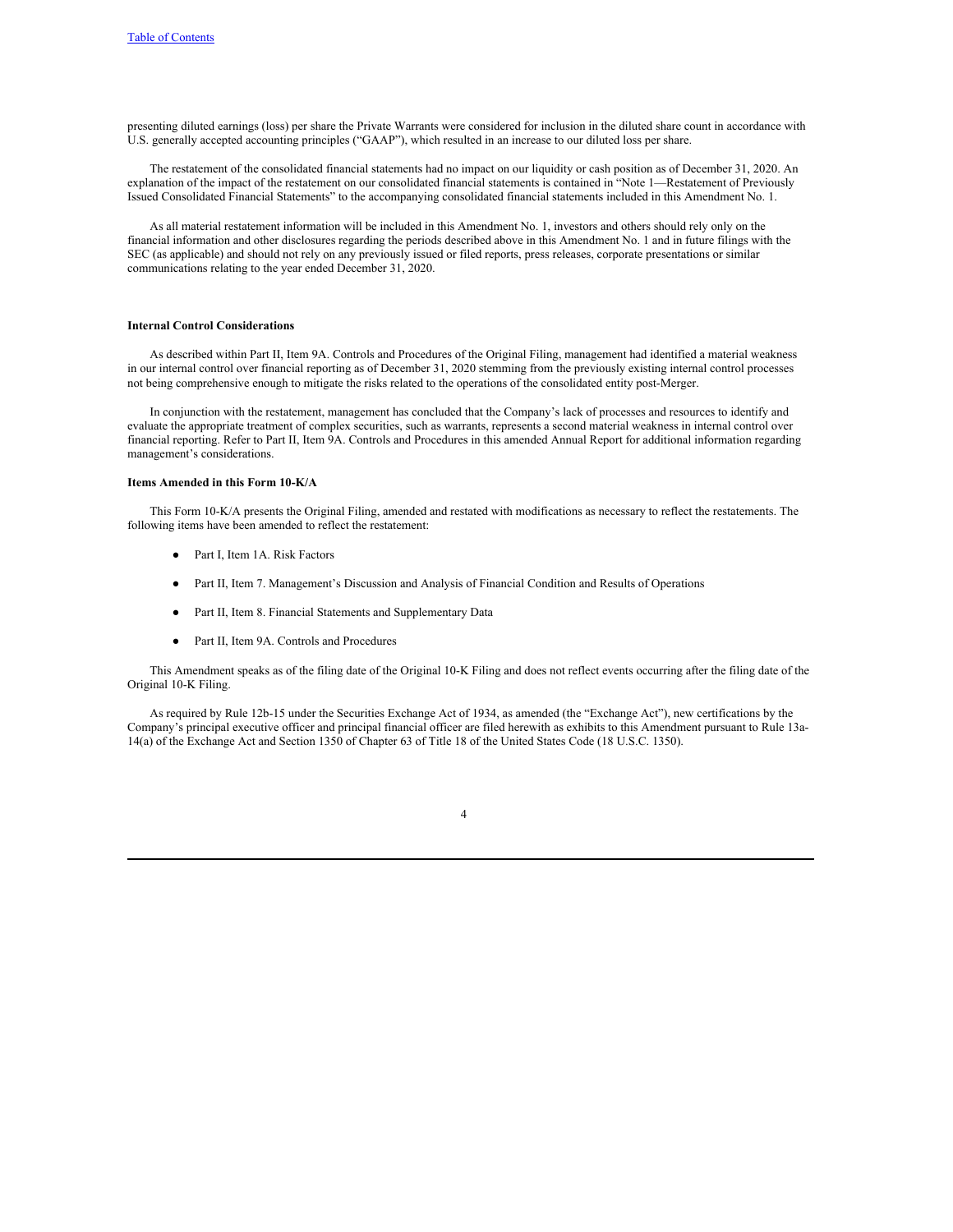# **CAUTIONARY NOTE REGARDING FORWARD-LOOKING STATEMENTS**

This annual report on Form 10-K (this "Annual Report") and the documents incorporated herein by reference contain forwardlooking statements as defined by the Private Securities Litigation Reform Act of 1995. These statements are based on the beliefs and assumptions of management. Although the Company believes that its plans, intentions and expectations reflected in or suggested by these forward-looking statements are reasonable, the Company cannot assure you that it will achieve or realize these plans, intentions or expectations. Forward-looking statements are inherently subject to risks, uncertainties and assumptions. Generally, statements that are not historical facts, including statements concerning the Company's possible or assumed future actions, business strategies, events or results of operations, are forward-looking statements. These statements may be preceded by, followed by or include the words "believes," "estimates," "expects," "projects," "forecasts," "may," "will," "should," "seeks," "plans," "scheduled," "anticipates" or "intends" or similar expressions.

Forward-looking statements are not guarantees of performance. You should not put undue reliance on these statements which speak only as of the date hereof. You should understand that the following important factors, among others, could affect the Company's future results and could cause those results or other outcomes to differ materially from those expressed or implied in the Company's forwardlooking statements:

- the ability to recognize the anticipated benefits of the Company's business combination consummated on December 23, 2020 (the "Merger") pursuant to that certain Agreement and Plan of Merger, dated July 30, 2020 (as amended by the First Amendment to the Agreement and Plan of Merger, dated as of October 12, 2020, the "Merger Agreement"), by and among PropTech Acquisition Corporation ("PTAC"), PTAC Merger Sub Corporation, a Delaware corporation and wholly-owned subsidiary of PTAC ("Merger Sub"), Porch.com, Inc. a Delaware corporation, and Joe Hanauer, in his capacity as the shareholder representative, which may be affected by, among other things, competition and the ability of the combined business to grow and manage growth profitably;
- expansion plans and opportunities, including future acquisitions or additional business combinations;
- costs related to the Merger;
- litigation, complaints, and/or adverse publicity;
- the impact of changes in consumer spending patterns, consumer preferences, local, regional and national economic conditions, crime, weather, demographic trends and employee availability;
- privacy and data protection laws, privacy or data breaches, or the loss of data; and
- the impact of the COVID-19 pandemic and its effect on the business and financial conditions of the Company.

These and other factors that could cause actual results to differ from those implied by the forward-looking statements in this Annual Report are more fully described in the "Risk Factors" section. The risks described in "Risk Factors" are not exhaustive. New risk factors emerge from time to time and it is not possible for us to predict all such risk factors, nor can the Company assess the impact of all such risk factors on its business or the extent to which any factor or combination of factors may cause actual results to differ materially from those contained in any forward-looking statements. All forward- looking statements attributable to the Company or persons acting on its behalf are expressly qualified in their entirety by the foregoing cautionary statements. The Company undertakes no obligations to update or revise publicly any forward-looking statements, whether as a result of new information, future events or otherwise, except as required by law.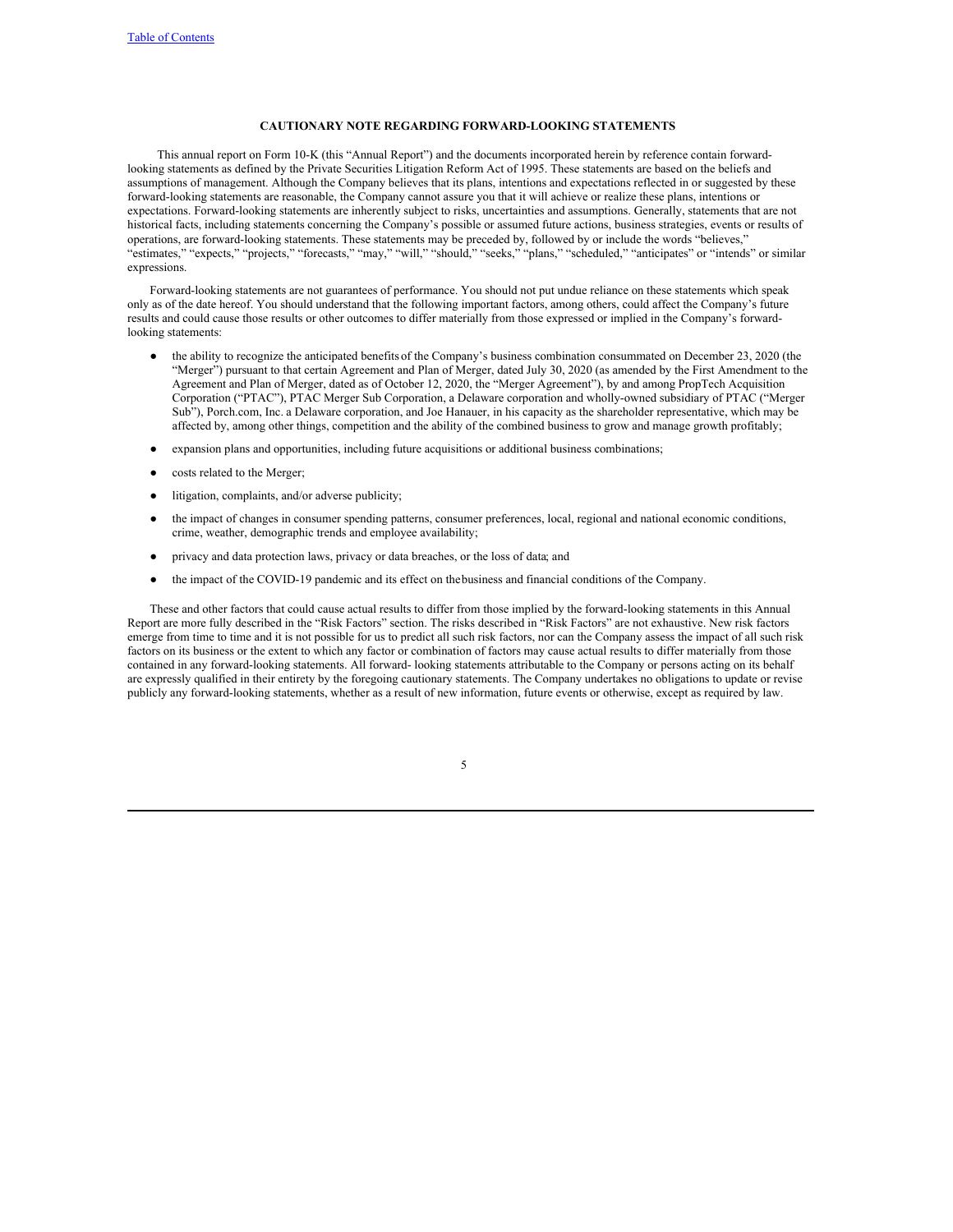### **Item 1. Business**

## **PART I**

Unless the context otherwise requires, references in this section to "we," "our," "us," the "Company" or "Porch" generally refer to *Porch Group, Inc. and its consolidated subsidiaries.*

#### **Overview**

### *Who We Are*

Porch is a vertical software platform for the home, providing software and services to approximately 11,000 home services companies, such as home inspectors, moving companies, utility companies, home insurance, warranty companies, and others. Porch helps these service providers grow their business and improve their customer experience. As a way to pay for the software and services, these companies connect their homebuyers to Porch, who in turn makes the moving process easier, helping consumers save time and make better decisions about critical services, including insurance, moving, security, TV/internet, home repair and improvement, and more. While some home services companies pay Porch typical software-as-a-service ("SaaS") fees, the majority of Porch's revenue comes from business-tobusiness-to-consumer ("B2B2C") transaction revenues, with service providers such as insurance carriers or TV/internet companies paying Porch for new customer sign-ups.

Porch is the largest provider of software for certain home service verticals, such as the home inspection industry where more than a quarter of all U.S. home inspections are processed through Porch. Porch operates under a number of brands, such as Inspection Support LLC ("ISN™"), Porch's enterprise resource planning ("ERP") and customer relationship management ("CRM") software, HireAHelper™, where it provides software and demand for moving companies, Elite Insurance Group, where Porch is a licensed nationwide insurance agency, V12, which provides data and analytical solutions that allow brands to improve the performance of their marketing, iRoofing, which provides measurement software for roofers, and Porch.com, where homeowners can complete home projects.

### *Background and Corporate History*

On December 23, 2020 (the "Closing Date"), Porch.com, Inc. and PTAC consummated the business combination pursuant to the Merger Agreement whereby Porch.com, Inc. merged with and into Merger Sub and became a wholly owned subsidiary of PTAC. On the Closing Date, PTAC changed its name from "PropTech Acquisition Corporation" to "Porch Group, Inc." References in this section to Porch prior to the Closing Date refer to Porch.com, Inc.

We were incorporated in the State of Delaware on December 22, 2011 and officially launched as Porch.com, Inc. on September 17, 2013. We launched Porch with the goal of simplifying the homebuying, move-in, and home maintenance process. We began as a datadriven home services marketplace, delivering project requests to home improvement professionals across the country who make up part of the \$460 billion North American home improvement market. $\frac{1}{2}$  $\frac{1}{2}$  $\frac{1}{2}$  After two (2) years of growth, and with key learnings in hand, Porch expanded its offerings by providing software and service to home services companies, transitioning to a vertical software company focused on the home. We knew that we wanted to focus on individuals making critical and high value purchase decisions at the start of their homeowning journey. We also knew that we wanted to partner with home service companies to create long-term defensible and proprietary access to these consumers. As of the end of 2020, approximately 11,000 small and large businesses — home inspectors, moving companies, large utilities, home warranty companies and more — use Porch to improve their operations, grow their business, and improve their customer experiences. These partnerships provide Porch introductions to end customers (who are largely homebuyers or existing homeowners) to help make the move and home maintenance simpler. This access is unique, wide-ranging and early in the homebuying process. Because the home inspection industry is Porch's largest vertical with more than a quarter of all U.S. home inspections being managed in Porch's ERP/CRM software<sup>[2](#page-0-0)</sup>, Porch typically gets introduced to a homebuyer approximately six (6) weeks before their movein day, when

<sup>&</sup>lt;sup>2</sup> Based on internal Porch data regarding total home inspections processed via Porch software from January 2020 through June 2020, as a percentage of total 1H 2020 home sales. "Total 1H 2020 home sales," as used herein, represents the sum of new and existing U.S. home sales for the period from February 2020 through July 2020 (in order to account for the delay between home inspection and closing of sale), as reported by the U.S. Census Bureau (new home sales) and the National Association of Realtors (existing home sales).



<sup>1</sup> Based on data from Global Market Insights, Inc.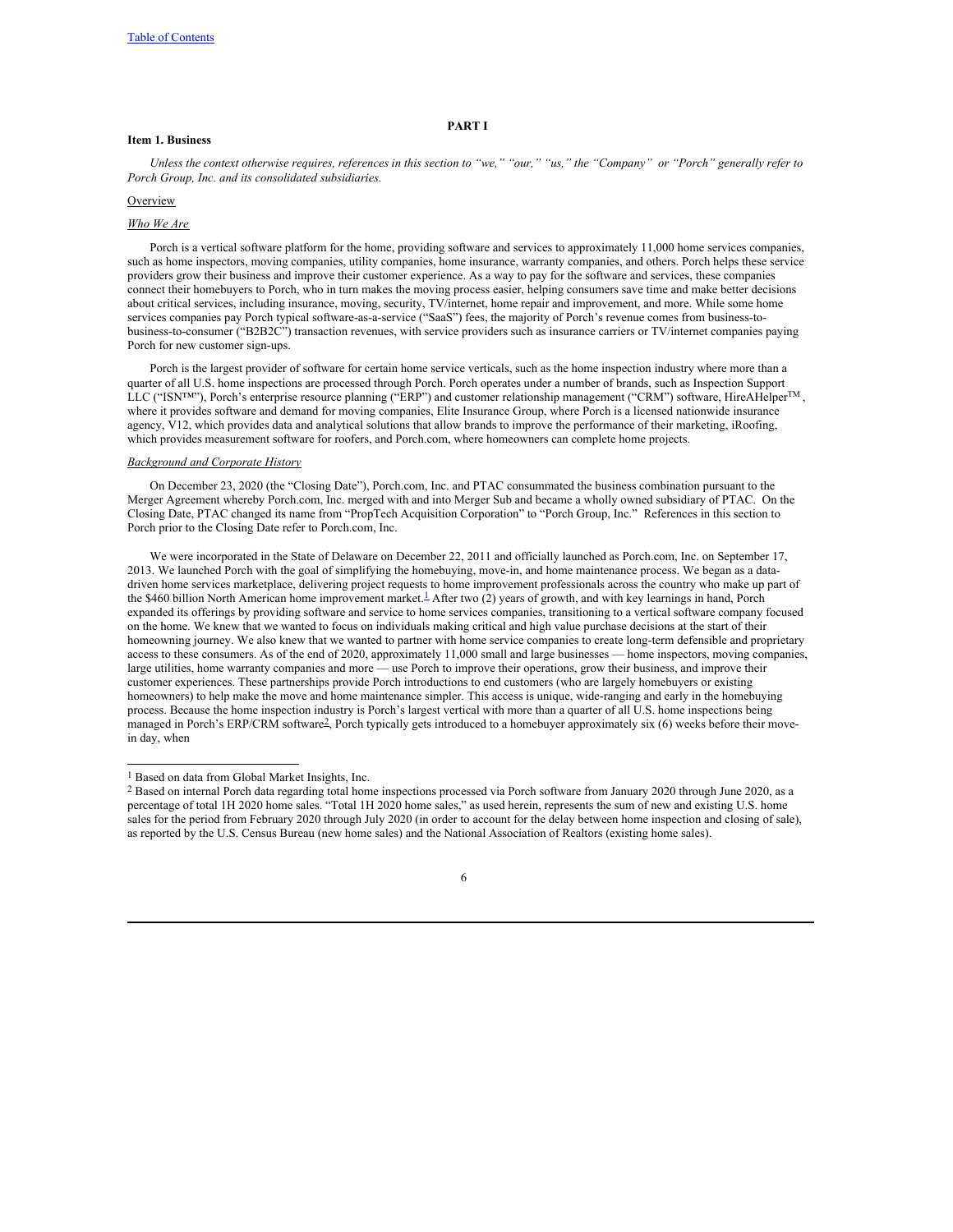critical purchase decisions are being made.

Throughout the last seven (7) years, Porch has established many partnerships across a number of home-related industries. Porch has also proven effective at selectively acquiring companies which can be efficiently integrated into Porch's platform. In 2017, we significantly expanded our position in the home inspection industry by acquiring ISN™, a developer of ERP and CRM software for home inspectors. Under Porch's ownership, ISN™ has increased its revenues approximately five-fold (5x) in the three (3) years since Porch acquired it. In November 2018, we acquired Hire A Helper, LLC ("HireAHelper™"), a provider of software and demand for moving companies. Similarly, within 18 months after being acquired by Porch, HireAHelper™ had more than doubled its revenues and achieved significant increases in profits. More recently, Porch announced acquisitions of V12, PalmTech, and iRoofing, as well as the signing of Homeowners of America which is expected to close in Q2 2021. We remain committed to pursuing attractive M&A opportunities as a key part of our growth strategy going forward as a public company.

However, as described elsewhere in part in "Risk Factors, Risks Related to Our Acquisition Strategy – We may experience risks related to acquisitions, including the HOA acquisition", not all of our prior or future acquisitions have or will perform at the levels expected by management or stockholders from an operational, business, financial, or risk management perspective. In addition, at our stage of development we are continuing to build out capabilities in the business and functional staffing areas to assess, value, execute and integrate acquisitions – the growth and capabilities of these teams can introduce risk with respect to realizing our acquisition strategy and the value of acquisition opportunities.

#### *The Porch Platform*

Porch provides software and services to home services companies, and, through these relationships, gains unique and early access to homebuyers and homeowners, assists homebuyers and homeowners with critical services such as insurance and moving, and, in turn, Porch's platform drives demand for other services from such companies as part of our value proposition. Porch has three types of customers: (1) home services companies, such as home inspectors, for whom Porch provides software and services and who provide introductions to homebuyers and homeowners; (2) consumers, such as homebuyers and homeowners, whom Porch assists with the comparison and provision of various critical home services, such as insurance, moving, security, TV/internet, and home repair and improvement; and (3) service providers, such as insurance carriers, moving companies, security companies and TV/internet providers, who pay Porch for new customer sign-ups.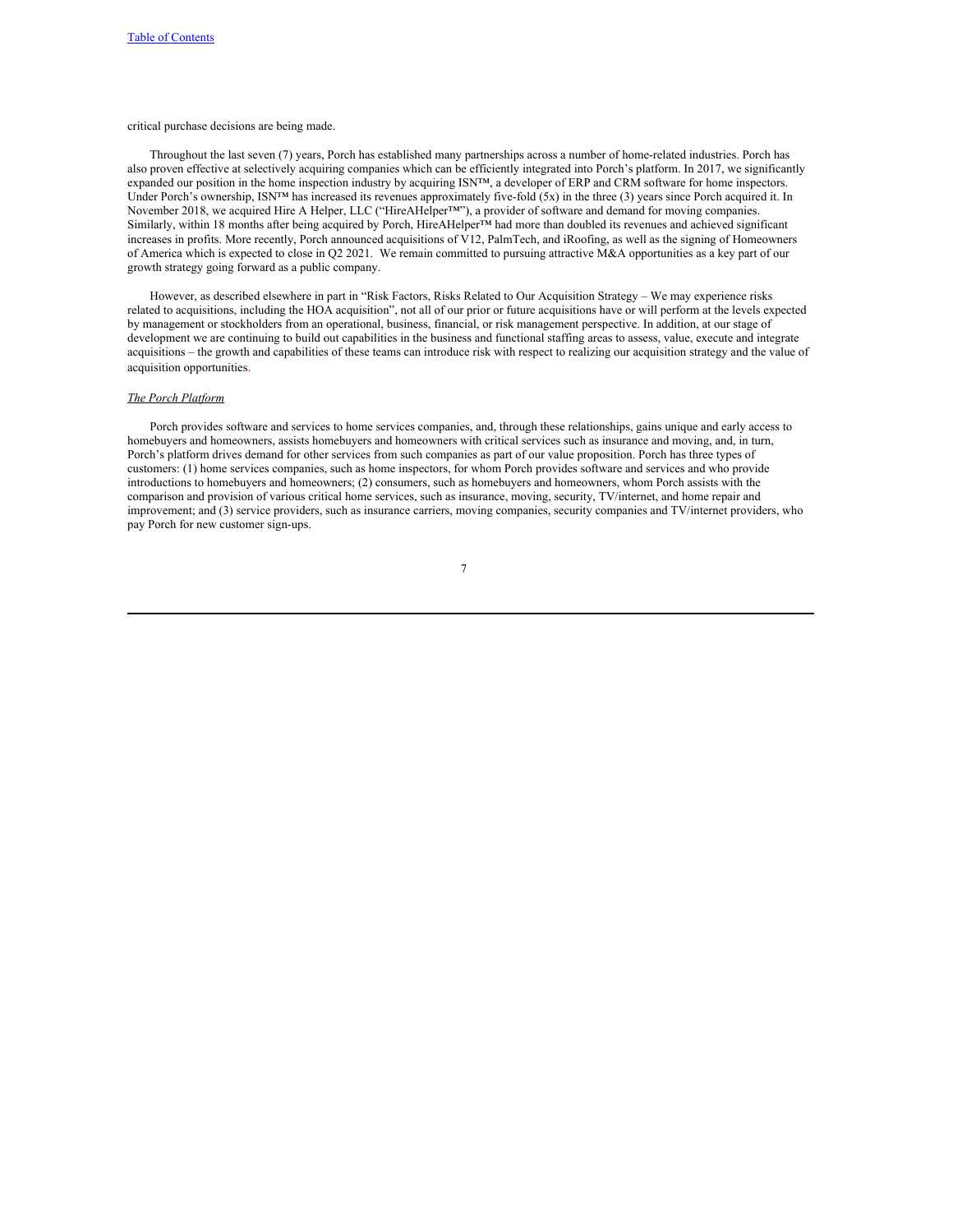

# Porch, the Vertical Software Platform for the Home

#### *Software and Services for Home Services Companies*

Porch's platform provides home services companies with software and services to help them grow their business and provide a better experience for their customers. This value proposition can be divided into three components.

First, Porch offers leading vertical-specific software that includes a wide range of functionality required by home services companies like home inspectors, roofers, and moving services providers to run a better business. These software solutions provide a wide range of functionality including configurable dashboards, calendars and scheduling, online booking, payment processing, dispatch and routing optimization, customer relations and communications, flexible reporting, industry integrations, reporting writing, quoting and more. Companies use this software for their customers and transactions, managing their employees and tracking their partners. The depth of functionality varies among industry-specific products. Because this software is used in so many aspects of day-to-day management by home services companies such as home inspectors, Porch sees very low attrition rates among our software customer base.

Second, Porch offers a Moving Concierge service that home services companies can provide to their end customers in order to improve the moving and home improvement experience. Instead of the relationship ending once the initial service is complete, home inspectors, moving companies, utilities, home warranty companies, and others can provide Porch's Moving Concierge to assist an end customer with the remaining aspects of their move and, going forward, with ongoing home maintenance. Each Moving Concierge client is provided with a self-service dashboard through which they can manage their moving "to do" list. A Porch Moving Concierge representative will also contact the client to talk about their home inspection, answer questions, collect a review for the company, and chart out all upcoming services with which Porch can assist. Instead of selling customer data as leads, Porch helps the end customer compare prices and make decisions about critical services such as insurance (Porch is a licensed nationwide insurance agency ("EIG") that underwrites policies for home, auto, flood and umbrella coverage), moving, security, and TV/internet. This experience creates a positive end customer experience that can benefit the home services company.

Third, Porch can help home service companies to grow their business through new customer acquisition. Porch does this through its various digital and concierge experiences and marketing solutions. Home services companies can pay for Porch's software and certain modules with B2B SaaS fees. They also have the ability to access Porch's core software suite for free if they provide Porch with access and introductions to their end customers by providing each with Porch's Moving Concierge experience. This allows Porch to generate businessto-business-to-customer ("B2B2C") transaction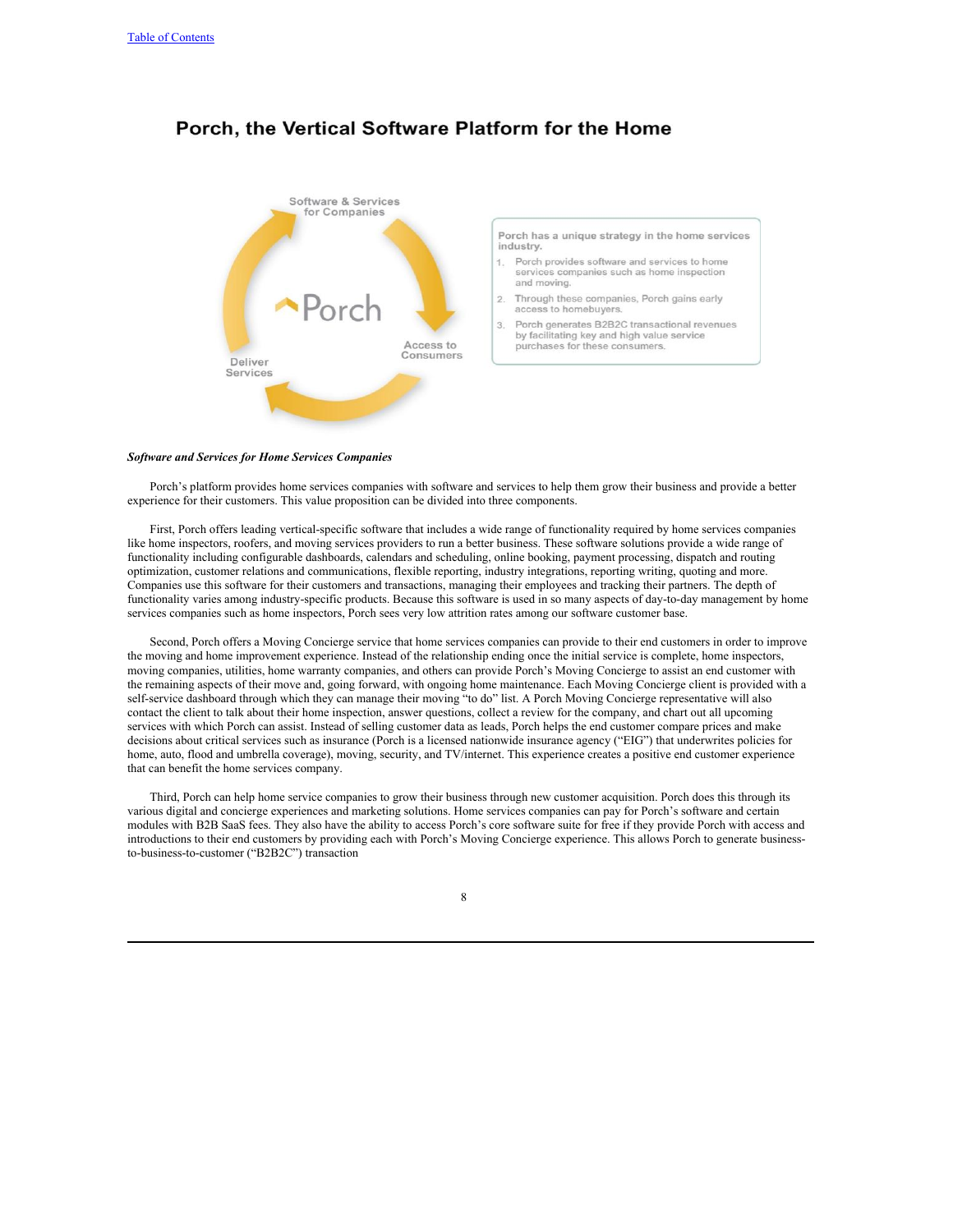revenues by offering high value services to end customers. The combination of this value proposition is compelling. This allows Porch to achieve a very strong home services company lifetime value to acquisition cost ratio.

# *Consumer Services*

Porch connects consumers with home services companies nationwide and offers a full range of products and services where homeowners can, among other things: (i) compare and buy home insurance policies (along with auto, flood and umbrella policies) with competitive rates and coverage; (ii) arrange for a variety of services in connection with their move, from labor to load or unload a truck to full-service, long-distance moving services; (iii) discover and install home automation and security systems; (iv) compare internet and television options for their new home; (v) book small handyman jobs at fixed, upfront prices with guaranteed quality; and (vi) compare bids from home improvement professionals who can complete bigger jobs.

Porch focuses on the move stage of the homeowner's journey given the concentration of high value services that are purchased during this time. During the move, Porch assists the customer with services via its Moving Concierge and moving dashboard experience. For example, after helping the consumer quickly compare a large set of options for homeowner's insurance for the new home, Porch will bind coverage as a licensed insurance agent and connect it back to the homebuyer's mortgage. Additionally, Porch can highlight a variety of options and pricing for any type of move, including truck, storage and labor booking. For TV and Internet service, Porch provides the consumer a wide variety of rates, options and promotions for all major TV and Internet providers in their area and activates service directly for the consumer. According to a survey conducted by Article and OnePoll, moving was the second most stressful high-stress moment in a consumer's life (behind only loss of a job), and across each of these services, Porch helps the consumer quickly and easily select the right products for them.

After the move, Porch provides consumers with tools and resources to help them find local professionals to complete most types of home maintenance, repair and improvement projects. Homeowners simply submit a project request on the Porch website, and Porch matches the homeowner with local professionals in their area who have the skills to do the job. Porch then sends the homeowner contact details about the service professionals they have been matched with, so the homeowner can select the right person or company for the job. Professionals can create profiles on Porch.com, but we also partner with both large service provider companies as well as large networks of service providers. This enables Porch to offer consumers various high-quality options without having to build a large sales force or operate as a standalone marketplace.

### Our Industry

The home is foundational to the American experience. According to data from the National Association of Realtors and the U.S. Census Bureau, there were 5.64 million existing homes sold and approximately 815,000 newly constructed homes sold in the United States in 2020<sup>2</sup>. There are millions of home services companies, most of which are small businesses operating in fragmented markets, according to the U.S. Small Business Administration Office of Advocacy. For consumers, moving and maintenance can be full of pitfalls and headaches. Porch seeks to simplify the home by providing software and services to home services companies and connecting homeowners to highquality services throughout the home lifecycle. In doing so, Porch conducts its business across a broad total addressable market ("TAM"), consisting of moving services, property and casualty ("P&C") insurance and contractor services, with an estimated total value of approximately \$320 billion<sup>[4](#page-0-0)</sup>. This TAM is based on the products Porch offers today, with ample opportunity for expansion of Porch's addressable market.

### *Moving Services*

Porch provides three primary moving services that support homeowners during the moving process: direct moving services, security installations and TV/internet installations. Based on U.S. Census Bureau data and Porch management estimates, Porch believes the overall addressable opportunity for Porch in these three service offerings in the U.S. to be



<sup>3</sup> National Association of Relators 2020 report.

<sup>4</sup> National Association of Relators 2020 report.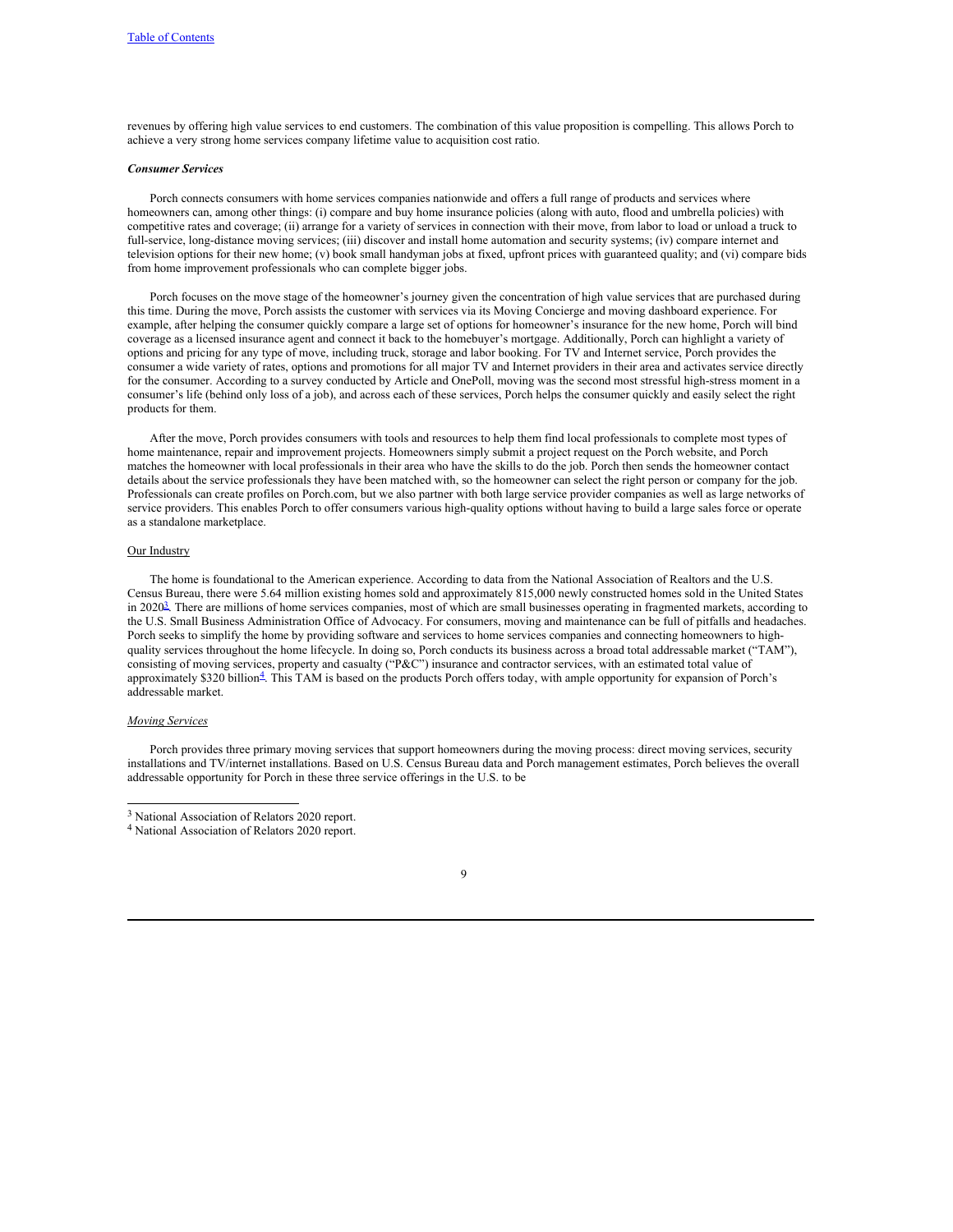approximately \$4 billion. This estimate assumes that of the approximately 6 million annual home sales, approximately 20% will result in a home security purchase (according to industry estimates), which at approximately \$1,100 per sale results in a \$1.3 billion security installation TAM. The TV/internet installation TAM assumes all homebuyers will get some combination of TV and Internet service as an average commission per household of \$114. This also assumes each home sale results in one move and that Porch can receive \$314 net commission per move (which is a mix between full service moves and labor only moves), thereby creating a \$1.9 billion moving service TAM. Porch bases these net commission assumptions on a review of existing customer purchasing patterns and revenue contributions.

### *Property and Casualty (P&C) Insurance*

Through its wholly-owned licensed insurance agency, Elite Insurance Group, Porch serves customers in the P&C home, auto, flood, and umbrella insurance market. In addition, as discussed more fully under "— Our Strategies for Growth — Insurance Expansion," Porch recently entered into a definitive agreement to acquire Homeowners of America Holding Corporation ("HOA"), a leading property and casualty insurance company focused on products in the residential homeowner space which, if completed, would result in Porch owning a managing general agent ("MGA") and an insurance carrier, thereby significantly expanding Porch's revenue from insurance sales. Based on U.S. home insurance annual revenues of \$105B plus U.S. auto insurance annual revenues of \$288B multiplied by a 20% commission, Porch believes the P&C home and auto insurance TAM is approximately \$163 billion.<sup>[5](#page-0-0)</sup>

#### *Contractor Services*

Contractor services is another large portion of Porch's TAM with an estimated size of approximately \$140 billion. This estimate is based on GM Insights' \$460 billion valuation of the home improvement market in 2018 and assumes 50% of projects are fully managed and coordinated by Porch with a 45% take rate (\$104 billion managed services TAM) and 50% of projects are referred to third parties without any coordination by Porch for a 15% referral fee (\$34 billion referral services TAM). The assumptions surrounding the percentage split between managed and outsourced projects, gross margins, and referral fees are based on Porch's historical experience.

### *Mover Marketing*

Mover Marketing represents Porch's opportunity to sell marketing technology and services that help advertisers retain existing customers and attract new customers at key moments in time, such as during the homebuying process. Porch estimates this TAM in the U.S. as \$8B based on [6](#page-0-0) million homebuyers annually spending an average \$9,000 during the first 3 to 6 months of the move<sup>6</sup>, and of this \$54B in spend, Porch estimates that 15% will be spent on marketing to these consumers based on what it has observed in the industries it serves.

#### Trends and Growth in the Housing and Home Maintenance Sectors

#### *Increasing Home Sales*

As a home services platform that provides ERP and CRM software to approximately 11,000 inspection, moving and home services companies, Porch's revenue is linked to existing home sales, which, according to the National Association of Home Builders, were at a 13 year high as of February 2020. COVID-19 significantly impacted Porch's home inspection volumes in March and April of 2020, but by June, Porch's volume had fully recovered to 2019 levels. Continued strong home sales are supported by historically low 30-year fixed mortgage rates and the behavior of homeowners to move and change homes. America is a mobile country, with the average American homeowner moving once every 13 years, according to the National Association of Realtors. Research from the National Association of Realtors shows several reasons for Americans moving, with the most frequent reasons being to find a new or better home, to start or transfer jobs or to establish a new family home for the first time.



<sup>5</sup> According to IBISWorld 2020 full year data, U.S. home insurance annual revenues totaled \$105 billion and U.S. auto insurance annual revenues totaled \$288 billion.

<sup>6</sup> Epsilon 2012 New Mover Report.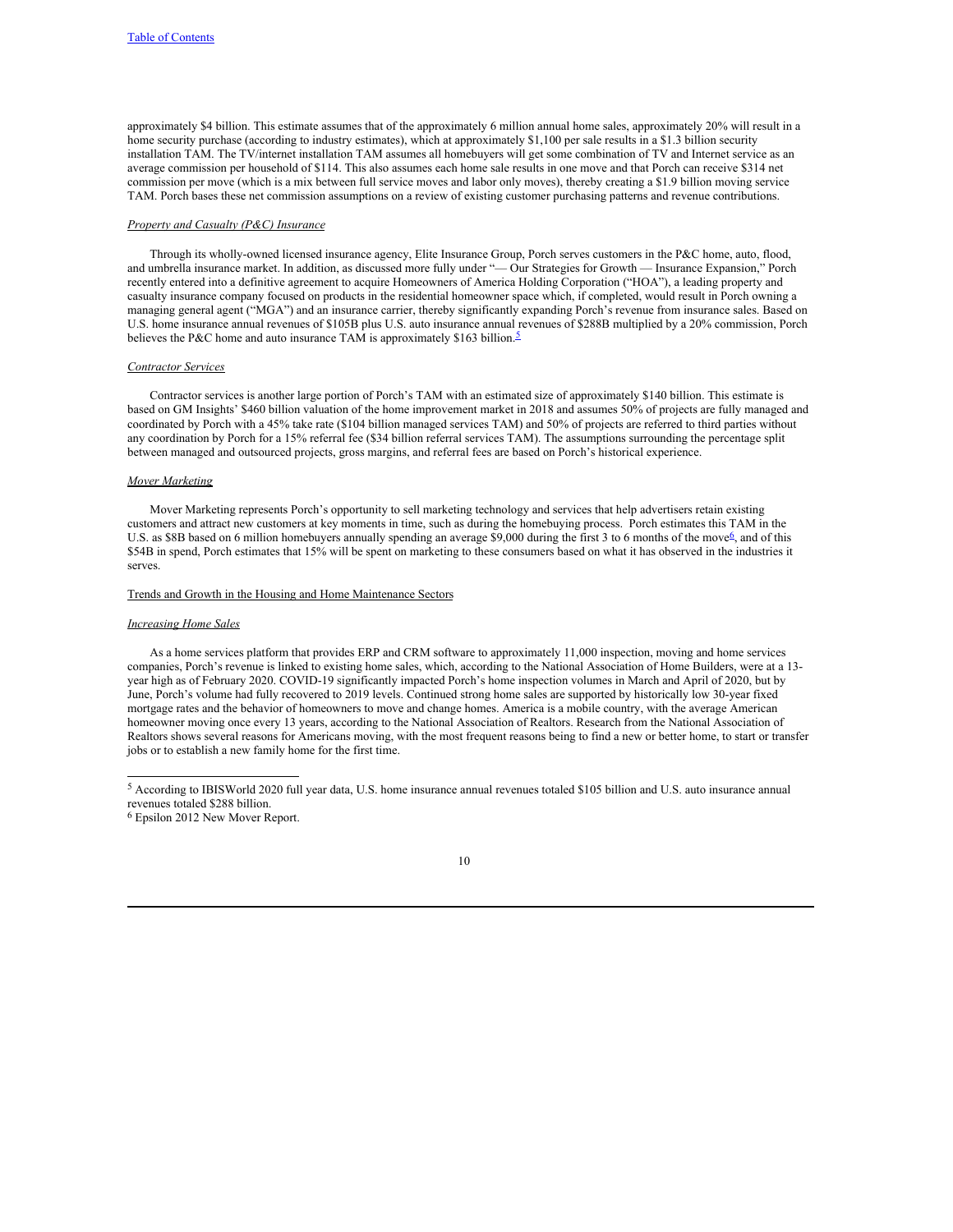### *Buying a Home and Moving is Becoming More Complex*

Moving is considered one of the most stressful life events. The list of decisions a buyer needs to make begin with the qualities and attributes of the new home. There is a growing list of factors that go into choosing a home, including, but not limited to, home affordability, safety, quality of schools and proximity to parks, recreational facilities, health centers and outdoor space. When purchasers do find the right home, they might face a competitive process where their bid is ultimately rejected. Once their bid is accepted, home buyers have to manage home inspections and finalize their mortgage by meeting lender requirements.

With the house purchase offer accepted, homebuyers then must deal with the complexity of and logistics of moving. Pre-move considerations include but are not limited to researching moving services, visiting new communities, booking rentals, reserving storage units, coordinating with movers on packing, transferring utilities, home cleaning, completing a change of address, purchasing home insurance, and purchasing a home warranty. Within the moving company market alone, according to the American Moving and Storage Association, there are over 7,000 companies in over 13,900 locations to choose from. Post-move considerations include but are not limited to unpacking, cleaning the new house, scheduling essential home improvements listed in the inspection report, changing locks, transferring medical records, registering vehicles, purchasing internet and setting up a security system. All of these considerations make moving a stressful and tenuous process.

Porch helps make the move simple through its Moving Concierge and related services. Homebuyers can use Porch's self-service dashboard to compare prices for movers, provision move-related services, and manage their moving checklist. Customers are also offered a wide variety of home services. Ultimately, Porch makes moving less stressful.

### *Increasing Home Improvement Spending*

After helping consumers with their move, Porch continues to say in touch with the movers to help with home maintenance and improvement projects. The continued growth of the home improvement spending market will have a substantial impact on Porch's future revenues.

According to the Home Improvement Research Institute, total home improvement spending in 2019 was approximately \$405 billion and grew to just short of \$440 billion in 2020. Despite COVID-19, there is a strong positive economic outlook. At the federal level, the fiscal stimulus from the Bipartisan Budget Act of 2019 is expected to help drive growth through 2021. According to recently published data from the Home Improvement Research Institute, the housing and home improvement market is forecasted to return to 2019 levels by the end of 2021. By 2022, home improvement sales are projected to pass \$460 billion per year.

#### *Outsourcing of Specialized Home Improvement Projects*

According to iPropertyManagement, four out of five homeowners hire a professional or licensed specialist to assist on typical home projects such as window replacements, roof repairs, heating, ventilation and air conditioning installations, and others, and 87% of home renovations utilized a service professional in 2018. Porch helps make finding these professionals easy and offers transparent pricing.

#### *Digitalization of Home Services*

According to Technavio, online on-demand home services are expected to grow at a compounded annual growth rate of over 50% from 2020 to 2024. Driving this trend is the digitally minded millennial generation that is entering the home ownership market and hiring home services professionals online. Home service professionals experiencing the benefits and scalability of connecting and engaging with consumers online, including reaching wider or targeted audiences, improving conversion rates, reducing acquisition costs, and tracking performance of marketing investments, are expected to invest more into digital offerings over time.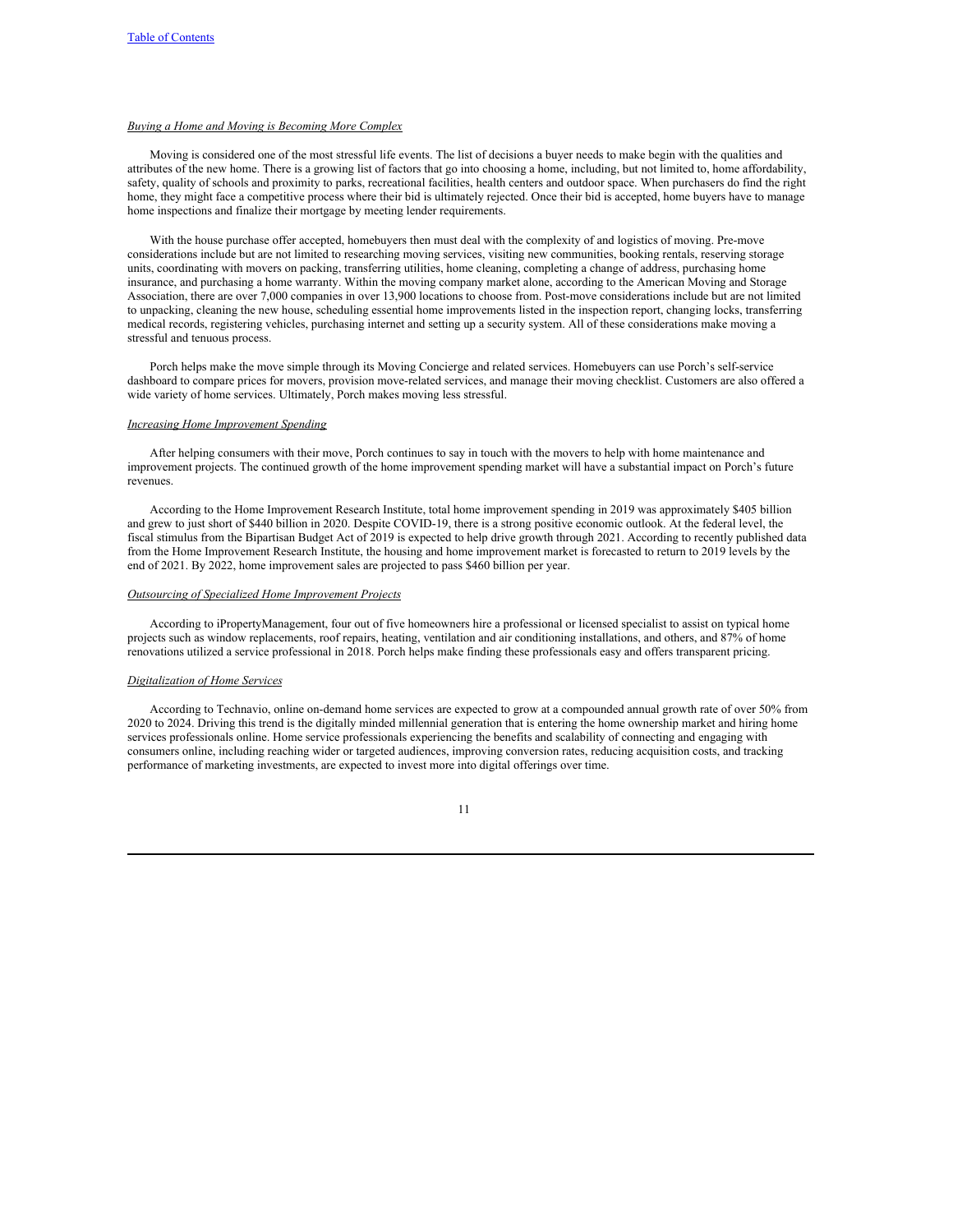# Our Competitive Strengths

#### *Leading ERP and CRM Software with Approximately 11,000 Contracted Companies in a Diverse Set of Industries*

Porch owns several leading ERP and CRM software platform brands including ISN™ for home inspectors and HireAHelper™ for moving companies. Porch provides software to approximately 11,000 companies across a number of home services verticals utilizing its various software brands.

### *Early Access to Demand*

Porch's early access to homebuyers allows Porch to be among the first service providers to reach out to consumers and to assist them in their moving journey prior to completing many large purchasing decisions. Home services companies have the option to opt into Porch's customer access model and receive Porch's software for free in exchange for access rights to their customers, thereby allowing Porch to market and offer services to these customers up to six (6) weeks in advance of their move. Porch's customer access model represents an extremely valuable marketing tool and customer acquisition platform for home services providers, who typically rely on a change of address request that occurs near the end of the moving journey to reach out to homebuyers.

Of all of the verticals Porch operates in, the largest is the home inspection industry. Porch's ERP and CRM software for home inspectors, is the software of choice for over 6,000 inspection companies, including most of the largest inspection companies in the U.S. These inspection companies complete over a quarter of all U.S. home inspections through Porch's ISN™ software. Through research and development, Porch continues to invest in and strengthen the software advantage of ISN™. Moreover, Porch expects to increase the percentage of U.S. homebuyers available through its customer access model by expanding sales efforts of ISN™ and other software, and by completing acquisitions of software and service companies in the home services sector.

Porch's other portfolio brands, including HireAHelper™ and Kandela™ also provide Porch access to customers. HireAHelper™ offers third party moving services by matching homeowners with local movers, trucks and storage containers, in addition to providing CRM software for moving companies. Kandela™ offers a leading moving concierge product for utility customers in the U.S., helping hundreds of thousands of movers through its exclusive partnerships with utilities. These brands generate incremental customer access and provide services to consumers, augmenting Porch's competitive advantage across a broader array of home services.

#### *Innovative Customer Access Pricing Model*

Porch's customer access model, whereby software customers utilize Porch's software for free in exchange for providing access rights to their customers, reduces competition from traditional software providers that charge a fee and rely on that revenue to sustain their businesses. In addition to obtaining the software for free, inspection companies report higher net promoter scores after enrolling in Porch's customer access model as Porch drives improved customer satisfaction through its concierge service at a critical time of need. As a result, ISN™ benefits from high retention rates among software customers.

# *Proprietary Data and Analytics*

Through the services it offers, Porch has amassed a trove of proprietary data on homebuyers and their homes. Using this data, Porch intends to accelerate its investment in data science and analytics to provide more suitable services to homebuyers and improve service provider marketing opportunities. For example, Porch believes that its data could help improve Porch's ability to predict a variety of events, including the timing and likelihood of specific purchase decisions around the home, a mover's likelihood of switching insurance carriers or the likelihood and severity of home insurance and home warranty claims. V12, a Porch business provides software and of data solutions to help brands and SMBS acquire new customers and improve their marketing, leveraging our own proprietary mover data.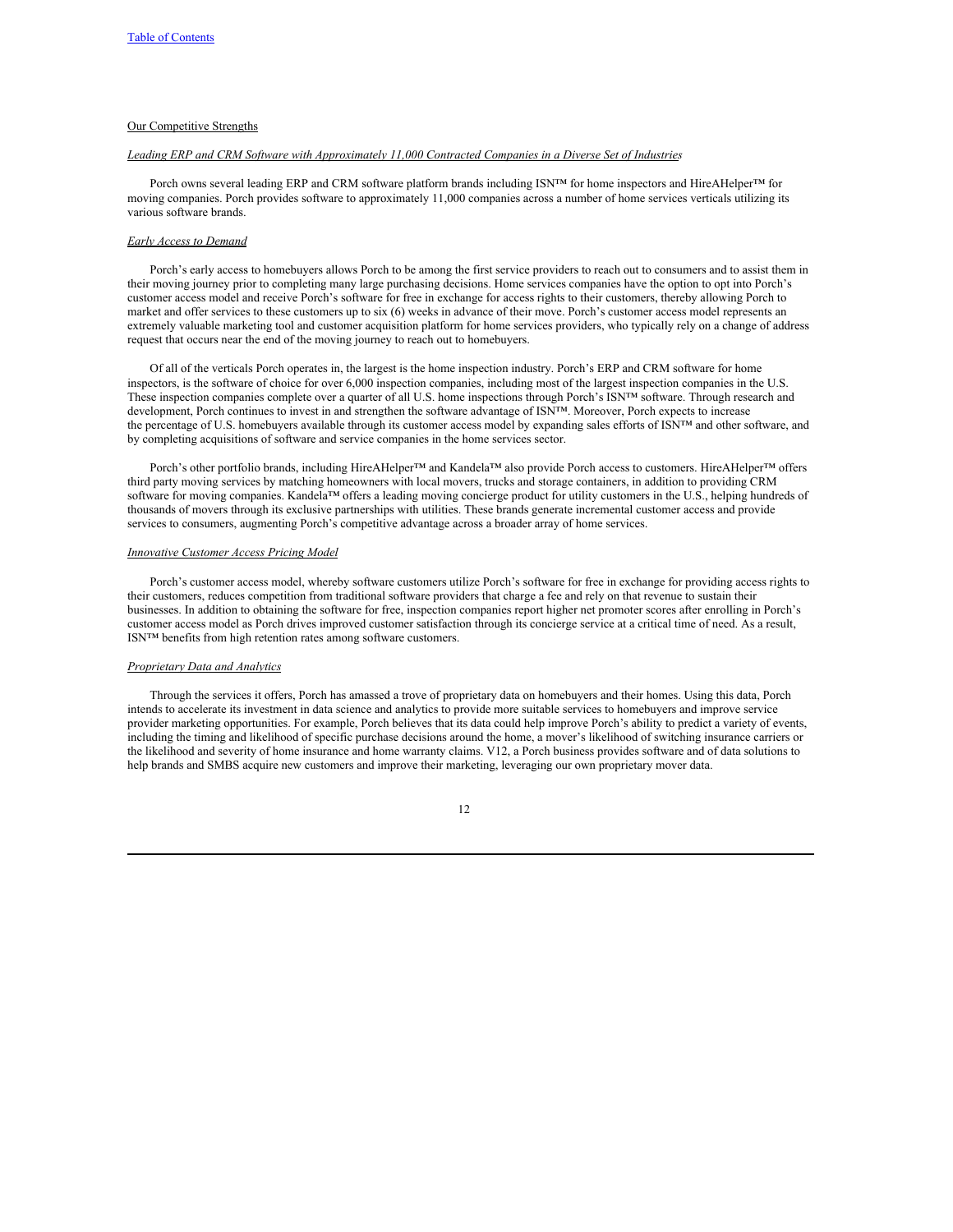# *Strong Management Team with Extensive Merger and Acquisition Experience*

Porch's management team has significant merger and acquisition and integration experience obtained through over a hundred merger and acquisition transactions between the CEO, CFO and head of corporate development during their employment at previous companies. Porch has a strong track record of driving significant value creation from acquisitions to date. In less than 3 years after acquiring ISN™, Porch management had increased ISN's revenues by five (5x) times. In less than 18 months after acquiring HireAHelper™, Porch had doubled its revenues. More recently, Porch announced acquisitions of V12, PalmTech, and iRoofing, as well as the signing of Homeowners of America which is expected to close in Q2 2021. Porch intends to leverage its acquisition experience by continuing to selectively pursue strategic SaaS acquisitions that strengthen Porch's unique access to demand.

#### *Comprehensive Service Of ering*

Porch offers a unique breadth and depth of home services that span the entire homeownership experience from the move to ongoing maintenance. Not only is Porch able to help a consumer with the services they need at any point in their journey with their home, but also by going deeper into select services such as insurance, moving, and handyman services for example, Porch is able to improve the consumer experience and capture more value. This ability to create value from consumers allows Porch to offer a unique and strong value proposition to companies who provide Porch access to their customers. Because we are able to drive value to the companies that use our products and services, we are more easily able to attract new business partners and invest in product development and customer support to ensure we sustain out competitive advantage.

# Our Strategies for Growth

Porch plans to achieve its strategic plan by driving organic growth and executing attractive acquisition opportunities. Porch intends to continue focusing on growth that will positively impact long-term shareholder value through the following strategies:

#### *Sell More Software and Gain Access to More Homebuyers*

Porch's software for home inspectors and other industries not only generates strong B2B SaaS revenues, it is also a valuable and lowcost customer acquisition tool that drives growth through expanded homebuyer access. Porch intends to expand its B2B SaaS fees and homeowner access by:

- Increasing the number of software customers organically through expanded sales and marketing efforts and inorganically through SaaS acquisitions. See "*— Selectively Pursue Strategic SaaS Acquisitions*" below.
- Upsell into these software customers additional SaaS modules for B2B SaaS fees.
- Continue to realize low churn rates of software customers, while increasing B2B SaaS fees as Porch helps these companies grow.
- Increasing the percent of software customers that grant access rights to their consumers. Porch has been steadily converting more of its software customers to this option by explaining its benefits, which include increased net promoter scores for inspectors that adopt the customer access model, to inspectors during Porch's software training program.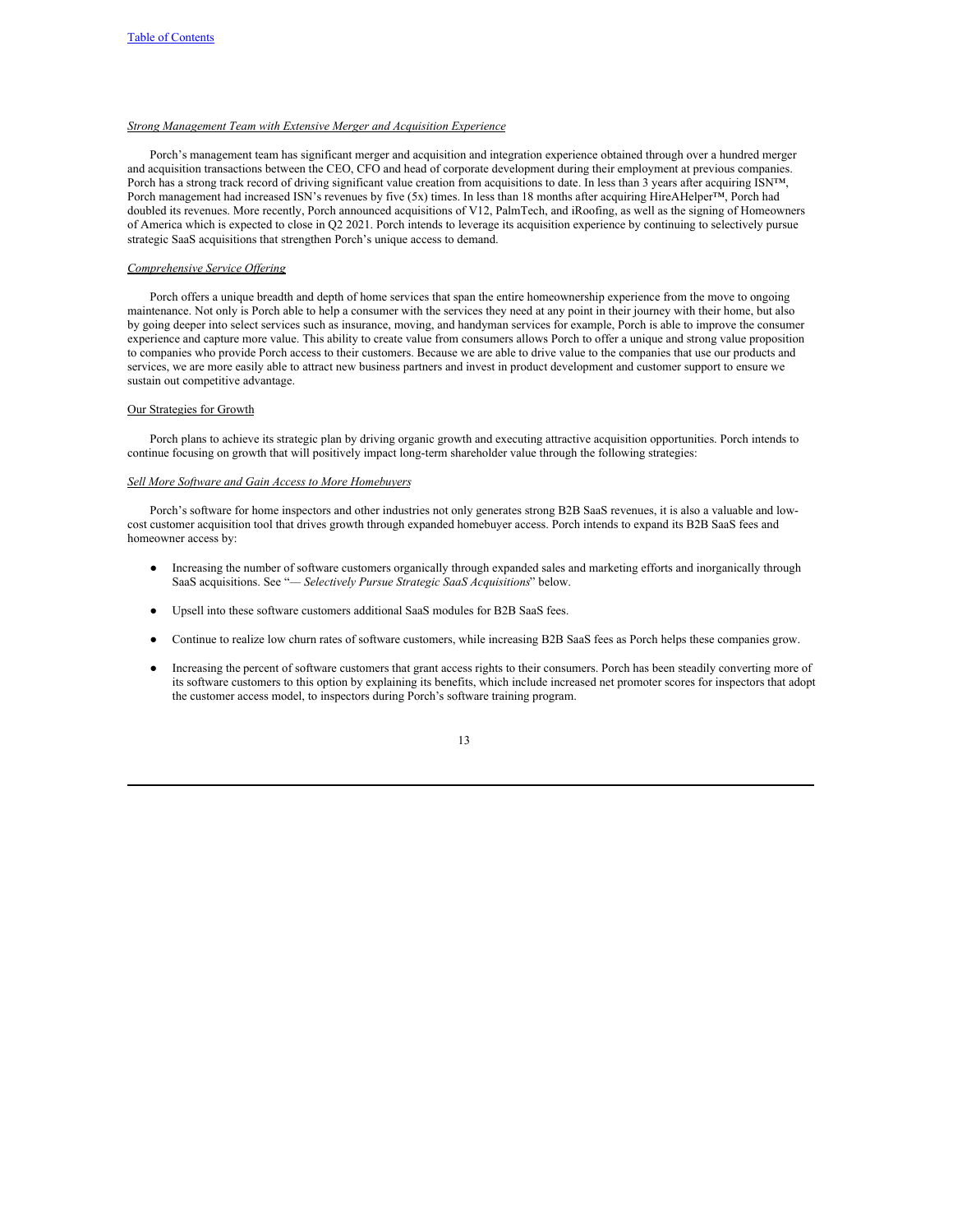### *Increase Revenue per Homebuyer*

Porch intends to capitalize on its expanded homebuyer access by increasing the revenue generated from each homebuyer. Porch believes it is currently capturing approximately 1% of the \$2,300 estimated potential revenue opportunity per homebuyer<sup>2</sup> and believes that it can increase this percentage by:

- Improving the digital shopping experience for consumers who prefer to purchase online.
- Increasing the percent of individuals with access rights that are called, contacted, and engaged by Porch's Moving Concierge call center team.
- Make available additional high-margin services for these homebuyers, such as electricity setup, warranty, and solar installation.
- Improving conversion and take rates of both existing and new services by offering more competitive quotes per service so that customers do not find a better price elsewhere and more services so that customers do not need to leave the Porch ecosystem.
- Generating more revenue from certain services by handling more of the experience for the consumer, such as what Porch is doing in the insurance industry with its acquisition of HOA.

### *Mover Marketing*

Today, companies of all shapes and sizes advertise to movers through direct mail after the consumers have moved into their new home and change their address with the United States Postal Service. Through Porch's early access to homebuyers, Porch can help homebuyers obtain earlier access to discounts and promotions that are typically made available to movers, while helping these brands and advertisers send direct mail to consumers in advance of their move.

On January 12, 2021, the Company acquired DataMentors Holdings, LLC d/b/a V12 Data ("V12 Data"), a leading consumer data and analytics platform with a focus on household and mover insights, data management and marketing activation, in a cash transaction for a total purchase price of \$22 million payable at closing, subject to customary adjustments, plus up to \$6 million of contingent purchase price payments based upon the financial performance of V12 Data during the 2021 and 2022 calendar years. In addition, the Company has agreed to provide a retention pool under the 2020 Porch Group Inc. Stock Incentive Plan of up to 100,000 shares of restricted Common Stock to retain key employees of V12 Data and contingent compensation (subject to the achievement of certain post-closing milestones) of up to an additional \$6 million in cash or shares of Common Stock (at the Company's election) to certain key employees of V12 Data. The V12 Data acquisition is expected to provide Porch with full-spectrum, enterprise-grade capabilities to capture the unique-to-the-market premover marketing opportunity.

# *Insurance Expansion in 2021*

Elite Insurance Group, Porch's wholly owned subsidiary, is an insurance agent that is currently licensed in all 50 states. Porch intends to expand from an insurance agency to an MGA by acquiring one or more MGAs. Becoming an MGA would allow Porch to capitalize on the underwriting advantage provided by its unique insights into properties and homebuyers. The MGA structure would allow Porch to obtain higher commissions and participate in the upside of selecting good risks with lower claims. Additional potential growth opportunities for Porch's insurance business include adding more insurance carriers as partners in certain regions of the country and adding state licenses for certain in-house insurance agents.

<sup>7</sup> Based on Porch estimated value of potential insurance sales, security system installations, TV/internet installations, utility activation, moving services, warranty products, inspection repairs, marketing revenues and certain other services and products and Porch estimates of the frequency with which such products are purchased by homebuyers.

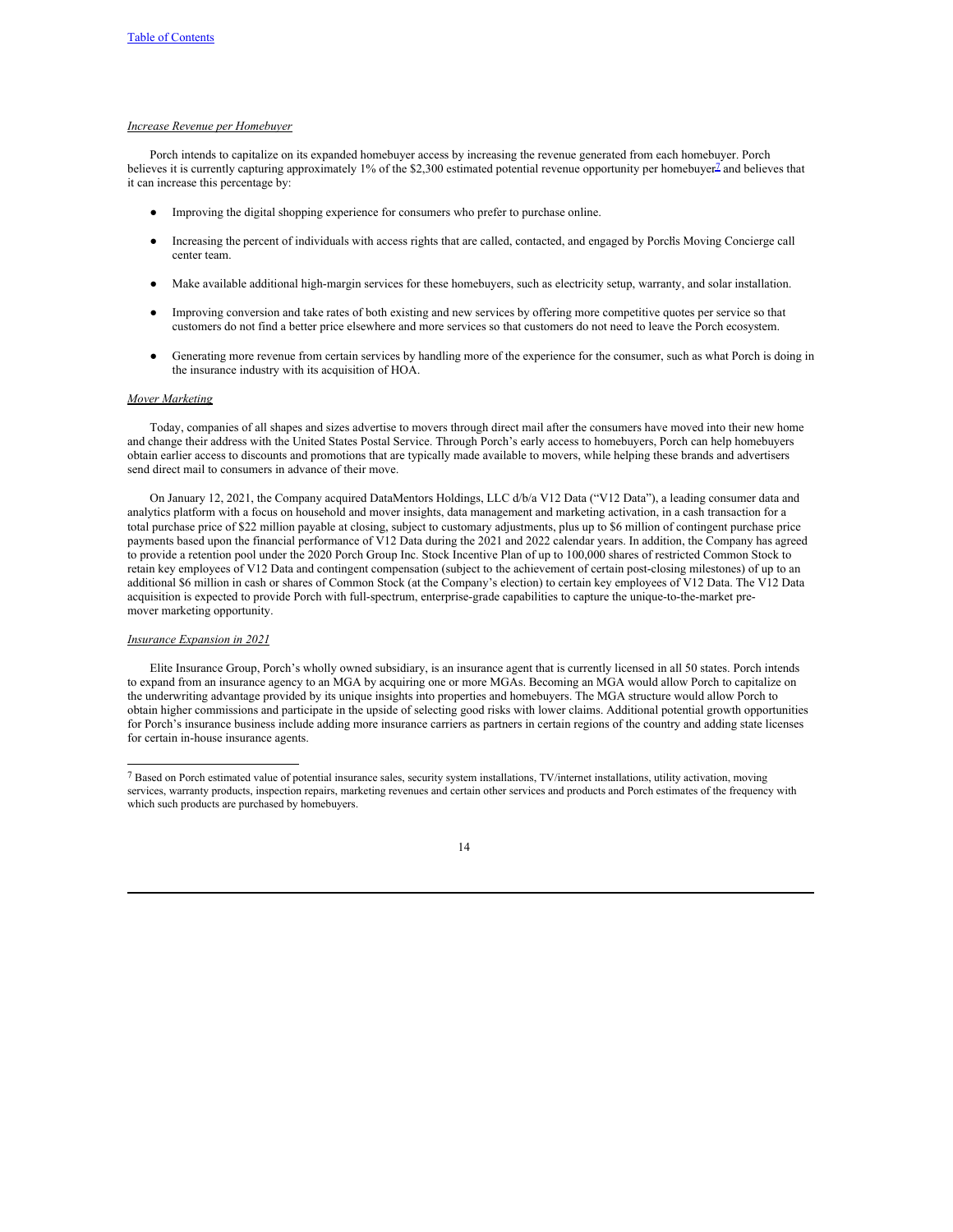On January 13, 2021, the Company entered into a definitive agreement to acquire Homeowners of America Holding Corporation ("HOA"), a leading property and casualty insurance company focused on products in the residential homeowner space, in a cash and stock transaction with consideration consisting of (i) \$100,000,000, as adjusted in accordance with the terms of the definitive agreement, of which up to \$25,000,000 may be payable in Common Stock at the election of the Company (the "Stock Election"), (ii) 500,000 additional shares of Common Stock subject to the trading price of Common Stock exceeding \$22.50 for twenty (20) out of thirty (30) consecutive trading days in the two (2) year period following the consummation of the HOA acquisition and (iii) a retention pool under the 2020 Porch Group, Inc. Stock Incentive Plan of shares of restricted Common Stock in an amount equal to \$510,000 and up to 100,000 options for acquisition of Common Stock to retain key employees of HOA, in each case upon the terms and subject to the conditions of the definitive agreement. The HOA acquisition is subject to state insurance regulatory approval and customary closing conditions. The HOA acquisition is expected to close in the second quarter of 2021. HOA is a MGA and carrier hybrid with a strong reinsurance strategy that currently operates in six states. The HOA acquisition is expected to enable Porch to offer its own line of homeowner's insurance alongside its existing insurance agency which partners with many other top carriers and provide consumers with flexibility and choice.

# *Expand into New Home Service Verticals*

There are opportunities for Porch to expand organically and via mergers and acquisitions to provide software and services to additional home service verticals. In addition to the HOA and V12 Data acquisitions, Porch plans to identify and close several accretive acquisitions that expand the number of home services companies that Porch supports and increases Porch's access to unique demand and data. As an example, the recent acquisition of iRoofing brings Porch into the roofing software market where it can help these contractors grow and improve the experience to their customers (such as by saving money on insurance once a new roof is installed). Porch has an extensive pipeline of additional acquisition targets across the home services SaaS, insurance, moving, and home technology sectors. Management maintains active discussions with potential suitable targets.

### Geographic Expansion

Porch currently conducts the vast majority of its business in the United States and a small portion in Canada. While Porch expects to remain focused on the U.S. market for the next several years, in the future Porch anticipates expanding internationally into Europe, Australia, and other markets where the home sales market operates similarly to the U.S. Within the United States, Porch operates nationwide and has opportunity to expand is insurance operations and offerings across many U.S. markets.

#### Revenue

Porch generates revenue in three (3) ways: (i) recurring SaaS fees that companies pay us for our software and services, (ii) reoccurring B2B2C transaction revenues for move-related services, and (iii) reoccurring B2B2C and business-to-consumer ("B2C") transaction revenues from post-move related services.

Companies which use Porch's software and services have the option to pay Porch with SaaS fees or customer access at which time Porch generates revenue via B2B2C transactions. Because Porch gets full access to a complete base of homeowners from a company, this customer access payment method is more attractive to Porch and such companies are worth an average of six (6x) times more to Porch than SaaS fees.<sup>[8](#page-0-0)</sup>

B2B2C transaction revenues for move-related services include the LTV of commissions Porch receives from insurance carriers for each new sale to a policyholder which are paid in the first year and each subsequent year that the policyholder renews, and bounties related to the sale of moving service, security, or TV/Internet service. B2B2C transaction revenues for post-move related services includes per lead, per appointment and per job fees paid by contractors and partners for customer demand.

<sup>8</sup> Based on internal Porch calculation comparing SaaS fee from per inspection from paying subscribers and Porch estimate of total revenue generated per inspection from access subscribers in 2019.

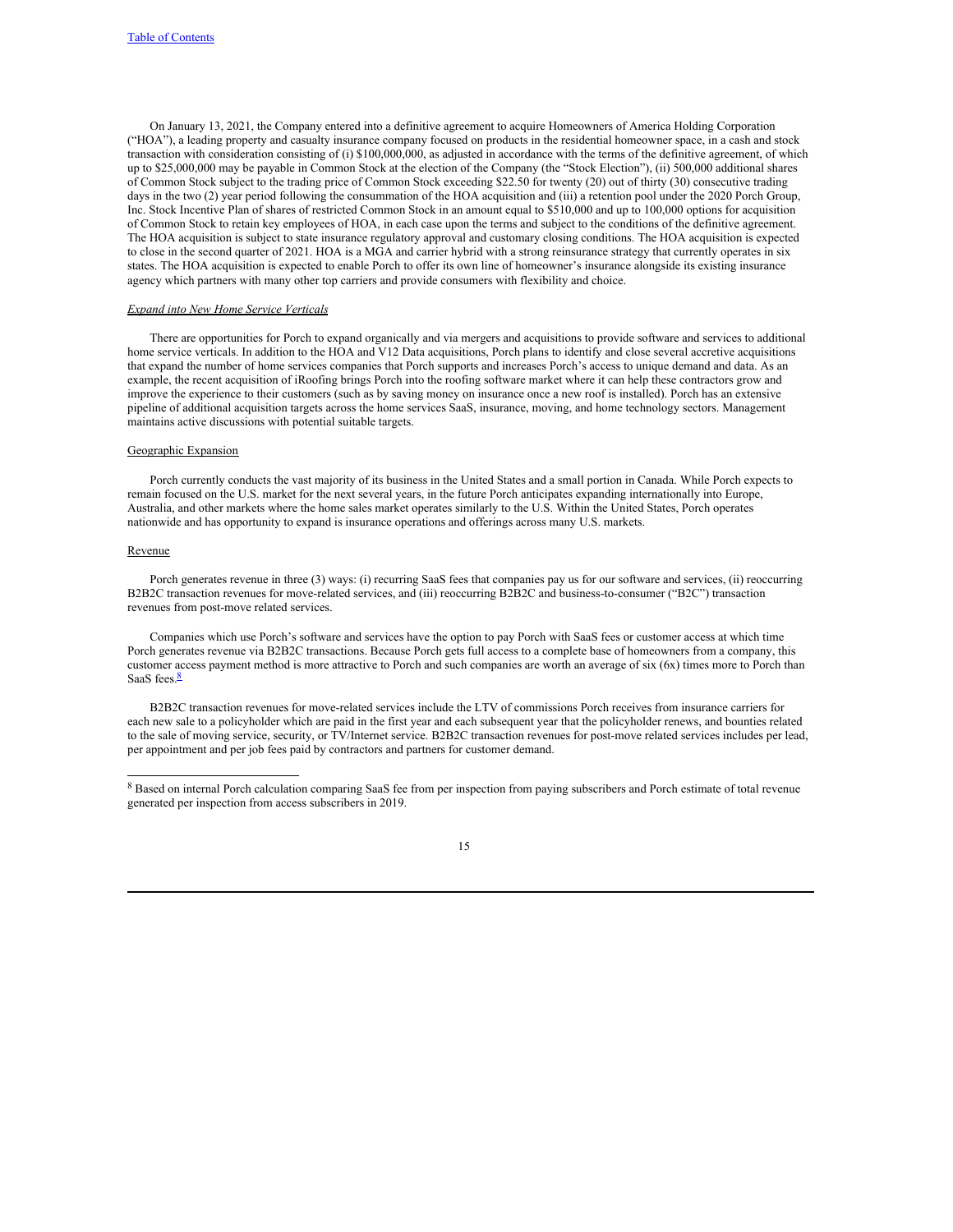Revenue for Porch generally follows seasonality of both existing home sales and home projects, with more revenue concentrated in the second and third quarters rather than the first and fourth quarters.

# Sales and Marketing

We sell our software and services to companies using a variety of sales and marketing tactics. We have teams of inside sales representatives organized by vertical market who engaged directly with companies. We have enterprise sales teams which target the large named accounts in each of our vertical markets. These teams are supported by a variety of typical software marketing tactics, including both digital, in-person (such as trade shows and other events) and content marketing. Porch has been very successful at partnering with key companies in our vertical markets who have aided in sales and adoption.

For consumers, Porch largely relies on our unique and proprietary relationships with the approximately 11,000 companies using Porch's software to provide the company with end customer access and introductions. Porch then utilizes technology, lifecycle marketing and teams in lower cost locations to operate as a Moving Concierge to assist these consumers with services. Porch has invested in limited direct-to-consumer marketing capabilities, but expects to become more advanced over time with capabilities such as digital and social retargeting.

#### **Technology**

Porch has invested significantly for many years in engineering, product, and design in order to build out our platform. We operate a modern technology stack that allows for rapid development and deployment as well as integrations. Each of our business units develops its own technology to support its products and services, leveraging both open-source and vendor supported software technology. Each of our various brands and businesses has dedicated engineering teams responsible for software development and the creation of new features to support our products and services across a full range of devices (desktop, mobile web and native mobile applications). Our engineering teams use an agile development process that allows us to deploy frequent iterative product and feature releases.

### **Competition**

The home services industry is highly competitive, fragmented, and localized. We compete with, among others: (i) search engines and online directories for all types of home services we assist consumers with, (ii) other vertical software companies in our markets, (iii) companies who help consumers purchase insurance, moving, and other home services, and (iv) other companies which help consumers to make their homes simple. We believe that our largest competition comes from the wide variety of companies focused on reaching consumers for the purpose of helping with key high-value services such as insurance, moving, TV/Internet and other such services, as well as numerous traditional digital and non-digital service providers.

We believe that our ability to compete successfully will depend primarily upon the following factors:

- the size, quality, diversity and stability of the large number of companies utilizing Porch's software and services who give Porch early and proprietary access to homebuyers before competitors are aware;
- our ability to consistently generate home services fees and revenues through our access to homebuyers and homeowners in a costeffective manner;
- our ability to increasingly engage with consumers directly through our platforms (rather than through search engine marketing or search engine referrals);
- the functionality of our software and services, websites and mobile applications and the attractiveness of their features and our products and services generally to home services companies and consumers, as well as our continued ability to introduce new products and services that resonate with consumers and service professionals generally;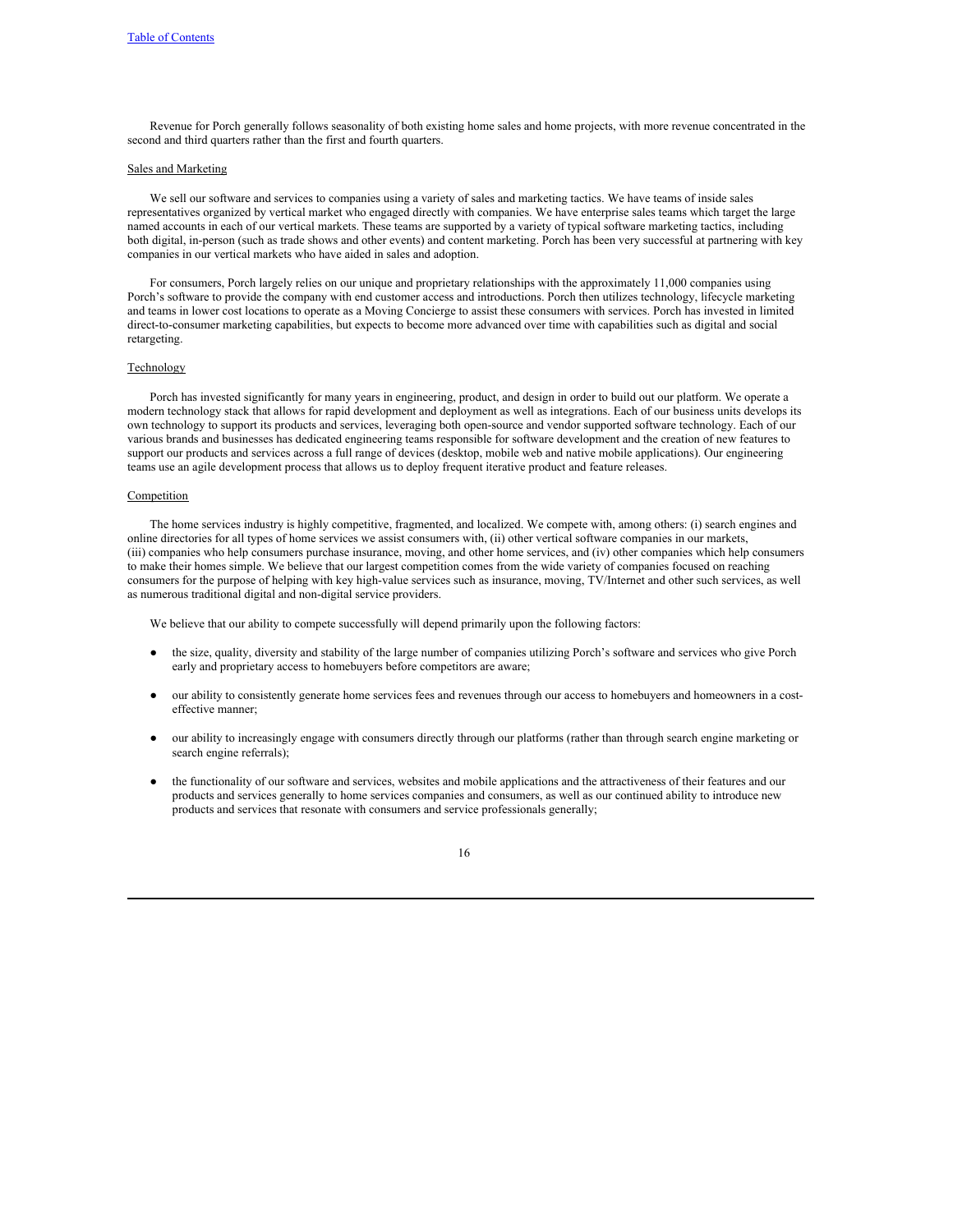- our ability to continue to build trust in and loyalty to, our various brands, particularly Porch.com, ISN™, HireAHelper™, V12, iRoofing and Elite Insurance Group; and
- the ability for us to continue to expand our platform organically and inorganically into other vertical markets and select services.

### Intellectual Property

We regard our intellectual property rights as critical to our success generally, with our trademarks, service marks and domain names being especially critical to the continued development and awareness of our brands and our marketing efforts.

We protect our intellectual property rights through a combination of trademarks, trade dress, domain name registrations, and trade secrets, as well as through contractual restrictions and reliance on federal, state and common law. We enter into confidentiality and proprietary rights agreements with employees, consultants, contractors and business partners, and employees and contractors are also subject to invention assignment provisions.

We have several registered trademarks in the United States (the most significant of which relate to our Porch™, ISN™ and HireAHelper™ brands), as well as other trademarks in Canada and Europe. We have also registered a variety of domestic and international domain names, the most significant of which relate to our Porch brand.

#### Government Regulation

We are subject to laws and regulations that affect companies conducting business on the Internet generally and through mobile applications, including laws relating to the liability of providers of online services for their operations and the activities of their users. As a result, we could be subject to claims based on negligence, unfair business practices, various torts and trademark and copyright infringement, among other actions.

In addition, because we receive, transmit, store and use a substantial amount of information received from or generated by consumers and service professionals, we are also impacted by laws and regulations governing privacy, the storage, sharing, use, processing, disclosure and protection of personal data and data breaches.

We are particularly sensitive to laws and regulations that adversely impact the popularity or growth in the use of the Internet and/or online products and services generally, restrict or otherwise unfavorably impact the ability or manner in which we provide our products and services, regulate the practices of third parties upon which we rely to provide our products and services and undermine open and neutrally administered Internet access. To the extent our businesses are required to implement new measures and/or make changes to our products and services to ensure compliance, our business, financial condition and results of operations could be adversely affected. Compliance with this legislation or similar or more stringent legislation in other jurisdictions could be costly, and the failure to comply could result in service interruptions and negative publicity, any or all of which could adversely affect our business, financial condition and results of operations. In addition, in December 2017, the U.S. Federal Communications Commission ("FCC") adopted an order reversing net neutrality protections in the United States, including the repeal of specific rules against blocking, throttling or "paid prioritization" of content or services by Internet service providers. To the extent Internet service providers take such actions, our business, financial condition and results of operations could be adversely affected.

We are also subject to laws governing marketing and advertising activities conducted by/through telephone, e-mail, mobile devices and the Internet, including the TCPA, the Telemarketing Sales Rule, the CAN-SPAM Act, Section 5 of the FTC Act and similar state laws, as well as federal, state, and local laws and agency guidelines governing background screening.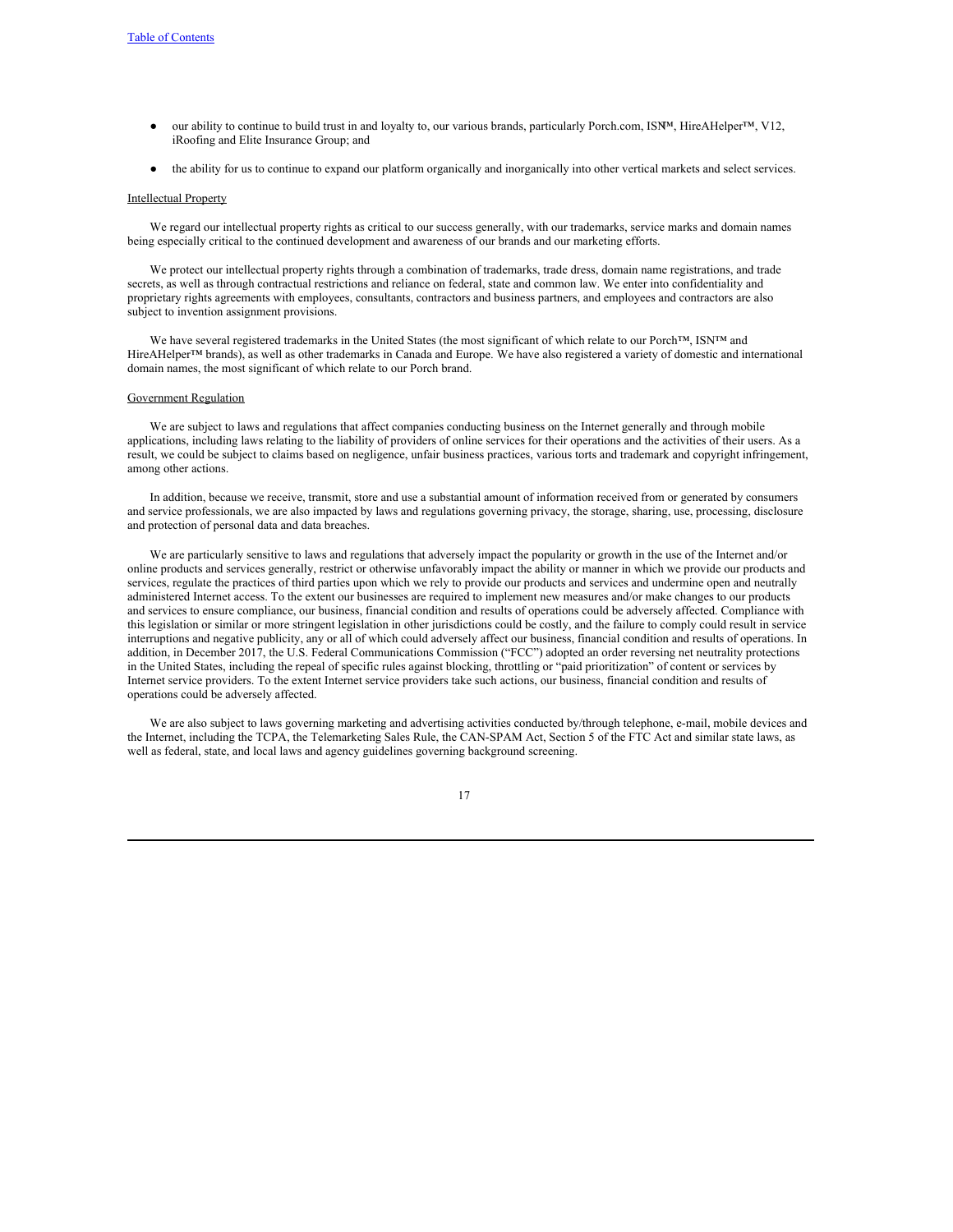# **Employees**

Our core values are foundational to Porch. By staying true to: No Jerks/No Egos; Solve Each Problem; Be Ambitious; Care Deeply; and Together We Win, we have created a company where good people can do great work and drive shareholder value. These values guide us in everything we do, from individual everyday tasks to high-level strategic planning. They foster a culture of dialogue, collaboration, recognition and a sense of family that contributes to our long-term success.

Porch is organized as a decentralized operating model, which we believe allows our businesses to move quickly and entrepreneurially with a common playbook and infrastructure that benefit from shared best practices as we scale. When we acquire a company, our decentralized operating model helps us manage the costs and risks associated with integration and do not take on that risk. We integrate acquisitions 1) into our central data platform and 2) transactional monetization to drive our B2B2C revenues such as insurance.

We engage and empower our team with continued career and learning and development opportunities. Fostering a growth mindset facilitates a culture where all voices are heard and team members can take informed risks, ask questions, and seek creative solutions to tough problems. This approach helps us build a strong bench of leaders for tomorrow's business challenges.

Our diversity, equity and inclusion efforts are based on the principle that all Porch team members can bring their whole selves to work and thrive. We have a growing Employee Resource Group (ERG) community and a commitment throughout the organization for Porch to be a supportive and inclusive environment.

As of January 2021, Porch had approximately 1,000 full-time employees and independent contractors. We believe that we generally have good relationships with our employees and contractors.

### Additional Information

Our main website is *www.porch.com*, and our investor relations website is located at*www.porchgroup.com*. Neither the information on these websites, nor the information on the websites of any of our brands and businesses, is incorporated by reference into this Annual Report, or into any other filings with, or into any other information furnished or submitted to, the SEC.

# **Item 1A. Risk Factors**

The following summary risk factors and other information included in this Annual Report should be carefully considered. The summary risks and uncertainties described below are not the only ones we face. Additional risks and uncertainties not currently known to us or that we currently deem less significant may also affect our business operations or financial results. If any of the following risks actually occur, our stock price, business, operating results and financial condition could be materially adversely affected. For more *information, see below for more detailed descriptions of each risk factor.*

- *Our brands and businesses operate in an especially competitive and evolving industry.*
- We rely on our ability to reach homebuyers earlier than our competitors via proprietary relationships with home services *companies and other commercial partners. Our competitors could find ways to reach homebuyers earlier than us.*
- *We rely on strategic relationships with third parties to provide us with personal information.*
- Our future growth is dependent in part on increasing the revenue we generate from homebuyers and consumers we serve through *the sale of related services. We may not succeed in these ef orts.*
- We rely on our ability to retain home services companies who use our software and services and our retention rates could be *impacted if we are not able to sustain our competitive advantages related to our value proposition.*
- If the market for SaaS software applications develops more slowly than we expect or declines, our business would be adversely *af ected.*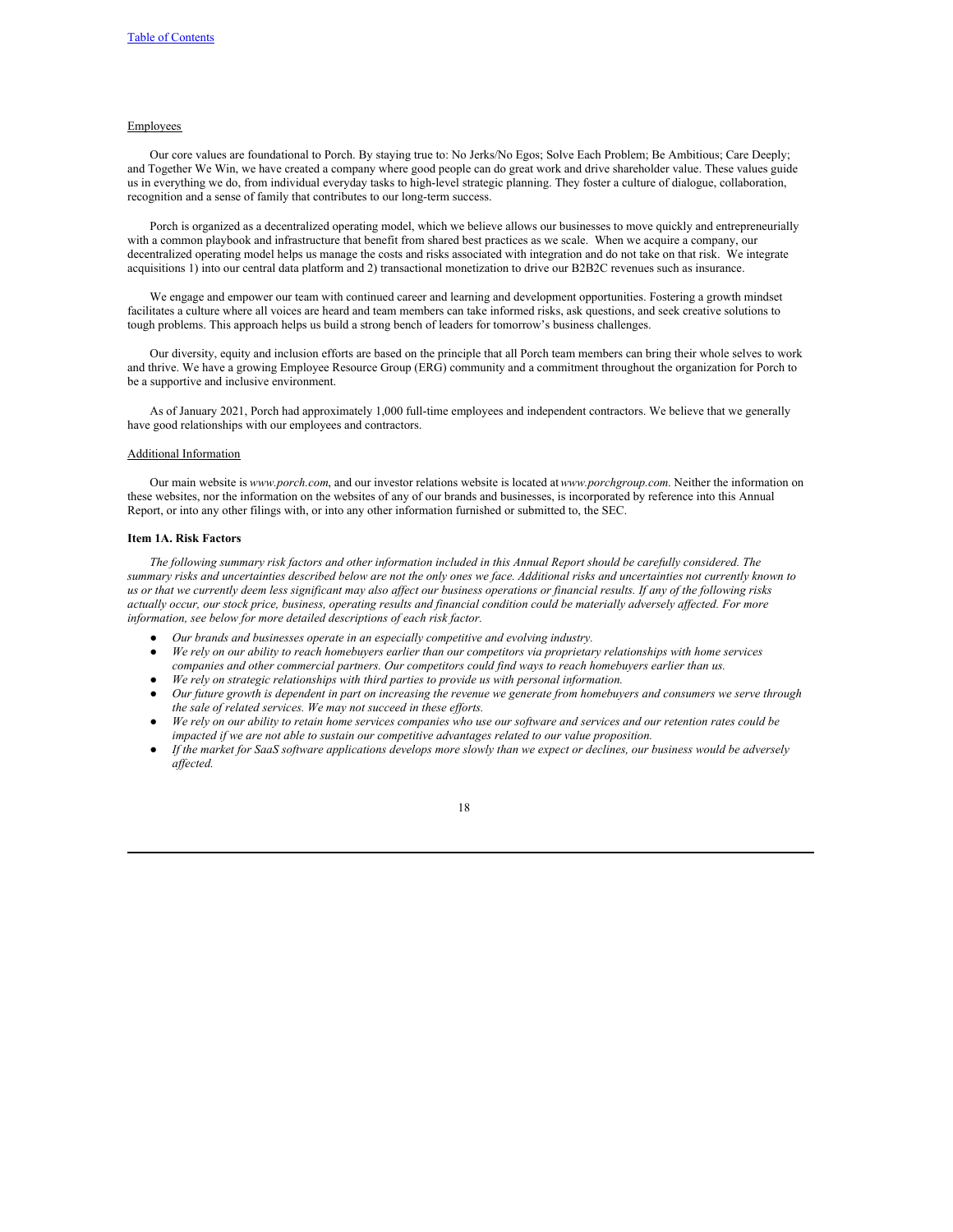- Our success depends, in part, on our ability to develop and monetize versions of our products and services for mobile and other *digital devices.*
- Our success will depend, in substantial part, on the continued migration of the home services market online.
- Litigation and regulatory actions could distract management, increase our expenses or subject us to material money damages and *other remedies.*
- Our insurance business is subject to state governmental regulation, which could limit the growth of our insurance business and *impose additional costs on us.*
- *We face a variety of risks through our expansion into the insurance business.*
- The business of Elite Insurance Group is commission-based and depends on our relationships with insurance providers with no *long-term contractual commitments.*
- Our business may also be adversely affected by downturns in the home, auto, flood and umbrella insurance industries.
- Insurance commission revenue recognition and changes within our insurance business may create a fluctuation of our business *results and expose us to additional risks.*
- Marketing efforts designed to drive traffic to our brands and businesses may not be successful or cost-effective.
- Our brands and businesses are sensitive to general economic events or trends, particularly those that adversely impact consumer *confidence and spending behavior.*
- *Our success will depend, in part, on our ability to maintain and/or enhance our various brands.*
- *We face risks related to the number of service providers available to consumers on our platform.*
- If we are unable to deliver effective customer service, it could harm our relationships with our existing home services companies, consumers, service providers and commercial partners and adversely affect our ability to attract new home services companies, *consumers, service providers and commercial partners.*
- We may face negative consequences from the actions and omissions of our service providers, and our terms and conditions may not *adequately protect us from claims.*
- *Our marketing ef orts are subject to a variety of federal and state regulations.*
- Our moving services business is subject to state regulations and certain state regulatory structures do not address our business model for moving services. Compliance with required licensure and other regulatory requirements could be costly and any inability *to comply could harm our business.*
- Our primary operating subsidiary may not be qualified to do business in all jurisdictions in which we have sufficient nexus of *operations to require qualification.*
- The global outbreak of COVID-19 and other similar outbreaks has adversely affected our business, financial condition and results *of operations.*
- Our success depends, in part, on our ability to access, collect and permissibly use personal data about consumers.
- If personal, confidential or sensitive user information that we maintain and store is breached or otherwise accessed by *unauthorized persons, it may be costly to mitigate and our reputation could be harmed.*
- The processing, storage, use and disclosure of personal data could give rise to liabilities and increased costs.
- We are subject to payment network rules and any material modification of our payment card acceptance privileges could have a *material adverse ef ect on our business, results of operations and financial condition.*
- *We may experience risks related to acquisitions, including the HOA acquisition.*
- The HOA acquisition is subject to closing conditions, including certain conditions that may not be satisfied, and it may not be completed on a timely basis, or at all. Failure to complete the HOA acquisition could have material and adverse effects on us.
- The Company's stock price may change significantly following the Merger and you could lose all or part of your investment as a *result.*
- Future sales, or the perception of future sales, by the Company or its stockholders in the public market following the merger could *cause the market price for the Company's common stock to decline.*
- The Private Warrants are accounted for as liabilities and the changes to their value could have a material effect on our financial *results.*
- Warrants for our common stock have become exercisable, and we have called for redemption of our Public Warrants, which will *likely result in significant near-term warrant exercises and dilution to our existing stockholders.*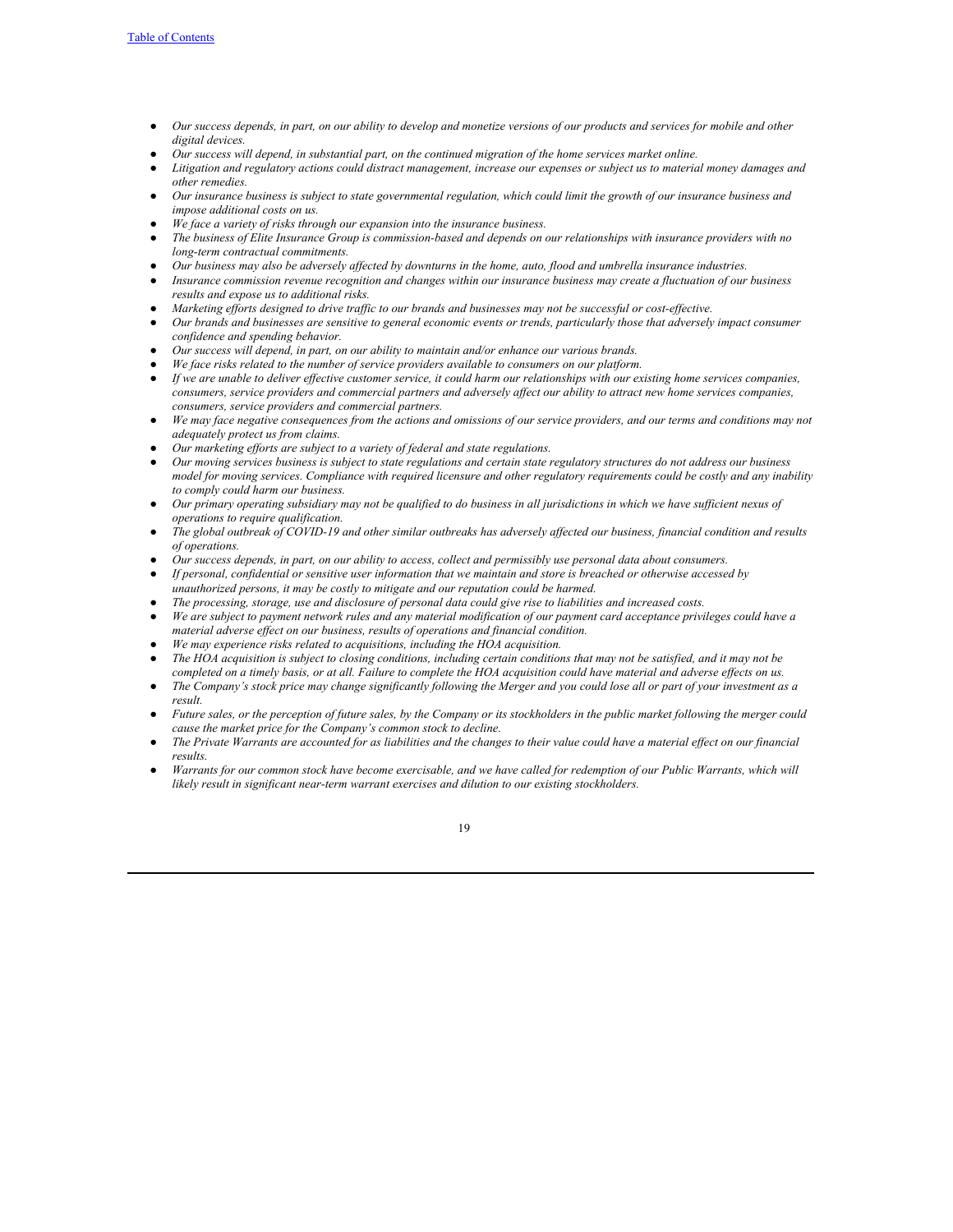- Our outstanding loan under the Paycheck Protection Program may not be forgiven, which could adversely affect our financial *condition or otherwise subject us to significant legal and reputational costs.*
- The JOBS Act permits "emerging growth companies" like us to take advantage of certain exemptions from various reporting *requirements applicable to other public companies that are not emerging growth companies.*

The summary risk factors described above should be read together with the text of the full risk factors below and in the other information set forth in this Annual Report, including our consolidated financial statements and the related notes, as well as in other documents that we file with the SEC. If any such risks and uncertainties actually occur, our business, prospects, financial condition and results of operations could be materially and adversely affected. The risks summarized above or described in full below are not the only risks that we face. Additional risks and uncertainties not currently known to us, or that we currently deem to be immaterial may also *materially adversely af ect our business, prospects, financial condition and results of operations.*

### **Risks Relating to the Company's Business and Industry**

#### Our brands and businesses operate in an especially competitive and evolving industry.

The insurance industry, moving services industry, home service industry, and software for home services companies industry are all competitive, with many existing competitors and a consistent and growing stream of new entrants, services and products. Some of our competitors are more well-established or enjoy better competitive positions with respect to certain geographical areas, consumer and service professional demographics, and/or types of services offered. Some of our competitors have stronger brand recognition, better economies of scale, more developed software platforms or other intellectual property, and/or better access to capital. In the home services space, we compete with online home services marketplaces, search engines and social media platforms that have the ability to market products and services online in a more prominent and cost-effective manner than we can, and may better tailor results with respect to products and services to individual users. In the software-as-a-service ("SaaS") application space, we compete with existing providers of enterprise resource planning ("ERP") and customer relationship management ("CRM") software through both traditional software and SaaS models. Additionally, many of our competitors in the home and home-related services industries are undergoing consolidation and vertical integration. These consolidations may make it more difficult to compete with such competitors. Any of these advantages could enable these competitors to reach more consumers and service professionals than we do, offer products and services that are more appealing to consumers and service professionals than our products and services, and respond more quickly and/or cost effectively than we do to evolving market opportunities and trends, any of which could adversely affect our business, financial condition and results of operations.

In addition, since most home services marketplace products and services are offered to consumers for free, consumers can easily switch among home services offerings (or use multiple home services offerings simultaneously) at no cost to them. And while service professionals may incur additional or duplicative near-term costs, the costs for switching to a competing platform over the long term are generally not prohibitive. Low switching costs, coupled with the propensity of consumers to try new products and services generally, will most likely result in the continued emergence of new products and services, entrants and business models in the home and home-related services industry.

Our inability to compete effectively against new competitors, services or products could result in decreases in the size and level of engagement of our consumer and service professional bases, any of which could adversely affect our business, financial condition and results of operations.

### We rely on our ability to reach homebuyers earlier than our competitors via proprietary relationships with home services companies and other commercial partners. Our competitors could find ways to reach homebuyers earlier than us.

Our business model allows home services companies to receive our software for free in exchange for access rights to their end customers, thereby allowing us to market and offer services to these customers very early in their move and homebuying processes. We also have relationships with commercial partners that provide us with data about consumers early in the moving process. There can be no assurances that we will continue to receive earlier access to homebuyer customers relative to our competitors. Our competitors may adopt a similar model or may develop a new model that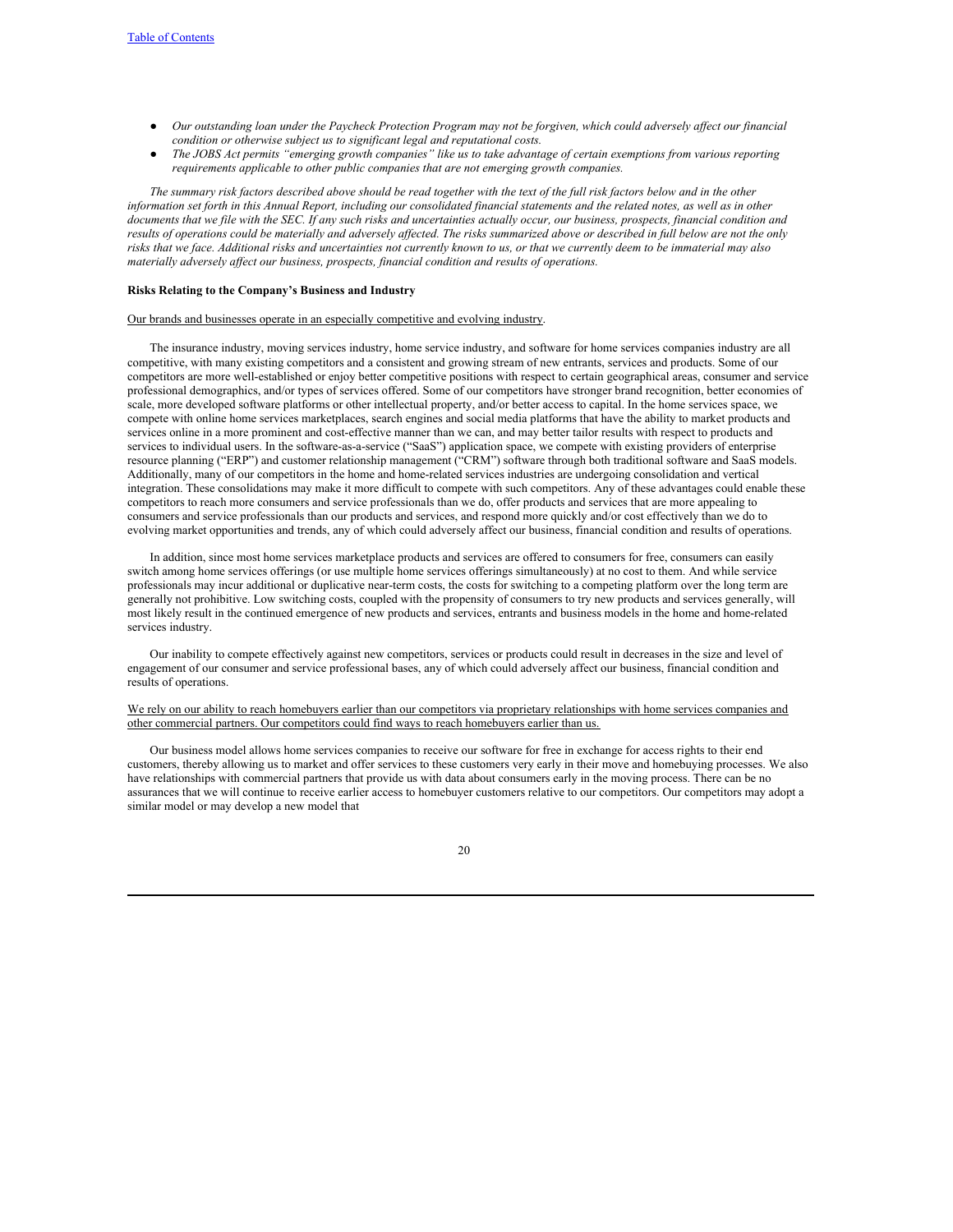affords them similar or earlier access. Any erosion of our competitive advantage in early access to homebuyers may impair future opportunities to monetize those customers, which in turn could adversely impact our business, financial condition and results of operations.

#### We rely on strategic relationships with third parties to provide us with personal information.

Our business model relies on our ability to access, collect and use personal information. We rely on strategic relationships with third parties to provide us with personal information, including home services companies that provide personal information in exchange for access to our ERP and CRM services and commercial partners that provide us with data about their consumers. In the future, any of these third parties could sever its relationship with us, change its data sharing policies, including making them more restrictive, or alter its own data collection practices, any of which could result in the loss of, or significant impairment to, our ability to access, collect and use personal information. These third parties could also interpret our personal information collection policies or practices as being inconsistent with their policies, which could result in the loss of our ability to collect this personal information. Any such changes could impair our ability to access, collect and use personal information and could adversely impact our business financial condition and results of operations.

### Our future growth is dependent in part on increasing the revenue we generate from homebuyers and consumers we serve through the sale of related services. We may not succeed in these efforts.

Our future growth depends in part on increasing the revenue generated from each homebuyer and customer we serve. We plan on increasing this revenue by increasing the number of value-add touchpoints with consumers for whom we have access rights by offering new services and by improving conversion rates and revenue generation of both existing and new services. There can be no assurances we will be successful in these efforts. Failure to increase revenue generated may slow our growth, which could in turn have an adverse impact on our business, financial condition and results of operations.

### We rely on our ability to retain home services companies who use our software and services and our retention rates could be impacted if we are not able to sustain our competitive advantages related to our value proposition.

Our customer access model, whereby home services companies use our software for free in exchange for providing access rights to their end customers, helps us gain early access to homebuyers, which, in turn, helps us generate revenue from such homebuyers. There can be no assurances that home services companies will use or retain our software and services. Our retention rates could be impacted by, among other things, more desirable software and services from competitors, software developed in house by home services companies and acquisitions, consolidations and other changes to the structure and dynamics of the home and home-related services industries that may make our ERM and CRP offerings less valuable. If adoption and retention rates of our software and services decline, our growth prospects, business, financial condition and results of operations could be impaired.

#### If the market for SaaS software applications develops more slowly than we expect or declines, our business would be adversely affected.

The adoption rate of SaaS business software applications may be slower among companies in the moving and home improvement industries generally and among business in those industries requiring highly customizable application software more particularly. Our success will depend to a substantial extent on the widespread adoption of SaaS business applications within the industries we serve. The expansion of the SaaS business applications market depends on a number of factors, including the cost, performance, and perceived value associated with SaaS, as well as the ability of SaaS providers to address data security and privacy concerns. If SaaS business applications do not continue to achieve market acceptance within the industries we serve, if there is a reduction in demand for SaaS business applications caused by a lack of customer acceptance, or if there are technological challenges, weakening economic conditions, data security or privacy concerns, governmental regulation, competing technologies and products, or decreases in information technology spending, it could result in decreased revenue or access to consumer personal information and our business, financial condition and results of operations could be adversely affected.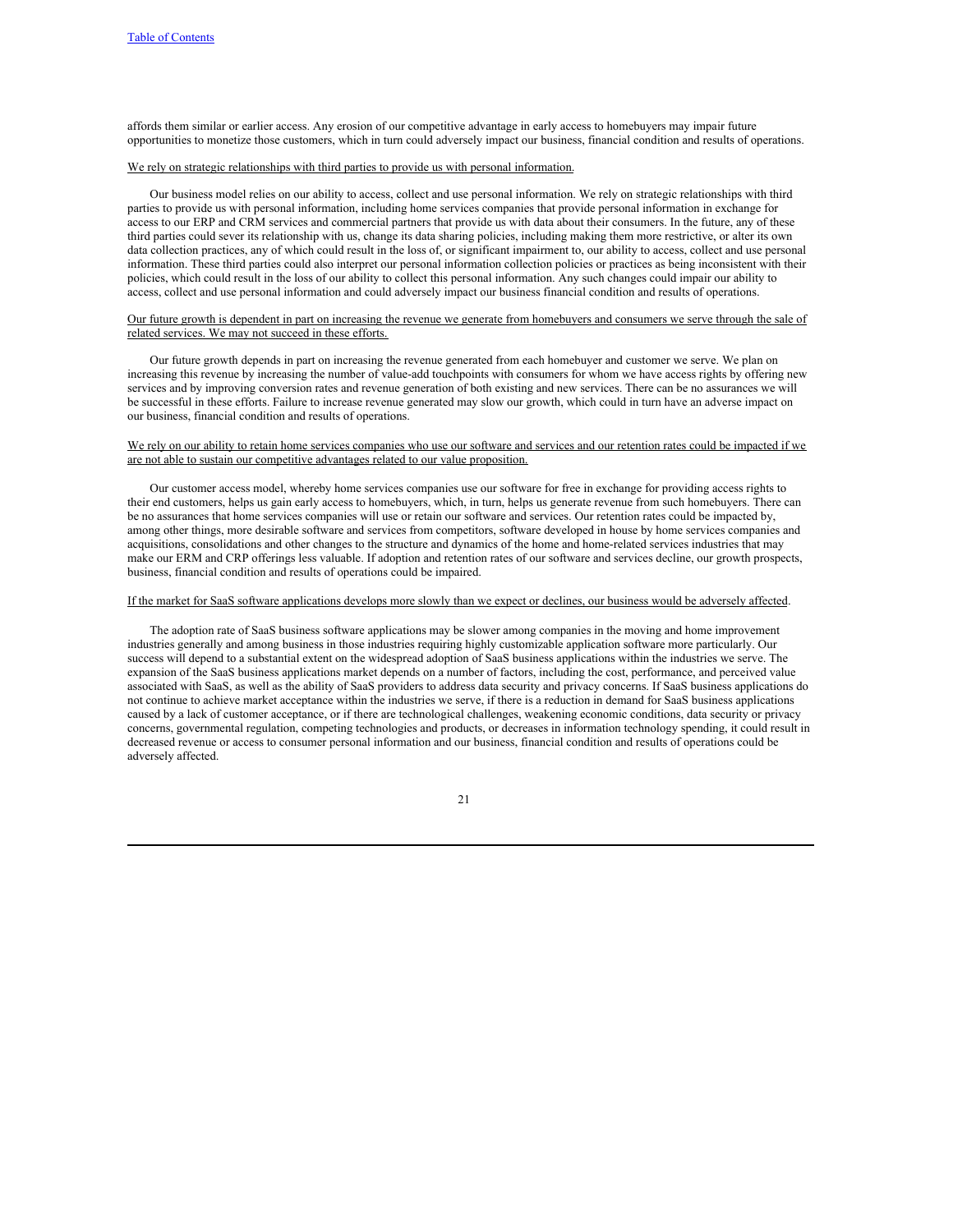# Our success will depend, in substantial part, on the continued migration of the home services market online.

We believe that the digital penetration of the home and home-related services market remains low, with the vast majority of consumers continuing to search for, select and hire service professionals offline. While many consumer demographics have been and remain averse to finding service professionals online, others have demonstrated a greater willingness to purchase such services online. Whether or not service professionals turn to internet platforms will depend, in substantial part, on whether online products and services help them to better connect and engage with consumers relative to traditional offline efforts. The speed and ultimate outcome of the transition of the home and home-related services market online for consumers and service professionals is uncertain and may not occur as quickly as we expect, or at all. The failure or delay of a meaningful number of consumers and/or service professionals to migrate online and/or the return of a meaningful number of existing participants in the online home services market to offline solutions could adversely affect our business, financial condition and results of operations.

### Litigation and regulatory actions could distract management, increase our expenses or subject us to material money damages and other remedies.

We are subject to various legal proceedings and claims that have arisen out of the conduct of our business and are not yet resolved, including claims alleging violations of the automated calling and/or Do Not Call restrictions of the Telephone Consumer Protection Act of 1991 ("TCPA"), claims alleging breach of contract and putative class action claims for failure to pay overtime, failure to pay compensation at the time of separation and unfair business practices in violation of California law. In the future, we may be involved from time to time in various additional legal proceedings, including, but not limited to, actions relating to breach of contract, breach of federal and state privacy laws, and intellectual property infringement, as well as regulatory investigations or civil and criminal enforcement actions that might necessitate changes to our business or operations. Regardless of whether any claims, investigations or actions against us have merit, or whether we are ultimately held liable or subject to payment of damages or penalties, claims, investigations and enforcement actions may be expensive to defend or comply with, and may divert management's time away from our operations. If any legal proceeding, regulatory investigation or regulatory enforcement action were to result in an unfavorable outcome, it could have a material adverse effect on our business, financial position and results of operations. Any adverse publicity resulting from actual or potential litigation, regulatory enforcement actions or regulatory investigations may also materially and adversely affect our reputation, which in turn could adversely affect our business, financial condition and results of operations. See "*Item 3. Legal Proceedings*" for additional information with respect to material litigation and other proceedings to which we are party.

### Marketing efforts designed to drive traffic to our brands and businesses may not be successful or cost-effective.

Attracting home services companies and consumers to our brands and businesses involves considerable expenditures for online and offline marketing and sales. We have made, and expect to continue to make, significant marketing expenditures, primarily for digital marketing such as paid search engine marketing, display advertising and third-party affiliate agreements. These efforts may not be successful or cost-effective.

Our ability to market our brands on any given property or channel is subject to the policies of the relevant third-party seller or publisher of advertising or marketing affiliate. As a result, we cannot assure you that these parties will not limit or prohibit us from purchasing certain types of advertising, advertising certain of our products and services and/or using one or more current or prospective marketing channels in the future. If a significant marketing channel took such an action generally, for a significant period of time and/or on a recurring basis, our business, financial condition and results of operations could be adversely affected. In addition, if we fail to comply with the policies of third-party sellers, publishers of advertising and/or marketing affiliates, our advertisements could be removed without notice and/or our accounts could be suspended or terminated, any of which could adversely affect our business, financial condition and results of operations.

In addition, our failure to respond to rapid and frequent changes in the pricing and operating dynamics of marketing channels, as well as changing policies and guidelines applicable to digital advertising, which may unilaterally be updated by search engines without advance notice, could adversely affect our digital marketing efforts and free search engine traffic. Such changes could adversely affect the placement and pricing of paid listings, as well as the ranking of our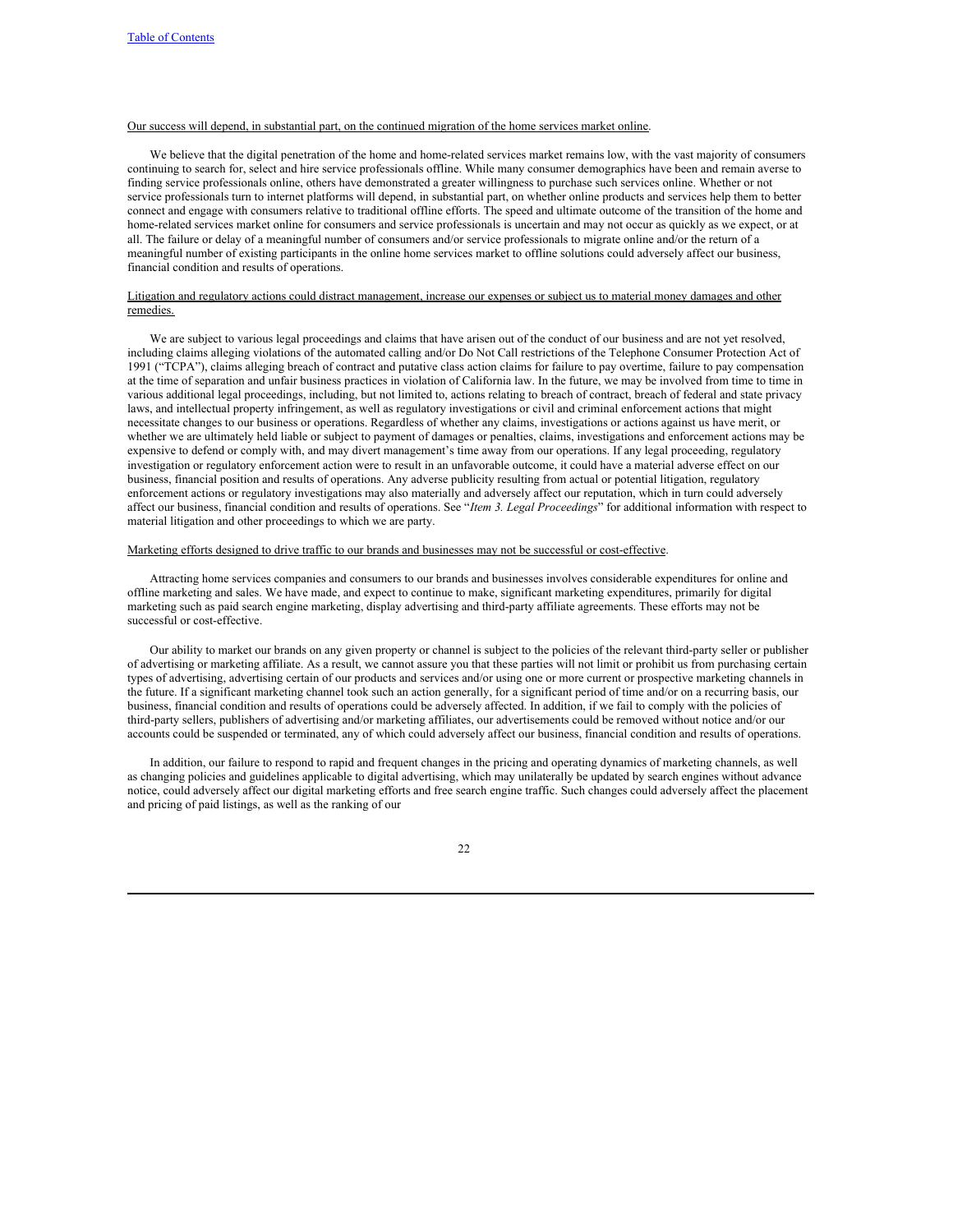brands and businesses within search results, any or all of which could increase our marketing expenditures, particularly if free traffic is replaced with paid traffic. Additionally, our competitors may engage in marketing strategies and search engine optimization techniques that increase the relative ranking of their brands and businesses within search engine results at the expense of our rankings within such search results. This could have a negative impact on the results of our search engine marketing efforts. Any or all of these events could adversely affect our business, financial condition and results of operations.

### Our brands and businesses are sensitive to general economic events or trends, particularly those that adversely impact consumer confidence and spending behavior.

We, along with our industry, have been historically, and will continue to be, particularly sensitive to events and trends that result in consumers delaying or foregoing decisions with respect to moving, real estate transactions or home services projects. Any such event or trend, such as a general economic downturn or sudden disruption in business conditions, consumer confidence, spending levels and access to credit, could result in decreases in demand for moving, real estate transactions and home improvement services. Any such decreases could result in turnover of our consumer and service professional base and/or adversely impact the breadth of services offered through our platform, any or all of which could adversely affect our business, financial condition and results of operations.

These events and trends could also result in decreased marketing and advertising expenditures by service professionals or cash flow problems for service professionals that could affect their ability to pay us subscription fees, their ability to purchase leads from us and the success of any revenue sharing arrangements with them. Adverse economic conditions and trends could result in service professionals decreasing and/or delaying subscription fees paid for our platform or being more likely to default on incurred fees, which would result in decreased revenue and could adversely affect our business, financial condition and results of operations.

#### Our success will depend, in part, on our ability to maintain and/or enhance our various brands.

We believe that our success depends, in substantial part, on our continued ability to maintain and enhance our established brands, as well as building awareness and consumer loyalty with respect to our new and emerging brands. Events that could negatively impact our brands and brand-building efforts include service quality concerns, service professional quality concerns, consumer and service provider complaints and lawsuits, advertising or marketing that is ineffective or that is perceived as excessive or untimely, inappropriate and/or unlawful acts perpetrated by service providers, actions or proceedings commenced by governmental or regulatory authorities, data protection and security breaches, and negative publicity related to the foregoing. Any factors that negatively impact our brands could adversely affect our business, financial condition and results of operations.

In addition, trust in the integrity and objective, unbiased nature of the service provider options we present to consumers as well as any ratings, reviews and information with respect to service provider qualification and experience found across our various brands contributes significantly to public perception of these brands and their ability to attract consumers and service professionals. If the options available to consumers or consumer reviews are perceived as not authentic in general, the reputation and strength of the relevant brands could be materially and adversely affected. Additionally, our service marketplace platform aggregates service provider reviews from third-party platforms. If these third-party platform reviews are inaccurate or misleading, consumers may lose confidence in the reliability of the ratings displayed on our site, which could in turn negatively impact our brand and reputation, and we may be subject to claims of misrepresentation.

#### We face risks related to the number of service providers available to consumers on our platform.

The usefulness of our platform to consumers is based in part on the number of service providers available on our platform for each type of service trade or service area we offer. There can be no assurances that our ability to attract and retain service providers to our platform will be commensurate with consumer demand for the services of such service providers. Supply of service providers may be affected by, among other things, the size of the workforce in a given trade or service area and barriers to entry in a given market (such as licensure requirements). Additionally, our competitors may enter into arrangements with service providers that prevent them from offering their services on our platform. If for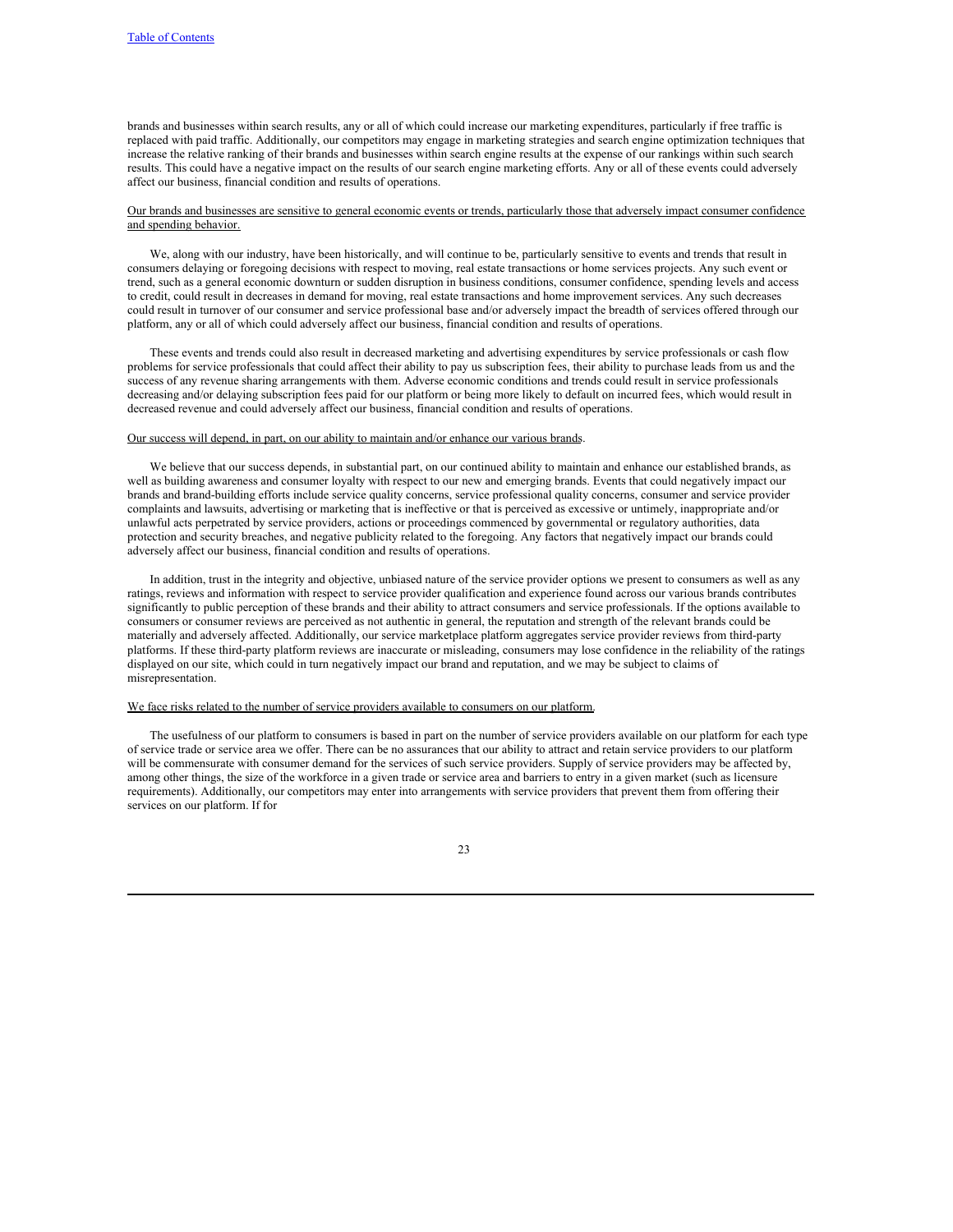these or any other reasons we are unable to attract and retain enough service providers to our platform to meet consumer demand, we may be required to increase payments to service providers in order to perform services for our consumer or our consumer experience may suffer, each of which could adversely affect our business, financial condition and results of operations.

### If we are unable to deliver effective customer service, it could harm our relationships with our existing home services companies, consumers, service providers and commercial partners and adversely affect our ability to attract new home services companies, consumers, service providers and commercial partners.

Our business depends, in part, on our ability to satisfy our home services companies, consumers and service providers, both by providing access to services that address the needs of consumers and service providers and providing services and software-based solutions to home services companies that address their business needs. Our customer support personnel also sell our products and services. If our sales efforts are not satisfactory, consumers may choose not to do business with us or we may suffer reputational costs. Additionally, our home services companies, consumers and service providers depend on our customer support personnel to resolve technical issues relating to use of our products and services. We may be unable to respond quickly to accommodate short-term increases in demand for support services or may otherwise encounter a customer service issue that is difficult to resolve. If a home services company, consumer or service provider is not satisfied with the quality or responsiveness of our customer service, we could incur additional costs to address the situation or the home services company, service provider, or consumer (and commercial partners who provide us with their customers' data) may choose not to do business with us or we may suffer reputational costs. As we do not separately charge our home services companies, consumers and service providers for support services, increased demand for our support services would increase costs without corresponding revenue, which could adversely affect our business, financial condition and results of operations. In addition, regardless of the quality or responsiveness of our customer service efforts, home services companies, consumers, service providers and commercial partners that are not satisfied with outcomes may choose to terminate, or not to renew, their relationships with us.

Certain parts of our business are highly dependent on the ease of use of our products and services and positive recommendations from our existing home services companies, consumers and service providers. Any failure to maintain high-quality or responsive customer service, or a market perception that we do not maintain high-quality or responsive customer service, could harm our reputation, cause us to lose home services companies, consumers or service providers and adversely impact our ability to sell our products and services to prospective consumers.

### Our outstanding loan under the Paycheck Protection Program may not be forgiven, which could adversely affect our financial condition or otherwise subject us to significant legal and reputational costs.

In April 2020, we entered into a loan agreement in the amount of \$8.1 million under the Paycheck Protection Program (the "PPP"). The loan accrues interest at 1.0% per annum and matures on April 18, 2022. The PPP was established as part of the Coronavirus Aid, Relief, and Economic Security Act (the "CARES Act") and provides for loans to qualifying businesses for amounts up to 2.5 times the average monthly payroll expenses of the business, subject to certain limitations. The loans and accrued interest are forgivable after twenty-four (24) weeks so long as the borrower uses the loan proceeds for eligible purposes, including payroll, benefits, rent and utilities. The total amount eligible for forgiveness may be adjusted if, at the time of the forgiveness application, the borrower does not maintain employment and wage levels. A forgiveness application may be submitted at any time prior to the maturity of the loan. We believe that we have been using the proceeds of the loan for qualifying expenses in accordance with the requirements of the CARES Act. However, no assurance is provided that we will be able to obtain forgiveness of the loan in whole or in part. Whether forgiveness will be granted and in what amount is subject to an application to, and approval by, the Small Business Administration ("SBA") and may also be subject to further requirements in any regulations and guidelines the SBA may adopt. The SBA and members of Congress have indicated an intention to provide strong oversight of loans granted under the PPP. If we are audited or reviewed or our records are subpoenaed by the federal government as a result of entering into the PPP loan, it could divert our management's time and attention and we could incur legal and reputational costs, and an adverse finding could lead to the requirement to return the PPP loan, which could reduce our liquidity, or could subject us to fines, penalties and negative publicity.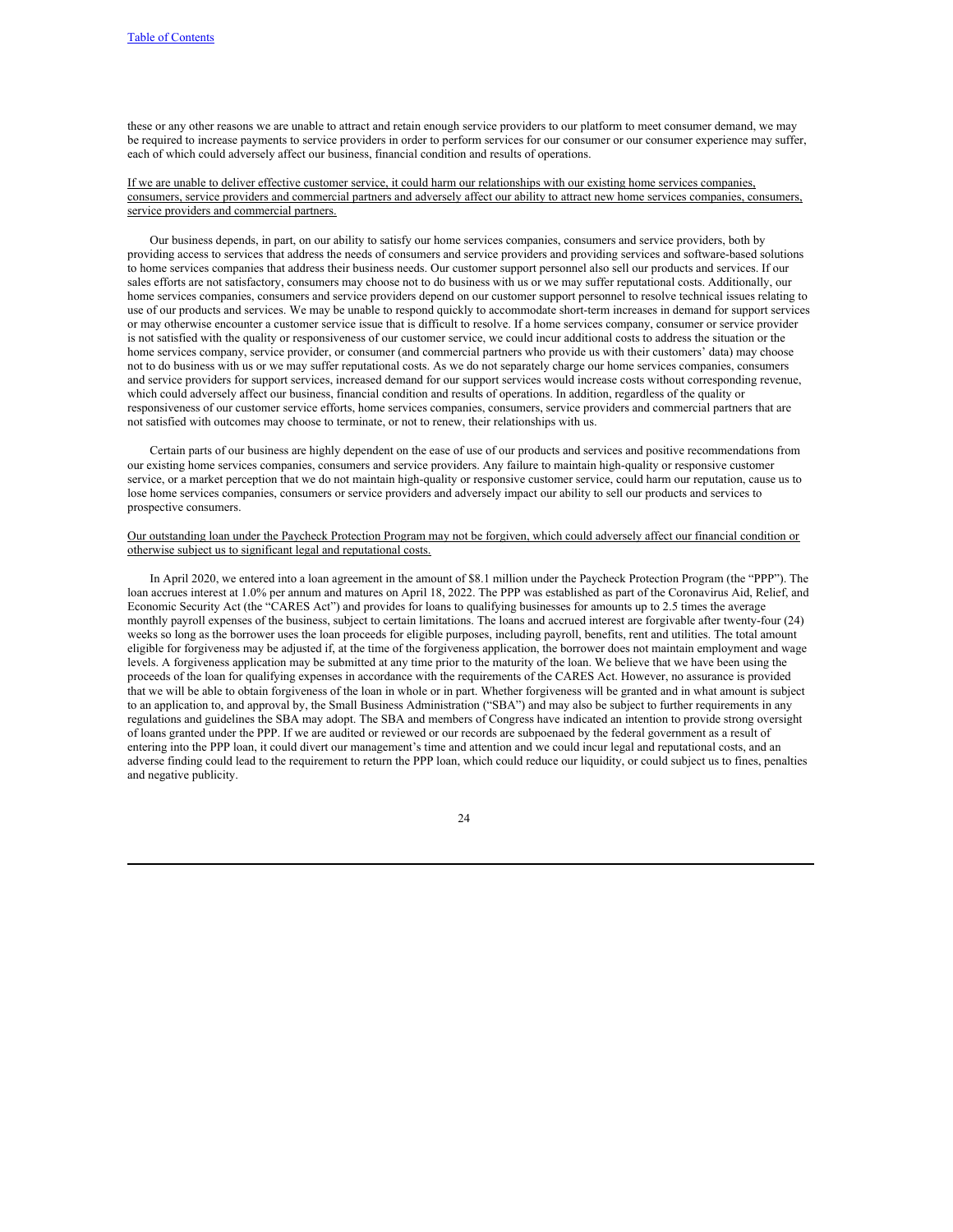# We may face negative consequences from the actions and omissions of our service providers, and our terms and conditions may not adequately protect us from claims.

Under our agreements with consumers and service providers, our service providers, and not us, are responsible for the actions and omissions of our service providers. However, consumers may still bring claims against us for actions and omissions of service providers, and the service providers may deny responsibility for or be unable to pay any resulting liability. Additionally, certain agreements with our commercial partners obligate us to indemnify such commercial partners against third-party claims resulting from the actions and omissions of the service providers we engage to provide services to consumers referred to us by those commercial partners. These claims may be expensive and may divert management's time away from our operations. We may not have adequate insurance coverage to compensate for losses resulting from these claims, and too many or certain types of claims may result in increased premiums or denial of coverage. In addition, we may be deemed, correctly or incorrectly, a contractor with respect to our service providers, which may subject us to licensure and/or bonding requirements and may subject us to penalties for past operations. Any of the foregoing could adversely affect our business, financial condition and results of operations.

In general, our consumers and our service providers agree to our customer terms and conditions by accessing our services online. However, some consumers or service providers who access our services only by phone, and consumers who come to us from third-party lead sources, may not click through to our terms and conditions. If consumers or service providers do not agree to our terms and conditions for any reason, we may face increased litigation risk, which could in turn adversely affect our business, financial condition and results of operations.

#### Our marketing efforts are subject to a variety of federal and state regulations.

We conduct marketing activities, directly and indirectly, via telephone, text (SMS) messages, email, direct mail and/or through other online and offline marketing channels. Such general marketing activities are governed by numerous federal and state regulations, including the Telemarketing Sales Rule, the TCPA, state and federal Do-Not-Call regulations and other state telemarketing laws, federal and state privacy laws, the CAN-SPAM Act, and the Federal Trade Commission Act and its accompanying regulations and guidelines, among others. In addition to being subject to action by regulatory agencies, some of these laws, like the TCPA, allow private individuals to bring litigation against companies for breach of these laws. We are also dependent on our third-party partners to comply with applicable laws. Any lawsuit or action by a regulatory agency for an actual or alleged violation of applicable law or regulation by us or our third-party partners may have an adverse effect on our business, results of operations and financial condition.

### Our moving services business is subject to state regulations and certain state regulatory structures do not address our business model for moving services. Compliance with required licensure and other regulatory requirements could be costly and any inability to comply could harm our business.

Our moving services business is subject to licensure and bonding requirements that various states impose in connection with the performance of certain services and trades. Additionally, in some jurisdictions, the existing regulatory structures do not contemplate our hybrid business model of marketplace (where consumers search for professionals on our platform and book moving services themselves) and managed services (where we manage moving services on consumers' behalf). Furthermore, interest groups in certain jurisdictions have lobbied and may in the future lobby for regulations that make our hybrid model more difficult or impossible to maintain in those jurisdictions. Any future changes to (or judicial or regulatory interpretations of) these regulations, whether due to lobbying efforts or otherwise, could impose significant compliance costs. Any failure to obtain or maintain required licensure and otherwise comply with applicable regulations in relevant jurisdictions could inhibit or prohibit our ability to operate our moving services business in those jurisdictions. Additionally, we may be deemed, correctly or incorrectly, a contractor with respect to our service providers, which may subject us to licensure and/or bonding requirements and may subject us to penalties for past operations. Any of the foregoing could have a negative impact on our business, financial condition and results of operations.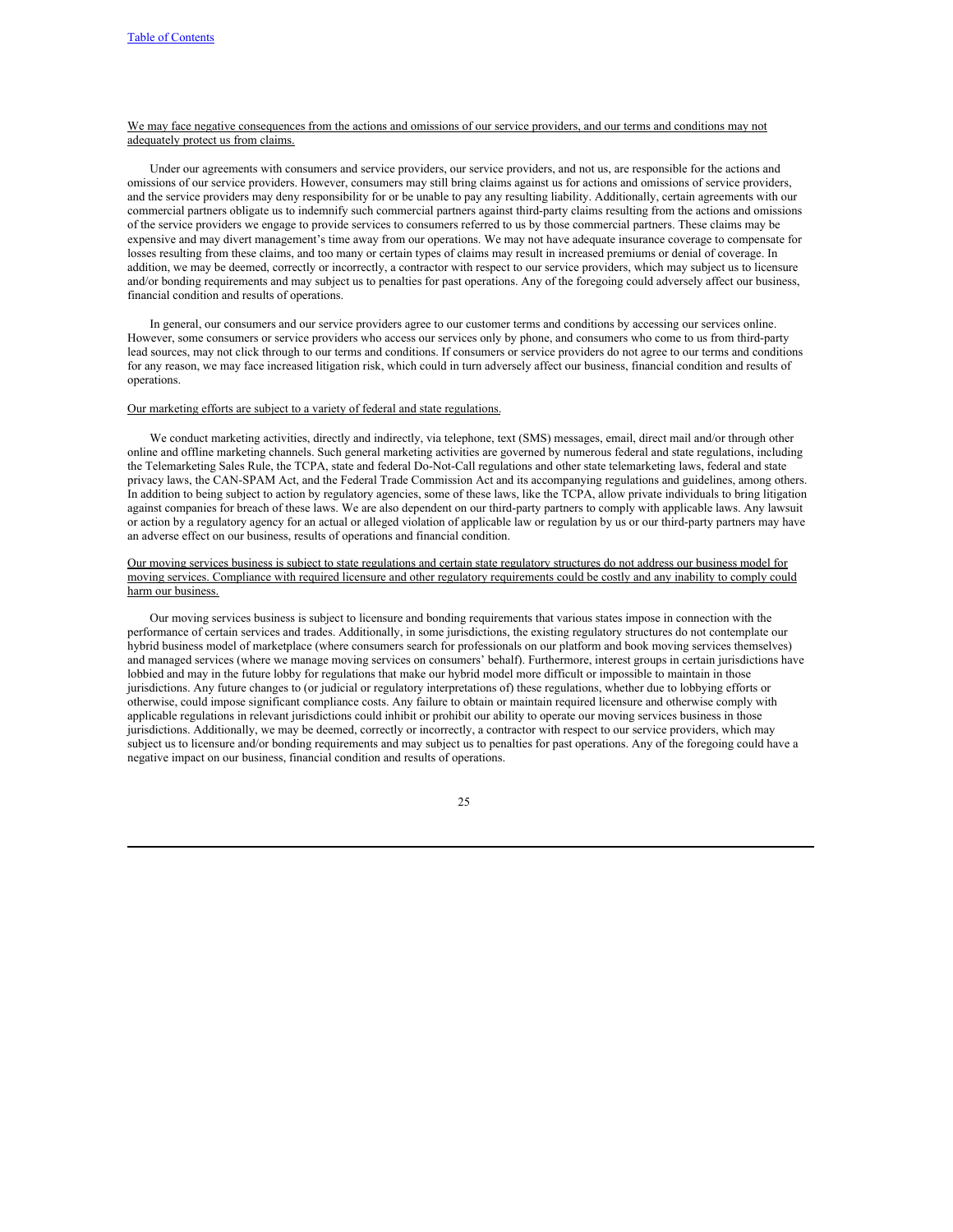# Our primary operating subsidiary may not be qualified to do business in all jurisdictions in which we have sufficient nexus of operations to require qualification.

While we offer products and services to home services companies, service providers and consumers in all 50 states, Porch.com, Inc., our primary operating subsidiary, is qualified to do business only in Washington, Texas and Delaware. Failure by us or any of our subsidiaries to qualify as a foreign corporation in a jurisdiction where we are required to do so could subject us to penalties and the obligation to pay taxes for prior periods and could result in our inability to enforce contracts in such jurisdictions. Any such failure could have a material adverse effect on our business, results of operations and financial condition.

### The global outbreak of COVID-19 and other similar outbreaks has adversely affected our business, financial condition and results of operations.

Our business has been adversely affected by the outbreak of COVID-19, which has been declared a pandemic by the World Health Organization. To date, the outbreak of COVID-19 has caused a widespread global health crisis, and governments in affected regions have implemented measures designed to curb the spread of the disease, such as social distancing, government imposed quarantines and lockdowns, travel bans and other public health safety measures. These measures have resulted in significant social disruption and have had and are likely to continue to have an adverse effect on economic conditions generally, as well as on consumer confidence and spending, all of which could have an adverse effect on our businesses, financial condition and results of operations.

In response to the COVID-19 outbreak and government-imposed measures to control its spread, our ability to conduct ordinary course business activities has been and may continue to be impaired for an indefinite period of time. From March 2020 through June 2020, we reduced pay for certain employees and partially or fully furloughed certain employees. After this period, we did not bring back certain employees that were furloughed. After June 2020, we have allowed certain employees to earn a portion of their compensation in equity in place of salary.

In addition, we have taken several precautions that could adversely impact employee productivity, such as requiring employees to work remotely. While we have experienced few disruptions with respect to the transition to remote work, we can give no assurance that productivity and efficiency will remain at pre-pandemic levels, particularly as we transition to long-term remote work. Also, working remotely may involve increased operational risks, such as making compliance and enforcement of information security requirements more difficult, as well as increased risks of "phishing," other cybersecurity attacks or the unauthorized dissemination of personally identifiable information or proprietary and confidential information. Moreover, we may also experience business disruption if the ordinary course operations of our contractors, vendors or business partners are adversely affected. Any of these measures or impairments could adversely affect our business, financial condition and results of operations.

The extent to which developments related to the COVID-19 outbreak and measures designed to curb its spread continue to impact our business, financial condition and results of operations will depend on future developments, all of which are highly uncertain and many of which are beyond our control, including the speed of contagion, the development and implementation of effective preventative measures and possible treatments, the scope of governmental and other restrictions on travel, non-essential services (including those provided by certain of our service professionals) and other activity, and public reactions to these developments. The longer the global outbreak and measures designed to curb the spread of the virus continue to adversely affect levels of consumer confidence, discretionary spending and the willingness of consumers to interact with other consumers, vendors and service providers face-to-face (and in turn, adversely affect demand for home services provided by our service professionals and our products and services generally), the greater the adverse effect is likely to be on our business, financial condition and results of operations and the more limited our ability will be to try and make up for delayed or lost revenues. The COVID-19 pandemic may also have the effect of heightening many of the other risks described in this "*Risk Factors*" section.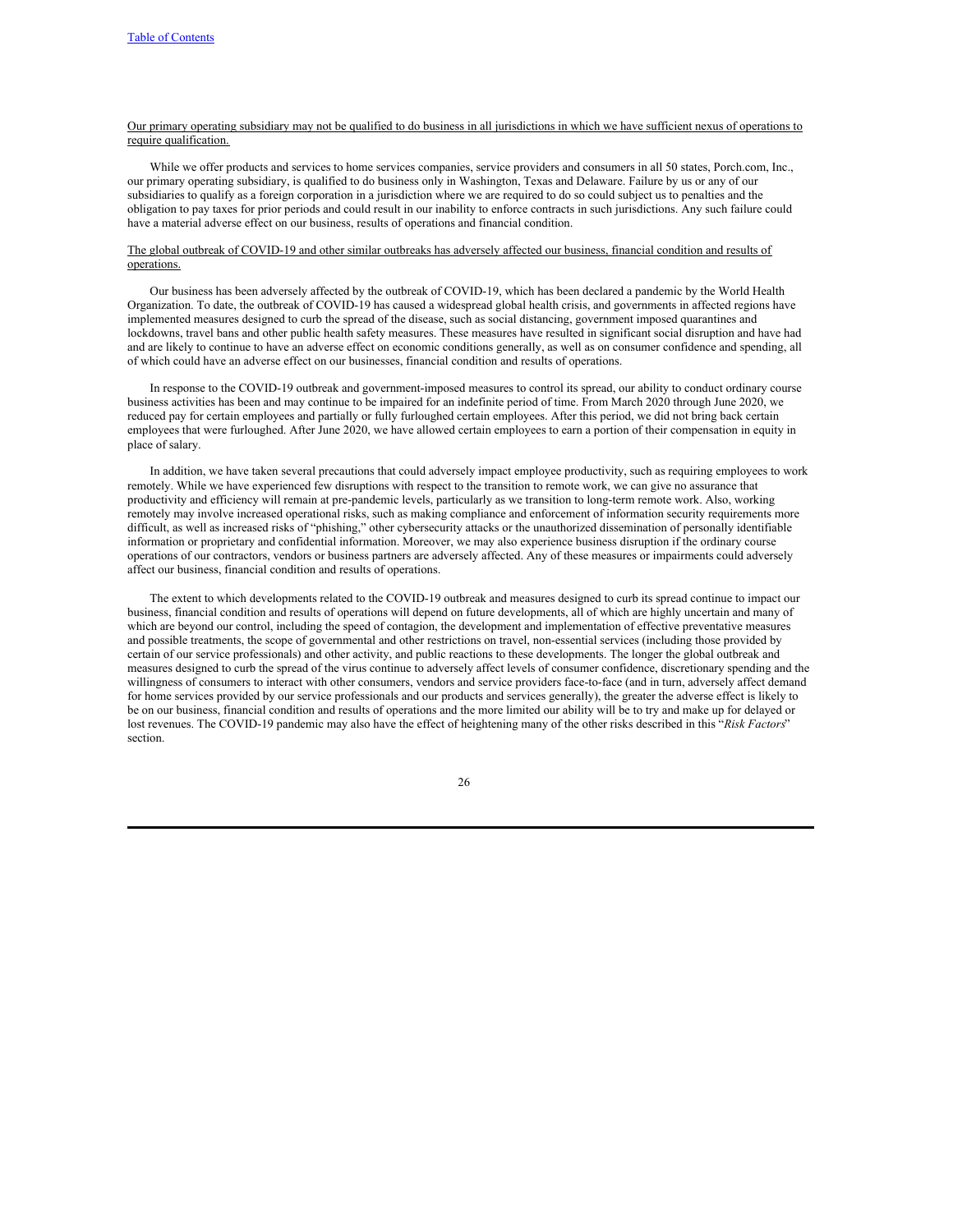# **Risks Relating to Technology and Personal Information**

#### Our success depends, in part, on our ability to access, collect and permissibly use personal data about consumers.

Our customer access pricing model is dependent on our ability to access, collect and use personal data about consumers. In particular, we rely on companies providing or consumers granting us the right to use their personal data to connect them to service providers and to market services to them. We gain access, collection and use rights through home services companies and other commercial partners that arrange for their customers to receive our services, such as home services companies who pay for our ERP and CRM software-as-a-service offering through introducing our services to their customers, home warranty companies that include our services as part of their plan offerings and commercial partners that refer their customers to us or otherwise provide us with customer data. As discussed more fully under "*Item 1. Business — Our Strategies for Growth — Mover Marketing*," we are further expanding our capabilities through the acquisition of DataMentors Holdings, LLC d/b/a V12 Data ("V12 Data"), a leading consumer data and analytics platform with a focus on household and mover insights, data management and marketing activation. We also license data from third party data brokers and other data suppliers. However, we cannot assure you that we will continue to be able to access, collect or use personal information provided by consumers, service providers and commercial partners as we currently do or may want to do in the future. Our ability to access, collect and use personal information provided by these parties may be adversely affected by federal and state laws and regulations that make it burdensome for us to collect or use personal data, privacy concerns of the individuals from whom we collect personal data, privacy and reputational concerns of commercial partners that provide us with end customer personal information, and adverse consumer reaction to our marketing practices. We use consumer data that we directly collect from consumers or license from third parties to engage in targeted marketing based upon such consumer data and their online behavior. Practices in this industry are under scrutiny by regulators in light of new and proposed federal and state laws, and pressure from some lawmakers and privacy advocates regarding how consumer data is collected and used in the ad tech industry. Additionally, our ERP and CRM SaaS offerings are highly concentrated within our Inspection Support Network (ISN) brand, and reductions in the user base of these offerings or failure to grow such user base may adversely impact our ability to access and collect personal information. If we are unable to collect information from our customers or our service providers and commercial partners do not continue to provide us with information of their customers, or if applicable laws prohibit or materially impair our use of such information, our ability to provide services to consumers and drive early consumer access to service providers may be materially impacted. This may make our products and services less appealing to consumers and service providers, which in turn may lead to reduced utilization of our products and services. To the extent any of the foregoing occurs, our business, financial condition and results of operations may be adversely impacted.

### If personal, confidential or sensitive user information that we maintain and store is breached or otherwise accessed by unauthorized persons, it may be costly to mitigate and our reputation could be harmed.

We receive, process, store and transmit a significant amount of personal, confidential or sensitive personal information about consumers that use our products and services. While we continuously develop and maintain systems designed to protect the security, integrity and confidentiality of this information, we cannot guarantee that inadvertent or unauthorized use or disclosure will not occur or that third parties will not gain unauthorized access to this information. When such events occur, we may not be able to remedy them, we may be required by law to notify regulators, impacted individuals and commercial partners, and it may be costly to mitigate the impact of such events and to develop and implement protections to prevent future events of this nature from occurring. If we or any third party that we engage to host our platforms or to otherwise store or process data experience a breach of security, third parties could gain unauthorized access to personal data about our users and subscribers. As a result, we could face governmental enforcement actions, significant fines, litigation (including consumer class actions), claims for breach of contract and/or indemnity by third parties, and harm to the reputation of our brands and business, each of which could adversely affect our business, financial condition and results of operations. A single breach could result in claims for damages or indemnification from many counterparties. Any such breach or other unauthorized access could indirectly harm the reputation of our brands and businesses and, in turn, adversely affect our business, financial condition and results of operations.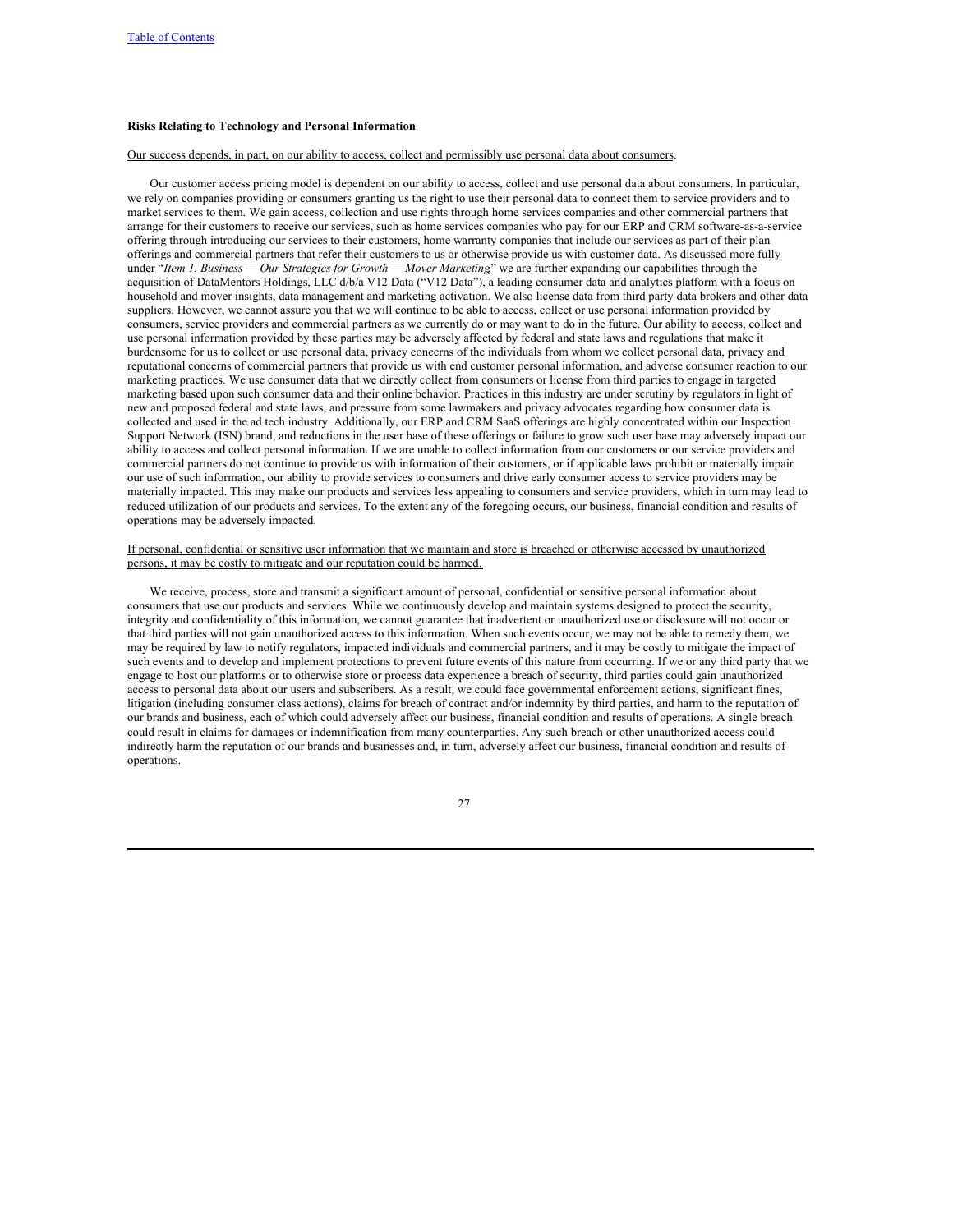# The processing, storage, use and disclosure of personal data could give rise to liabilities and increased costs.

We receive, process, store and transmit a significant amount of personal, confidential or sensitive personal information about consumers that use our products and services. In addition, we accept payments (including recurring payments) from home services companies, consumers and service providers. The manner in which we share, store, use, disclose and protect this information is determined by the respective privacy and data security policies of our various businesses, as well as federal and state laws and regulations and evolving industry standards and practices. These laws, regulations, standards and practices are continually evolving, and in some cases, may subject us to inconsistent and conflicting obligations and may be subject to differing interpretations. In addition, new laws, regulations, standards and practices of this nature are proposed and adopted from time to time.

Moreover, multiple legislative proposals concerning privacy and the protection of user information are being considered by the U.S. Congress and various state legislatures (including those in Illinois, New York, Virginia and Washington). Other U.S. state legislatures have already enacted privacy legislation, one of the strictest and most comprehensive of which is the California Consumer Privacy Act of 2018 (the "CCPA"). The CCPA became effective January 1, 2020, with penalties becoming enforceable under the CCPA on July 1, 2020. The CCPA imposes strict requirements and restrictions on the use of personal information with respect to California consumers, including mandating that companies provide consumers with information with respect to personal information is being collected about them and how it is being used upon request, as well granting consumers significant control over the use of their personal information (including the right to have such information deleted and the right to object to the "sale" (as defined in the CCPA) of such information) and mandating new operational requirements for businesses (primarily providing consumers with enhanced privacy-related disclosures). The CCPA imposes strict requirements on the ability of our businesses to use personal California user and subscriber information in connection with our various products, services and operations, such as retargeting users with advertisements online, which could adversely affect our business, financial condition and results of operations. The CCPA also provides consumers with a private right of action for security breaches, as well as statutory damages of up to \$750 per violation, with the California Attorney General maintaining authority to enforce the CCPA and seek civil penalties for intentional violations of the CCPA of up to \$7,500 per violation. In addition, California voters approved a ballot initiative related to consumer data privacy in November 2020 that could further restrict the ability of our businesses to use personal California user and subscriber information in connection with our various products, services and operations and/or impose additional operational requirements on our businesses, which could adversely affect our business, financial condition and results of operations. Lastly, the FTC has also increased its focus on privacy and data security practices, as evidenced by the first-of-its-kind, \$5.0 billion dollar fine against a social media platform for privacy violations in July 2019.

While we continue to invest heavily in compliance efforts with respect to applicable privacy and data protection policies, law and regulation and industry standards and practices, we could still be subject to claims of non-compliance that we may not be able to successfully defend and/or significant fines and penalties. Moreover, any non-compliance or perceived non-compliance by us or any third party we engage to store or process information or any compromise of security that results in unauthorized access to (or use or transmission of) personal information could result in a variety of claims against us, including governmental enforcement actions, significant fines, litigation (including consumer class actions), claims for breach of contract and indemnity by third parties and adverse publicity. When such events occur, our reputation could be harmed and the competitive positions of our various brands and businesses could be diminished, which could adversely affect our business, financial condition and results of operations. Additionally, to the extent multiple U.S. state-level laws are introduced with inconsistent or conflicting standards and there is no federal preemption of such laws, compliance could be even more difficult to achieve and our potential exposure to the risks discussed above could increase.

Furthermore, our ability to comply with all applicable privacy and data protection policies, law and regulation and industry standards and practices may affect our ability to do business with our commercial partners. Some commercial partners have imposed significant data protection requirements in the past, and commercial partners may in the future impose requirements that, particularly given our relative size and resources, result in burdensome compliance obligations to us. These obligations and ongoing compliance with existing and future privacy and data protection laws worldwide could be costly, and if we cannot fully comply, we could face liability, reputational harm or loss of relationships with customers or commercial partners. The devotion of significant costs to compliance (versus the development of products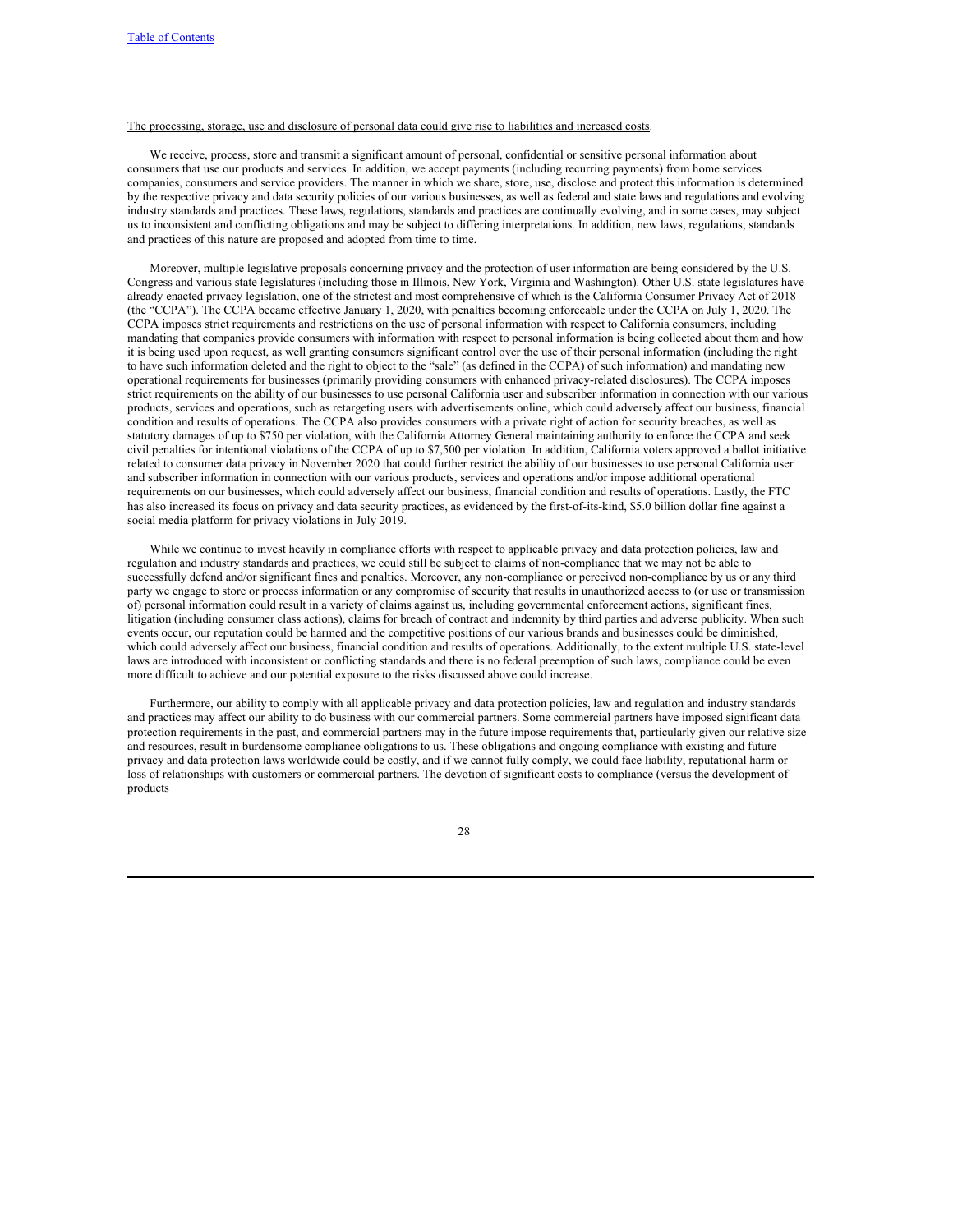and services) could result in delays in the development of new products and services, decreases in or loss of business with commercial partners, abandonment of problematic products and services in existing jurisdictions and an inability to introduce new products and services in certain new and existing jurisdictions, each of which could adversely affect our business, financial condition and results of operations.

### We are subject to payment network rules and any material modification of our payment card acceptance privileges could have a material adverse effect on our business, results of operations, and financial condition.

The loss of our credit and debit card acceptance privileges or the significant modification of the terms under which we obtain card acceptance privileges would significantly limit our business model since a substantial number of our customers and commercial partners pay using credit or debit cards. We are required by our payment processors to comply with payment card network operating rules, including the Payment Card Industry Data Security Standards (the "PCI DSS"). Under the PCI DSS, we are required to adopt and implement internal controls over the use, storage, and transmission of card data to help prevent credit card fraud. If we fail to comply with the rules and regulations adopted by the payment card networks, including the PCI DSS, we would be in breach of our contractual obligations to payment processors and merchant banks. Such failure to comply may damage our relationship with payment card networks, subject us to restrictions, fines, penalties, damages, and civil liability, and could eventually prevent us from processing or accepting payment cards, which would have a material adverse effect on our business, results of operations, and financial condition. Moreover, the payment card networks could adopt new operating rules or interpret or reinterpret existing rules that we or our payment processors might find difficult or even impossible to comply with, or costly to implement. As a result, we could lose our ability to give consumers the option of using payment cards to make their payments. Further, there is no guarantee that, even if we comply with the rules and regulations adopted by the payment card networks, we will be able to maintain our payment card acceptance privileges. We also cannot guarantee that our compliance with network rules or the PCI DSS will prevent illegal or improper use of our payments platform or the theft, loss, or misuse of the credit card data of customers or participants, or a security breach. We are also required to submit to periodic audits, self-assessments, and other assessments of our compliance with the PCI DSS. If an audit, self-assessment, or other assessment indicates that we need to take steps to remediate any deficiencies, such remediation efforts may distract our management team and require us to undertake costly and time-consuming remediation efforts, and we could lose our payment card acceptance privileges.

# Our success depends, in part, on our ability to develop and monetize versions of our products and services for mobile and other digital devices.

As consumers increasingly access products and services through mobile and other digital devices, we will need to continue to devote significant time and resources to develop new applications and functionalities to ensure that our products and services are accessible across these platforms. If we do not keep pace with evolving online, market and industry trends, including the introduction of new and enhanced digital devices and changes in the preferences and needs of consumers and service professionals generally, offer new and/or enhanced products and services in response to such trends that resonate with consumers and service professionals, monetize products and services for mobile and other digital devices as effectively as our traditional products and services and/or maintain related systems, technology and infrastructure in an efficient and cost-effective manner, our business, financial condition and results of operations could be adversely affected.

In addition, the success of future mobile and other digital products and services depends on their interoperability with various thirdparty operating systems, technology, infrastructure and standards, including rapidly evolving mobile data privacy standards, over which we have no control. Any changes to any of these things that compromise the quality or functionality of our mobile and other digital products and services could adversely affect their usage levels and/or our ability to attract consumers and service professionals, which could adversely affect our business, financial condition and results of operations.

### We may not be able to protect our systems, technology and infrastructure from cyberattacks and cyberattacks experienced by third parties may adversely affect us.

We may be attacked by perpetrators of malicious technology-related events, such as the use of botnets, malware or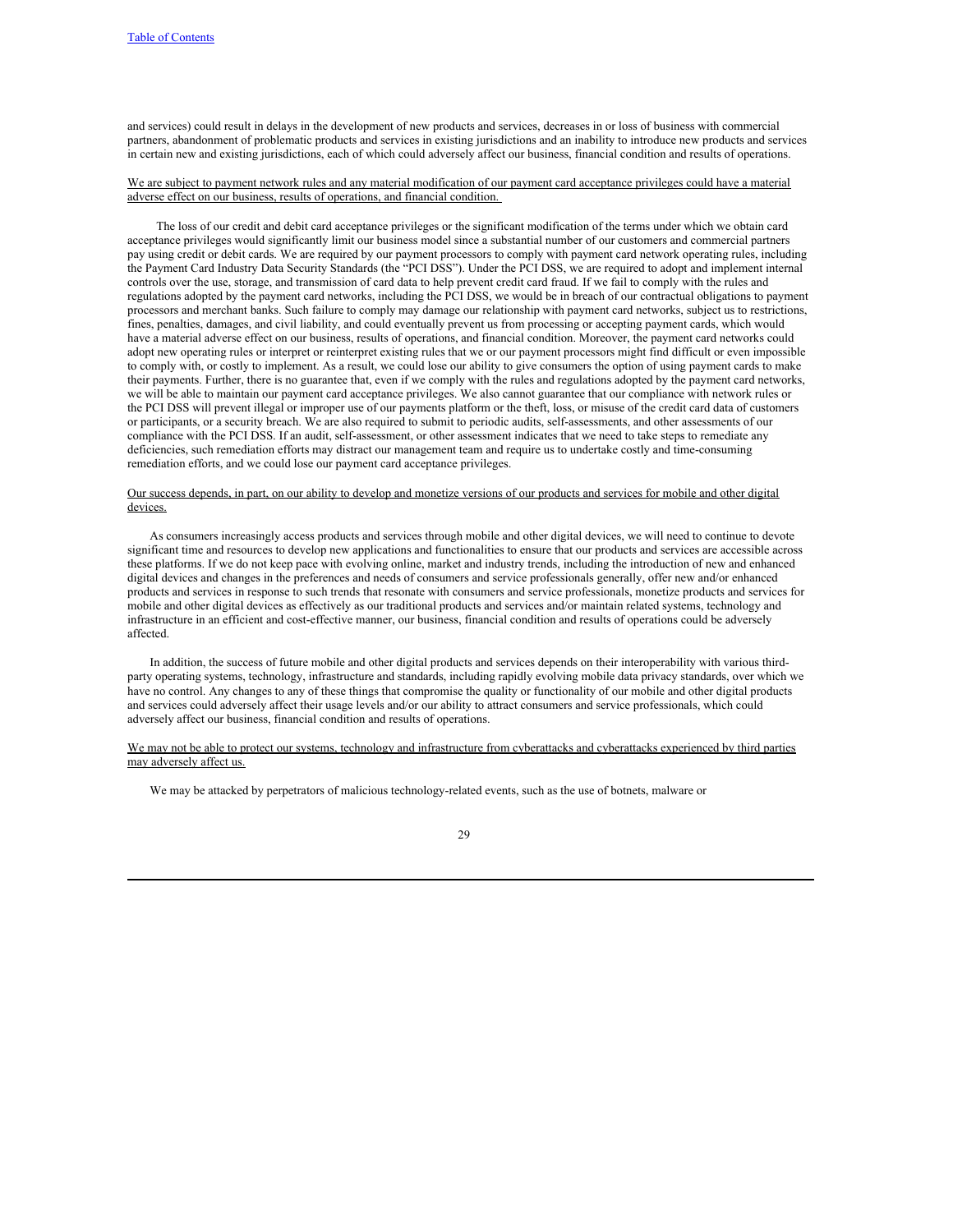other destructive or disruptive software, distributed denial of service attacks, phishing, attempts to misappropriate user information and account login credentials and other similar malicious activities. The incidence of events of this nature is on the rise worldwide. While we continuously develop and maintain systems designed to detect and prevent events of this nature from impacting our systems, technology, infrastructure, products, services and users, have invested and continue to invest in these efforts and related personnel and training, and deploy data minimization strategies where appropriate, our efforts may not be successful. These efforts are costly and require ongoing monitoring and updating as technologies change and efforts to overcome preventative security measures are becoming more sophisticated. Despite these efforts, some of our systems have experienced past security incidents, none of which had a material adverse effect on our business, financial condition and results of operations, and we could experience significant events of this nature in the future.

Any event of this nature that we experience could damage our systems, technology and infrastructure and/or those of our users, prevent us from providing our products and services, compromise the integrity of our products and services, damage our reputation, erode our brands and/or be costly to remedy, and may subject us to investigations by regulatory authorities, fines, claims for breach of contract or indemnity by third parties and/or litigation that could result in liability to third parties.

Even if we do not experience such events firsthand, the impact of any such events experienced by third parties could have a similar effect. Our business model relies in large part on selling or otherwise providing certain consumer personal information to third parties. These third parties may be subject to similar cyberattacks and there can be no assurance that such third parties have adequate cybersecurity infrastructure to prevent breaches of the personal data sold to them by us.

We may not have adequate insurance coverage to compensate for losses resulting from any of the above events.

If we or any third party with whom we do business or otherwise rely upon experience an event of this nature, our business, financial condition and results of operations could be adversely affected.

### Our ability to communicate with home services companies, consumers and service providers via telephone, text (SMS) messaging, email, direct mail or other sufficient means is critical to our success.

Our primary means of facilitating contact among us, home services companies, consumers and service providers is the use of telephone calls, text (SMS) messages and email. We also communicate with these parties through direct mail messages. Through these channels, we provide consumers with service request updates and service professionals with updates regarding consumer matches, jobs they take, subscriptions and memberships, as well as present or suggest new products and services (among other things) and market our products and services in a cost-effective manner to home services companies, consumers and service providers. As consumers increasingly communicate via mobile and other digital devices and messaging and social media apps, usage of certain channels such as telephone, email or direct mail has declined, particularly among younger consumers, and we expect this trend to continue. In addition, regulatory, deliverability and other restrictions could limit or prevent our ability to these channels to communicate with home services companies, consumers and service providers. Furthermore, third-party operators of the channels we use to communicate with these groups may face pressure from regulators to give end users the ability to block, mute or otherwise disfavor certain types of marketing communications via such channels. We cannot assure you that any alternative means of communication will be as effective as our current messaging channels have been. A continued and significant erosion in our ability to communicate with these groups for any reason could adversely impact the overall user experience, consumer and service professional engagement levels and conversion rates, which could adversely affect our business, financial condition and results of operations.

# The nature of our platform is complex and highly integrated, and if we fail to successfully manage releases or integrate new solutions, it could harm our revenues, operating income and reputation.

We manage a complex platform of solutions that consists of our software and services for companies and products for consumers. Many of our solutions include a large number of product centers that are highly integrated and require interoperability with other Porch products, as well as products and services of third-party service providers. Due to this complexity and the development cycles under which we operate, we may experience errors in our software, corruption or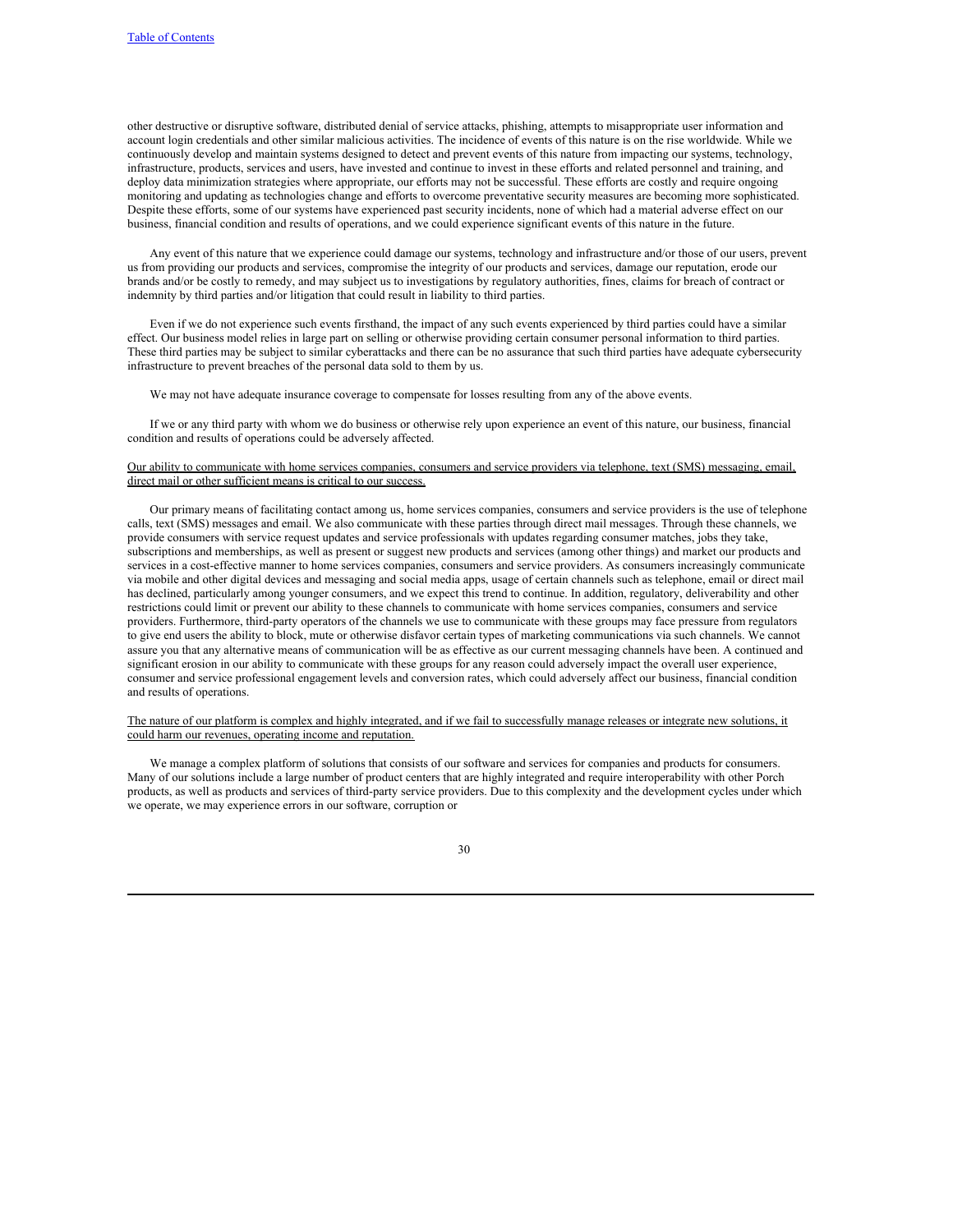loss of our data or unexpected performance issues from time to time. For example, our solutions may face interoperability difficulties with software operating systems or programs being used by our clients, or new releases, upgrades, fixes or the integration of acquired technologies may have unanticipated consequences on the operation and performance of our other solutions. If we encounter integration challenges or discover errors in our solutions late in our development cycle, it may cause us to delay our launch dates. Any major integration or interoperability issues or launch delays could have a material adverse effect on our revenues, operating income and reputation.

### Our success depends, in part, on the integrity, quality, efficiency and scalability of our systems, technology and infrastructure, and those of third parties.

We rely on our proprietary systems, technology and infrastructure to perform well on a consistent basis. We also rely on third-party data center service providers and cloud-based, hosted web service providers, as well as third-party computer systems and a variety of communications systems and service providers in connection with the provision of our products and services generally, as well as to facilitate and process certain payment and other transactions with users. We have no control over any of these third parties or their operations. In the past we have experienced rare but occasional interruptions that make some or all of our or our third-party framework and related information unavailable or that prevent us from providing products and services, and we may experience such interruptions in the future.

The framework described above could be damaged or interrupted at any time for any number of reasons, such as fire, power loss, telecommunications failure, natural disasters, acts of war or terrorism, acts of God and other similar events or disruptions. Any event of this nature could prevent us from providing our products and services at all or result in the provision of our products and services on a delayed or intermittent basis and/or result in the loss of critical data. While we and the third parties upon whom we rely have certain backup systems in place for certain aspects of our respective frameworks, none of our frameworks are fully redundant and disaster recovery planning is not sufficient for all eventualities. In addition, we may not have adequate insurance coverage to compensate us for losses from a major interruption. When such damages, interruptions or outages occur, our reputation could be harmed and the competitive positions of our various brands and businesses could be diminished, any or all of which could adversely affect our business, financial condition and results of operations.

We also continually work to expand and enhance the efficiency and scalability of our framework to improve the consumer and service professional experience, accommodate substantial increases in the number of visitors to our various platforms, ensure acceptable load times for our various products and services and keep up with changes in technology and user preferences. If we do not do so in a timely and costeffective manner, the user experience and demand across our brands and businesses could be adversely affected, which could adversely affect our business, financial condition and results of operations.

We may fail to adequately protect our intellectual property rights or may be accused of infringing the intellectual property rights of third parties.

We rely upon trademarks, trade dress, domain names and logos to market our brands and businesses and to build and maintain brand loyalty and recognition, as well as upon trade secrets.

We rely on a combination of laws and contractual restrictions on access to and use of proprietary information with employees, independent contractors, home services companies, consumers, service providers, commercial partners, suppliers, affiliates and others to establish and protect our and their various intellectual property rights. No assurances can be given that these efforts will result in adequate trademark and service mark protection, adequate domain name rights and protections. Despite these measures, challenges to our intellectual property rights could still arise, third parties could copy or otherwise obtain and use our intellectual property without authorization, and/or laws regarding the enforceability of existing intellectual property rights could change in an adverse manner.

We may also be subject to claims from third parties in the future related to alleged intellectual property infringement by us. These claims, if resolved in a manner adverse to us, could result in significant liabilities and could restrict or prohibit our ability to use the technology on which we rely. Even if these claims are resolved in our favor, such claims could result in significant expenses and could distract our management until resolved.

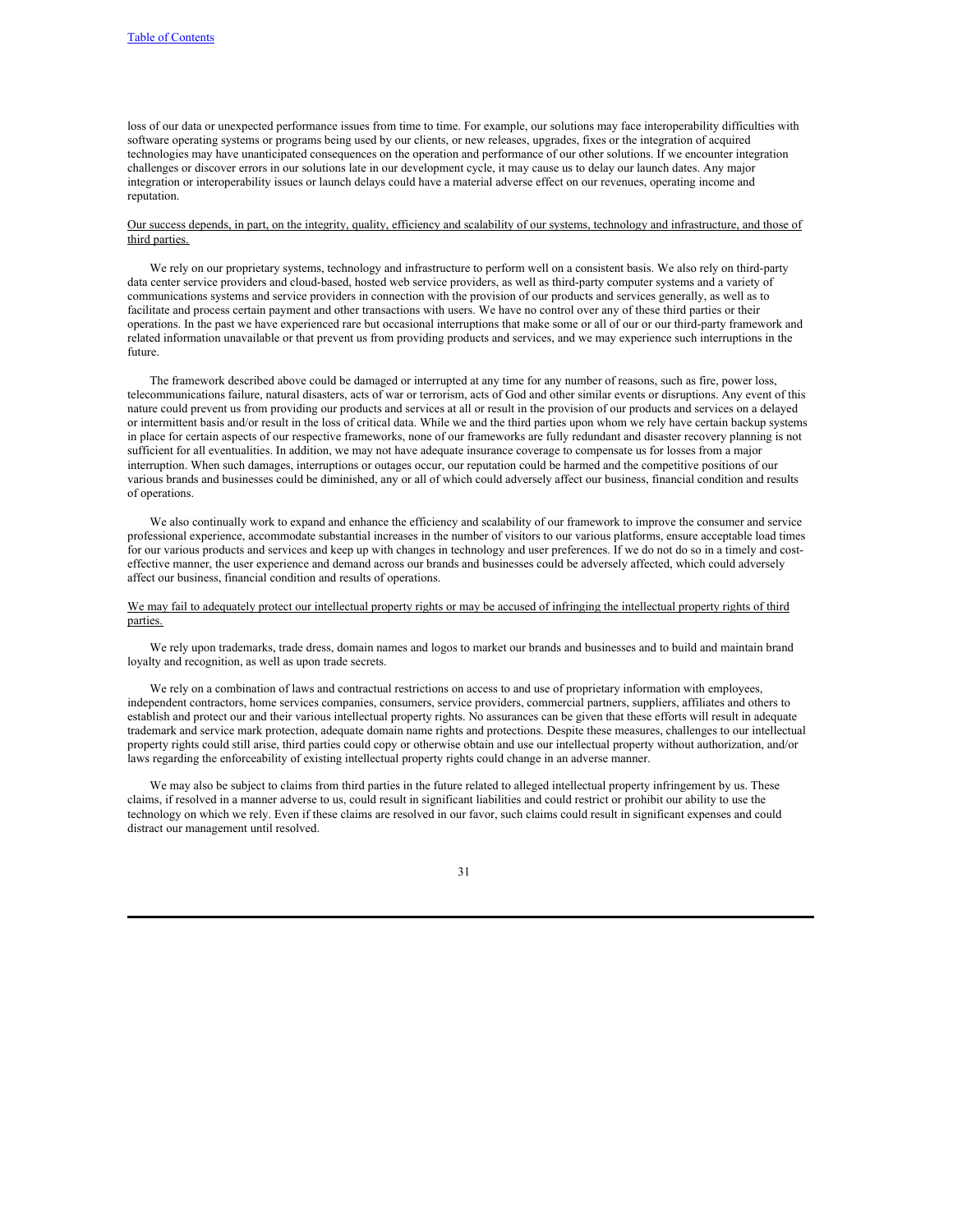The occurrence of any of these events could result in the erosion of our various brands and limitations on our ability to operate our business, as well as impede our ability to effectively compete against competitors with similar technologies, any of which could adversely affect our business, financial condition and results of operations.

## **Risks Relating to Personnel and Service Providers**

#### We face risks associated with our independent contractors.

We have personnel that we classify as independent contractors for U.S. federal, state and international employment law purposes in certain positions in our business.

We are not in a position to directly provide the same direction, motivation and oversight to our independent contractors as we would if such personnel were our own employees. As a result, our independent contractors may not comply with applicable law or our policies and procedures, including, but not limited to, our information security policies, or reflect our culture or values. Violations by our independent contractors of applicable law or of our policies and procedures in dealing with home services companies, consumers, service providers or other third parties or failure to meet our standards or reflect our culture could adversely affect our business, financial condition and results of operations. In addition, it is possible that a court could hold us civilly or criminally accountable based on vicarious liability because of the actions of our independent contractors. Furthermore, although we do enter into confidentiality and invention assignment agreements with each of our independent directors, our independent contractors are not subject to employment agreements with us and our ability to retain such personnel or enforce non-competes or other restrictions against them may be limited.

We are subject to the Internal Revenue Service ("IRS") regulations and applicable state law guidelines regarding independent contractor classification in the United States. These regulations and guidelines are subject to changes in judicial and agency interpretation, and it could be determined that the independent contractor classification is inapplicable. Furthermore, the legal landscape with respect to the classification of gig economy independent contractors, such as our service providers, is subject to intense public scrutiny. If legal standards for classification of independent contractors change, it may be necessary to modify our compensation structure for these personnel, including by paying additional compensation and taxes and/or reimbursing expenses, or abandon certain types of services we provide using independent contractors. In addition, if we are determined to have misclassified such personnel as independent contractors, we would incur additional exposure under federal and state law, including workers' compensation, unemployment benefits, labor, employment and tort laws, including for prior periods, as well as potential liability for employee benefits and tax withholdings. Any of these outcomes could result in significant costs to us, could impair our financial condition and our ability to conduct our business and could damage our reputation and our ability to attract and retain other personnel.

As of January 2021, we have approximately 600 individual independent contractors located in Mexico, Costa Rica, India and Spain. As a result, we are subject to certain additional risks related to independent contractors in foreign jurisdictions, including risks related to misclassification of such independent directors under local law, compliance with other applicable local labor laws, resistance of commercial partners to off-shoring of customer service functions and related consumer data, fluctuations in foreign currencies, changes in the economic strength of Mexico, Costa Rica and India, difficulties in enforcing contractual obligations and intellectual property rights, economic sanctions and social, political and economic instability. In particular, the Mexican Congress of the Union has recently considered a bill which would impose additional restrictions on independent contracting practices, which could make it more expensive or difficult to retain the services of independent contractors in Mexico.

In addition, the economic downturn caused by the COVID-19 pandemic has led many U.S.-based companies to seek to hire remote talent in other jurisdictions, leading to additional competition for the services of independent contractors in the jurisdictions in which we retain independent contractors.

The remote work by independent contractors and the use of their own equipment makes compliance with and enforcement of our information security policies and procedures more difficult. We must also comply with applicable anti-corruption and anti-bribery laws such as the U.S. Foreign Corrupt Practices Act and local laws prohibiting corrupt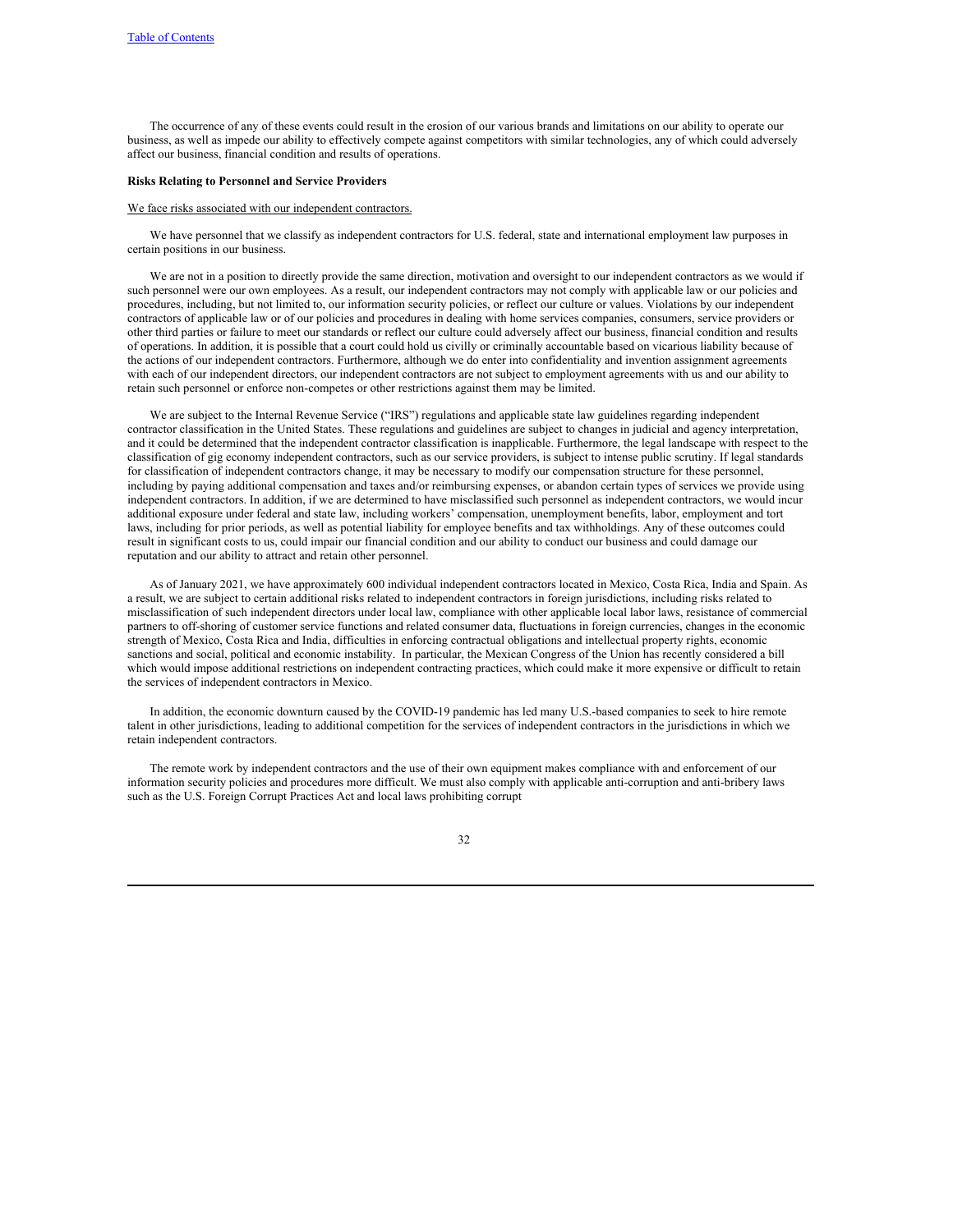payments to government officials, which may present significant challenges in the jurisdictions in which we operate. We cannot guarantee compliance with all applicable laws, and violations could result in substantial fines, sanctions, civil or criminal penalties, competitive or reputational harm, litigation or regulatory action and other consequences that might adversely affect our business, financial condition and results of operations.

### We depend on key personnel to operate our business, and if we are unable to retain, attract and integrate qualified personnel, our ability to develop and successfully grow our business could be harmed.

We believe our success has depended, and continues to depend, on the efforts and talents of our executives and employees. Our future success depends on our continuing ability to attract, develop, motivate and retain highly qualified and skilled employees. Qualified individuals are in high demand, and we may incur significant costs to attract and retain them. Experienced information technology personnel, who are critical to the success of our business, are in particularly high demand. This demand is particularly acute in the Seattle, Washington area, where we are headquartered. Competition for their talents is intense and retaining such individuals can be difficult. The loss or disability of executive officers or key employees could materially adversely affect our ability to execute our business plan and strategy, and we may not be able to find adequate replacements on a timely basis, or at all. Our executive officers and other employees are at-will employees, which means they may terminate their employment relationships with us at any time, and their knowledge of our business and industry would be extremely difficult to replace. We cannot ensure that we will be able to retain the services of any members of our senior management or other key employees. If we do not succeed in attracting well-qualified employees or retaining and motivating existing employees, our business, financial condition and results of operations could be adversely affected.

#### Our corporate culture has contributed to our success and, if we cannot continue to foster this culture as we grow, we could lose the passion, creativity, teamwork, focus and innovation fostered by our culture.

We believe that our culture has been and will continue to be a key contributor to our success. As we grow and mature as a public company, we may find it difficult to maintain our corporate culture. If we do not continue to foster our corporate culture or maintain our core values as we grow and evolve, we may be unable to support the passion, creativity, teamwork, focus and innovation we believe we need to support our growth. Any failure to preserve our culture could negatively affect our ability to recruit and retain personnel and to effectively focus on and pursue our strategic objectives, which could, in turn, have an adverse impact on our business, results of operations and financial condition.

# **Risks Relating to Financial Reporting and Results of Operations**

# Our Private Warrants are accounted for as liabilities and the changes in their value could have a material effect on our financial results.

The SEC Statement regarding the accounting and reporting considerations for warrants issued by SPACs focused on certain settlement terms and provisions related to certain tender offers following a business combination. After considering the SEC Statement, we reevaluated its historical accounting for the Warrants and we concluded that the Private Warrants do not meet the conditions to be classified within equity under the SEC Statement and should be presented as a liability measured at fair value, with changes in fair value each period reported in earnings. As a result, included on our balance sheet as of December 31, 2020 contained elsewhere in this Annual Report are derivative liabilities related to embedded features contained within the Private Warrants. Accounting Standards Codification 815, Derivatives and Hedging ("ASC 815"), provides for the remeasurement of the fair value of such derivatives at each balance sheet date, with a resulting non-cash gain or loss related to the change in the fair value being recognized in earnings in the statement of operations. As a result of the recurring fair value measurement, our financial statements and results of operations may fluctuate quarterly based on factors which are outside of our control. Due to the recurring fair value measurement, we expect that we will recognize non-cash gains or losses on the Private Warrants each reporting period and that the amount of such gains or losses could be material.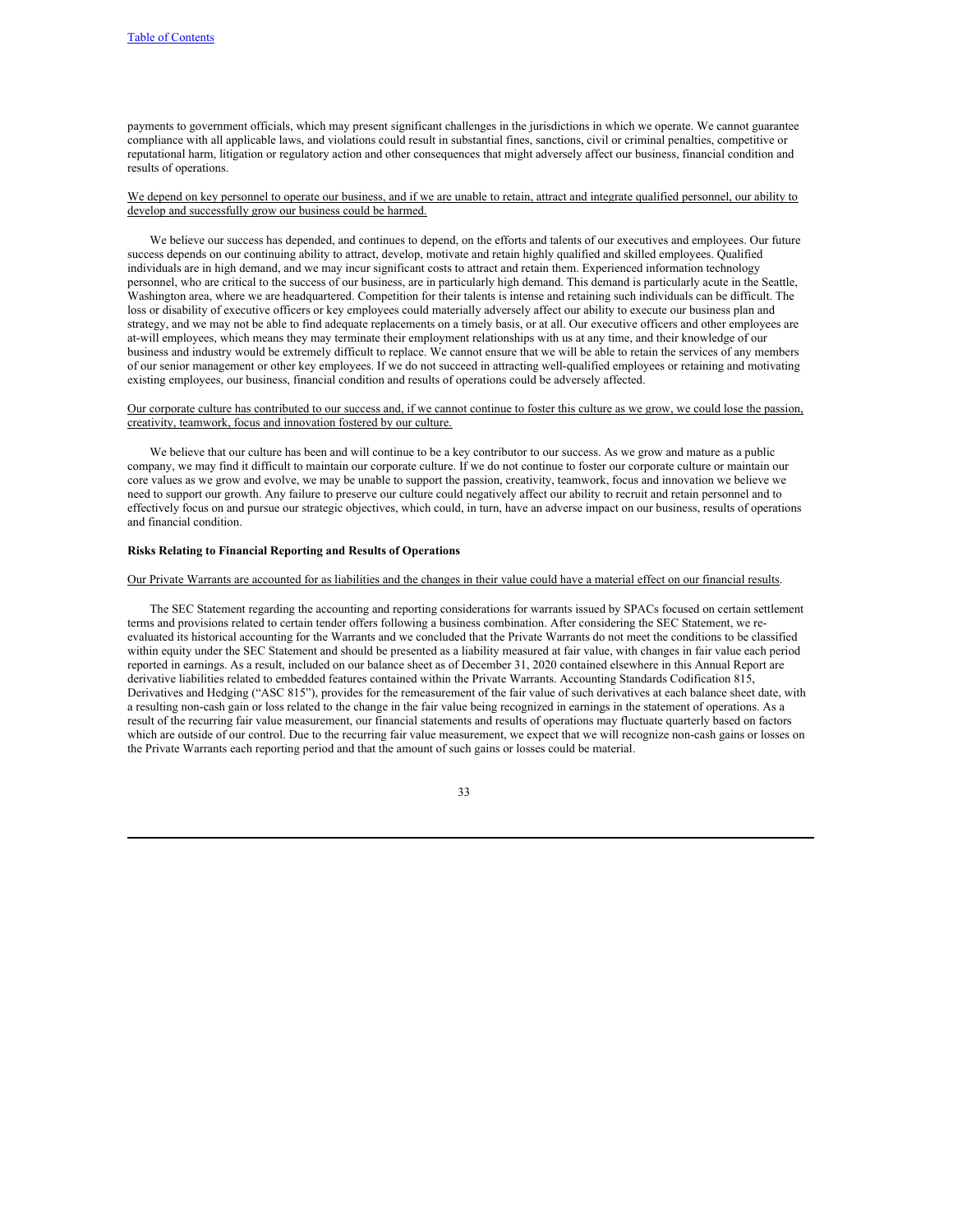We identified material weaknesses in our internal control over financial reporting. If we are unable to remediate these material weaknesses, or if we identify additional material weaknesses in the future or otherwise fail to maintain an effective system of internal controls, we may not be able to accurately or timely report our financial condition or results of operations, which may adversely affect our business and stock price.

In connection with the preparation and audit of our consolidated financial statements for the years ended December 31, 2019 and 2020, a material weakness was identified in our internal control over financial reporting. A material weakness is a deficiency, or combination of deficiencies, in internal control over financial reporting such that there is a reasonable possibility that a material misstatement of its annual or interim consolidated financial statements will not be prevented or detected on a timely basis. The material weakness is due to our lack of sufficient, qualified personnel to prepare and review complex technical accounting issues and effectively design and implement systems and processes that allow for the timely production of accurate financial information in accordance with internal financial reporting timelines to support the current size and complexity (e.g., acquisitions, divestitures and financings) of the Company.

This material weakness could result in a misstatement of substantially all of our accounts or disclosures that would result in a material misstatement to the annual or interim consolidated financial statements that would not be prevented or detected. We have begun implementation of a plan to remediate the material weakness described above. Those remediation measures are ongoing and include the following:

- we hired a new Chief Financial Officer in June 2020 who is an experienced finance and accounting officer for public companies;
- we recruited additional personnel, in addition to utilizing third-party consultants and specialists, to supplement our internal resources; and
- we have been and continue designing and implementing additional automation and integration in our financially significant systems.

Additionally, following the issuance of the SEC Statement, and after consultation with our independent registered public accounting firm, and our management team, the Company's Audit Committee concluded that, in light of the SEC Statement, it was appropriate to restate our Original Financial Statements. As part of such process, we identified a material weakness in our internal controls over financial reporting, solely related to our accounting for the Private Warrants.

We plan to continue to assess our internal controls and procedures and intend to take further action as necessary or appropriate to address any other matters we identify. We cannot assure you that the measures we have taken to date and may take in the future, will be sufficient to remediate the control deficiencies that led to our material weaknesses in internal control over financial reporting or that we will prevent or avoid potential future material weaknesses. The effectiveness of our internal control over financial reporting is subject to various inherent limitations, including cost limitations, judgments used in decision making, assumptions about the likelihood of future events, the possibility of human error and the risk of fraud. If we are unable to remediate the material weakness, our ability to record, process and report financial information accurately, and to prepare financial statements within the time periods specified by the forms of the SEC, could be adversely affected which, in turn, to may adversely affect our reputation and business and the market price of our common stock. In addition, the material weaknesses and our failure to remediate them could result in litigation or regulatory actions by the SEC or other regulatory authorities or other disputes involving federal and state securities laws, loss of investor confidence, delisting of our securities and harm to our reputation and financial condition, or diversion of financial and management resources from the operation of our business.

In addition, it is possible that control deficiencies could be identified by our management or by our independent registered public accounting firm in the future or may occur without being identified. Such a failure could result in regulatory scrutiny and cause investors to lose confidence in our reported financial condition, lead to a default under our current or future indebtedness and otherwise have a material adverse effect on our business, financial condition, cash flow or results of operations.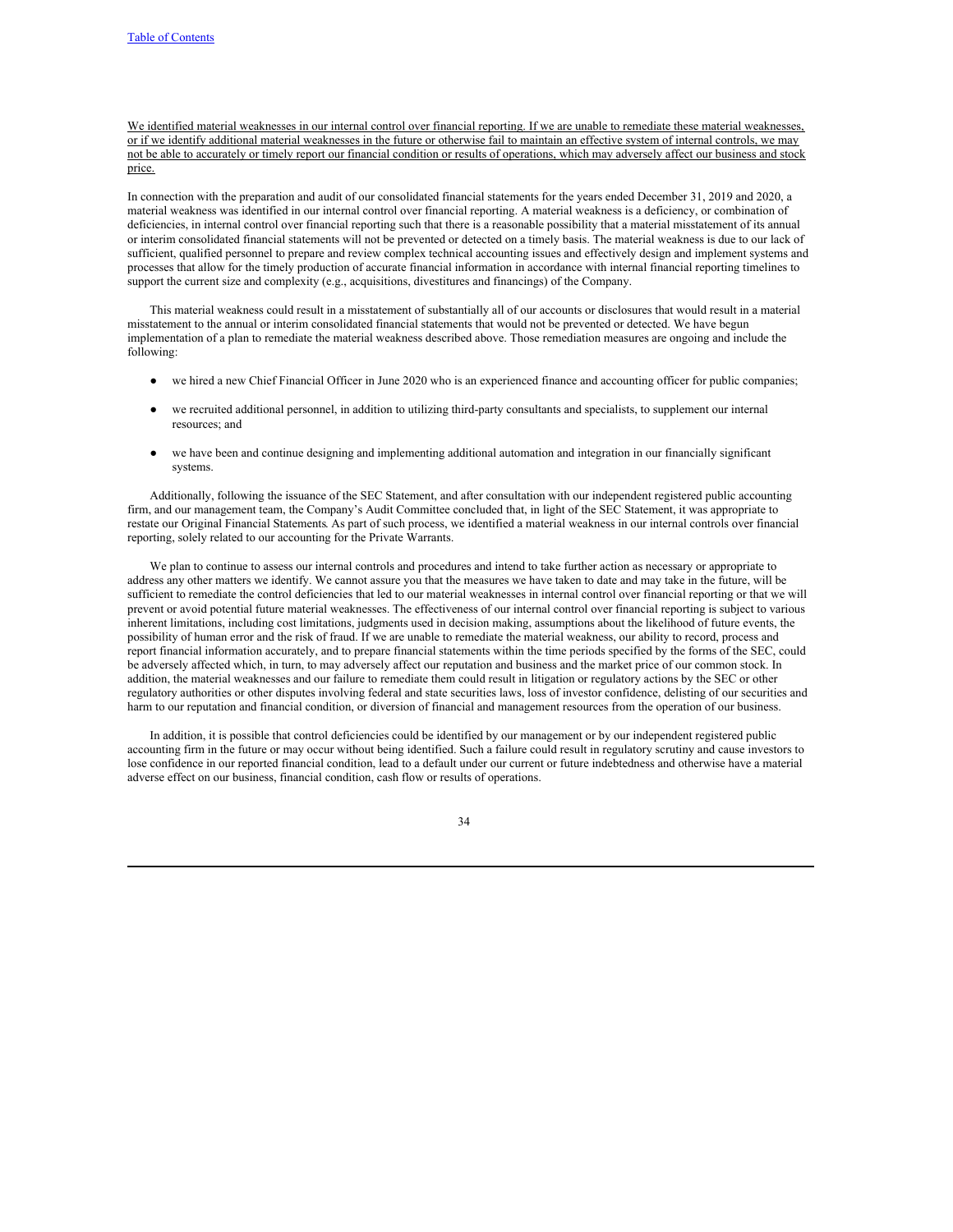# Our quarterly operating results may fluctuate in the future. As a result, we may fail to meet or exceed the expectations of research analysts or investors, which could cause our stock price to decline.

Our quarterly operating results may fluctuate as a result of a variety of factors, many of which are outside of our control. If our quarterly operating results or guidance fall below the expectations of research analysts or investors, the price of our common stock could decline substantially. Fluctuations in our quarterly operating results or guidance may be due to a number of factors, including, but not limited to, those listed below:

- seasonality;
- economic trends related to the home services and general economic, industry and market conditions;
- the extent to which home services companies, service providers and consumers employ our platform;
- the extent to which new home services companies, consumers, service providers, and commercial partners are attracted to our solutions to satisfy their (and in the case of home services companies and commercial partners, their customers') needs;
- the timing, commitment levels, and revenue share rates at which we enter into agreement for our solutions with home service companies and service providers, along with their on-going capacity and fulfillment performance to handle volume and the effectiveness of our marketing and affiliate channels to drive volume to our network;
- the volume of consumer referrals that home services companies and commercial partners send to us, and the addition or loss of large home services companies or commercial partners, including through acquisitions or consolidations;
- the mix of home services companies and commercial partners across small, mid-sized and large organizations;
- changes in our pricing policies or those of our competitors;
- volatility in commissions from our insurance business;
- the financial health of our home services companies, consumers, service providers, and commercial partners;
- the amount and timing of operating expenses, including those related to the maintenance and expansion of our business, operations and infrastructure;
- the timing and success of new solutions introduced by us;
- the timing and success of current and new products and services introduced by our competitors;
- other changes in the competitive dynamics of our industry, including consolidation among competitors, customers or strategic partners;
- our ability to manage our existing business and future growth, including increases in the number of customers on our platform and new geographic regions; and
- various other factors, including those related to disruptions in our platform infrastructure risks related to independent contractors, and privacy and data security breaches, each of which is described elsewhere in this "*Risk Factors*" section.

#### We have a history of losses, and we may be unable to achieve or sustain profitability.

We have experienced net losses in each year since our inception. We incurred operating losses of \$42.2 million and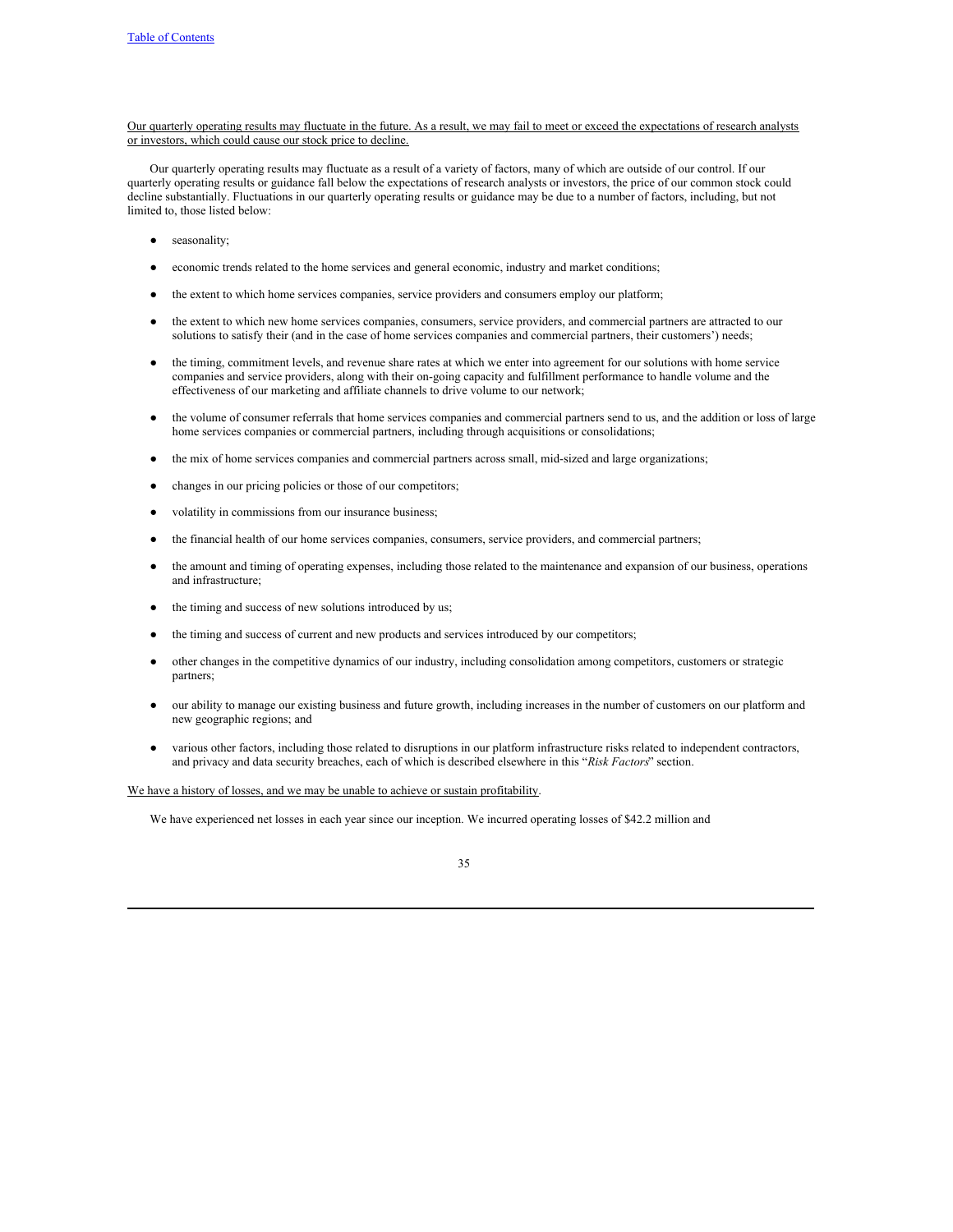\$88.1 million in the years ended December 31, 2020 (as restated) and 2019, respectively, and as of December 31, 2020, we had an accumulated deficit (as restated) of \$317.5 million. We will need to generate and sustain increased revenue levels and decrease proportionate expenses in future periods to achieve profitability, and even if we do, we may not be able to maintain or increase profitability. While we are undertaking efforts that we believe will increase our revenue, these efforts may not be sufficiently successful in order to offset these expenses. Many of our efforts to generate additional revenue are new and unproven, and any failure to adequately increase revenue or contain the related costs could prevent us from attaining or increasing profitability. Our recent growth in revenue and number of home services companies, consumers, service providers and commercial partners may not be sustainable, and we may not achieve sufficient revenue to achieve or maintain profitability. We may incur significant losses in the future for a number of reasons, including the other risks described in this prospectus, and we may encounter unforeseen expenses, difficulties, complications and delays and other unknown events. Accordingly, we may not be able to achieve or maintain profitability and we may incur significant losses for the foreseeable future.

# Our limited operating history makes it difficult to evaluate our current business and future prospects.

We have been in existence since 2011, and much of our growth has occurred in recent periods. Our limited operating history may make it difficult for you to evaluate our current business and our future prospects. We have encountered and will continue to encounter risks and difficulties frequently experienced by growing companies in rapidly changing industries, including increasing and unforeseen expenses as we continue to grow our business. If we do not manage these risks successfully, our business will be harmed.

#### Our quarterly results of operations fluctuate due to seasonality and other factors associated with our industry.

Our business is seasonal and our results of operations and cash flows fluctuate significantly from quarter to quarter. Historically, revenues have been strongest in the second and third fiscal quarters due to peak moving activity occurring during the summer months. The first and fourth fiscal quarters are generally weakest, due to lower moving activity during the winter months. As a result, our operating results for any given quarterly period are not necessarily indicative of operating results for an entire year.

### We have incurred and will continue to incur increased costs as a result of being a public company.

We have incurred and will continue to incur increased legal, accounting, administrative and other costs and expenses as a public company that we did not incur as a private company. The Sarbanes-Oxley Act of 2002 (the "Sarbanes-Oxley Act"), including the requirements of Section 404, as well as rules and regulations subsequently implemented by the SEC, the Dodd-Frank Wall Street Reform and Consumer Protection Act of 2010 and the rules and regulations promulgated and to be promulgated thereunder, the PCAOB and the securities exchanges, impose additional reporting and other obligations on public companies. The development and implementation of the standards and controls necessary for us to achieve the level of accounting standards required of a public company in the United States may require costs greater than expected. We will be required to expand our employee base to support our operations as a public company which will increase our operating costs in future periods.

Compliance with public company requirements will increase costs and make certain activities more time-consuming. A number of those requirements will require us to carry out activities we have not done previously. For example, we have created new committees of our board of directors and adopted new internal controls and disclosure controls and procedures. In addition, expenses associated with SEC reporting requirements will be incurred. Furthermore, if any issues in complying with those requirements are identified (for example, if the auditors identify a material weakness or significant deficiency in the internal control over financial reporting), we could incur additional costs rectifying those issues, and the existence of those issues could adversely affect our reputation or investor perceptions of it. It will also be more expensive to obtain director and officer liability insurance. Risks associated with our status as a public company may make it more difficult to attract and retain qualified persons to serve on our board of directors or as executive officers. The additional reporting and other obligations imposed by these rules and regulations will increase legal and financial compliance costs and the costs of related legal, accounting and administrative activities. These increased costs will require us to divert a significant amount of money that could otherwise be used to expand the business and achieve strategic objectives. Advocacy efforts by stockholders and third parties may also prompt additional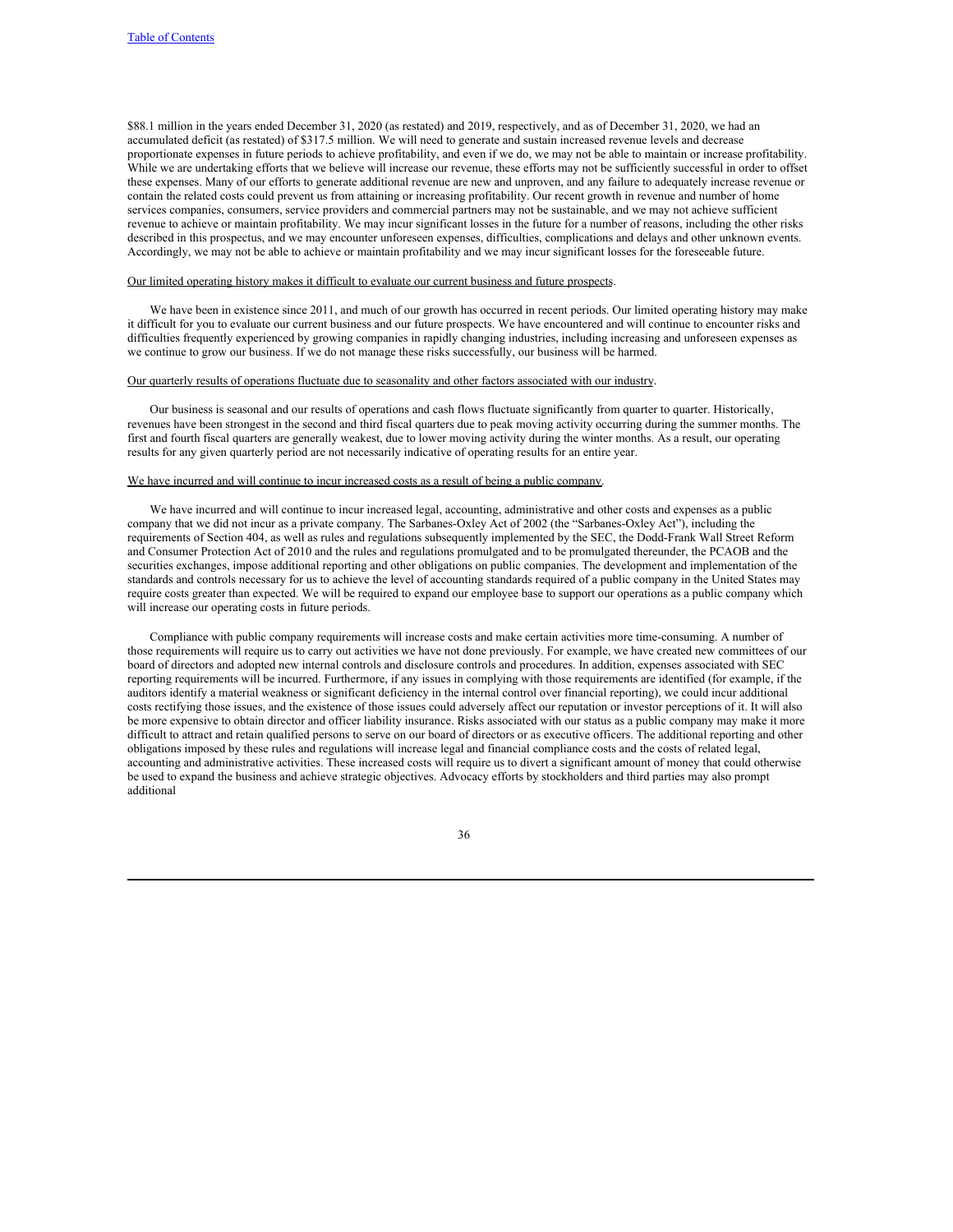changes in governance and reporting requirements, which could further increase costs.

#### Our ability to use our net operating loss carryforwards and certain other tax attributes may be limited.

As of December 31, 2020, we had net operating loss carryforwards for U.S. federal income tax purposes and state income tax purposes of \$209.5 million and \$99.0 million, respectively, available to offset future taxable income. If not utilized, the federal net operating loss carryforward amounts generated prior to January 1, 2019 will begin to expire in 2032, and the state net operating loss carryforward amounts will begin to expire in 2021. Realization of these net operating loss carryforwards depends on our future taxable income, and there is a risk that our existing carryforwards could expire unused and be unavailable to offset future income tax liabilities, which could materially and adversely affect our operating results. In addition, under Sections 382 and 383 of the Code, if a corporation undergoes an "ownership change," generally defined as a greater than 50% change (by value) in its equity ownership over a three (3) year period, the corporation's ability to use its pre-change net operating loss carryforwards and other pre-change tax attributes, such as research tax credits, to offset its post-change income may be limited. We may have experienced ownership changes because of shifts in our stock ownership or may experience them in the future. As a result, if we earn net taxable income, our ability to use our pre-change net operating loss carry-forwards and other tax attributes to offset U.S. federal taxable income may be subject to limitations, which could potentially result in increased future tax liability to us.

#### **Risks Relating to Our Acquisition Strategy**

#### We may experience risks related to acquisitions, including the HOA acquisition.

We have made acquisitions in the past and we continue to seek to identify potential acquisition candidates to expand our business generally in the future. If we do not identify suitable acquisition candidates or complete acquisitions with satisfactory pricing and other terms, our growth could be adversely affected. Even if we complete what we believe to be suitable acquisitions, we may experience related operational and financial risks. As a result, to the extent that we continue to grow through acquisitions, we will need to:

- properly identify, value, and complete prospective acquisitions, especially those of companies with limited operating histories;
- successfully integrate acquired businesses to the extent and in a manner that aligns with our strategy;
- successfully identify and realize potential synergies among acquired and existing business;
- retain or hire senior management and other key personnel at acquired businesses; and
- successfully manage acquisition-related strain on our management, operations and financial resources.

We may not be successful in addressing these challenges or any other problems encountered in connection with historical and future acquisitions. Adverse reactions by potential acquisition targets could frustrate our ability to execute on our acquisition strategy as could the failure of our due diligence process to uncover material risks, legal or otherwise. We may also be negatively impacted by adverse reactions of home services companies, consumers, service providers and business partners to the disclosure or consummation of any acquisition. In addition, the anticipated benefits of one or more acquisitions may not be realized. Also, future acquisitions could result in increased operating losses, dilutive issuances of equity securities and/or the assumption of contingent liabilities. Additionally, acquisitions may be compensated in part with future or contingent payments that will create future liabilities or dilution for us upon the consummation of such acquisitions. Lastly, the value of goodwill and other intangible assets acquired could be impacted by one or more continuing unfavorable events and/or trends, which could result in significant impairment charges. The occurrence of any of these events could have an adverse effects on our business, financial condition and results of operations.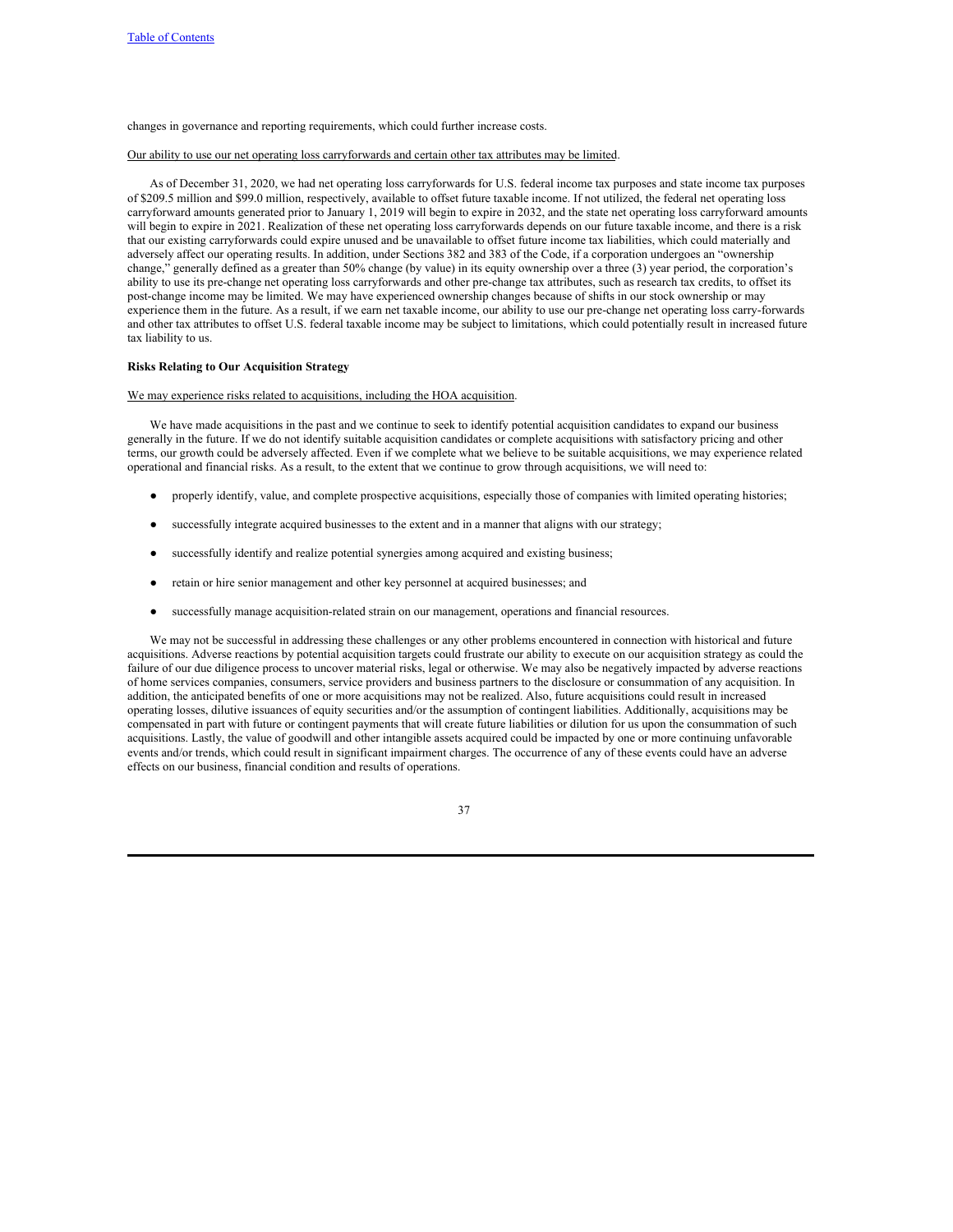On January 13, 2021, the Company entered into a definitive agreement to acquire HOA, a leading property and casualty insurance company focused on products in the residential homeowner space. HOA is a large and complex company that will add significantly to the size and scale of our operations upon consummation of the HOA acquisition. In addition, as discussed under "*— Risks Related to Our Insurance Business*," HOA will provide us with the opportunity to further expand our insurance business. The HOA acquisition will be the largest acquisition in our company's history (as measured by purchase price). We may have failed to identify all the risks to which the HOA acquisition may expose us or the effects it may have on the long-term value of our combined company, including any risks related to HOA or HOA's compliance with, among other, laws and regulations, contractual obligations and leases. Although we expect the HOA acquisition to result in a significant amount of synergies and other financial and operational benefits, we may be unable to realize these synergies or other benefits in the timeframe that we expect or at all. We continue to assess synergies that we may realize as a combined company, the realization of which will depend on a number of factors. The success of the HOA acquisition, including anticipated synergies, benefits and cost savings, will depend, in part, on our ability to successfully combine and integrate our current operations with HOA's business. It is possible that the integration process could result in higher than expected costs, diversion of management attention, the disruption of either company's ongoing businesses or inconsistencies in standards, controls, procedures and policies that adversely affect the combined company's ability to maintain relationships with customers, suppliers, vendors and employees or to achieve the anticipated benefits and cost savings of the HOA acquisition. Additionally, the winter storm which struck Texas in February 2021 had significant but as-of-yet unquantified impacts on HOA, which is headquartered in Texas. If we experience difficulties with the integration process or other unforeseen costs, the anticipated benefits and cost savings of the HOA acquisition may not be realized fully or at all, or may take longer to realize than expected. Management continues to refine its integration plan. The integration planning and implementation process will result in significant costs and divert management attention and resources. These integration matters could have an adverse effect on our combined company for an undetermined period after completion of the HOA acquisition. Any of the foregoing may have a material and adverse effect on our business, results of operations and financial condition.

## The HOA acquisition is subject to closing conditions, including certain conditions that may not be satisfied, and it may not be completed on a timely basis, or at all. Failure to complete the HOA acquisition at all or in the expected timeframe will have material adverse impact on currently expected financial performance in 2021 and beyond.

Although we currently expect the HOA acquisition to be completed in the second quarter of 2021, subject to regulatory approvals and customary closing conditions, there can be no assurance that the HOA acquisition will be completed in accordance with the anticipated timing or at all. Regulatory agencies, including state insurance regulators, may refuse to approve the HOA acquisition or seek to make their approval subject to compliance with unanticipated or onerous conditions. These conditions could have the effect, among other things, of imposing significant additional costs, limiting our revenues, requiring divestitures of material assets or imposing other operating restrictions, any of which may reduce the anticipated benefits of, or prevent the completion of, the HOA acquisitions. Also, either HOA or the Company may terminate the definitive agreement if the HOA acquisition has not been completed by October 13, 2021, unless the failure to consummate the HOA acquisition has resulted from the failure of the party seeking to terminate the definitive agreement to perform its obligations.

If the HOA acquisition is not completed on a timely basis, or at all, our ongoing business may be adversely affected. Additionally, in the event the HOA acquisition is not completed, we will be subject to a number of risks without realizing any of the benefits of having completed the HOA acquisition, including the following:

- we will be required to pay our costs relating to the HOA acquisition, such as legal, accounting, financing and financial advisory fee, whether or not the HOA acquisition is completed, and could be required to pay HOA a termination fee if the definitive agreement is terminated under specified circumstances;
- time and resources committed by our management to matters relating to the HOA acquisition could otherwise have been devoted to pursuing other beneficial opportunities;
- we will need to revise earnings guidance previously provided by us which assumes the completion of the HOA acquisition; and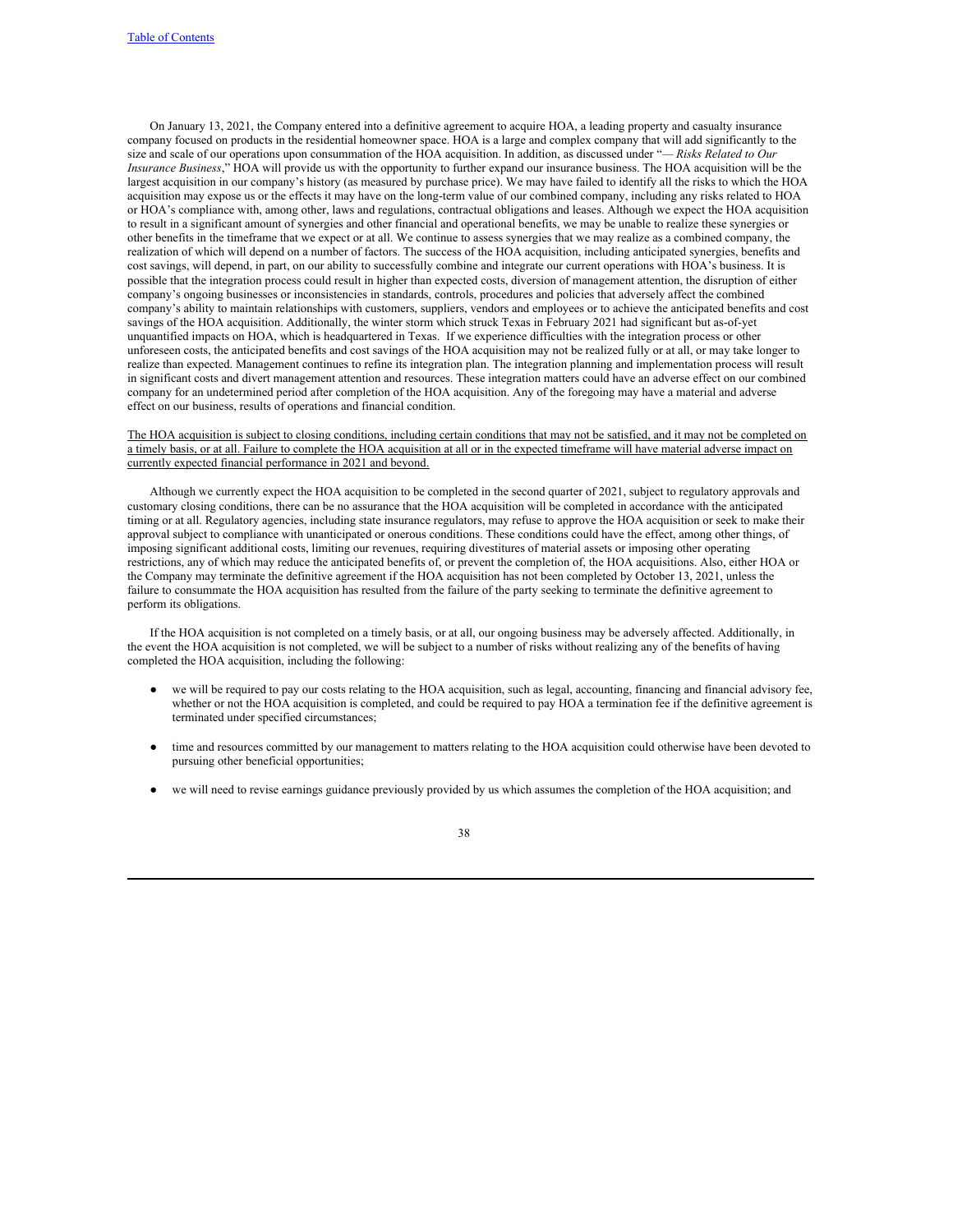the market price of our securities could decline to the extent that the current market price reflects a market assumption that the HOA acquisition will be completed, or to the extent that the HOA acquisition is viewed as fundamental to our business strategy.

## **Risks Relating to Our Insurance Business**

#### We face a variety of risks through our expansion into the insurance business.

In 2020, we expanded our lines of business to include home, auto, flood and umbrella insurance through the formation and licensure of Elite Insurance Group, our wholly owned licensed insurance agency. In addition, as discussed more fully under "*Item 1. Business — Our Strategies for Growth — Insurance Expansion*," we plan to further expand our insurance operations through the acquisition of HOA, a managing general agent ("MGA") and carrier hybrid with a strong reinsurance strategy that currently operates in six states. Risks of our entry into the insurance business include, without limitation, difficulties integrating the new insurance business with our ongoing operations, potential diversion of management's time and other resources from our previously-established lines of business, the need for additional capital and other resources to expand into this new line of business, and inefficient integration of operational and management systems and controls.

Severe weather events, extensive wildfires and other catastrophes, including the effects of climate change and global pandemics, may harm our insurance business. For example, if carriers restrict the sale of policies in certain geographical areas and/or for certain types of coverage or if they increase their premiums as a result of these events, it could result in fewer carriers whose policies we could offer to our customers and otherwise make policies harder to sell. After the acquisition of HOA closes, we will be exposed to these losses directly. While we intend to manage our risk via reinsurance, there can be no guarantee this will adequately reduce our exposure to losses, including, but not limited to, the inability to negotiate reinsurance contracts at renewal at acceptable terms or at all, large catastrophes that exceed the our aggregate reinsurance coverage limits, the inability or unwillingness of counterparties to pay us reinsurance receivables we believe we are owed, and multiple losses in a single year that exceed our ability to reinstate reinsurance contracts.

In addition, these events have in the past and could in the future negatively affect the economy in general and the housing market in particular, which in turn negatively affects the market for insurance sales. A significant increase in insurance claims by consumers who purchased their policy through Elite Insurance Group, whether as a result of these events or otherwise, could cause the affected carriers to terminate their relationship with us or decrease our commission rates. The occurrence of any of these events could have an adverse effect on our business, financial condition and results of operations.

A substantial majority of Elite Insurance Group's revenue is generated from commissions and depends on relationships with insurance providers with no long-term contractual commitments. See "*— Our insurance business is commission-based and depends on our* relationships with insurance providers with no long-term contractual commitments. insurance providers stop working with us or pay us lower amounts for new customers, or if we are unable to establish and maintain new relationships with other insurance providers, our insurance business could be materially affected, which in turn could impact our business, results of operations and financial condition." for more information.

Claims by consumers against an agency's errors and omissions (E&O) insurance coverage are common in the insurance industry. If a carrier denies a consumer's claim under an insurance policy or the consumer has insufficient coverage and the consumer therefore has to pay out of pocket for a loss, the consumer often seeks relief from agency that sold the policy. While we maintain E&O coverage, we could experience losses if claims by consumers exceed our coverage limitations. In addition, if we were to experience a significant number of claims or if our E&O coverage were to lapse, insurance providers could elect to terminate their relationships with us and we could face challenges in finding replacement coverage.

Entry into the insurance business also subjects us to new laws and regulations with which we are not familiar and may lead to increased compliance costs and regulatory risk. See "- Our insurance business is subject to state governmental regulation, which could limit the *growth of our insurance business and impose additional costs on us.*" for

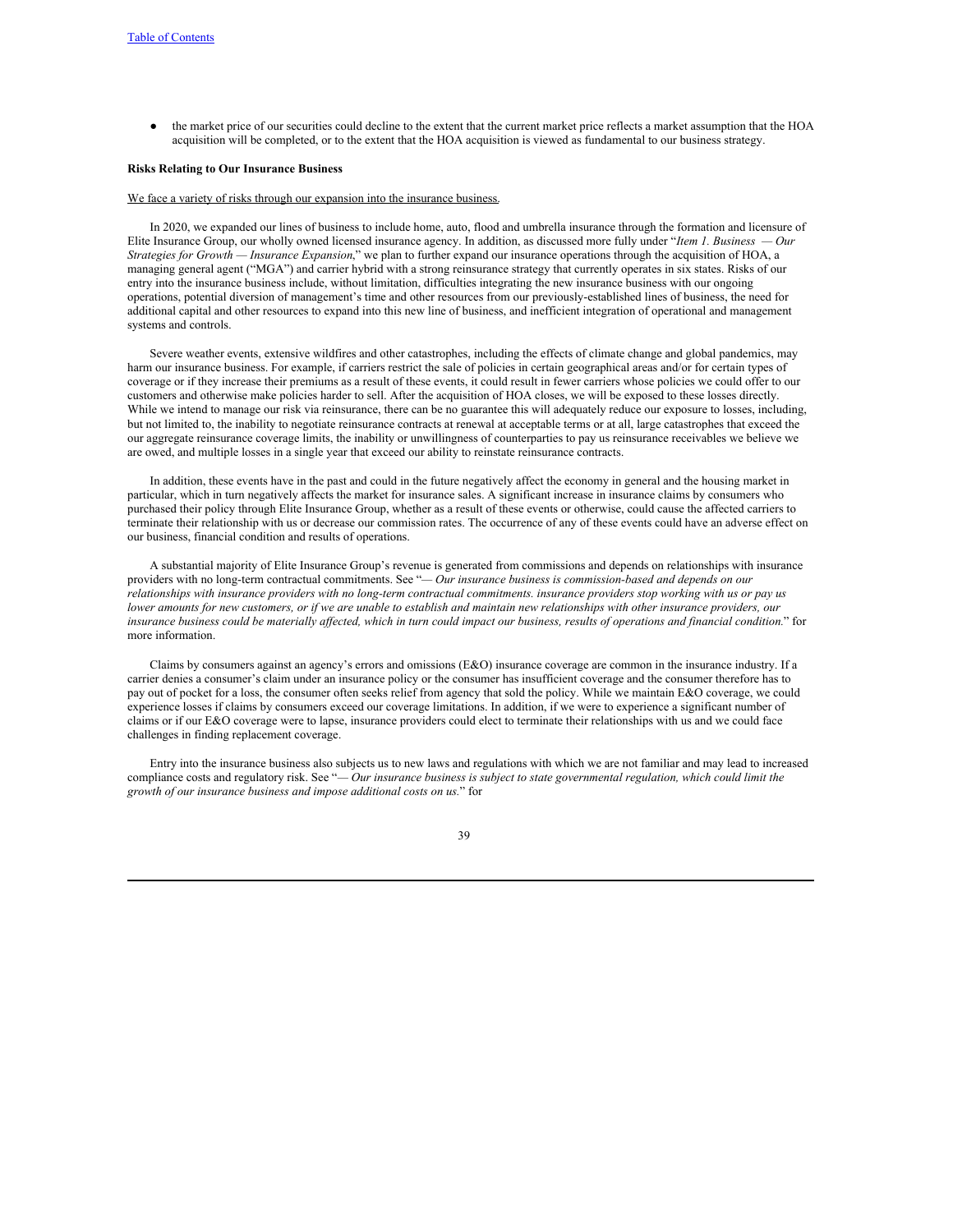## additional information.

In addition, as discussed more fully under "*Item 1. Business — Our Strategies for Growth — Insurance Expansion*," Porch has entered into a definitive agreement to acquire HOA, an MGA and carrier hybrid with a strong reinsurance strategy that currently operates in six states. There can be no assurance that this acquisition will be consummated, but to the extent we do acquire HOA, Porch would become an MGA and an insurance carrier, exposing us to the additional risks of underwriting and of handling and managing insurance claims.

Furthermore, if Elite Insurance Group were to become an insurance carrier or if we complete the HOA acquisition, we will bear the cost of paying insured claims. As a result, the likelihood of being significantly affected by the risks inherent to the insurance industry, and the magnitude of such risks, would be greatly increased. Although we would follow the industry practice of transferring, or ceding, part of the risk we have assumed to a reinsurance company in exchange for part of the premium we receive in connection with the risk or securing excess of loss reinsurance coverage, we may not be able to successfully mitigate our risk through such reinsurance arrangements. Although reinsurance would make the reinsurer liable to us to the extent the risk is transferred to the reinsurer or we have coverage under an excess of loss reinsurance arrangement, it will not relieve us of our liability to our policyholders. If any of our reinsurers are unable or unwilling to pay amounts they owe us in a timely fashion, we could suffer a significant loss or a shortage of liquidity, which would have a material adverse effect on our business and results of operations. In addition, reinsurance may not be available for an acceptable cost or at all. Failure to successfully mitigate an acceptable portion of our risk could materially and adversely affect our ability to write insurance business and harm our business. If our actual losses from insured claims were to exceed our loss reserves, our business, financial condition and results of operations would be adversely affected.

If the HOA acquisition is completed, HOA will distribute the majority of its products through third party independent agents. As such, HOA will be highly dependent on maintaining successful relationships with such third party independent agencies. Negative changes in such relationships could adversely affect HOA's insurance business, including, but not limited to, reduced sales, the loss of existing policies, the need to lower prices, or the need to pay higher commissions. In addition, such agencies act as agents of HOA. Any misconduct on the part of such agents could have an adverse impact on our business, financial conditions, reputation and results of operations.

Furthermore, if the HOA acquisition is completed, it would represent a significant expansion of Porch's revenue from insurance sales and may have the effect of heightening many of the risks and uncertainties described above and below with respect to our insurance business.

## Our insurance business is subject to state governmental regulation, which could limit the growth of our insurance business and impose additional costs on us.

Elite Insurance Group maintains licenses with a number of individual state departments of insurance. Our insurance business is subject to state governmental regulation and supervision. In addition, our acquisition of HOA is contingent upon state governmental approval. This state governmental supervision could limit the growth of our insurance business by delaying or preventing the acquisition of HOA, increasing the costs of regulatory compliance, limiting or restricting the products or services we provide or the methods by which we provide them, and subjecting us to the possibility of regulatory actions or proceedings. If we are unable to comply with such regulations, we may be precluded or temporarily suspended from carrying on some or all of the activities of our insurance business or otherwise be fined or penalized in a given jurisdiction. Additionally, actual or perceived failure to comply with such state regulation may give rise to a right to terminate under arrangements with the insurance providers. Our continued ability to maintain our insurance licenses in the jurisdictions in which we are licensed or to expand to new operations or new jurisdictions depends on our compliance with the rules and regulations promulgated from time to time by the regulatory authorities in each of these jurisdictions. Furthermore, state insurance departments conduct periodic examinations, audits and investigations of the affairs of insurance companies and agencies, any of which could result in the expenditure of significant management time or financial resources.

In all jurisdictions, the applicable laws and regulations are subject to amendment and interpretation by regulatory authorities. Generally, such authorities are vested with relatively broad discretion to grant, renew and revoke licenses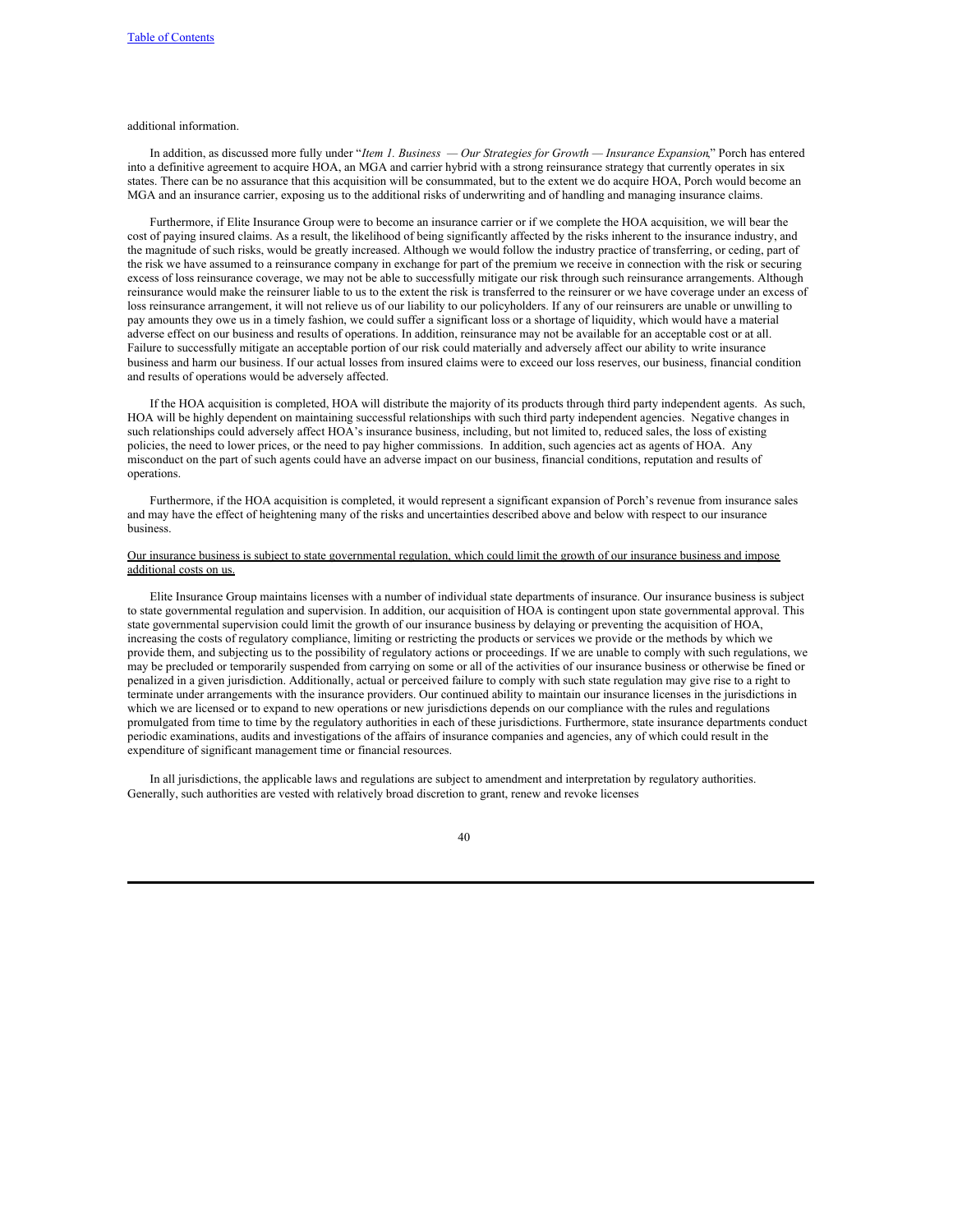and approvals and to implement and interpret rules and regulations. No assurances can be given that our insurance business can continue to be conducted in any given jurisdiction as it has been conducted in the past or that we will be able to expand our insurance business in the future.

The business of Elite Insurance Group is commission-based and depends on our relationships with insurance providers with no long-term contractual commitments. If insurance providers stop working with us or pay us lower amounts for new customers, or if we are unable to establish and maintain new relationships with other insurance providers, our insurance business could be materially affected, which in turn could impact our business, results of operations and financial condition.

A substantial majority of the revenue of Elite Insurance Group is currently derived from selling insurance policies to consumers as the insurance agency and then receiving commissions from the insurance carriers. As we grow our insurance business, including through the HOA acquisition, other potential acquisitions in the insurance space and potential expansion from an insurance agency to a managed general agency or insurance carrier, we expect to derive a greater percentage of our insurance revenue from insurance policies and reinsurance policies. Our agreements with insurance carriers are short-term agreements, and many of the insurance carriers can end their business with us at any time with no notice. We expect any future agreements with reinsurers will typically have annual terms. As a result, we cannot guarantee that insurance carriers or reinsurers will continue to work with us, or, if they do, we cannot guarantee the commissions they will pay in the first year of the policy as well as each additional year. The commissions we earn are based on premiums and commission rates set by the carriers, and any decreases in these premiums or commission rates, including as a result of adverse trends in the insurance industry, would decrease our revenue. In addition, we may not be able to attract new insurance carriers or reinsurers to our services or increase the amount of revenue we earn from our insurance business over time. The insurance business is historically cyclical in nature, and we may experience periods with excess underwriting capacity and unfavorable premium rates, which could adversely affect our business.

If we are unable to maintain in good standing existing relationships with insurance carriers, or unable to add new insurance carriers or reinsurers, or if we become dependent on a limited number of carriers or reinsurers, we may be unable to meet the expectations of consumers and other counterparties in our insurance business. This deficiency could reduce confidence in our ability to offer competitive rates and terms, making us less popular with such consumers and counterparties. As a result, our insurance business could be materially impacted, which could have an adverse impact on our business, financial condition and results of operations.

#### Our business may also be adversely affected by downturns in the home, auto, flood and umbrella insurance industries.

Through our wholly owned subsidiary and licensed insurance agency Elite Insurance Group, we primarily serve customers in the homeowners' insurance market. We also sell auto, flood and umbrella insurance and we expect sales in those markets to increase in the future. Decreases in consumer demand in the home and automotive industry in general could adversely affect the demand for insurance and, in turn, the number of consumers we provide insurance quotes and corresponding sales. For example, negative trends in the real estate industry, such as decreases rental payments and increases in home values have the potential to adversely affect home purchases and to decrease the demand for homeowners, flood and umbrella insurance. In addition, consumer purchases of homes and new and used automobiles generally decline during recessionary periods and other periods in which income is adversely affected and may be affected by negative trends in the broader economy, including the availability and cost of credit, reductions in business and consumer confidence, stock market volatility and increased unemployment.

## Insurance commission revenue recognition and changes within our insurance business may create a fluctuation of our business results and expose us to additional risks.

Current accounting standards allow an insurance agency like Elite Insurance Group to recognize the full lifetime value of each insurance sale up front, because Elite Insurance Group does not service the customer or have any other responsibilities after the initial sale. Elite Insurance Group then collects the ongoing commission payments from the insurance carriers on an ongoing basis each year so long as the customer does not cancel the insurance. In the future, Elite Insurance Group may begin to provide ongoing services to the policyholder or customer in order to receive higher commission amounts and a higher overall lifetime value. We would expect any such change to result in a shift in revenue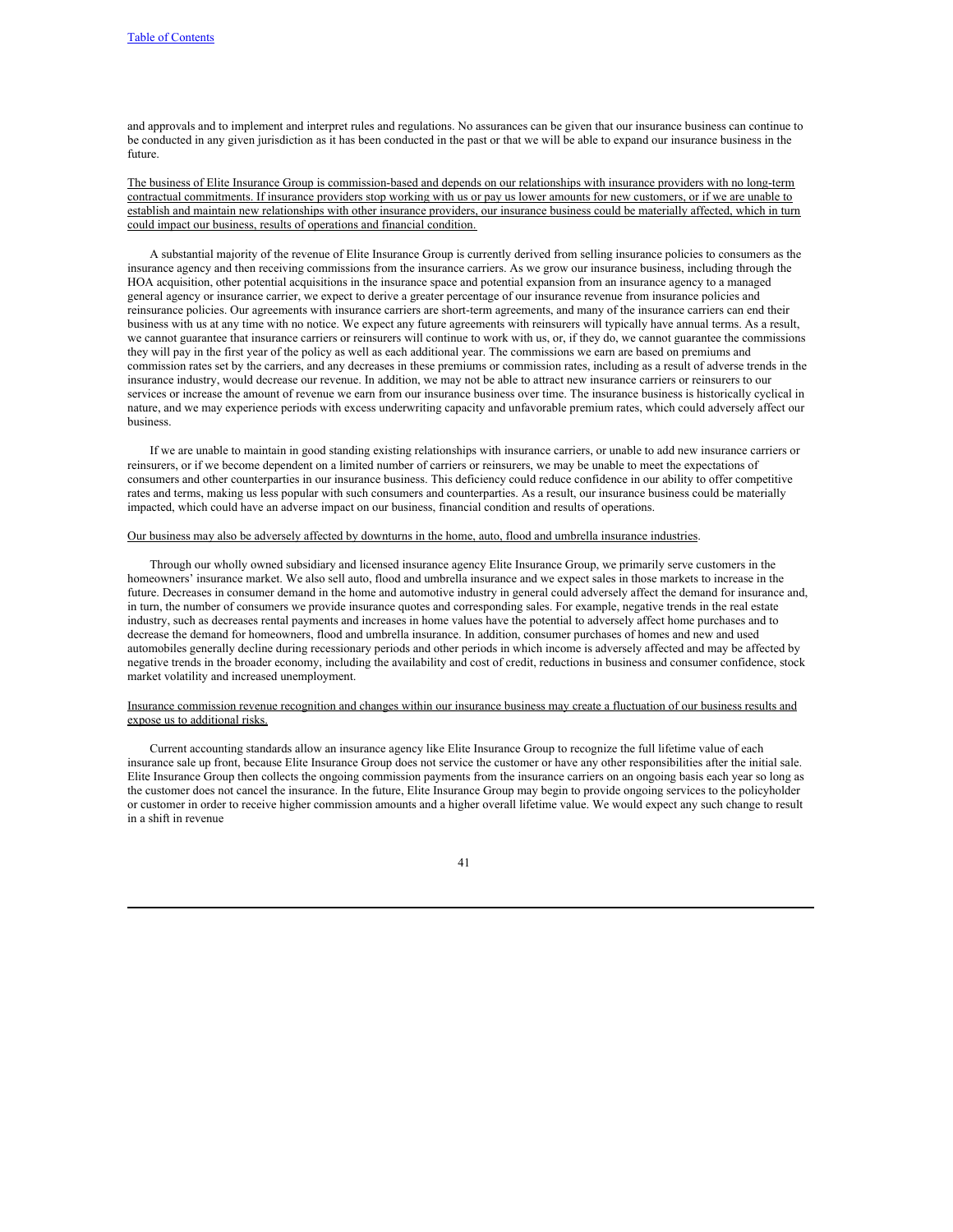recognition from the first year to ongoing years, which could increase long-term growth rates but negatively impact our short term results.

#### **Additional Risks Relating to Ownership of Company Securities**

## The price of the Company's securities may change significantly following the Merger and investors could lose all or part of their investment as a result.

The trading price of the Company's common stock and Warrants is likely to be volatile. The stock market recently has experienced extreme volatility. This volatility often has been unrelated or disproportionate to the operating performance of particular companies. You may not be able to resell your shares or Warrants at an attractive price due to a number of factors such as those listed in "— *Risks Relating to Porch's Business and Industry*" and the following:

- results of operations that vary from the expectations of securities analysts and investors;
- results of operations that vary from those of the Company's competitors;
- the impact of the COVID-19 pandemic and its effect on the Company's business and financial conditions;
- changes in expectations as to the Company's future financial performance, including financial estimates and investment recommendations by securities analysts and investors;
- declines in the market prices of stocks generally;
- strategic actions by the Company or its competitors;
- announcements by the Company or its competitors of significant contracts, acquisitions, joint ventures, other strategic relationships or capital commitments;
- any significant change in the Company's management;
- changes in general economic or market conditions or trends in the Company's industry or markets;
- changes in business or regulatory conditions, including new laws or regulations or new interpretations of existing laws or regulations applicable to the Company's business;
- future sales of the Company's common stock or other securities;
- investor perceptions or the investment opportunity associated with the Company's common stock relative to other investment alternatives;
- the public's response to press releases or other public announcements by the Company or third parties, including the Company's filings with the SEC;
- litigation involving the Company, the Company's industry, or both, or investigations by regulators into the Company's operations or those of the Company's competitors;
- guidance, if any, that the Company provides to the public, any changes in this guidance or the Company's failure to meet this guidance;
- additional dilution caused by the Company issuing additional equity, whether grants related to its Management Incentive Plan, stock provided to acquisitions as some or all of the purchase price, future fundraising events, or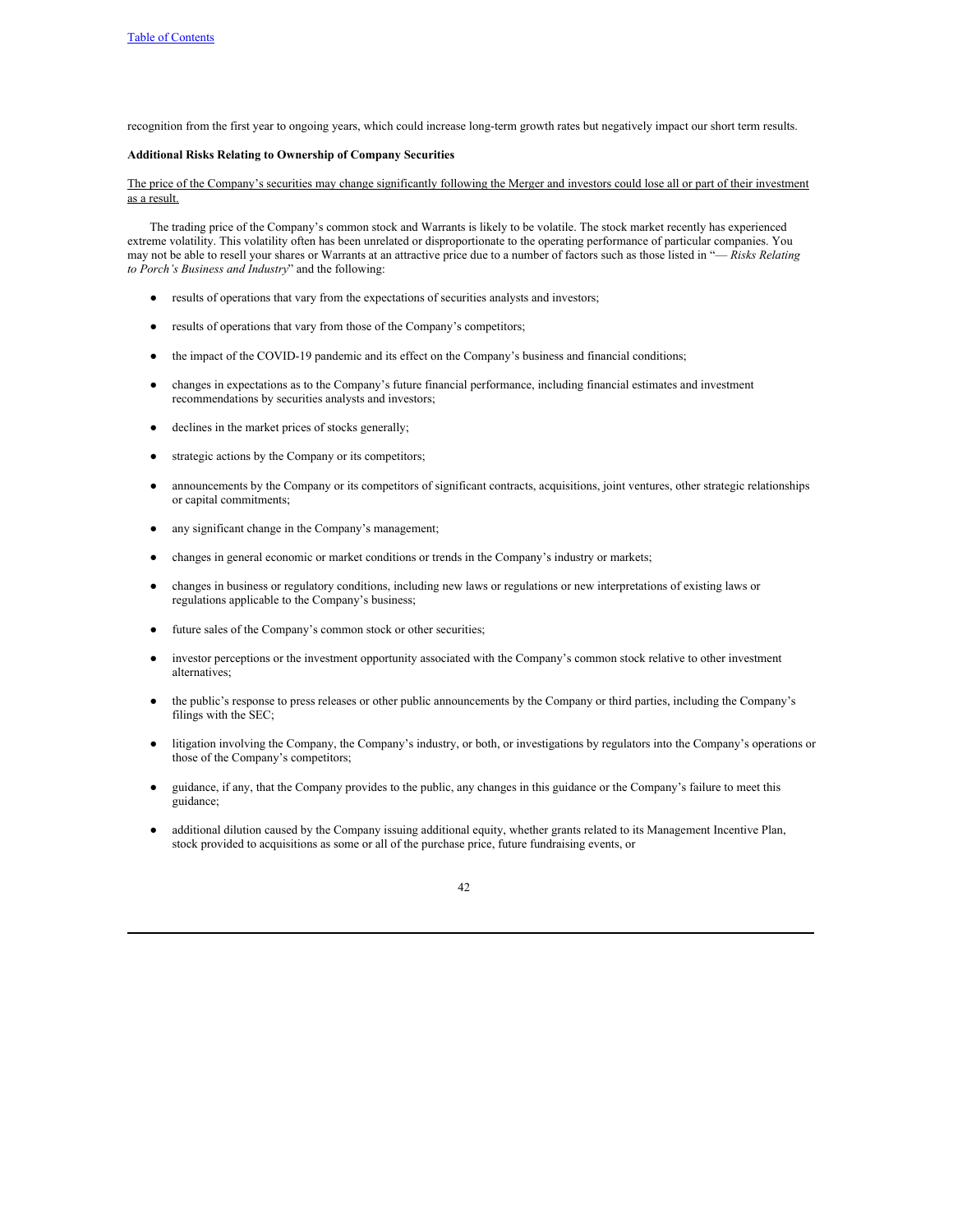other issuances approved by the Company's Board of Directors;

- the development and sustainability of an active trading market for the Company's common stock;
- actions by institutional or activist stockholders;
- changes in accounting standards, policies, guidelines, interpretations or principles; and
- other events or factors, including those resulting from natural disasters, war, acts of terrorism or responses to these events.

These broad market and industry fluctuations may adversely affect the market price of the Company's common stock, regardless of the Company's actual operating performance. In addition, price volatility may be greater if the public float and trading volume of the Company's common stock is low.

In the past, following periods of market volatility, stockholders have instituted securities class action litigation. If the Company was involved in securities litigation, it could have a substantial cost and divert resources and the attention of executive management from the Company's business regardless of the outcome of such litigation.

#### Future sales, or the perception of future sales, by the Company or its stockholders in the public market following the merger could cause the market price for the Company's common stock to decline.

The sale of shares of the Company's common stock in the public market, or the perception that such sales could occur, could harm the prevailing market price of shares of the Company's common stock. These sales, or the possibility that these sales may occur, also might make it more difficult for the Company to sell equity securities in the future at a time and at a price that it deems appropriate.

Certain holders of common stock have entered into the Amended and Restated Registration Rights Agreement (the "A&R RRA") with the Company pursuant to which each such holder agreed, subject to certain exceptions, not to dispose of or hedge any of their common stock or securities convertible into or exchangeable for shares of common stock during the period from the date of the closing of the Merger continuing through the date (i) in the case of common stock of the New Holder other than the Principal Holder (as each such term is defined in the A&R RRA), 180 days after the Closing Date or (ii) in the case of common stock of the Existing Holders and of the Principal Holder, one year after the Closing Date.

Upon the expiration or waiver of the lock-ups described above, shares held by the stockholders party to the A&R RRA will be eligible for resale, subject to volume, manner of sale and other limitations under Rule 144.

As restrictions on resale end, the market price of the common stock could drop significantly if the holders of these shares sell them or are perceived by the market as intending to sell them. These factors could also make it more difficult for us to raise additional funds through future offerings of common stock or other securities.

In addition, common stock reserved for future issuance under our equity incentive plans will become eligible for sale in the public market once those shares are issued, subject to provisions relating to various vesting agreements, lock-up agreements and, in some cases, limitations on volume and manner of sale applicable to affiliates under Rule 144, as applicable. The aggregate number of shares of common stock reserved for future issuance under our equity incentive plans is 17,552,435. The compensation committee of our board of directors will determine the exact number of shares to be issued during 2021 and the number of shares reserved for future issuance under its equity incentive plans at its discretion. We have filed and may in the future file one or more registration statements on Form S-8 under the Securities Act to register shares of common stock or securities convertible into or exchangeable for shares of common stock issued pursuant to our equity incentive plans. Any such Form S-8 registration statements will automatically become effective upon filing. Accordingly, shares registered under such registration statements will be available for sale in the open market.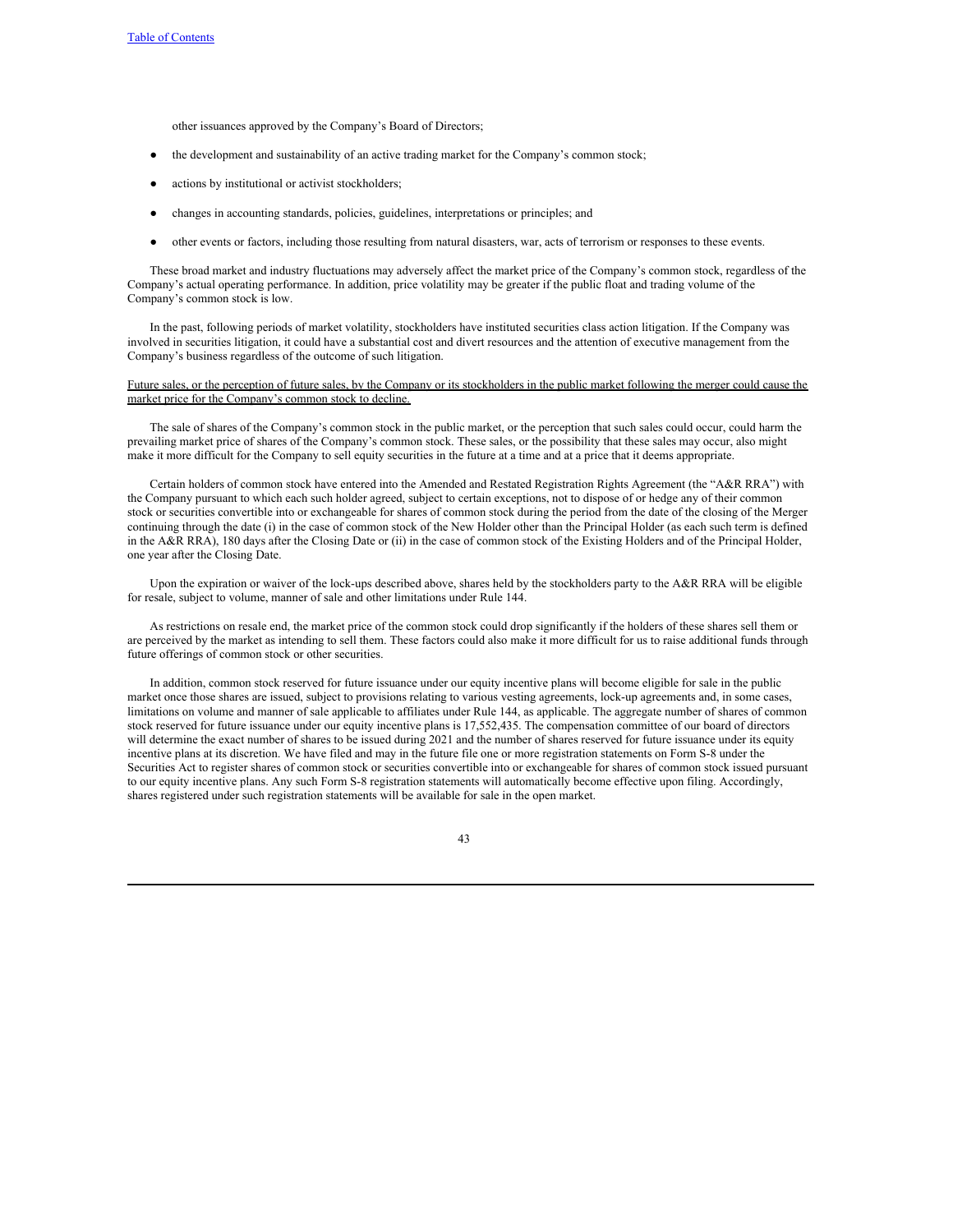We have issued and plan to issue shares of common stock in connection with the recently-consummated V12 Data acquisition and the recently-announced pending HOA acquisition. Certain of the total consideration in these acquisitions is earnout consideration, which, if payable, will be in the form of shares of common stock issuable in the future. We may also issue securities in connection with investments or acquisitions in the future. The amount of shares of common stock issued in connection with an investment or acquisition could constitute a material portion of our then-outstanding shares of common stock. Any issuance of additional securities in connection with investments or acquisitions may result in additional dilution to our stockholders.

#### Warrants for our common stock have become exercisable,and we have called for redemption of our Public Warrants, which will likely result in significant near-term warrant exercises and dilution to our existing stockholders.

Outstanding Public Warrants to purchase an aggregate of 14,325,000 shares of our common stock became exercisable as of 30 days after the completion of the Merger. Each warrant entitles the holder thereof to purchase one (1) share of our common stock at a price of \$11.50 per whole share, subject to adjustment. Public Warrants may be exercised only for a whole number of shares of common stock. In addition, on March 17, 2021, the Company delivered notice to holders of Public Warrants issued in connection with PTAC's initial public offering that such warrants will be redeemed for \$0.01 per warrant on April 16, 2021 pursuant to the Company's warrant agreement. Private Warrants that are held by PTAC founders and their "Permitted Transferees" (as defined in the Company's warrant agreement) are not redeemable. Holders of our Public Warrants may exercise their warrants for cash at any time prior to 5:00 p.m. Eastern time on such redemption date. We anticipate that substantially all of our outstanding Public Warrants will be exercised for cash prior to 5:00 p.m. Eastern time on the April 16, 2021 redemption date, which will likely result in significant near-term dilution to our existing stockholders and increase the number of shares eligible for resale in the public market. Sales of substantial numbers of such shares in the public market (or the perception that such sales may occur in the near future) could adversely affect the market price of our common stock.

#### The JOBS Act permits "emerging growth companies" like us to take advantage of certain exemptions from various reporting requirements applicable to other public companies that are not emerging growth companies.

The Company qualifies as an "emerging growth company" as defined in Section 2(a)(19) of the Securities Act, as modified by the Jumpstart Our Business Startups Act of 2012, which we refer to as the "JOBS Act." As such, the Company will take advantage of certain exemptions from various reporting requirements applicable to other public companies that are not emerging growth companies for as long as it continues to be an emerging growth company, including (i) the exemption from the auditor attestation requirements with respect to internal control over financial reporting under Section 404 of the Sarbanes-Oxley Act, (ii) the exemptions from say-on-pay, say-onfrequency and say-on-golden parachute voting requirements and (iii) reduced disclosure obligations regarding executive compensation in its periodic reports and proxy statements. As a result, our stockholders may not have access to certain information they deem important. The Company will remain an emerging growth company until the earliest of (i) the last day of the fiscal year (a) following November 26, 2024, the fifth anniversary of the closing of PTAC's initial public offering, (b) in which the Company has total annual gross revenue of at least \$1.07 billion or (c) in which the Company is deemed to be a large accelerated filer, which means the market value of our common stock that are held by non-affiliates exceeds \$700 million as of the last business day of the Company's prior second fiscal quarter, and (ii) the date on which the Company has issued more than \$1.0 billion in non-convertible debt during the prior three-year period.

In addition, Section 107 of the JOBS Act also provides that an emerging growth company can take advantage of the exemption from complying with new or revised accounting standards provided in Section 7(a)(2)(B) of the Securities Act as long as Porch is an emerging growth company. An emerging growth company can therefore delay the adoption of certain accounting standards until those standards would otherwise apply to private companies. The JOBS Act provides that a company can elect to opt out of the extended transition period and comply with the requirements that apply to non-emerging growth companies, but any such election to opt out is irrevocable. The Company has elected not to opt out of such extended transition period, which means that when a standard is issued or revised and it has different application dates for public or private companies, the Company, as an emerging growth company, can adopt the new or revised standard at the time private companies adopt the new or revised standard. This may make comparison of the Company's financial statements with another public company which is neither an emerging growth company nor an emerging growth company which has opted out of using the extended transition period difficult or impossible because of the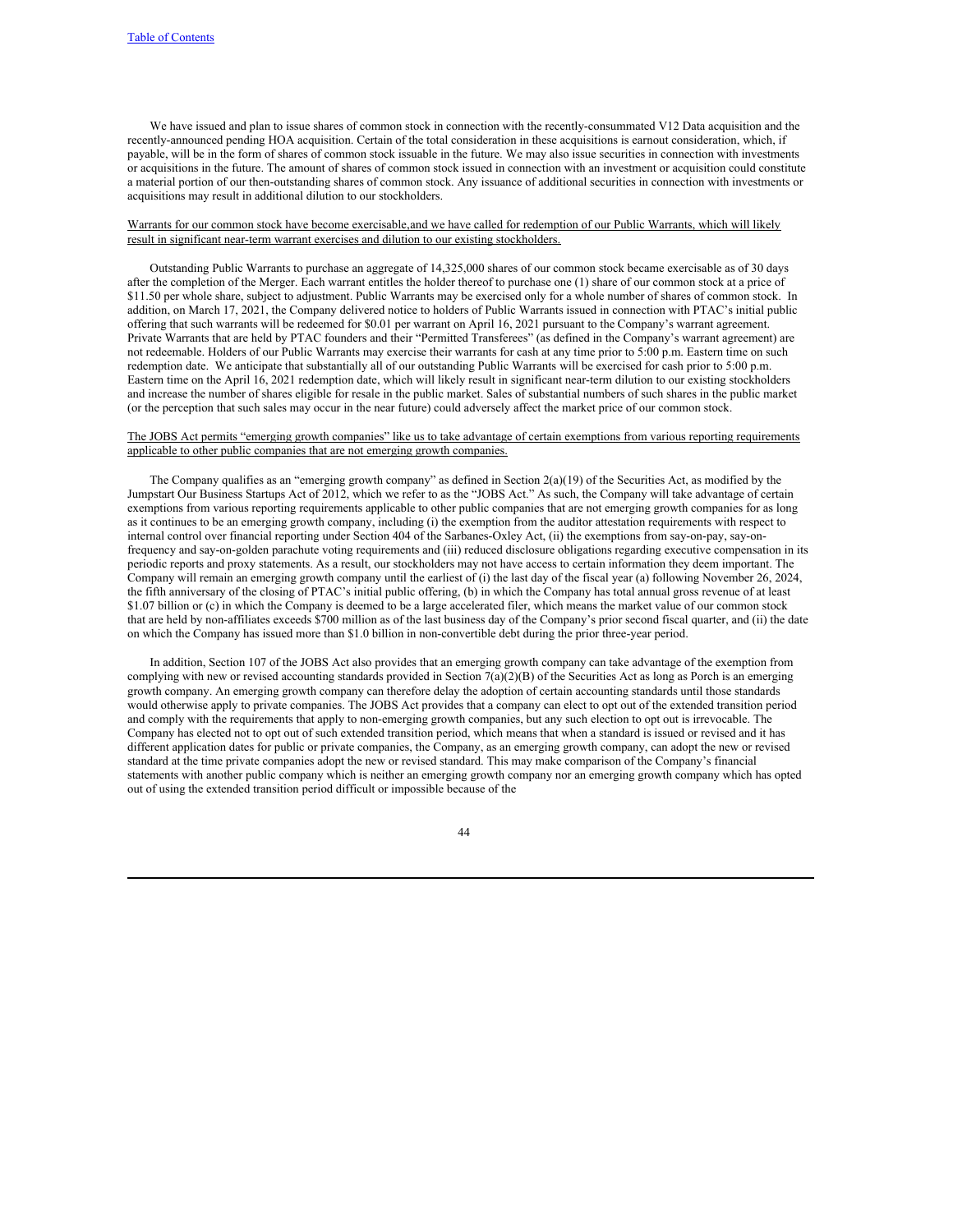potential differences in accounting standards used.

We cannot predict if investors will find our common stock less attractive because the Company will rely on these exemptions. If some investors find our common stock less attractive as a result, there may be a less active trading market for common stock and our stock price may be more volatile.

#### NASDAQ may delist the Company's securities from trading on its exchange, which could limit investors' ability to make transactions in its securities and subject the Company to additional trading restrictions.

Currently, our common stock and Public Warrants are publicly traded on the NASDAQ under the symbols PRCH and PRCHW, respectively, upon the closing of the merger. We cannot assure investors that our securities will continue to be listed on the NASDAQ. In order to continue listing our securities on the NASDAQ, the Company will be required to maintain certain financial, distribution and stock price levels. Generally, the Company will be required to maintain a minimum amount in stockholders' equity (generally \$2,500,000 for companies trading on the NASDAQ Capital Market) and a minimum number of holders of our securities (generally 300 public holders).

If NASDAQ delists the Company's securities from trading on its exchange and the Company is not able to list its securities on another national securities exchange, we expect our securities could be quoted on an over-the-counter market. If this were to occur, we could face significant material adverse consequences, including:

- a limited availability of market quotations for our securities;
- reduced liquidity for our securities;
- a determination that the Company common stock is a "penny stock" which will require brokers trading in Company common stock to adhere to more stringent rules and possibly result in a reduced level of trading activity in the secondary trading market for our securities;
- a limited amount of news and analyst coverage; and
- a decreased ability to issue additional securities or obtain additional financing in the future.

The National Securities Markets Improvement Act of 1996, which is a federal statute, prevents or preempts the states from regulating the sale of certain securities, which are referred to as "covered securities." Since the Company's common stock and Public Warrants are listed on the NASDAQ, they are covered securities. Although the states are preempted from regulating the sale of its securities, the federal statute does allow the states to investigate companies if there is a suspicion of fraud, and, if there is a finding of fraudulent activity, then the states can regulate or bar the sale of covered securities in a particular case. If the Company was no longer listed on the NASDAQ, its securities would not be covered securities and it would be subject to regulation in each state in which it offers its securities.

## Because there are no current plans to pay cash dividends on the Company's common stock for the foreseeable future, you may not receive any return on investment unless you sell your common stock for a price greater than that which you paid for it.

The Company intends to retain future earnings, if any, for future operations, expansion and debt repayment and there are no current plans to pay any cash dividends for the foreseeable future. The declaration, amount and payment of any future dividends on shares of the common stock will be at the sole discretion of the Company's board of directors. The Company's board of directors may take into account general and economic conditions, the Company's financial condition and results of operations, the Company's available cash and current and anticipated cash needs, capital requirements, contractual, legal, tax, and regulatory restrictions, implications on the payment of dividends by the Company to its stockholders or by its subsidiaries to it and such other factors as the Company's board of directors may deem relevant. In addition, the Company's ability to pay dividends is limited by covenants of Porch's existing and outstanding indebtedness and may be limited by covenants of any future indebtedness the Company incurs. As a result,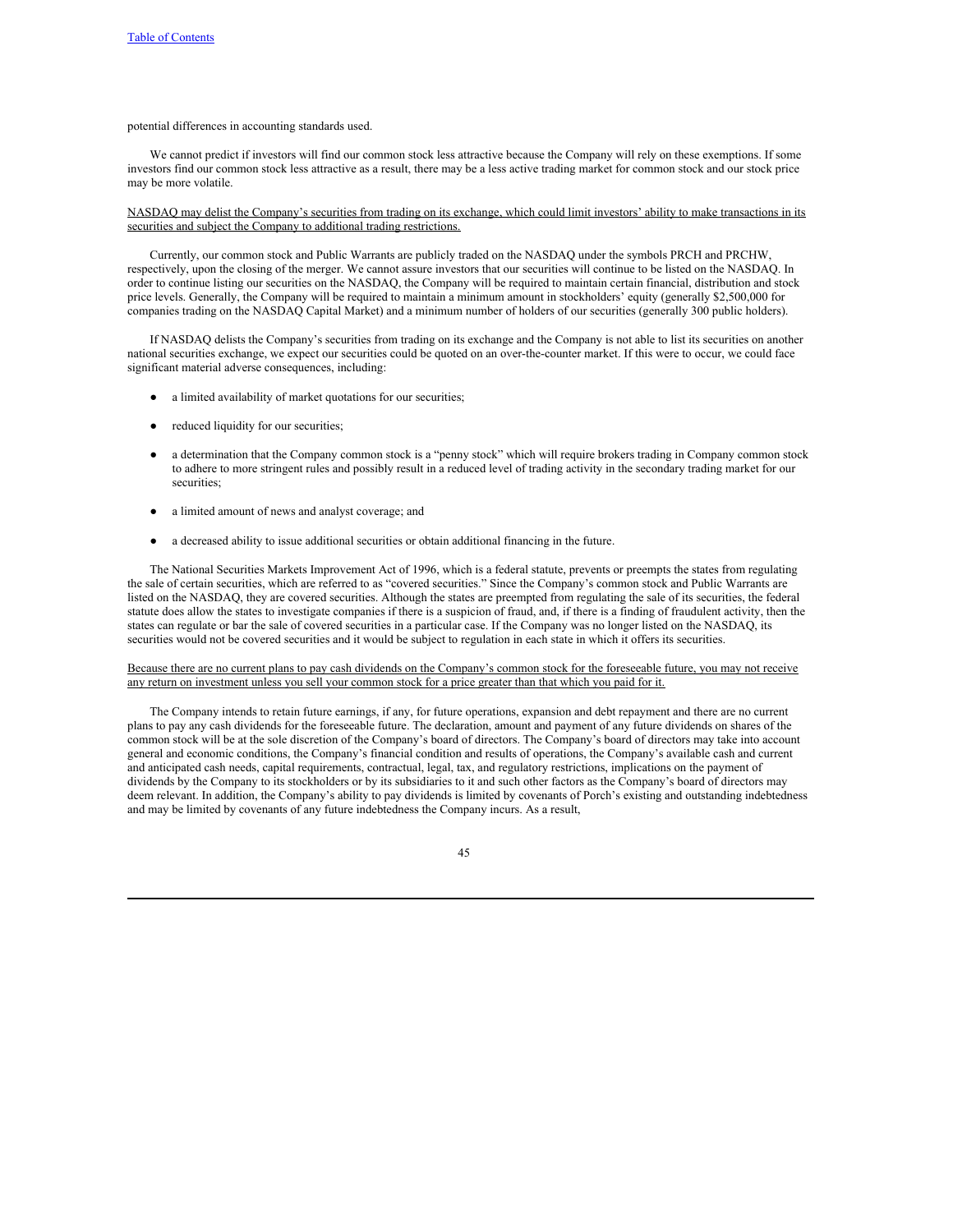investors may not receive any return on an investment in the Company's common stock unless they sell the Company's common stock for a price greater than that which the investor paid for it.

## If securities analysts do not publish research or reports about the Company's business or if they downgrade the Company's stock or the Company's sector, the Company's stock price and trading volume could decline.

The trading market for the Company's common stock will rely in part on the research and reports that industry or financial analysts publish about the Company or its business. The Company will not control these analysts. In addition, some financial analysts may have limited expertise with Porch's model and operations. Furthermore, if one or more of the analysts who do cover the Company downgrade its stock or industry, or the stock of any of its competitors, or publish inaccurate or unfavorable research about its business, the price of the Company's stock could decline. If one or more of these analysts ceases coverage of the Company or fails to publish reports on it regularly, the Company could lose visibility in the market, which in turn could cause its stock price or trading volume to decline.

#### Anti-takeover provisions in the Company's organizational documents could delay or prevent a change of control.

Certain provisions of the Company's Amended and Restated Charter and Amended and Restated Bylaws may have an anti-takeover effect and may delay, defer or prevent a merger, acquisition, tender offer, takeover attempt or other change of control transaction that a stockholder might consider in its best interest, including those attempts that might result in a premium over the market price for the shares held by the Company's stockholders.

These provisions provide for, among other things:

- the ability of the Company's board of directors to issue one or more series of preferred stock;
- advance notice for nominations of directors by stockholders and for stockholders to include matters to be considered at the Company's annual meetings;
- certain limitations on convening special stockholder meetings;
- limiting the ability of stockholders to act by written consent; and
- the Company's board of directors have the express authority to make, alter or repeal the Company's amended and restated bylaws.

These anti-takeover provisions could make it more difficult for a third party to acquire the Company, even if the third party's offer may be considered beneficial by many of the Company's stockholders. As a result, the Company's stockholders may be limited in their ability to obtain a premium for their shares. These provisions could also discourage proxy contests and make it more difficult for any stockholders to elect directors of their choosing and to cause the Company to take other corporate actions they desire.

The Company's Amended and Restated Charter designates the Court of Chancery of the State of Delaware as the sole and exclusive forum for certain types of actions and proceedings that may be initiated by the Company's stockholders, which could limit the Company's stockholders' ability to obtain a favorable judicial forum for disputes with the Company or its directors, officers, employees or stockholders.

The Company's Amended and Restated Charter provides that, subject to limited exceptions, any (1) derivative action or proceeding brought on behalf of the Company, (2) action asserting a claim of breach of a fiduciary duty owed by any director, officer, stockholder or employee to the Company or its stockholders, (3) action asserting a claim arising pursuant to any provision of the DGCL or the Company's amended and restated certificate of incorporation or the Company's amended and restated bylaws, or (4) action asserting a claim governed by the internal affairs doctrine shall, to the fullest extent permitted by law, be exclusively brought in the Court of Chancery of the State of Delaware or, if such court does not have subject matter jurisdiction thereof, another state or federal court located within the State of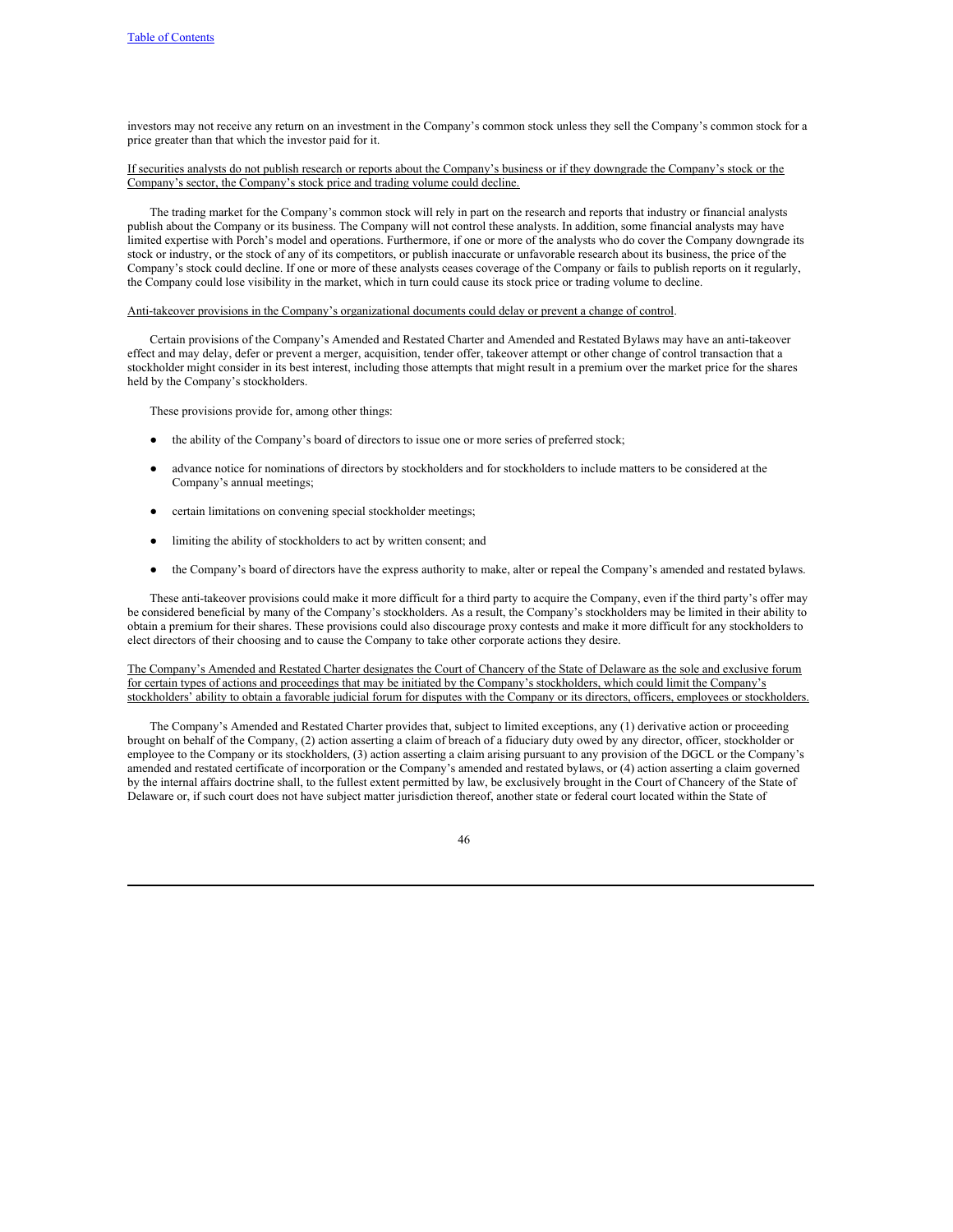Delaware. Any person or entity purchasing or otherwise acquiring any interest in shares of the Company's capital stock shall be deemed to have notice of and to have consented to the provisions of the Company's certificate of incorporation described above. This choice of forum provision may limit a stockholder's ability to bring a claim in a judicial forum that it finds favorable for disputes with the Company or its directors, officers or other employees, which may discourage such lawsuits against the Company and its directors, officers and employees. Alternatively, if a court were to find these provisions of the Company's Amended and Restated Charter inapplicable to, or unenforceable in respect of, one or more of the specified types of actions or proceedings, the Company may incur additional costs associated with resolving such matters in other jurisdictions, which could adversely affect the Company's business and financial condition.

## **Item 1B. Unresolved Staff Comments**

None.

#### **Item 2. Properties**

To support our business operations in the United States and other countrieswe lease real properties. Our various reportable segments use these facilities for their respective business purposes, and we believe these current facilities are suitable for their respective uses and are adequate for our anticipated future needs. We do not anticipate any future problems renewing or obtaining suitable leases for us or any of our businesses.

## **Item 3. Legal Proceedings**

*TCPA Proceedings*. Porch and/or an acquired entity, GoSmith.com, are party to 14 legal proceedings alleging violations of the automated calling and/or Do Not Call restrictions of the Telephone Consumer Protection Act of 1991 ("TCPA"). Some of these actions allege related state law claims. Most of the proceedings were commenced as mass tort actions by a single plaintiffs' law firm in December 2019 and April/May 2020 in federal district courts throughout the United States and have been consolidated in the United States District Court for the Western District of Washington, where Porch resides. A related action brought by the same plaintiffs' law firm was dismissed with prejudice and is on appeal before the Ninth Circuit Court of Appeals.

These actions are at an early stage in the litigation process. It is not possible to determine the likelihood of an unfavorable outcome of these disputes, although it is reasonably possible that the outcome of these actions may be unfavorable. Further, it is not possible to estimate the range or amount of potential loss (if the outcome should be unfavorable). Porch intends to contest these cases vigorously.

*Kandela Proceeding*. In May 2020, the former owners of Kandela, LLC filed a complaint against Porch in the Superior Court of the State of California, alleging a breach of contract related to the terms and achievement of an earnout agreement related to the acquisition of the Kandela business and related fraudulent inducement claims. This action is at an early stage in the litigation process and Porch is unable to determine the likelihood of an unfavorable outcome, although it is reasonably possible that the outcome may be unfavorable. Porch is unable to provide an estimate of the range or amount of potential loss (if the outcome should be unfavorable). Porch intends to contest this case vigorously.

*Putative Wage and Hours Class Action Proceeding.* A former employee of HireAHelper™ filed a complaint in San Diego County Superior Court asserting putative class action claims for failure to pay overtime, failure to pay compensation at the time of separation and unfair business practices in violation of California law. HireAHelper™ was served with the complaint in December 2020 and on January 28, 2021 Defendants removed the case to the United States District Court for the Southern District of California. The plaintiff seeks to represent all current and former non-exempt employees of HireAHelper™ and Legacy Porch in the State of California during the relevant time period. This action is at an early stage in the litigation process. This action is at an early stage in the litigation process and Porch is unable to determine the likelihood of an unfavorable outcome, although it is reasonably possible that the outcome may be unfavorable. Porch is unable to provide an estimate of the range or amount of potential loss (if the outcome should be unfavorable), however the parties have agreed to explore resolution by way of a private non-binding mediation in the summer or fall of 2021. Porch intends to contest this case vigorously In addition, in the ordinary course of business, Porch and its subsidiaries are (or may become) parties to litigation involving property, personal injury, contract,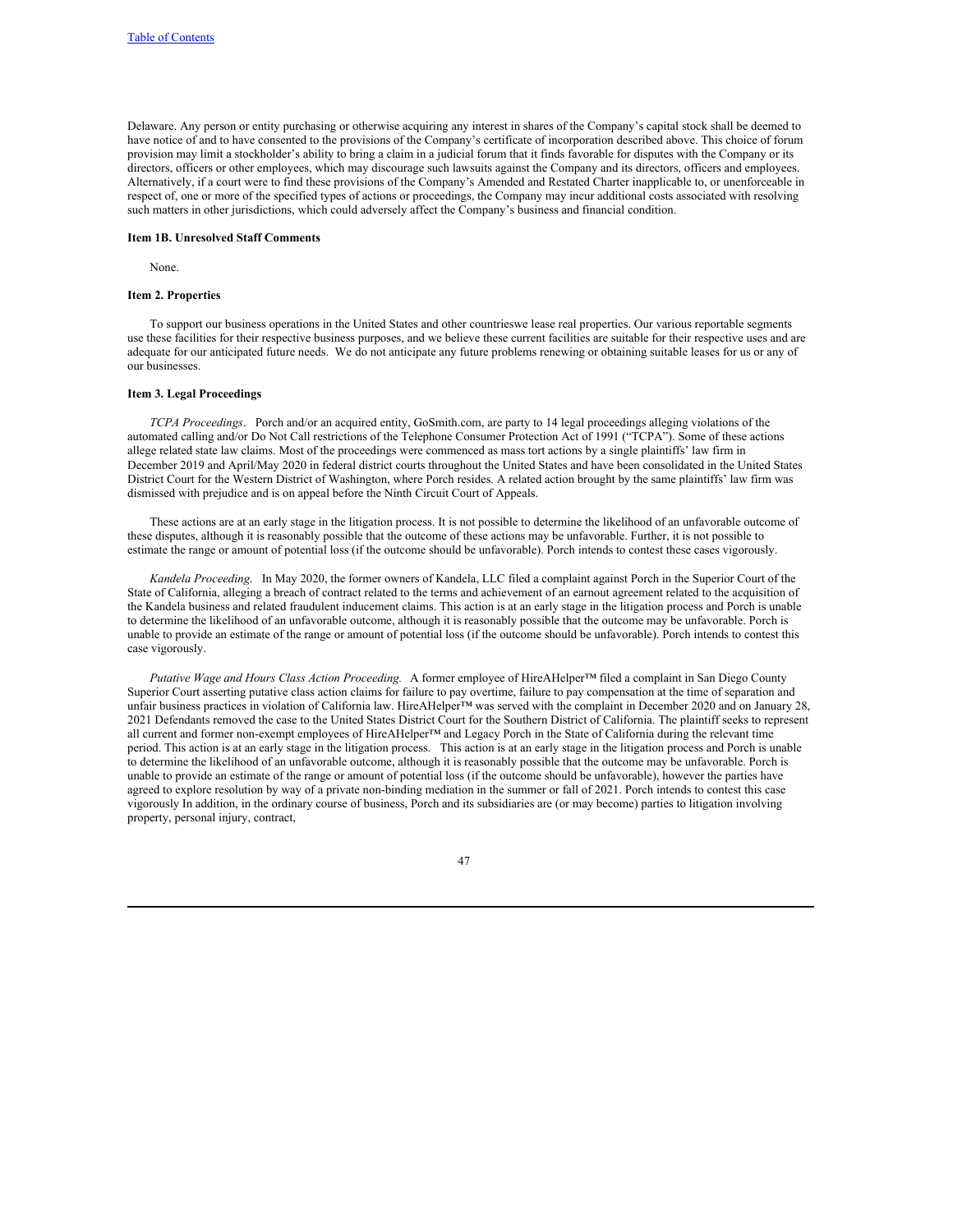intellectual property and other claims, as well as stockholder derivative actions, class action lawsuits and other matters. The amounts that may be recovered in such matters may be subject to insurance coverage. Although the results of legal proceedings and claims cannot be predicted with certainty, neither Porch nor any of its subsidiaries is currently a party to any legal proceedings the outcome of which, we believe, if determined adversely to us, would individually or in the aggregate have a material adverse effect on our business, financial condition or results of operations.

#### **Item 4. Mine Safety Disclosures**

Not applicable.

## **PART II**

### Item 5. Market for Registrant's Common Equity, Related Stockholder Matters and Issuer Purchases of Equity Securities

## **Market Information**

Our common stock trades on the NASDAQ Capital Market under the symbol "PRCH."

## **Holders**

There were 527 stockholders of record as of March 26, 2021. This figure does not include an estimate of the indeterminate number of "street name" or beneficial holders whose shares may be held of record by brokerage firms and clearing agencies.

#### **Dividend Policy**

We have not paid any cash dividends on our common stock todate. The payment of cash dividends is subject to the discretion of our Board of Directors and may be affected by various factors, including our future earnings, financial condition, capital requirements, share repurchase activity, current and future planned strategic growth initiatives, levels of indebtedness and other considerations our Board of Directors may deem relevant.

## **Securities Authorized for Issuance Under Equity Compensation Plans**

See Part III, Item 12 of this Form 10-K and Note 8, Stock-Based Compensation of the Notes to Consolidated Financial Statements included herein for additional information required.

## **Issuer Purchases of Equity Securities**

None.

#### **Recent Sales of Unregistered Securities**

Between December 28 and December 31, 2020, the Company issued an aggregate amount of420,000 shares of common stock of the Company to the previous owners of acquisition targets in connection with such acquisitions. These shares of common stock were issued in reliance on the exemption from registration provided by Section 4(a)(2) of the Securities Act because the issuance of such shares of common stock did not involve a public offering.

All of the foregoing shares of Company common stock were subsequently registered under the Securities Act through the Company's Registration Statement on Form S-1, which was declared effective by the SEC on January 29, 2021.

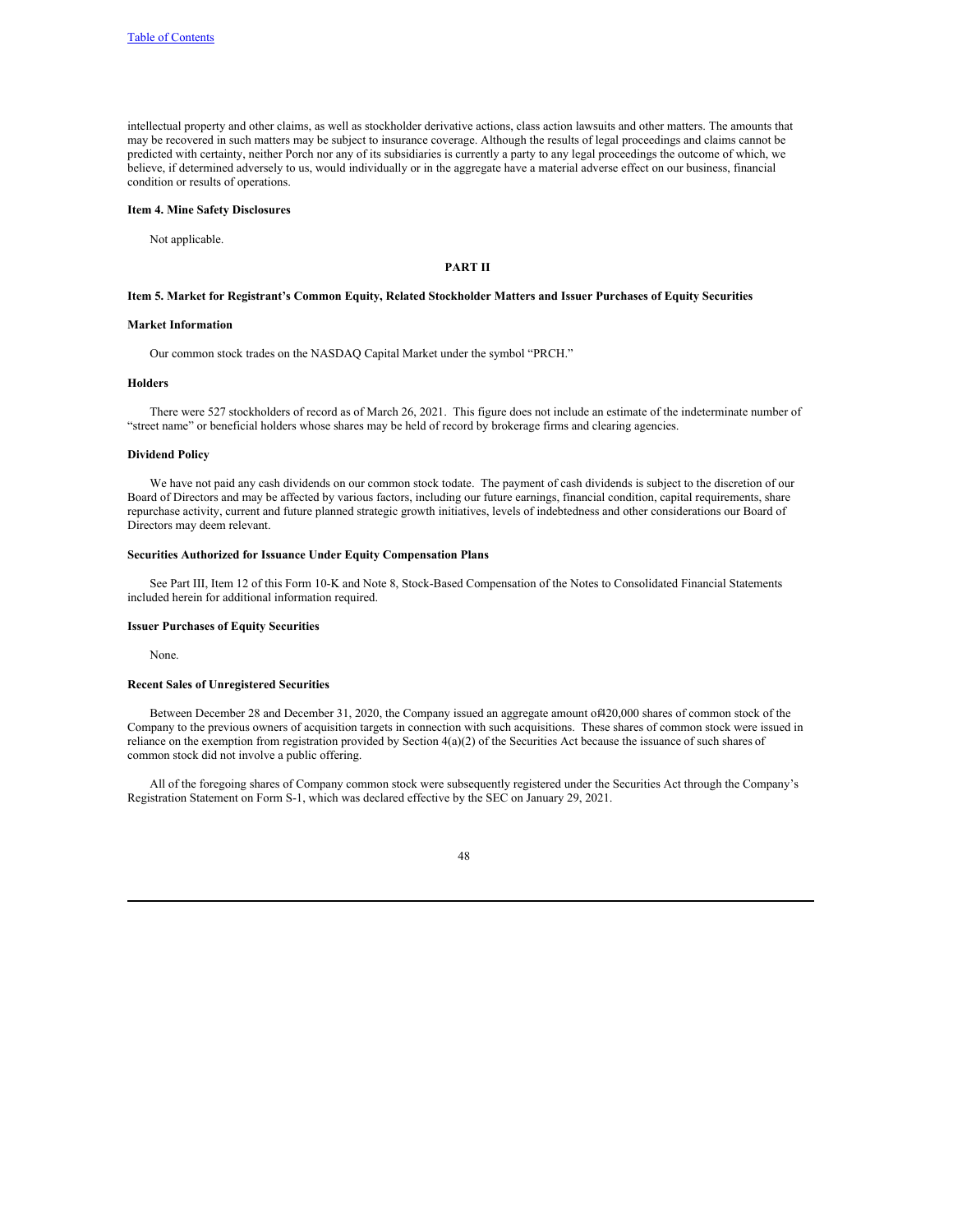## **Item 6. Selected Financial Data**

Discussion omitted pursuant to SEC Release 33-10890.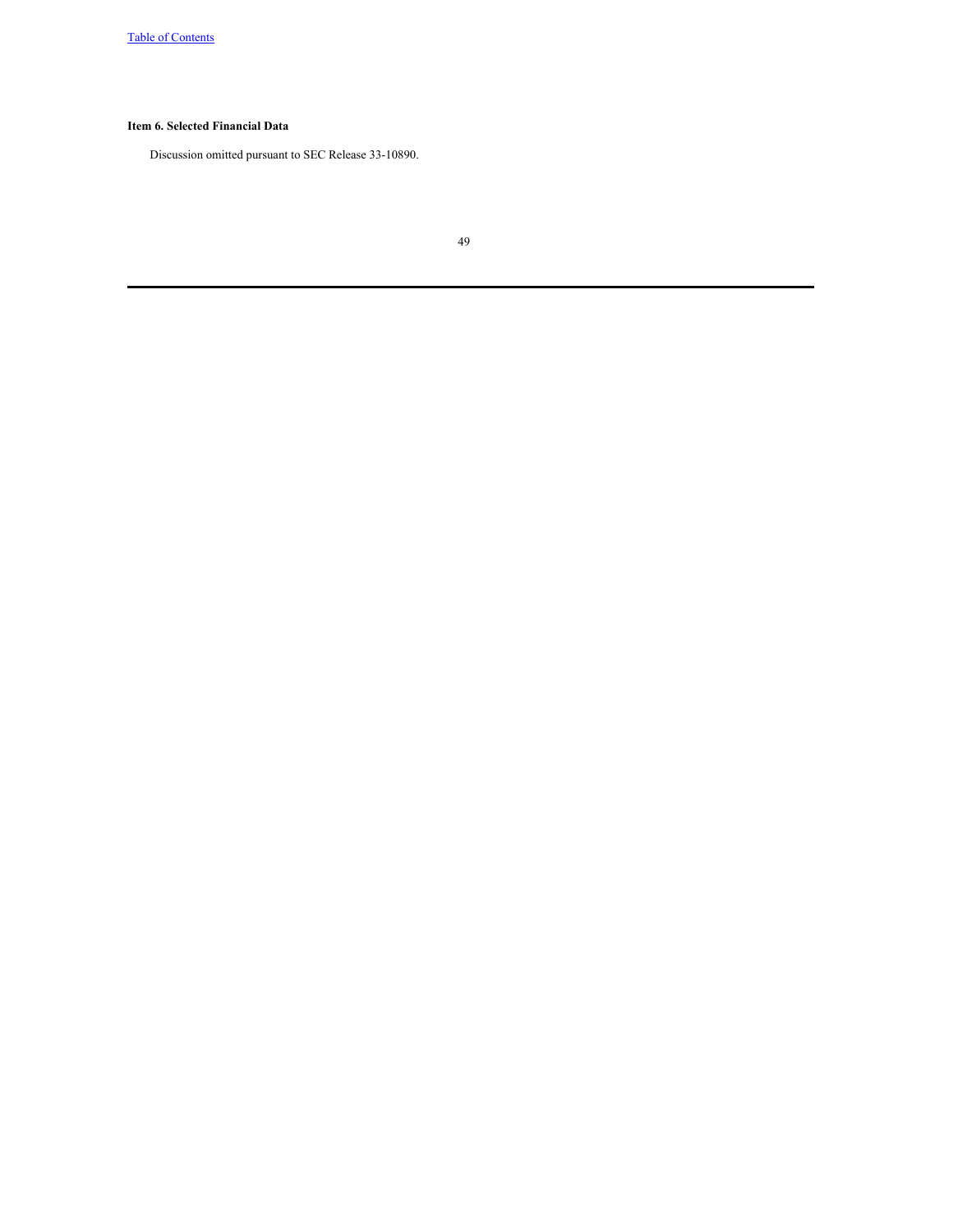## **Item 7. Management's Discussion and Analysis of Financial Condition and Results of Operations**

The following discussion and analysis provides information which Porch's management believes is relevant to an assessment and understanding of Porch's consolidated results of operations and financial condition. This discussion and analysis should be read together with the consolidated financial statements and related notes that are included elsewhere in this Annual Report. In addition to historical financial analysis, this discussion and analysis contains forward-looking statements based upon current expectations that involve risks, uncertainties and assumptions, as described under the heading "Forward-Looking Statements." Actual results and timing of selected events may differ materially from those anticipated in these forward-looking statements as a result of various factors, including those set forth under "Risk Factors" or elsewhere in this Annual Report. Unless the context otherwise requires, references in this "Management's Discussion and Analysis of Financial Condition and Results of Operations" to "we", "us", "our", and "the Company" are intended to *mean the business and operations of Porch and its consolidated subsidiaries.*

Certain figures, such as interest rates and other percentages, included in this section have been rounded for ease of presentation. Percentage figures included in this section have not in all cases been calculated on the basis of such rounded figures but on the basis of such amounts prior to rounding. For this reason, percentage amounts in this section may vary slightly from those obtained by performing the same calculations using the figures in Porch's financial statements or in the associated text. Certain other amounts that *appear in this section may similarly not sum due to rounding.*

#### Restatement and Revision of Previously Issued Financial Statements

This Management's Discussion and Analysis of Financial Condition and Results of Operations has been amended and restated to give effect to the restatement and revision of our Original Financial Statements. We are restating our historical financial results to reclassify our Private Warrants as derivative liabilities pursuant to ASC 815-40 rather than as a component of equity as we had previously treated them. The impact of the restatement is reflected in the Management's Discussion and Analysis of Financial Condition and Results of Operations below. Other than as disclosed in the Explanatory Note and with respect to the impact of the restatement, no other information in this Item 7 has been amended and this Item 7 does not reflect any events occurring after the Original Filing. The impact of the restatement is more fully described in Note 1 to our financial statements included in Item 8 of Part II of this Amendment and Item 9A: Controls and Procedures, both contained herein.

## Business Overview

Porch is a vertical software platform for the home, providing software and services to approximately 11,000 home services companies, such as home inspectors, moving companies, utility companies, warranty companies, and others. Porch helps these service providers grow their business and improve their customer experience.

Porch provides software and services to home services companies and, through these relationships, gains unique and early access to homebuyers and homeowners, assists homebuyers and homeowners with critical services such as insurance and moving, and, in turn, Porch's platform drives demand for other services from such companies as part of our value proposition. Porch has three types of customers: (1) home services companies, such as home inspectors, for whom Porch provides software and services and who provide introductions to homebuyers and homeowners; (2) consumers, such as homebuyers and homeowners, whom Porch assists with the comparison and provision of various critical home services, such as insurance, moving, security, TV/internet, and home repair and improvement; and (3) service providers, such as insurance carriers, moving companies, security companies and TV/internet providers, who pay Porch for new customer sign-ups.

Throughout the last seven (7) years, Porch has established many partnerships across a number of home-related industries. Porch has also proven effective at selectively acquiring companies which can be efficiently integrated into Porch's platform. In 2017, we significantly expanded our position in the home inspection industry by acquiring ISN™, a developer of ERP and CRM software for home inspectors. In November 2018, we acquired HireAHelper™, a provider of software and demand for moving companies.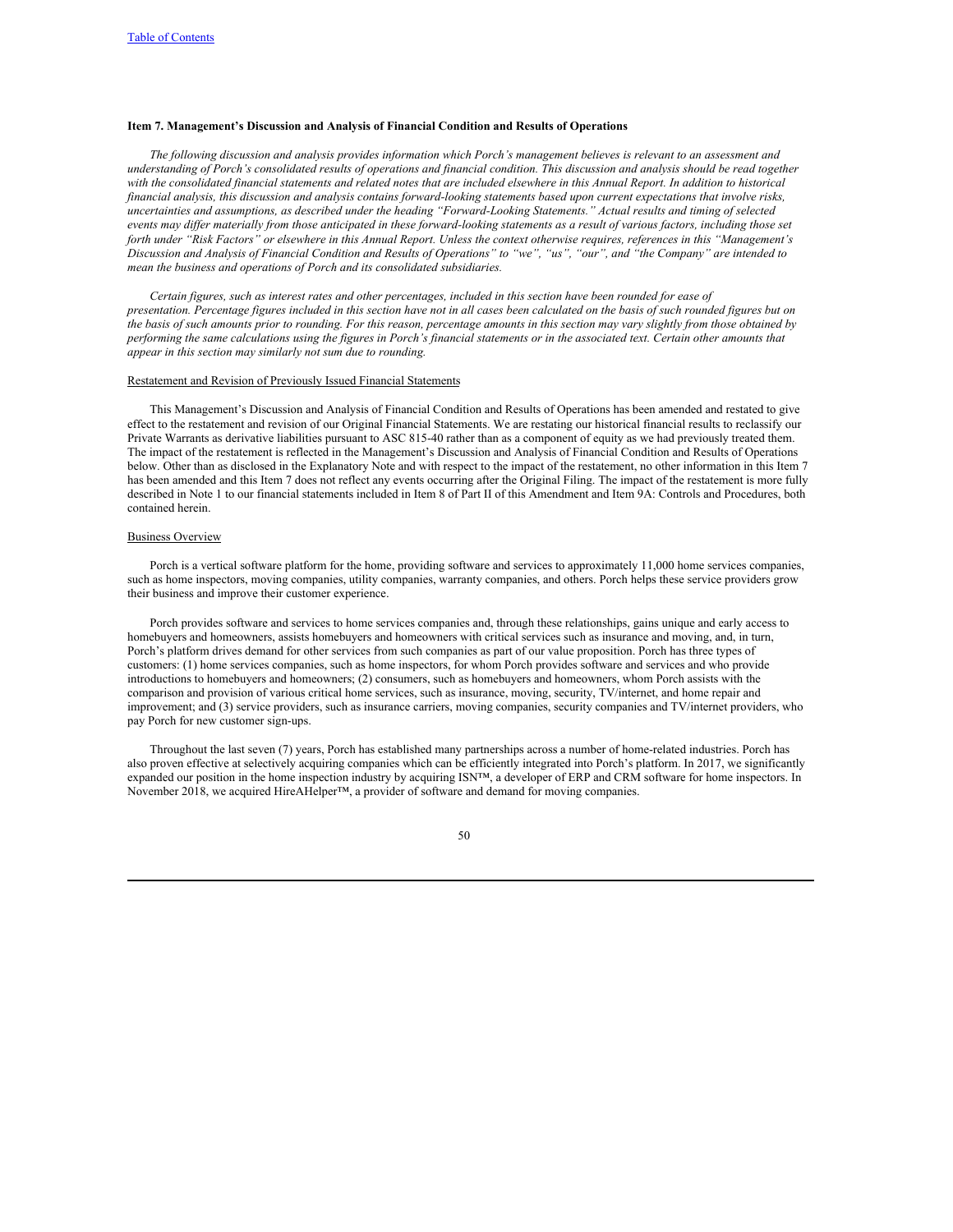We sell our software and services to companies using a variety of sales and marketing tactics. We have teams of inside sales representatives organized by vertical market who engage directly with companies. We have enterprise sales teams which target the large named accounts in each of our vertical markets. These teams are supported by a variety of typical software marketing tactics, including both digital, in-person (such as trade shows and other events) and content marketing.

For consumers, Porch largely relies on our unique and proprietary relationships with the approximately 11,000 companies using Porch's software to provide the company with end customer access and introductions. Porch then utilizes technology, lifecycle marketing and teams in lower cost locations to operate as a Moving Concierge to assist these consumers with services. Porch has invested in limited direct-to-consumer ("D2C") marketing capabilities, but expects to become more advanced over time with capabilities such as digital and social retargeting.

#### Key Performance Measures and Operating Metrics

In the management of our businesses, we identify, measure and evaluate a variety of operating metrics. The key performance measures and operating metrics we use in managing our businesses are set forth below. These key performance measures and operating metrics are not prepared in accordance with GAAP, and may not be comparable to or calculated in the same way as other similarly titled measures and metrics used by other companies. The key performance measures presented have been adjusted for divested Porch businesses in 2018 through 2020.

- **Average Number of Companies in Quarter** Porch provides software and services to home services companies and, through these relationships, gains unique and early access to homebuyers and homeowners, assists homebuyers and homeowners with critical services such as insurance and moving. Porch's customers include home services companies, such as home inspectors, for whom Porch provides software and services and who provide introductions to homebuyers and homeowners. Porch tracks the average number of home services companies from which it generates revenue each quarter in order to measure our ability to attract, retain and grow our relationships with home services companies. Management defines average companies in a quarter as the number of home services companies across all of Porch's home services verticals that (i)had revenue contracts with us and (ii) generated revenue each month, averaged across a quarterly period.
- **Average Revenue per Account per Month —** Management views Porch's ability to increase revenue generated from existing customers as a key component of Porch's growth strategy. Average revenue per account permonth in quarter is defined as the average revenue per month generated across all our home services company customer accounts in a quarterly period. Average Revenue per Account per Month in Quarter are derived from all customers and total revenue; not only customers and revenues associated with Porch's referral network,

The following table summarizes our average companies in quarter and average revenue per account per month for each of the quarterly periods indicated:

|                              | 2018  | 2018  | 2018<br>O3 | 2018<br>$\Omega$ | 2019<br>$\Omega$ | 2019   | 2019   | 2019<br>O4 | 2020<br>O1 | 2020<br>$^{\Omega}$ | 2020   | 2020   |
|------------------------------|-------|-------|------------|------------------|------------------|--------|--------|------------|------------|---------------------|--------|--------|
| Average Companies in Ouarter | 7.995 | 8.520 | 9.142      | 9.627            | 10.199           | 10.470 | 10.699 | 10.972     | 10.903     | 10.523              | 10.792 | 11.157 |
| Average Revenue per Account  |       |       |            |                  |                  |        |        |            |            |                     |        |        |
| ner Month in Quarter         | 330   | 360   |            |                  | 305              | 468    |        | 450        | 484        | 556.                | 664    | 556    |

● **Number of Monetized Services in Quarter**— Porch connects consumers with home services companies nationwide and offers a full range of products and services where homeowners can, among other things: (i) compare and buy home insurance policies (along with auto, flood and umbrella policies) with competitive rates and coverage; (ii) arrange for a variety of services in connection with their move, from labor to load or unload a truck to full-service, long-distance moving services; (iii) discover and install home automation and security systems; (iv) compare internet and television options for their new home; (v) book small handyman jobs at fixed, upfront prices with guaranteed quality; and (vi) compare bids from home improvement professionals who can complete bigger jobs. Porch tracks the number of monetized services performed through its platform each quarter and the revenue generated per service performed in order to measure to measure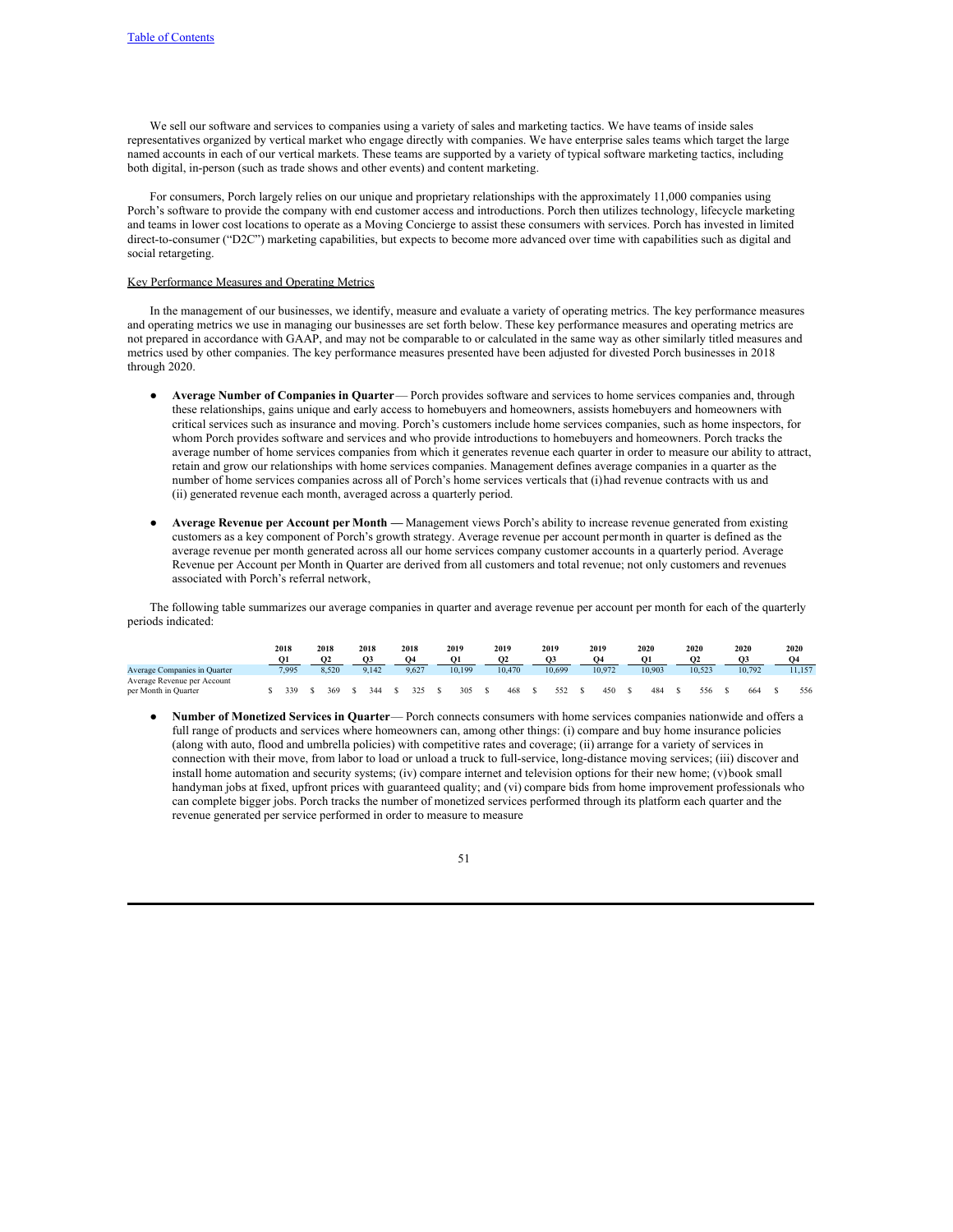market penetration with homebuyers and homeowners and Porch's ability to deliver high-revenue services within those groups. Monetized services per quarter is defined as the total number of unique services from which we generated revenue, including, but not limited to, new insurance customers, completed moving jobs, security installations, TV/internet installations or other home projects, measured over a quarterly period.

● **Average Revenue per Monetized Service—** Management believes that shifting the mix of services delivered to homebuyers and home owners toward higher revenue services is a key component of Porch's growth strategy. Average revenue per monetized services in quarter is the average revenue generated per monetized service performed in a quarterly period. When calculating Average Revenue per Monetized Service in quarter, average revenue is defined as total quarterly service transaction revenues generated from monetized services divided by three months.

The following table summarizes our monetized services and average revenue per monetized service for each of the quarterly periods indicated:

|                | 2018<br>$^{\Omega}$ |         |     | 2018<br>O <sub>2</sub> |   | 2018<br><b>O3</b> | 2018<br><b>O4</b> |     | 2019<br>01 |   | 2019<br>O <sub>2</sub> | 2019<br><b>O3</b> | 2019<br>$\Omega$ 4 | 2020<br>$\Omega$ | 2020<br>O <sub>2</sub> | 2020<br><b>O3</b> | 2020<br><b>O4</b> |
|----------------|---------------------|---------|-----|------------------------|---|-------------------|-------------------|-----|------------|---|------------------------|-------------------|--------------------|------------------|------------------------|-------------------|-------------------|
| Monetized      |                     |         |     |                        |   |                   |                   |     |            |   |                        |                   |                    |                  |                        |                   |                   |
| Services in    |                     |         |     |                        |   |                   |                   |     |            |   |                        |                   |                    |                  |                        |                   |                   |
| <b>Ouarter</b> |                     | 159,824 |     | 193.114                |   | 188.502           | 184,645           |     | 185,378    |   | 205,887                | 211.190           | 172,862            | 152.165          | 181.520                | 198.165           | 169,949           |
| Revenue per    |                     |         |     |                        |   |                   |                   |     |            |   |                        |                   |                    |                  |                        |                   |                   |
| Monetized      |                     |         |     |                        |   |                   |                   |     |            |   |                        |                   |                    |                  |                        |                   |                   |
| Service in     |                     |         |     |                        |   |                   |                   |     |            |   |                        |                   |                    |                  |                        |                   |                   |
| Ouarter        |                     | 42      | - S | 41                     | S | 42                | 44                | - S | 43         | s | 63                     | 76                | 78                 | 93               | 86                     | 97                | 98                |

In 2020, the Company shifted insurance monetization from getting paid per quote to earning multiyear insurance commissions, resulting in fewer monetized transactions with higher average revenue.

In March 2020, COVID-19 impacted the service volumes during the period from March until June. The impact on service volumes, largely recovered by June 30, 2020 and after adjusting for insurance monetization remains above prior year volumes.

#### Recent Developments

## *Merger and Public Company Costs*

Porch Group, Inc. was originally known as PropTech Acquisition Corporation, a special purpose acquisition company, which completed its initial public offering in November 2019. On December 23, 2020, the Company consummated its initial business combination pursuant to that certain Agreement and Plan of Merger, dated July 30, 2020 (as amended by the First Amendment to the Agreement and Plan of Merger, dated as of October 12, 2020) by and among PTAC, PTAC Merger Sub Corporation, a wholly-owned subsidiary of PTAC, Porch.com, Inc., and the representative of all pre-merger shareholders of Porch. The pre-merger Porch entity is considered the Company's accounting predecessor.

While the legal acquirer in the merger agreement was PTAC, for financial accounting and reporting purposes under generally accepted accounting principles in the United States ("GAAP"), Porch was the accounting acquirer and the merger was accounted for as a "reverse recapitalization." A reverse recapitalization does not result in a new basis of accounting, and the financial statements of the combined entity represent the continuation of the financial statements of Porch in many respects. Under this method of accounting, PTAC was treated as the "acquired" company for financial reporting purposes. For accounting purposes, Porch was deemed to be the accounting acquirer in the transaction and, consequently, the transaction was treated as a recapitalization of Porch (i.e., a capital transaction involving the issuance of stock by PTAC for the stock of Porch). Accordingly, the consolidated assets, liabilities and results of operations of the pre-merger Porch entity became the historical financial statements of Porch Group, Inc., and PTAC's assets, liabilities and results of operations were consolidated with Porch beginning on the acquisition date. Operations prior to the closing of the merger are presented as those of Porch. The net assets of PTAC were recognized at historical, with no goodwill or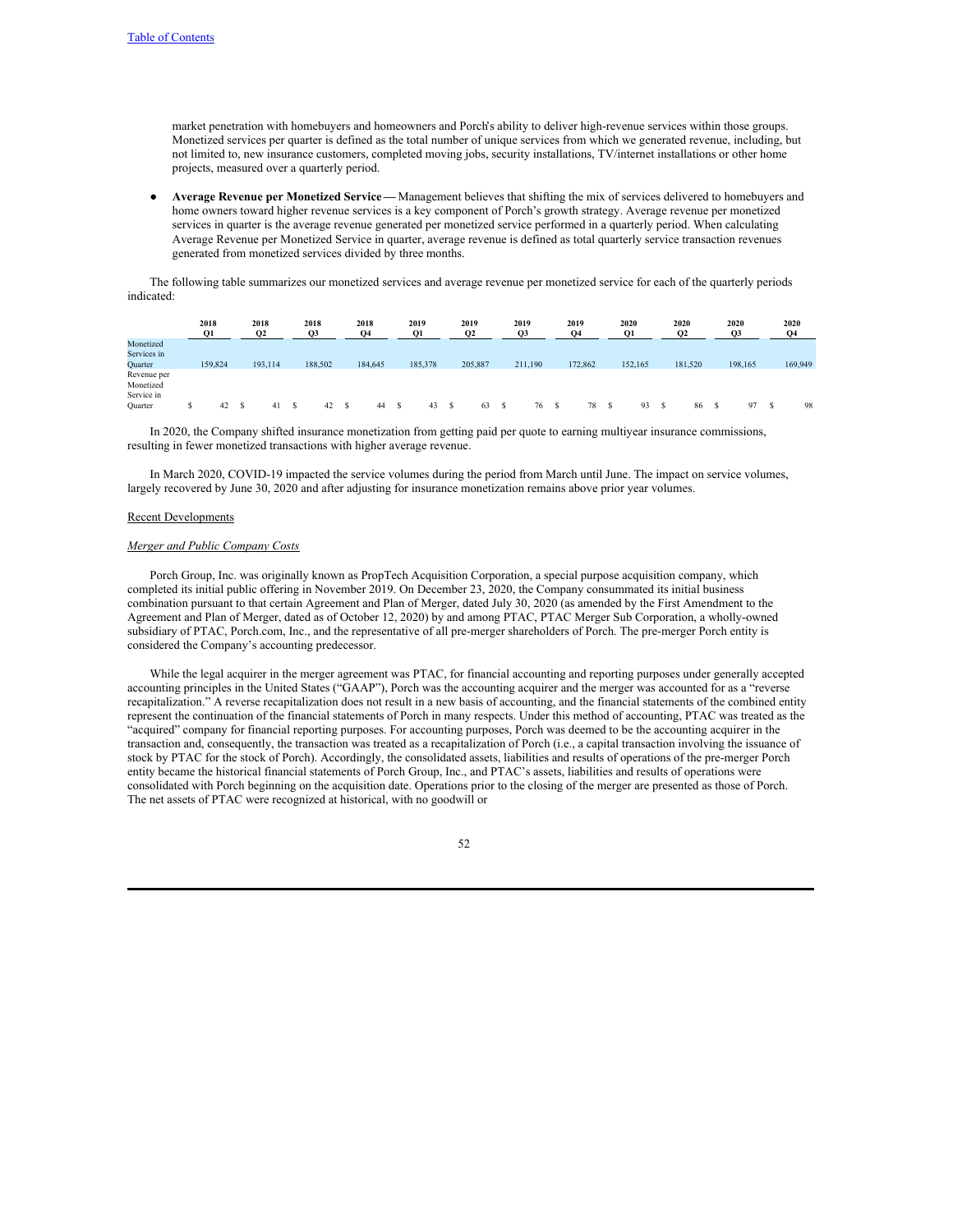other intangible assets recorded. The most significant change in Porch's reported financial position and results is a net increase in cash of approximately \$269 million from the recapitalization.

As a consequence of the merger, Porch has become the successor to an SEC-registered and NASDAQ-listed company which will require Porch to hire additional personnel and implement procedures and processes to address public company regulatory requirements and customary practices. Porch expects to incur additional annual expenses as a public company for, among other things, directors' and officers' liability insurance, director fees and additional internal and external accounting and legal and administrative resources, including increased audit and legal fees.

## *COVID-19 Impact*

In March 2020, the World Health Organization declared a pandemic related to the global novel coronavirus disease 2019 ("COVID-19") outbreak. The COVID-19 pandemic has adversely affected Porch's business operations, which has impacted revenue primarily in the first half of 2020. In response to the COVID-19 outbreak and government-imposed measures to control its spread, Porch's ability to conduct ordinary course business activities has been and may continue to be impaired for an indefinite period of time. The extent of the impact of the COVID-19 pandemic on Porch's operational and financial performance will depend on various future developments, including the duration and spread of the outbreak and impact on the Company's customers, suppliers, and employees, all of which is uncertain at this time. Porch expects the COVID-19 pandemic to adversely impact revenue and results of operations, but Porch is unable to predict at this time the size and duration of this adverse impact. At the same time, Porch is observing a recovery in home sales to pre-COVID-19 levels in the second half of 2020, and with them, home inspections and related services. For more information on Porch's operations and risks related to health epidemics, including the coronavirus, please see the section of this Annual Report entitled "*Risk Factors — Risks Relating to Porch's Business and Industry.*"

## Comparability of Financial Information

Porch's future results of operations and financial position may not be comparable to historical results as a result of the merger.

#### Key Factors Affecting Operating Results

The Company has been implementing its strategy as a vertical software platform for the home, providing software and services to approximately 11,000 home services companies, such as home inspectors, moving companies, utility companies, warranty companies and others. The following are key factors affecting our operating results in 2019 and 2020:

- Continued investment in growing and expanding our position in the home inspection industry as a result of the 2017 acquisition of ISN™, a developer of ERP and CRM software for home inspectors.
- Continued investment in growing and expanding our position in providing moving services to consumers as a result of the 2018 acquisition of HireAHelper™, a provider of software and demand for moving companies.
- In 2020 the Company invested \$8.3 million in cash and \$6.9 million in common stock to acquire four companies to expand the scope and nature of the Company's product and service offerings, obtain new customer acquisition channels, add additional team members with important skillsets, and realize synergies, in transactions accounted for as a business combination.
- Intentionally building operating leverage in the business by growing operating expenses at a slower rate than the growth in revenue. We are specifically increasing economies of scale related to our variable selling costs, Moving Concierge call center operations and product and technology costs.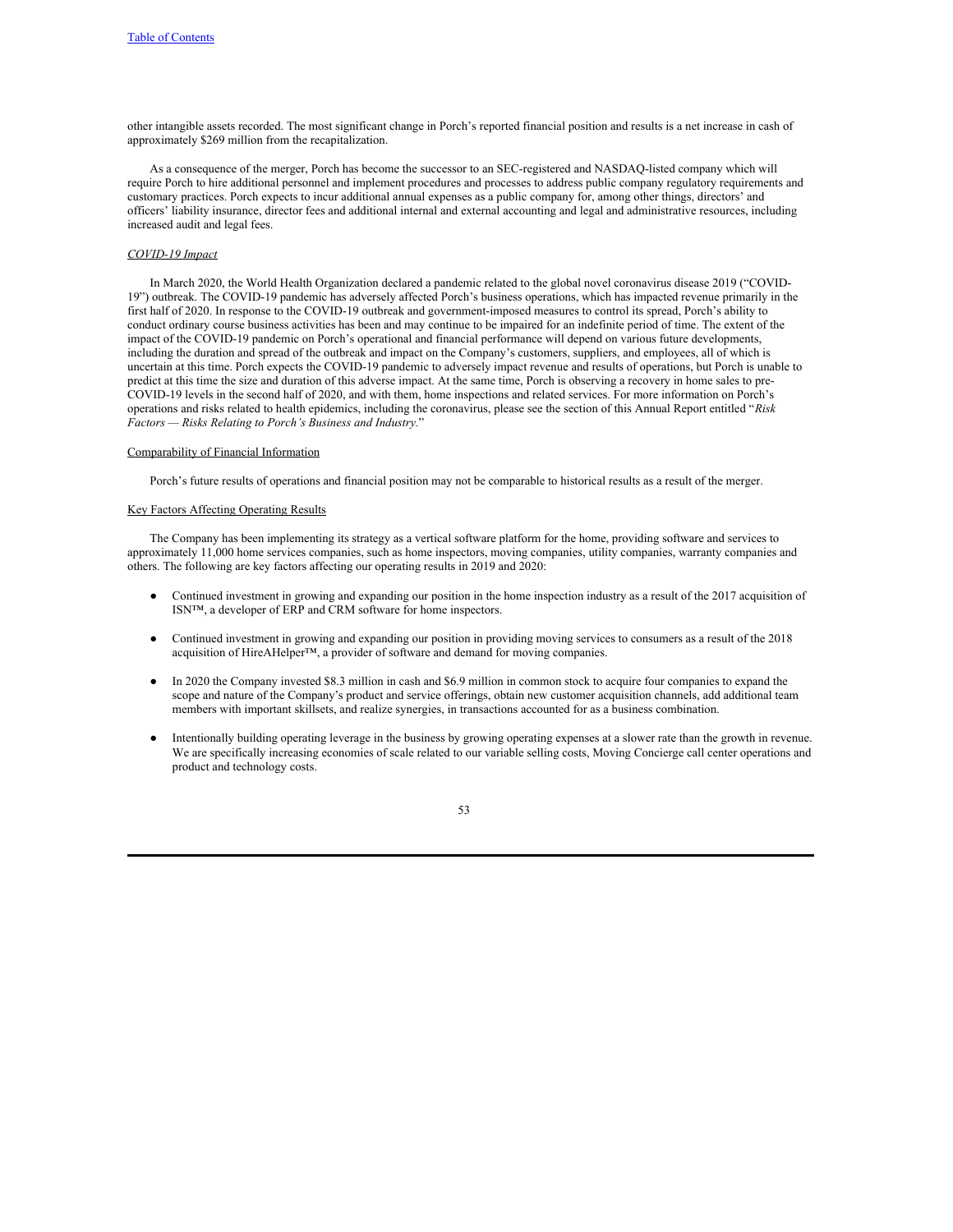- Divesting businesses in 2020 and 2019 that were not core to our strategy as a vertical software platform for the home. Upon divestiture, we recorded a gain of \$1.4 million and a loss of \$5.0 million in 2020 and 2019, respectively.
- Complex debt and equity financings provided gross sources of cash of \$70.9 million and \$34.6 million in the years ended December 31, 2020 and 2019, respectively. These financings included complex financial instruments, including convertible debt and equity, with both common stock and preferred stock warrants. The reported results include fair value gains and losses from the remeasurement of debt and warrants.
- During 2020, the Company reduced cash payroll costs by \$4.0 million in exchange for a commitment by the Company to provide up to 2,356,045 RSUs subject to certain performance and service. The performance vesting conditions, which were previously considered not probable of achievement were met in December 2020 as a result of the Merger. As a result, a cumulative catch up of \$6.5 million of compensation expense was recorded in 2020.
- A significant secondary stock transaction between the Company's CEO and a significant Porch stockholder at the time resulted in the recognition of a one-time stock-based compensation charge of \$33.2 million in 2019.
- In connection with the Merger, the CEO entered into an agreement with another significant shareholder for a payment of \$3.2 million in cash and 950,000 of Porch Group, Inc. stock from the CEO to the other significant shareholder to induce the conversion of the shareholder's preferred stock to common stock immediately prior to the close of the PTAC Merger Agreement. This transfer of \$17.3 million in consideration was accounted for as deemed capital contribution from the CEO and increased total net loss in determining net loss available to common shareholders by \$17.3 million.

### Basis of Presentation

The consolidated financial statements and accompanying notes of Porch include the accounts of the Company and its consolidated subsidiaries and were prepared in accordance with accounting principles generally accepted in the United States ("GAAP"). All significant intercompany accounts and transactions are eliminated in consolidation.

The Company operates in a single segment. Operating segments are identified as components of an enterprise about which separate discrete financial information is available for evaluation by the chief operating decision maker ("CODM") in making decisions regarding resource allocation and assessing performance. The Company has determined that its Chief Executive Officer is the CODM. To date, the Company's CODM has made such decisions and assessed performance at the Company level.

## Components of Results of Operations

## Total Revenue

The Company primarily generates revenue from (1) fees received for connecting homeowners to customers in the Company's referral network, which consist of individual contractors, small businesses, insurance carriers, and large enterprises ("Referral Network Revenue"); (2) fees received for providing home improvement, maintenance and moving services directly to homeowners ("Managed Services Revenue"); and (3) fees received for providing subscription access to the Company's inspection software platform ("Software Subscription Revenue"). Revenue is recognized when control of the promised services or goods is transferred to our customers and in an amount that reflects the consideration the Company expects to be entitled to in exchange for those services or goods.

In the Referral Network Revenue stream, the Company connects third party service providers ("Service Providers") with homeowners that meet pre-defined criteria and may be looking for relevant services. Service Providers include a variety of service providers throughout a homeowner's lifecycle, including plumbers, electricians and roofers, as well as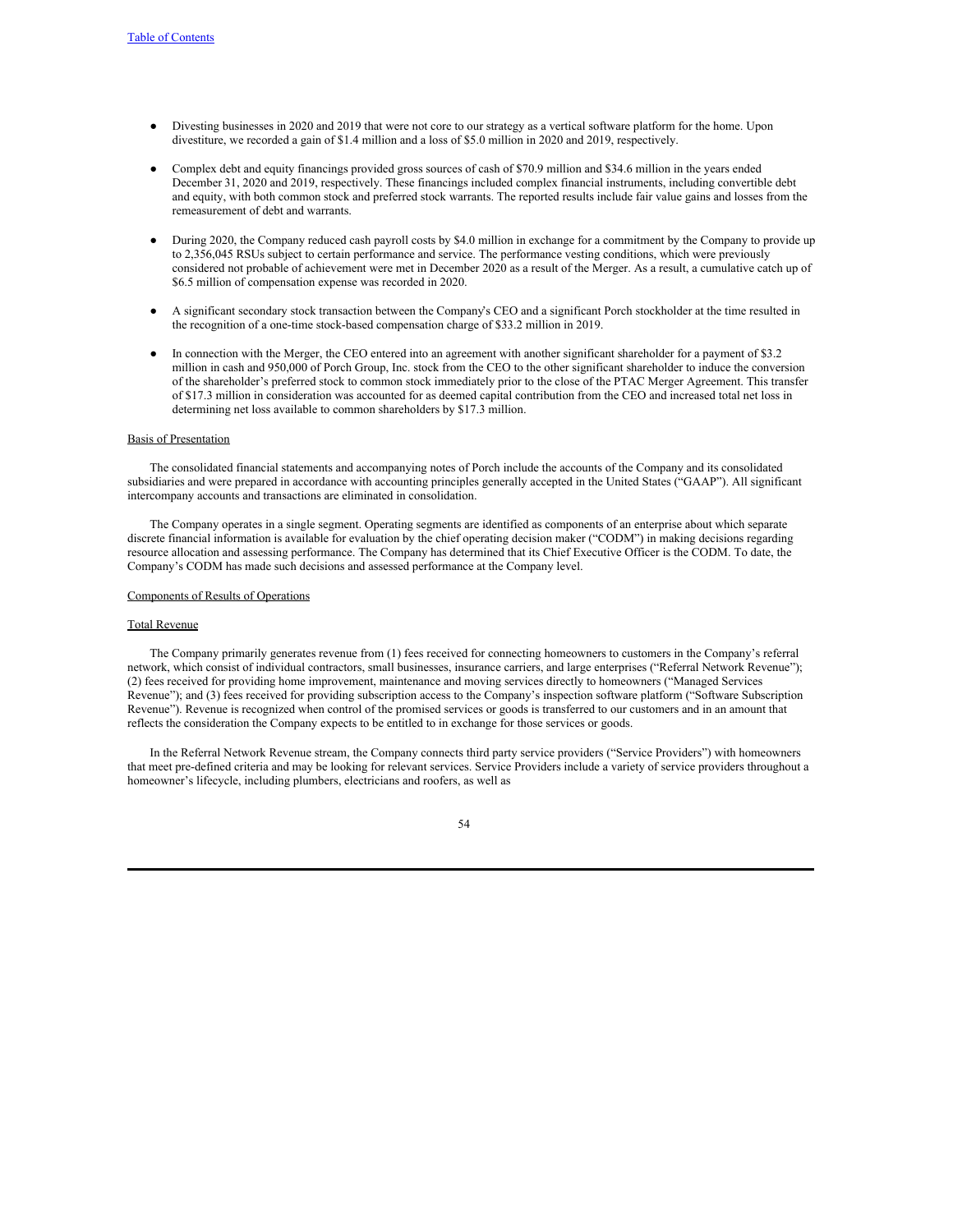movers, TV/Internet, warranty, insurance carriers, and security monitoring providers. The Company also sells home and auto insurance policies for insurance carriers.

Managed Services Revenue includes fees earned from homeowners for providing a variety of services directly to the homeowner, including handyman, plumbing, electrical, appliance repair and moving services. The Company generally invoices for managed services projects on a fixed fee or time and materials basis. The transaction price represents the contractually agreed upon price with the end customer for providing the respective service. Revenue is recognized as services are performed based on an output measure or progress, which is generally over a short duration (e.g., same day). Fees earned for providing managed services projects are non-refundable and there is generally no right of return.

In the Software Subscription Revenue stream, the Company's subscription arrangements, which primarily relates to subscriptions to the Company's home inspector software, do not provide the customer with the right to take possession of the software supporting the cloudbased application services. The Company's standard subscription contracts are monthly contracts in which pricing is based on a specified price per inspection completed through the software. Fees earned for providing access to the subscription software are non-refundable and there is no right of return. Revenue is recognized based on the amount which the Company is entitled to for providing access to the subscription software during the monthly contract term.

#### Total Costs and Expenses

#### *Operating expenses*

Operating expenses are categorized into five categories:

- Cost of revenue:
- Selling and marketing;
- Product and technology;
- General and administrative; and
- Gains and losses on divestiture of businesses.

The categories of operating expenses, except gains and losses on divestiture of businesses, include both, cash expenses and non-cash charges, such as stock-based compensation, depreciation and amortization. Depreciation and amortization are recorded in all operating expense categories, and consist of depreciation from property, equipment and software and intangible assets.

Cost of revenue primarily consist of professional fees and materials under the Managed Services model and credit card processing fees, including merchant fees.

Selling and marketing expenses primarily consist of third-party data leads, affiliate and partner leads, paid search and search engine optimization ("SEO") costs, payroll, employee benefits and stock-compensation expense and other headcount related costs associated with sales efforts directed toward companies and consumers.

Product and technology development costs primarily consist of payroll, employee benefits, stock-compensation expense, other headcount related costs associated with product development, net of costs capitalized as internally developed software, cloud computing, hosting and other technology costs, software subscriptions, professional services and amortization of internally-development software.

General and administrative expenses primarily consist of expenses associated with functional departments for finance, legal, human resources and executive management expenses. The primary categories of expenses include

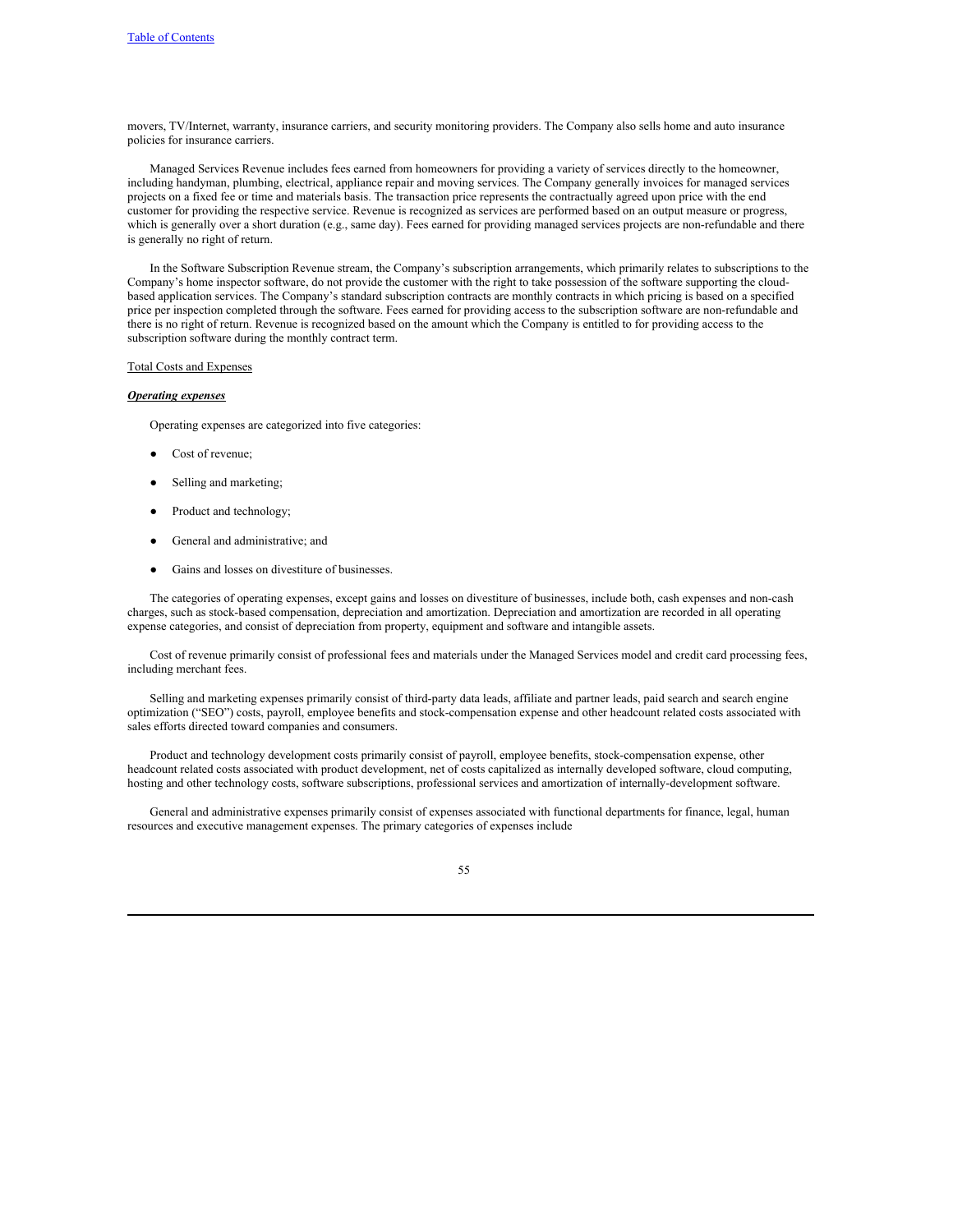payroll, employee benefits, stock-compensation expense and other headcount related costs, rent for office space, legal and professional fees, taxes, licenses and regulatory fees, and other administrative costs.

Loss on divestiture of businesses primarily consist of losses on the sale of two businesses in 2019. Gain on divestiture of businesses consists of gain on the sale of a business during the year ended December 31, 2020.

#### Critical Accounting Policies and Estimates

The preparation of Porch's consolidated financial statements in conformity with GAAP requires Porch's management to make estimates and assumptions that affect the amounts reported and disclosed in the Porch consolidated financial statements and accompanying notes. These estimates and assumptions include, but are not limited to: estimated variable consideration for services transferred, depreciable lives for property and equipment, acquired intangible assets, goodwill, the valuation allowance on deferred tax assets, assumptions used in stock-based compensation, and estimates of fair value of debt and warrant liabilities, contingent consideration, and common stock. Actual results could differ materially from those estimates and assumptions, and those differences could be material to the Porch's consolidated financial statements.

At least quarterly, we evaluate our estimates and assumptions and make changes accordingly. For information on our significant accounting policies, see Note 1A to our accompanying consolidated financial statements.

Certain accounting policies have a more significant impact on our financial statements due to the size of the financial statement elements and prevalence of their application. The following is a summary of some of the more critical accounting policies and estimates.

#### *Revenue Recognition*

Effective January 1, 2019, the Company's revenue recognition policy is a critical policy due to the adoption of the guidance from ASC 606, *Revenue from Contracts with Customers,* and because of the variety of revenue generating transactions.

The Company determines revenue recognition through the following five-step framework:

- identification of the contract, or contracts, with a customer;
- identification of the performance obligations in the contract;
- determination of the transaction price;
- allocation of the transaction price to the performance obligations in the contract; and
- recognition of revenue when, or as, the Company satisfies a performance obligation.

The Company identifies performance obligations in its contracts with customers, which primarily include delivery of homeowner leads or the sale of insurance policies (Referral Network Revenue), performance of home project and moving services (Managed Services Revenue*),* and providing access to the Company's software platforms (Software Subscription Revenue). The transaction price is determined based on the amount which the Company expects to be entitled to in exchange for providing the promised services to the customer. The transaction price in the contract is allocated to each distinct performance obligation on a relative standalone selling price basis. Revenue is recognized when performance obligations are satisfied. In certain transactions the transaction price is considered variable and an estimate of the constrained transaction price is recorded by the Company. Changes in variable consideration may result in an increase or a decrease to revenue. Changes to the estimated variable consideration were not material for the periods presented.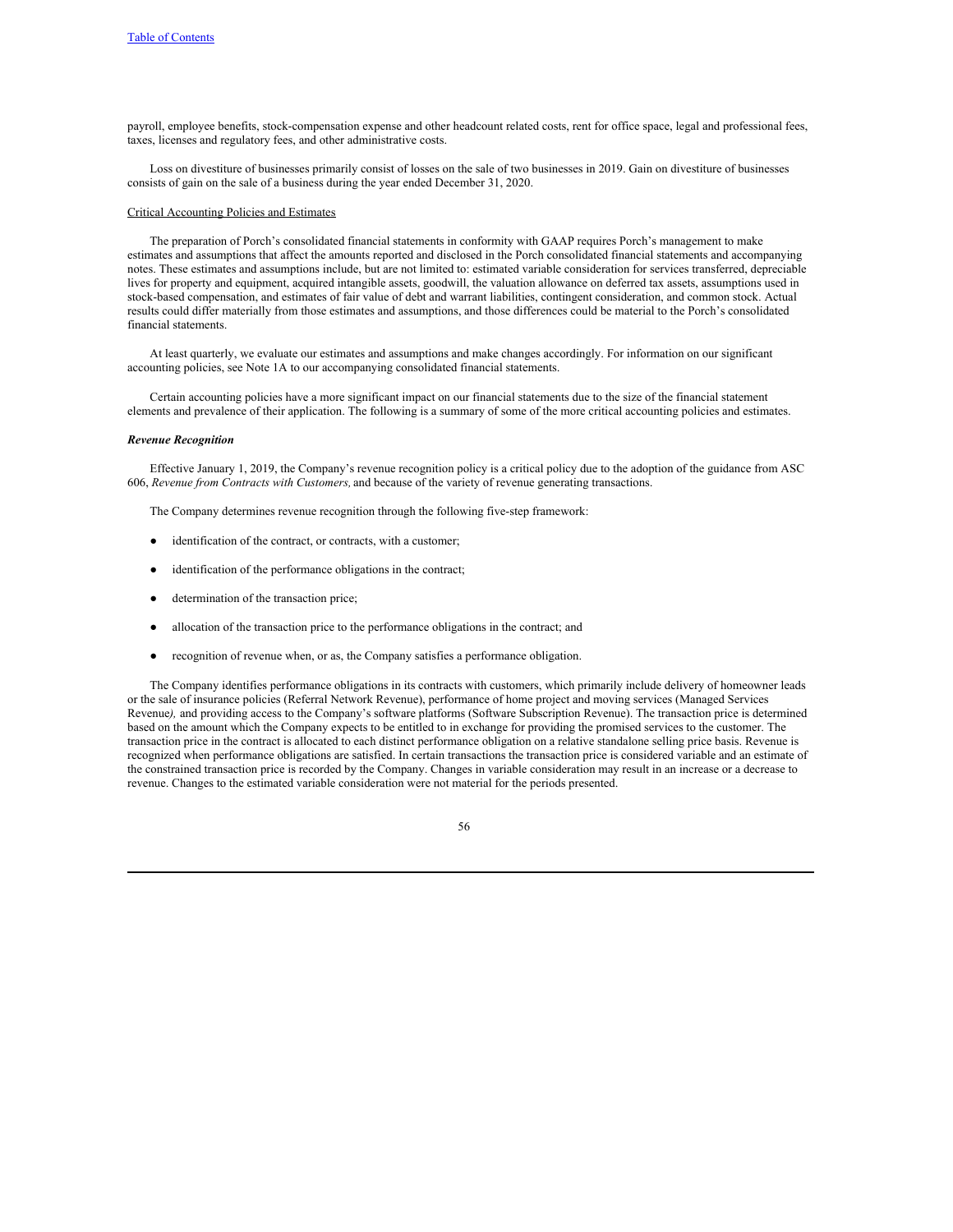Contract payment terms vary from due upon receipt to net 30 days. Collectability is assessed based on a number of factors including collection history and creditworthiness of the customer. If collectability of substantially all consideration to which the Company is entitled under the contract is determined to be not probable, revenue is not recorded until collectability becomes probable at a later date.

#### *Stock-Based Compensation*

Accounting for stock-based compensation is a critical accounting policy due to the broad-based equity awards provided to employees at all levels within the Company and the use of equity awards as part of the strategy to retain employees as a result of mergers and acquisitions. The Company issues stock-based compensation to employees and nonemployees in the form of stock options and restricted stock awards. The fair value of stock options is based on the date of the grant using the Black-Scholes option pricing model. The awards are accounted for by recognizing the fair value of the related award over the requisite service period, which is generally the vesting period. Forfeitures are accounted for when they occur.

There are a variety of estimates in the Black-Scholes opinion pricing model, including the determination of the fair value of the Company's common stock, expected volatility, term, dividends and risk-free rate. Prior to the close of the Merger, we engaged an independent third-party valuation consultant to make periodic valuations of our class of common and preferred stock. The fair value of restricted stock awards is based on the value of the underlying stock, which is estimated periodically with assistance from the independent third-party valuation specialist using both market and income approaches.

#### *Business Combinations*

The Company has engaged in mergers and acquisitions and intends to continue to make acquisitions a significant part of our growth strategy. The Company made acquisitions with cash and non-cash consideration totaling \$0.5 million in 2019 and \$17.6 million in 2020. The Company accounts for business acquisitions using the acquisition method of accounting and records any identifiable intangible assets separate from goodwill. Intangible assets are recorded at their fair value based on estimates as of the date of acquisition. Goodwill is recorded as the residual amount of the purchase price consideration less the fair value assigned to the individual identifiable assets acquired and liabilities assumed as of the date of acquisition. The accounting estimates associated with acquisitions are complex due to judgements and assumptions involved in determining (1) the total consideration paid because we have used cash, stock and earnouts and (2) the value of assets acquired and liabilities assumed. The Company allocates the purchase price of the acquisition to the assets acquired and liabilities assumed based on estimates of the fair value at the dates of the acquisitions. Contingent consideration, which represents an obligation of the Company to make additional payments or equity interests to the former owner as part of the purchase price if specified future events occur or conditions are met, is accounted for at the acquisition date fair value either as a liability or as equity depending on the terms of the acquisition agreement.

#### *Warrant Liabilities*

Accounting for warrants as either equity-classified or liability classified instruments is a critical accounting policy due to the complexity of the assessment of the warrant's specific terms required by the authoritative guidance and the estimates utilized used in the valuation model to determine the fair value at each reporting date. For warrants that meet all of the criteria for equity classification, the warrants are recorded as a component of additional paid-in capital at the time of issuance. For warrants that do not meet all the criteria for equity classification, the warrants are recorded as a liability at their initial fair value, and then are remeasured for significant transactions and as of each balance sheet date thereafter. Changes in the estimated fair value of the liability for warrants are recognized as a non-cash gain or loss on the statement of operations for period in which the change occurred. The fair value of the Private Warrants is estimated at period-end using a Black-Scholes valuation model. The use of the Black-Scholes model requires significant estimates including the determination of volatility. Our Public Warrants meet the criteria for equity classification and accordingly, are reported as component of shareholders' equity while our Private Warrants do not meet the criteria for equity classification and are thus classified as a liability.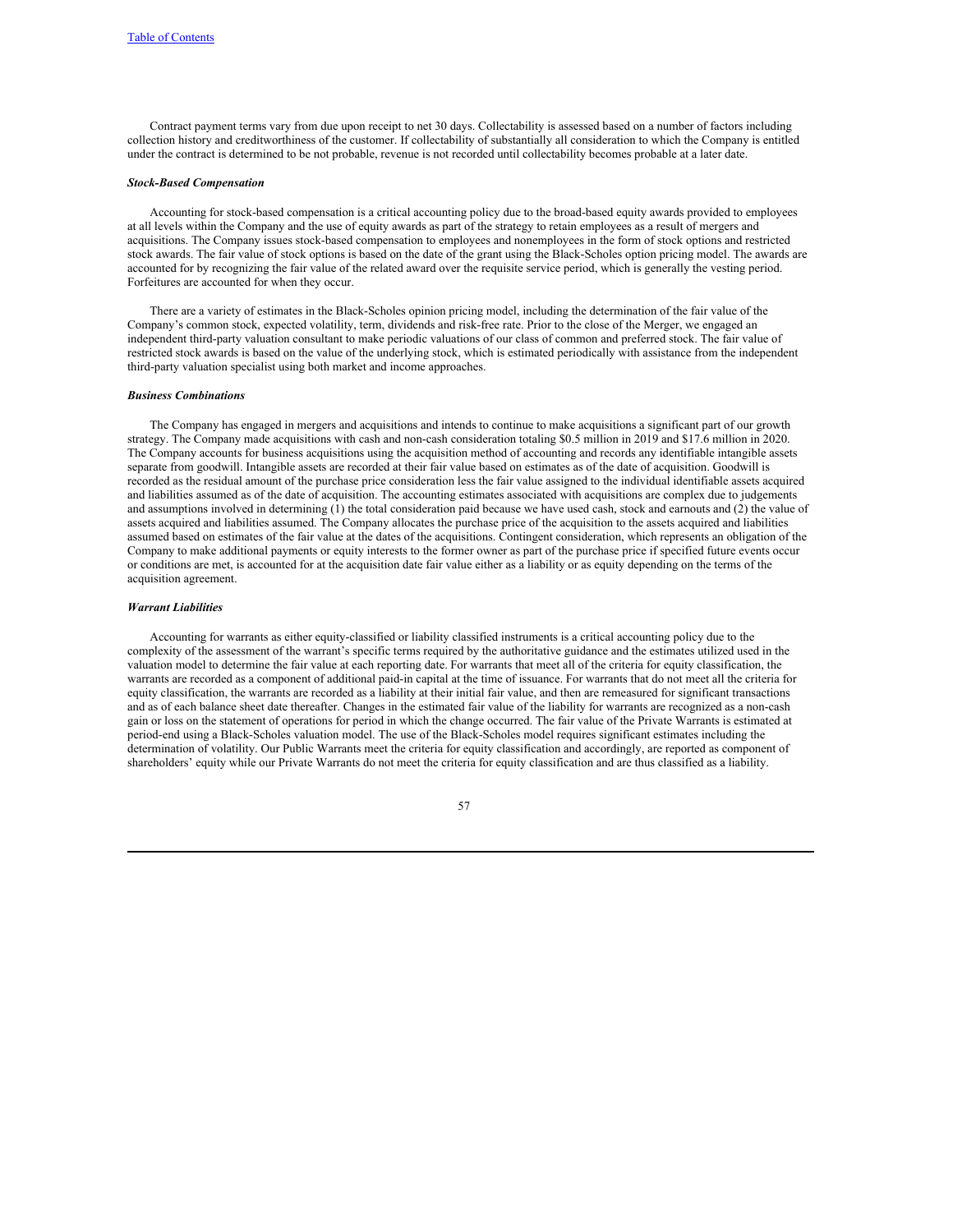## Results of Operations

## *Comparison of Fiscal Year Ended December 31, 2020 to Fiscal Year Ended December 31, 2019*

The net loss in 2020 (as restated) of \$54.0 million compared with the net loss in 2019 of \$103.3 million was impacted by a large, onetime stock-based compensation charge of \$33.2 million related to the Company's CEO 2019 secondary stock sale transaction, 2019 losses on the remeasurement or extinguishment of debt and warrants that totaled \$9.0 million, and a \$5.0 million gain on a divestiture of a businesses in 2019.

The following table sets forth our historical operating results for the periods indicated, with fiscal year 2019 incorporating operating results of since-divested businesses:

|                                                                 | Year ended<br>December 31. |               |             |                                                                |               | S         | $\frac{0}{0}$ |
|-----------------------------------------------------------------|----------------------------|---------------|-------------|----------------------------------------------------------------|---------------|-----------|---------------|
|                                                                 |                            | 2020          |             |                                                                |               |           |               |
|                                                                 |                            | (as restated) |             | 2019                                                           |               | Change    | Change        |
|                                                                 |                            |               |             | (dollar amounts in thousands, except share and per share data) |               |           |               |
| Revenue                                                         | \$                         | 72,299        | $\mathbf S$ | 77,595                                                         | $\mathbf S$   | (5,296)   | (7)%          |
| Operating expenses:                                             |                            |               |             |                                                                |               |           |               |
| Cost of revenue                                                 |                            | 17,562        |             | 21,500                                                         |               | (3,938)   | $(18)\%$      |
| Selling and marketing                                           |                            | 41,665        |             | 56,220                                                         |               | (14, 555) | $(26)\%$      |
| Product and technology                                          |                            | 28,546        |             | 30,992                                                         |               | (2, 446)  | $(8)\%$       |
| General and administrative                                      |                            | 28,199        |             | 52,011                                                         |               | (23, 812) | $(46)\%$      |
| Loss (gain) on divestiture of business                          |                            | (1, 442)      |             | 4.994                                                          |               | (6, 436)  | $(129)\%$     |
| Total operating expenses                                        |                            | 114,530       |             | 165,717                                                        |               | (51, 187) | $(31)\%$      |
| Operating loss                                                  |                            | (42, 231)     |             | (88, 122)                                                      |               | 45,891    | $(52)\%$      |
| Other expense:                                                  |                            |               |             |                                                                |               |           |               |
| Interest expense                                                |                            | (14, 734)     |             | (7, 134)                                                       |               | (7,600)   | 107 %         |
| Other expense, net                                              |                            | 1,244         |             | (7,967)                                                        |               | 9,211     | $(116)\%$     |
| Total other expense, net                                        |                            | (13, 490)     |             | (15, 101)                                                      |               | 1,611     | (11)%         |
| Loss before income taxes                                        |                            | (55, 721)     |             | (103, 223)                                                     |               | 47,502    | $(46)\%$      |
| Income tax (benefit) expense                                    |                            | (1,689)       |             | 96                                                             |               | <b>NM</b> | NM            |
| Net loss                                                        | Ŝ.                         | (54, 032)     | $\mathbf S$ | (103, 319)                                                     | S             | 49,287    | $(48)\%$      |
| Induced conversion of preferred stock                           |                            | (17, 284)     |             |                                                                |               | <b>NM</b> | NM            |
| Net loss attributable to common stockholders                    | \$                         | (71, 316)     | \$          | (103, 319)                                                     | S             | 32,003    | $(31)\%$      |
| Net loss attributable per share to common stockholders:         |                            |               |             |                                                                |               |           |               |
| <b>Basic</b>                                                    | \$                         | (1.96)        | S           | (3.31)                                                         | <sup>\$</sup> | 1.35      | $-9/0$        |
| Diluted                                                         | \$                         | (2.03)        | S           | (3.31)                                                         | S             | 1.29      | $-$ %         |
| Weighted-average shares used in computing net loss attributable |                            |               |             |                                                                |               |           |               |
| per share to common stockholders:                               |                            |               |             |                                                                |               |           |               |
| <b>Basic</b>                                                    |                            | 36, 344, 234  |             | 31,170,351                                                     |               | 5,173,882 | $17\%$        |
| Diluted                                                         |                            | 36, 374, 215  |             | 31,170,351                                                     |               | 5,203,863 | 17 %          |

NM — percentage calculated is not meaningful.

#### *Revenue*

Total revenue decreased by \$5.3 million, or 7% from \$77.6 million in the year ended December 31, 2019 to \$72.3 million in the year ended December 31, 2020 (as restated). Revenue decreased by \$17.7 million due to divested Porch businesses, offset by increase in revenue in 2020 (as restated) primarily driven by the growth in our moving services and insurance businesses, which contributed \$13.8 million of the revenue increase in 2020 (as restated). As Porch has grown the number of companies that use our software and services, we have been able to grow our B2B2C ("Business to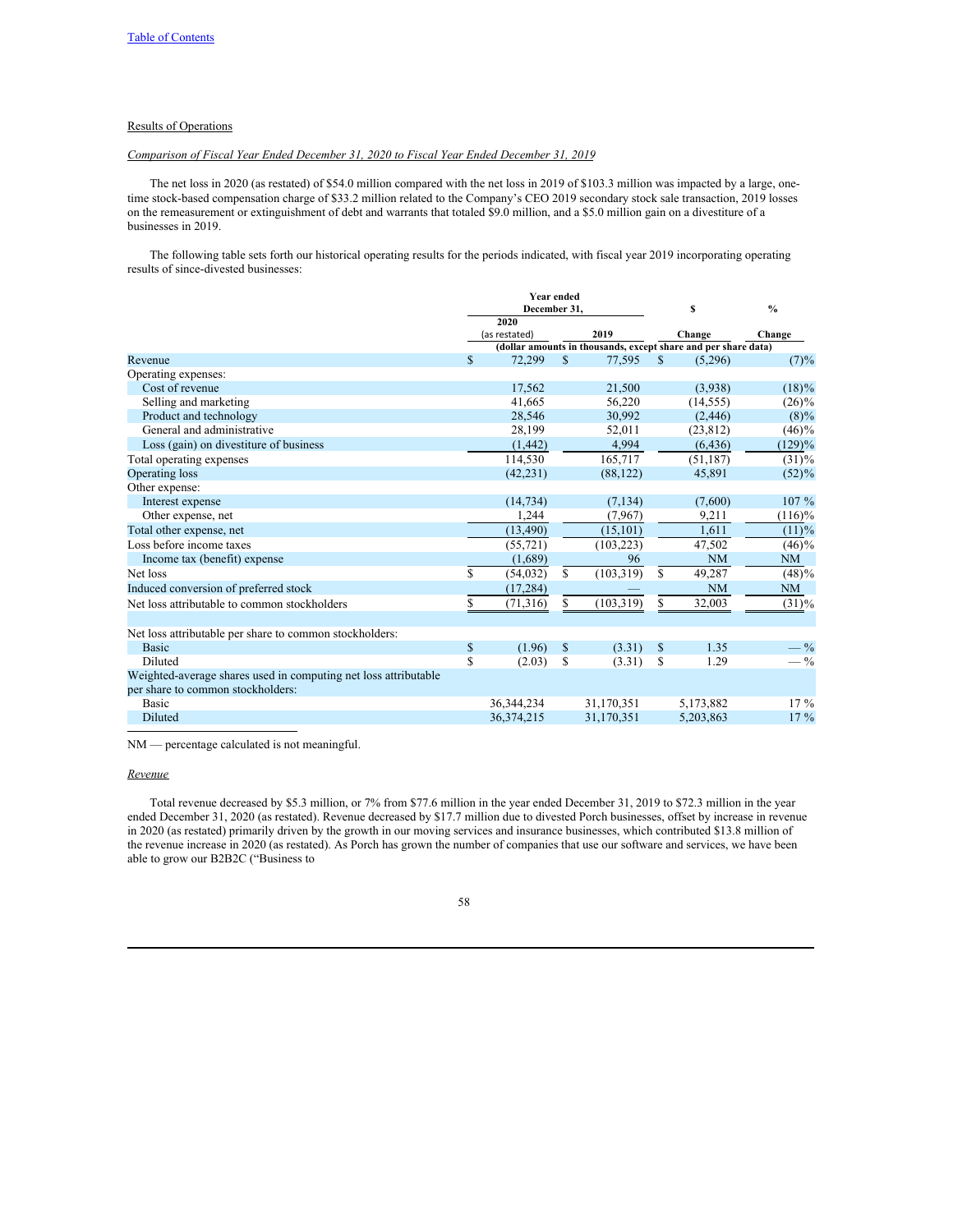Business to Consumer") and move related services revenues. This includes revenues related to moving, insurance, TV/Internet connections, and security.

## *Cost of Revenue*

Cost of revenue decreased by \$3.9 million, or 18% from \$21.5 million in the year ended December 31, 2019 to \$17.6 million in the year ended December 31, 2020 (as restated). The decrease in the cost of revenue was mostly attributable to a \$5.9 million of costs related to divested businesses, offset by growth in moving services. As a percentage of revenue, cost of revenue represented 24% of revenue in 2020 (as restated) compared to 28% in 2019.

#### *Selling and marketing*

Selling and marketing expenses decreased by \$14.5 million, or 26% from \$56.2 million in the year ended December 31, 2019 to \$41.7 million in the year ended December 31, 2020 (as restated). The decrease is due to \$6.8 million related to divested businesses, \$7.6 million mainly related to savings in third party data leads and marketing costs. The spend on data leads was optimized by focusing on the most productive lead sources that reduced overall spend and generated higher revenue. As a percentage of revenue, selling and marketing expenses represented 58% of revenue in 2020 (as restated) compared with 73% in 2019 due to the economies of scale.

#### *Product and technology*

Product and technology expenses decreased by \$2.5 million, or 8% from \$31 million in the year ended December 31, 2019 to \$28.5 million in the year ended December 31, 2020 (as restated). The \$2.7 million decrease is due to divested businesses of \$3.1 million, offset by growth in our moving group. As a percentage of revenue, product and technology expenses represented 39% of revenue in 2020 (as restated) compared with 40% in 2019.

#### *General and administrative*

General and administrative expenses decreased by \$23.8 million, or 46% from \$52 million in the year ended December 31, 2019 to \$28.2 million in the year ended December 31, 2020 (as restated). primarily due to a significantly higher stock-based compensation charge related to the 2019 secondary market transaction as indicated in the table below, offset by higher stock-based compensation related to employee awards in 2020 (as restated).

Stock-based compensation consists of expense related to (1) equity awards in the normal course of business operations and (2) a secondary market transaction as described below (dollar amounts in thousands):

|                                         | Year Ended<br>December 31,<br>2020<br>(as restated) | <b>Year Ended</b><br>December 31,<br>2019 |
|-----------------------------------------|-----------------------------------------------------|-------------------------------------------|
| Secondary market transaction            | 1.616                                               | 33.232                                    |
| Employee awards                         | 9.680                                               | 2.740                                     |
| Total stock-based compensation expenses | 11.296                                              | 35.972                                    |

In May 2019, the Company's CEO purchased a total of 16,091,277 legacy Porch.com shares of redeemable convertible preferred stock from a significant Porch stockholder at the time for an aggregate purchase price of approximately \$4.0 million (\$0.25 per legacy Porch.com share). The Company determined that the purchase price was below fair value of such shares and as result recorded compensation expense of approximately \$33.2 million in general and administrative expense for the difference between the purchase price and fair value. This secondary stock transaction was a transaction negotiated by such significant Porch stockholder and the CEO, whereby the CEO transferred funds for the purchase to the selling shareholder and did not involve a grant of new shares by the Company to the CEO. Due to the unique circumstances, this stock-based compensation charge in 2019 attributable to the CEO purchasing stock from a shareholder is not expected to reoccur in future years.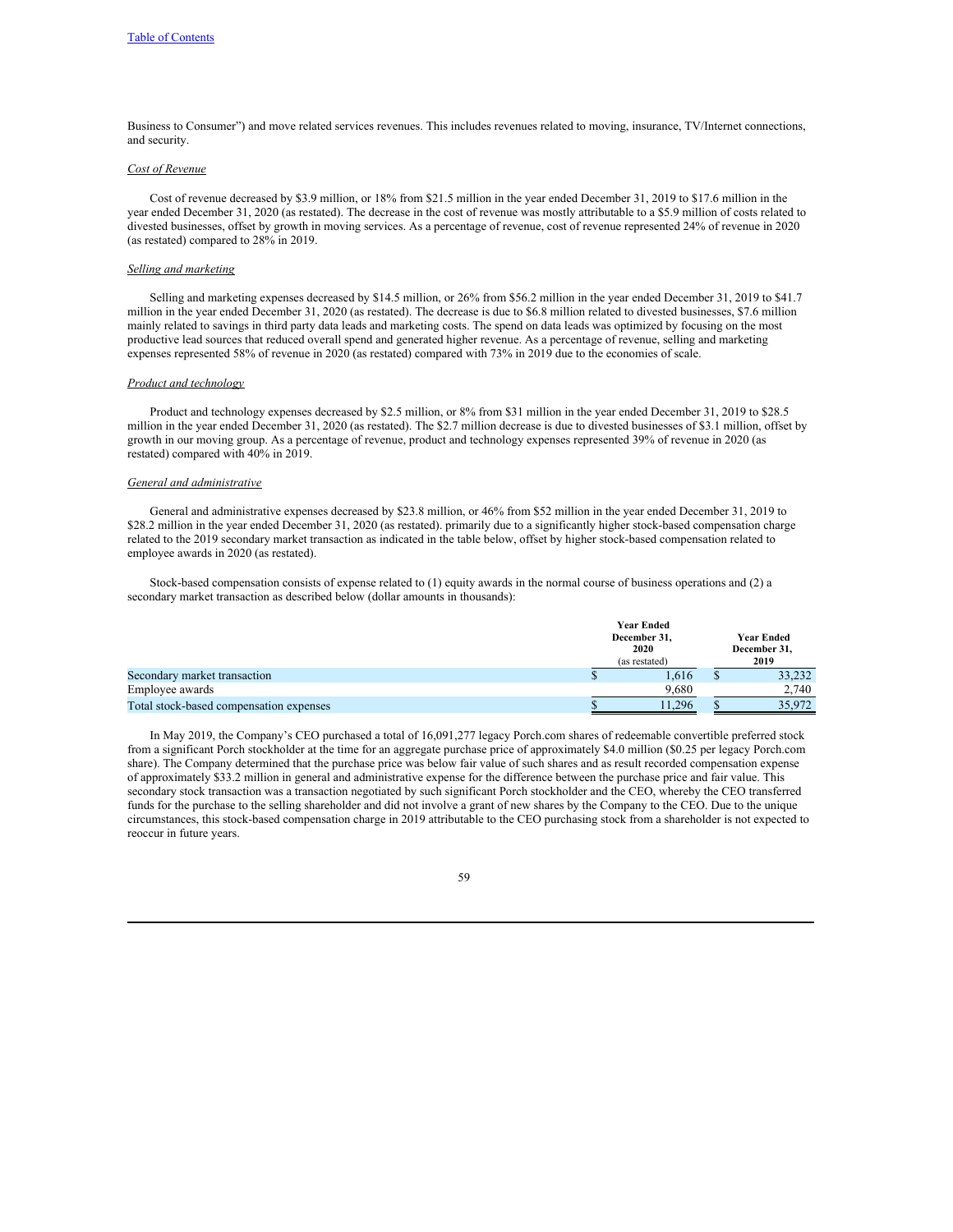In July 2019, the Company's CEO and Founder subsequently sold 901,940 shares of legacy Porch.com redeemable convertible preferred stock as an incentive to eleven executives of the Company at the same price at which the shares were initially acquired in the May 2019 transaction. The Company has the right to repurchase such shares if certain service vesting conditions and performance conditions are not met. In December 2020, the performance vesting conditions were met, and compensation expense of \$1.6 million was recorded in 2020 related to these awards. The remaining stock compensation related to the award will be recognized over the remaining service period.

#### *Loss on divestiture of businesses*

In each of 2020 and 2019, the Company divested a business tied to the Company's early Direct to Consumer ("D2C") marketplace strategy. The Company recorded a gain on divestiture of \$1.4 million in 2020, and a loss on divestiture of \$5.0 million in 2019.

#### *Interest expense, net*

Interest expense increased by \$7.6 million, or 107% from \$7.1 million in the year ended December 31, 2019 to \$14.7 million in the year ended December 31, 2020. The increase was primarily due to higher average interest-bearing debt outstanding throughout 2020 compared to 2019. Over the course of the year, the Company borrowed more than \$67 million of high-interest bearing debt which was mostly paid off upon the Merger, which resulted in higher interest payments and write offs of the related debt issuance costs.

#### *Other income (expense), net*

Other income (expense) was a \$1.2 million of income, net in the year ended December 31, 2020 (as restated) compared to \$8.0 million of expense, net in the year ended December 31, 2019. Gains on the remeasurement and extinguishment of debt and warrants totaled \$5.0 million in 2020 (as restated), while in 2019, the Company recorded a combined \$9.0 million loss on the remeasurement and extinguishment of debt and warrants.

#### *Income tax expense (benefit)*

The income tax benefit of \$1.7 million in 2020 (as restated) was due to the partial release of the Company's valuation allowance as a result of deferred tax liabilities from acquisitions. The income tax expense was not material in 2019. The Company continues to recognize a full valuation allowance against substantially all of its net deferred tax assets.

#### Non-GAAP Financial Measures

In addition to our results determined in accordance with U.S. GAAP, we believe that Adjusted EBITDA, as defined below, a non-GAAP measure is useful in evaluating our operational performance distinct and apart from financing costs, certain non-cash expenses and non-operational expenses. We use this non-GAAP financial information to evaluate our ongoing operations and for internal planning, budgeting and forecasting purposes and for setting management bonus programs. We believe that non-GAAP financial information, when taken collectively, may be helpful to investors in assessing our operating performance and comparing our performance with competitors and other comparable companies. This non-GAAP measure should be considered in addition to results prepared in accordance with GAAP, but should not be considered a substitute for or superior to GAAP. We endeavor to compensate for the limitation of the non-GAAP measure presented by also providing the most directly comparable GAAP measure, which is net loss, and a description of the reconciling items and adjustments to derive the non-GAAP measure.

Adjusted EBITDA is defined as net loss adjusted for interest expense; income taxes; total other expenses, net; asset impairment charges; stock-based compensation expense; acquisition-related impacts, including compensation to the sellers that requires future service, amortization of intangible assets, gains (losses) recognized on changes in the value of contingent consideration arrangements, if any, gain or loss on divestures and certain transaction costs.

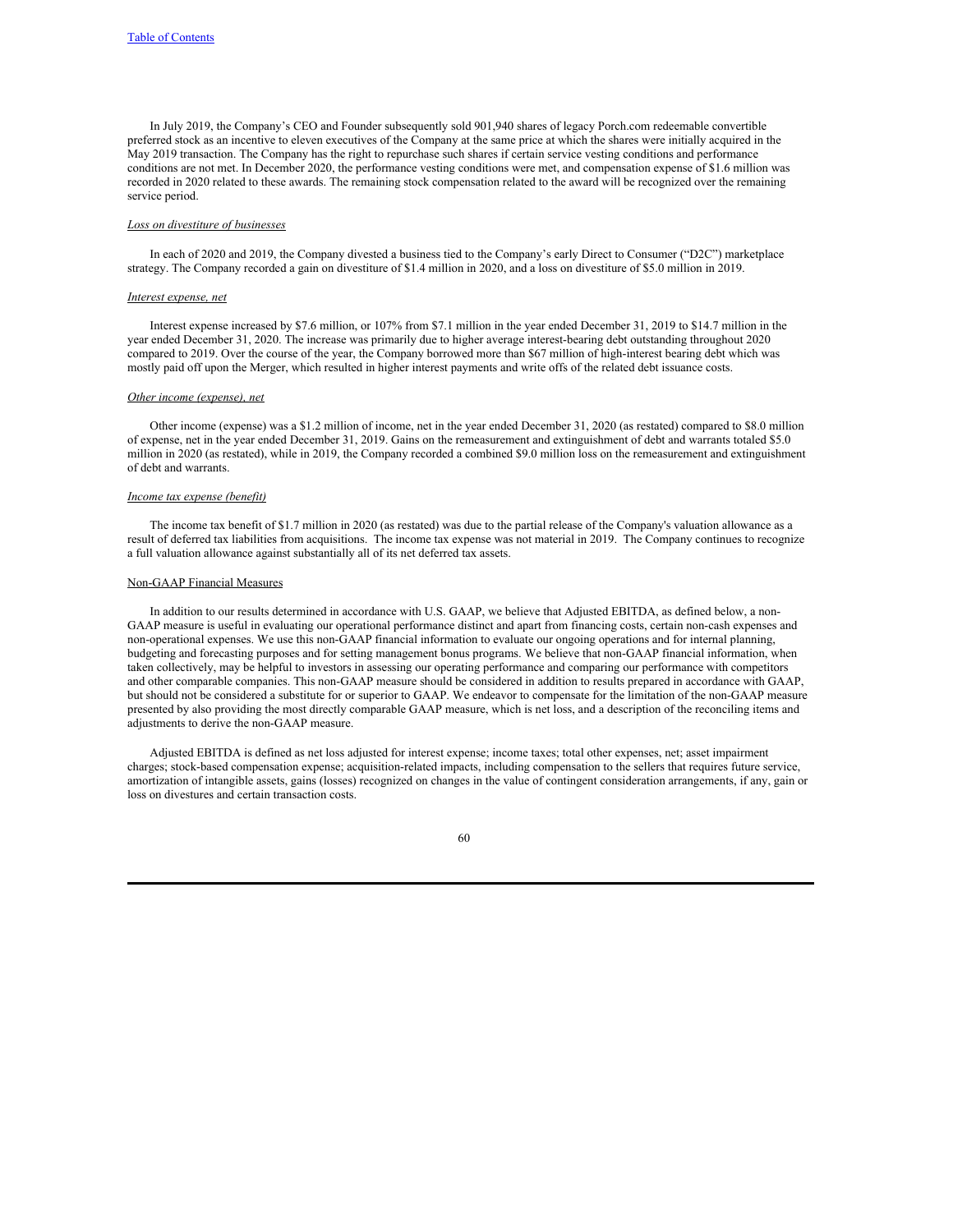Adjusted EBITDA is intended as a supplemental measure of our performance that is neither required by, nor presented in accordance with, GAAP. We believe that the use of Adjusted EBITDA provides an additional tool for investors to use in evaluating ongoing operating results and trends and in comparing the Company's financial measures with those of comparable companies, which may present similar non-GAAP financial measures to investors. However, you should be aware that when evaluating Adjusted EBITDA, we may incur future expenses similar to those excluded when calculating these measures. In addition, our presentation of these measures should not be construed as an inference that our future results will be unaffected by unusual or non-recurring items. Our computation of Adjusted EBITDA may not be comparable to other similarly titled measures computed by other companies, because all companies may not calculate Adjusted EBITDA in the same fashion.

Because of these limitations, Adjusted EBITDA should not be considered in isolation or as a substitute for performance measures calculated in accordance with GAAP. We compensate for these limitations by relying primarily on our GAAP results and using Adjusted EBITDA on a supplemental basis. You should review the reconciliation of net loss to Adjusted EBITDA below and not rely on any single financial measure to evaluate our business.

The following table reconciles net loss to Adjusted EBITDA for the years ended December 31, 2020, and 2019, respectively (dollar amounts in thousands):

|                                                         |    | 2020          |    |            |
|---------------------------------------------------------|----|---------------|----|------------|
|                                                         |    | (as restated) |    | 2019       |
| Net loss                                                | S. | (54, 032)     | S. | (103, 319) |
| Interest expense                                        |    | 14,734        |    | 7,134      |
| Income tax (benefit) expense                            |    | (1,689)       |    | 96         |
| Depreciation and amortization                           |    | 6.644         |    | 7,377      |
| Other expense, $net^{(1)}$                              |    | (1,244)       |    | 7,967      |
| Non-cash long-lived asset impairment charge             |    | 611           |    | 1,534      |
| Non-cash stock-based compensation                       |    | 10.994        |    | 34,854     |
| Revaluation of contingent consideration                 |    | 1.700         |    | (300)      |
| Acquisition and related (income) expense <sup>(2)</sup> |    | 613           |    | 7,821      |
| SPAC transaction bonus                                  |    | 3,350         |    |            |
| Adjusted EBITDA (loss)                                  |    | (18, 319)     |    | (36, 836)  |
| Adjusted EBITDA as a percentage of revenue              |    | $(25)\%$      |    | (47)%      |

(1) Other expense, net includes:

|                                                    | 2020          |   |       |
|----------------------------------------------------|---------------|---|-------|
|                                                    | (as restated) |   | 2019  |
| Gain on remeasurement of private warrant liability | (2, 427)      | S |       |
| Loss on remeasurement of Legacy Porch warrants     | 2.584         |   | 2,090 |
| Transaction costs - recapitalization               | 3.974         |   |       |
| Gain (loss) on extinguishment of debt, net         | (5,748)       |   | 483   |
| Loss on remeasurement of debt                      | 895           |   | 6,159 |
| Gain on settlement of accounts payable             | (796)         |   | (735) |
| Other, net                                         | 274           |   | (30)  |
|                                                    | (1,244)       |   | 7,967 |

(2) Acquisition and related expense, net includes: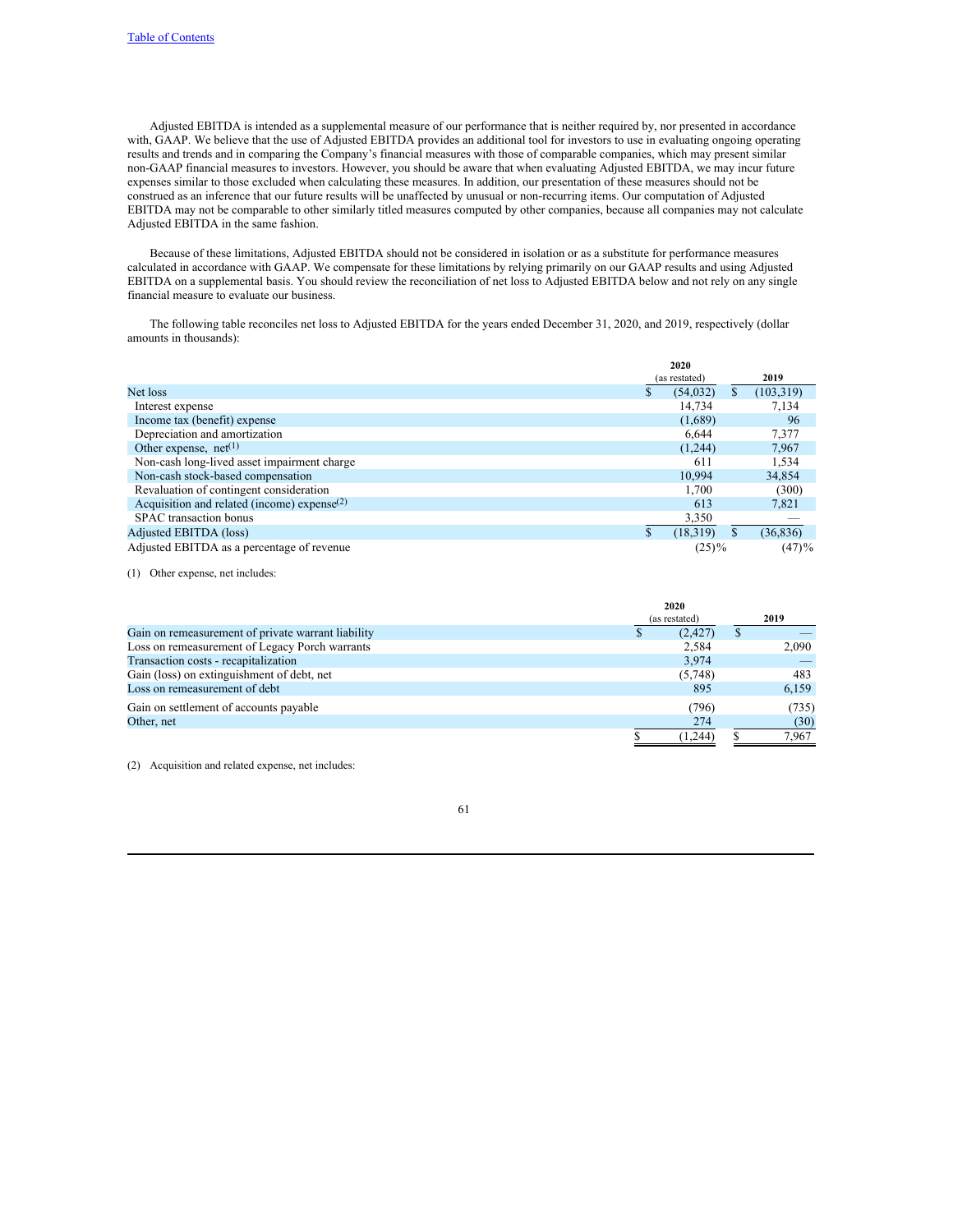|                                  | 2020          |   |       |
|----------------------------------|---------------|---|-------|
|                                  | (as restated) |   | 2019  |
| Acquisition compensation – cash  | 14            | S | 1,305 |
| Acquisition compensation - stock | 302           |   | 1,117 |
| Bank fees                        | _             |   | 15    |
| Bonus expense                    | 89            |   | 89    |
| Loss (gain) on divestiture       | (1, 442)      |   | 4,994 |
| Professional fees – accounting   | 303           |   | 67    |
| Professional fees – legal        | 1,301         |   | 234   |
| Transaction expenses             | 46            |   |       |
|                                  | 613           |   | 7,821 |

Adjusted EBITDA loss for the year ended December 31, 2020 (as restated) was \$18.3 million, a \$18.5 million or 101% decrease from Adjusted EBITDA loss of \$36.8 million for the year ended December 31, 2019.The improvement in Adjusted EBITDA from 2019 to 2020 was due to cost savings initiatives and implementation of a partial employee furlough and payroll reduction in exchange for RSUs.

#### Liquidity and Capital Resources

Since inception, we have financed our operations primarily from the sales of redeemable convertible preferred stock and convertible promissory notes, and proceeds from senior secured loans. On December 23, 2020, the Company received approximately \$269.5 million of aggregate cash proceeds from recapitalization, net of transactions costs. As of December 31, 2020, the Company had cash and cash equivalents of \$196 million and \$11.4 million of restricted cash representing the minimum cash balance of \$3.0 million required by our senior secured lenders and \$8.4 million of loan proceeds related to the Paycheck Protection Program Loan.

The Company has incurred losses since its inception, and has an accumulated deficit at December 31, 2020 (as restated) and December 31, 2019 totaling \$317.5 million and \$263.5 million, respectively. As of December 31, 2020, and December 31, 2019 the Company had \$50.8 million and \$65.7 million aggregate principal amount outstanding on term loans and promissory notes, respectively. During 2020, the Company refinanced the existing \$40.0 million term loans and received additional loan proceeds of \$7.0 million from new senior secured term loans and \$8.3 million from the U.S. government pursuant to the Paycheck Protection Program under the CARES Act. In August and October 2020, the Company received a total of \$10.0 million in loan proceeds from a convertible loan agreement, which was repaid along with other subordinated notes payable in connection with the Merger. The Company has used debt proceeds principally to fund general operations and acquisitions.In 2020, the Company invested \$7.8 million (net of cash acquired) to acquire four companies, in a transaction accounted for as a business combination.

The following table provides a summary of cash flow data for the year ended December 31, 2020 and the year ended December 31, 2019:

|                                                      | Year ended<br>December 31. |      |                               |  |          | $\frac{0}{0}$ |
|------------------------------------------------------|----------------------------|------|-------------------------------|--|----------|---------------|
|                                                      | 2020                       | 2019 |                               |  | Change   | Change        |
|                                                      |                            |      | (dollar amounts in thousands) |  |          |               |
| Net cash used in operating activities                | (48,669)                   |      | (29.335)                      |  | (19.334) | 66 %          |
| Net cash used in investing activities                | (10,671)                   |      | (5,208)                       |  | (5, 463) | $105 \%$      |
| Net cash provided by financing activities            | 259.614                    |      | 34.486                        |  | 225,128  | 653 %         |
| Change in cash, cash equivalents and restricted cash | 200,274                    |      | (57)                          |  | 200.331  | NΜ            |

NM — percentage calculated is not meaningful.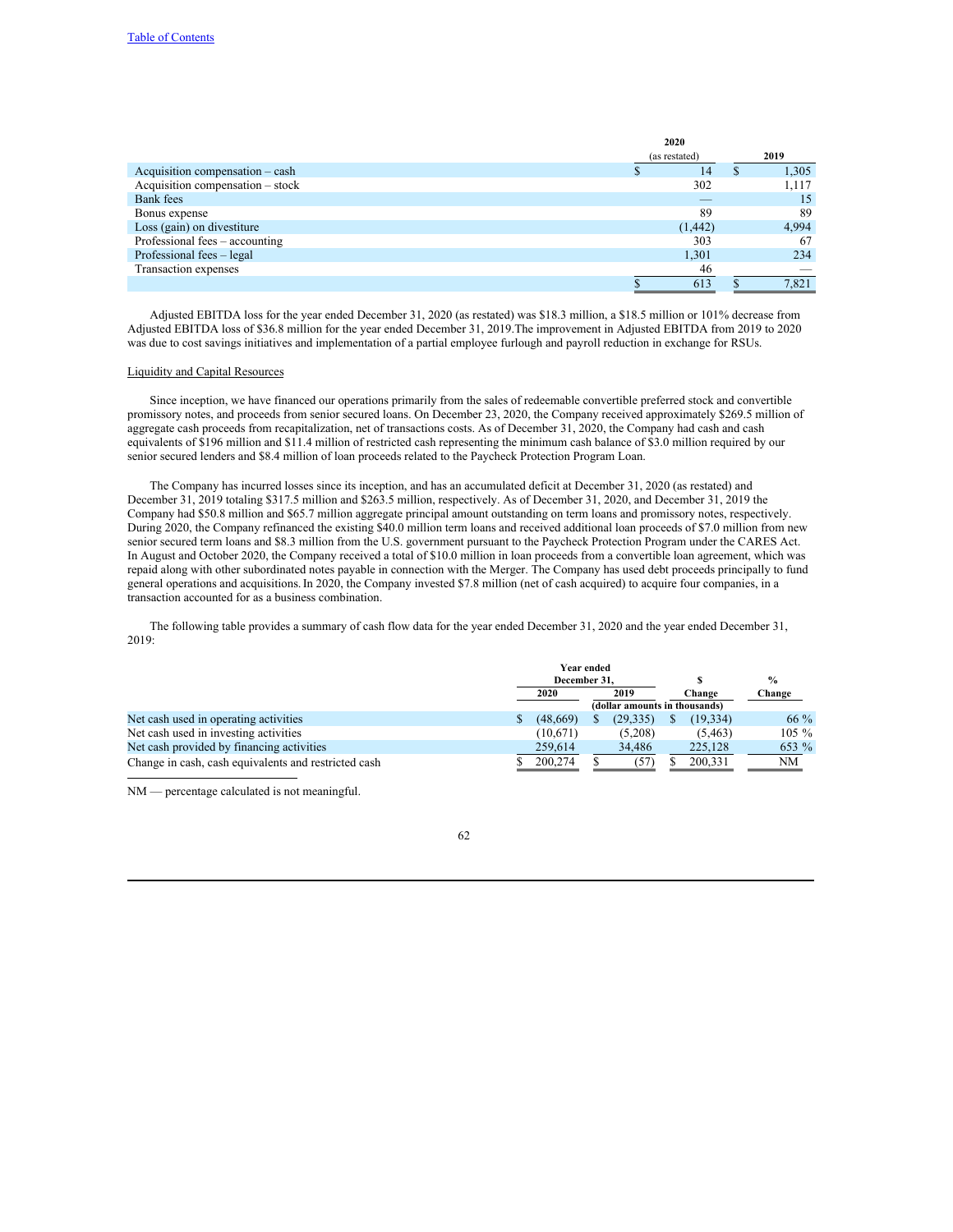## *2020*

Net cash used in operating activities was \$48.7 million for the year ended December 31, 2020. Net cash used in operating activities consists of net loss of \$54.0 million, adjusted for non-cash items and the effect of changes in working capital. Non-cash adjustments include stock-based compensation expense (as restated) of \$11.3 million, depreciation and amortization of \$6.6 million, fair value adjustments to debt, contingent consideration and warrants of \$0.6 million, non-cash accrued and payment-in-kind interest of \$7.5 million and gain from the sale of assets or divestiture of businesses of \$1.4 million. Net cash used in operating activities in 2020 of \$48.7 million compared with \$29.3 million in 2019 was an increase of \$19.3 million, which was significantly impacted by the change in accrued expenses and other current liabilities in each year. During 2019, the Company in order to conserve cash allowed accrued expenses and other current liabilities to increase by \$7.7 million. After the completion of the Merger, in December 2020, the Company paid down \$15.9 million of accrued expenses and other current liabilities in order to reduce obligations to vendors and suppliers. The combined impact between years resulted in year-over-year change in net cash used cash of \$23.6 million attributable to the change in accrued expenses and other current liabilities.

Net cash used in investing activities was \$10.7 million for the year ended December 31, 2020. Net cash used in investing activities is primarily related to investments to develop internal use software of \$2.6 million, acquisitions, net of cash acquired of \$7.8 million and purchases of property and equipment of \$0.3 million.

Net cash provided by financing activities was \$259.6 million for the year ended December 31, 2020. Net cash provided by financing activities is primarily related to proceeds from the recapitalization of \$269.5 million, debt financing of \$66.2, net of loan repayments of \$81.6 million, and redeemable convertible preferred stock financing of \$4.7 million.

## *2019*

Net cash used in operating activities was \$29.3 million for the year ended December 31, 2019. Net cash used in operating activities consists of net loss of \$103.3 million, adjusted for non-cash items and the effect of changes in working capital. Non-cash adjustments include stock-based compensation expense of \$36.0 million, depreciation and amortization of \$7.4 million, fair value adjustments to debt, contingent consideration and warrants of \$8.7 million, non-cash accrued and payment-in-kind interest of \$2.4 million and loss from the sale of assets or divestiture of businesses of \$5.0 million. Net changes in working capital provided cash of \$13.2 million, primarily due to increases in current liabilities.

Net cash used in investing activities was \$5.2 million for the year ended December 31, 2019. Net cash used in investing activities is primarily related to investments to develop internal use software of \$4.1 million, divestitures of \$0.8 million and purchases of property and equipment of \$0.5 million.

Net cash provided by financing activities was \$34.5 million for the year ended December 31, 2019. Net cash provided by financing activities is primarily related to debt financing of \$31.1 million, net of loan repayments of \$0.2 million, and redeemable convertible preferred stock financing of \$3.3 million.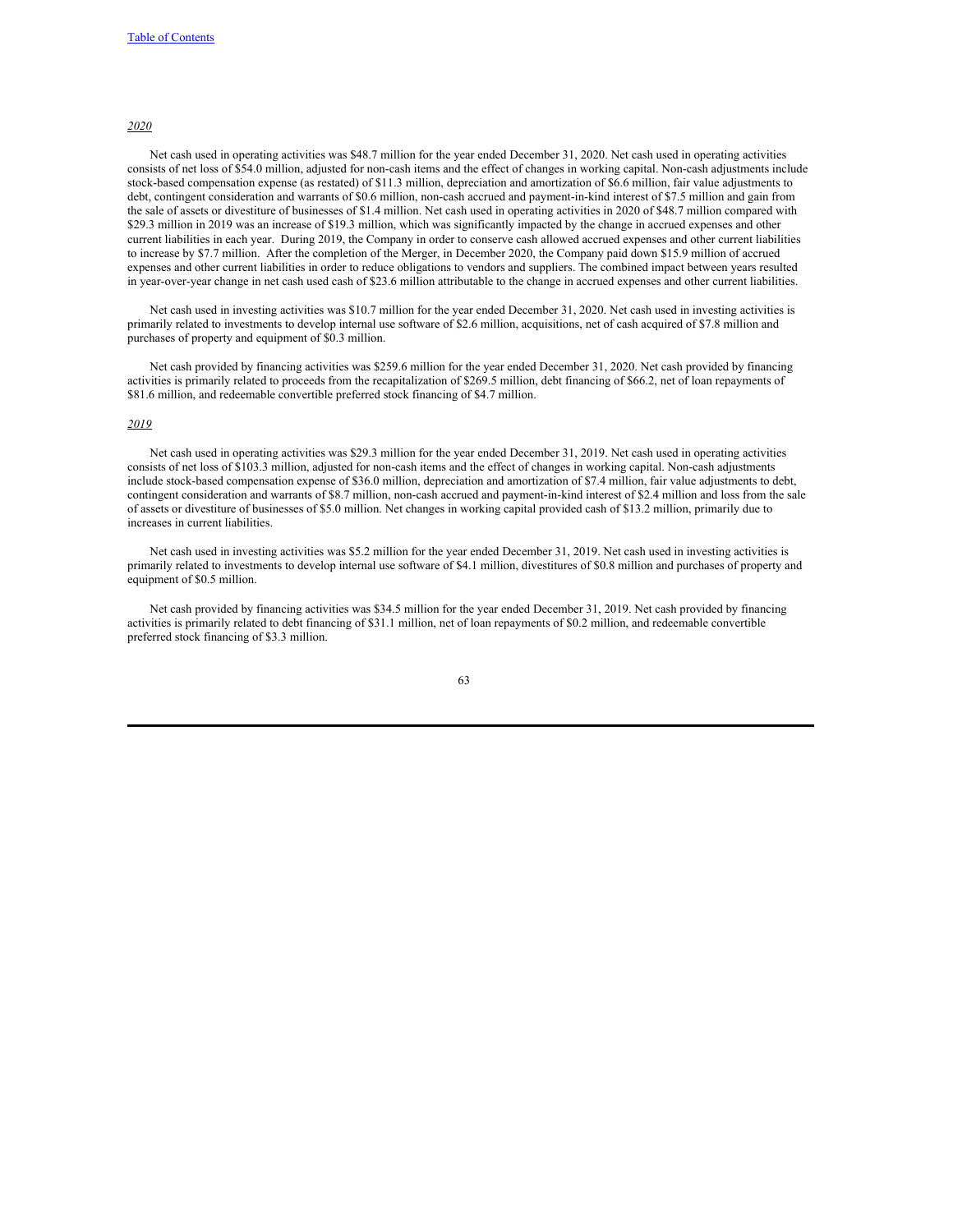## Contractual Obligations and Commitments

The following table summarizes our contractual obligations and other commitments as of December 31, 2020, and the years in which these obligations are due:

|                         |       |        | Less than |             |        |               |   | More than |  |
|-------------------------|-------|--------|-----------|-------------|--------|---------------|---|-----------|--|
|                         | Total |        | 1 Year    | $1-3$ Years |        | $3 - 5$ Years |   | 5 Years   |  |
| Debt principal          |       | 50.831 | 4,799     |             | 45,882 | 150           | S |           |  |
| Interest                |       | 9.350  | 3,646     |             | 5,704  |               |   |           |  |
| <b>Operating leases</b> |       | 2.469  | 1,333     |             | 1.136  |               |   |           |  |
| Capital leases          |       |        |           |             |        |               |   |           |  |
| Purchase commitments    |       | 10.770 | 3.742     |             | 7.028  | _             |   |           |  |
| Total                   |       | 73,420 | 13.520    |             | 59,750 | 150           |   | $-$       |  |

Purchase commitments include non-cancellable purchase commitments primarily for data purchases.

## Off-Balance Sheet Arrangements

Since the date of our incorporation, we have not engaged in any off-balance sheet arrangements, as defined in the rules and regulations of the SEC.

## Emerging Growth Company Status

The Company is an emerging growth company, as defined in the Jumpstart Our Business Startups Act of 2012 (the "JOBS Act"). Under the JOBS Act, emerging growth companies can delay adopting new or revised accounting standards issued subsequent to the enactment of the JOBS Act until such time as those standards apply to private companies. The Company has elected to use this extended transition period for complying with new or revised accounting standards that have different effective dates for public and private companies until the earlier of the date that it (i) is no longer an emerging growth company or (ii) affirmatively and irrevocably opts out of the extended transition period provided in the JOBS Act. As a result, these consolidated financial statements may not be comparable to companies that comply with the new or revised accounting pronouncements as of public company effective dates. The Company expects to use the extended transition period for any other new or revised accounting standards during the period in which it remains an emerging growth company.

## Recent Accounting Pronouncements

See Note 1A to our 2020 consolidated financial statements as of and for the year ended December 31, 2020 for more information about recent accounting pronouncements, the timing of their adoption, and our assessment, to the extent we have made one, of their potential impact on our financial condition and our results of operations.

## **Item 7A. Quantitative and Qualitative Disclosures About Market Risk**

## *Interest Rate Risk*

The market risk inherent in our financial instruments and our financial position represents the potential loss arising from adverse changes in interest rates. As of December 31, 2020, and December 31, 2019, we have interest bearing debt of \$50.8 million and \$65.7 million. Our senior secured term loans as of December 31, 2020 are variable rate loans that accrue interest at a variable rate of interest based on the greater of i) the highest prime rate plus 5% and ii) the highest three-month LIBOR rate plus 2.5%. The loan also includes interest paid in-kind ("PIK Interest") at a per annum rate of (A) from the period beginning April 2, 2020 through May 15, 2020, 2.00% and (B) at all times thereafter 1%. As of December 31, 2020, the calculated interest rate is 11.05%.

A one percent (1%) increase in interest rates in our variable rate indebtedness would result in approximately \$0.5 million in additional annual interest expense.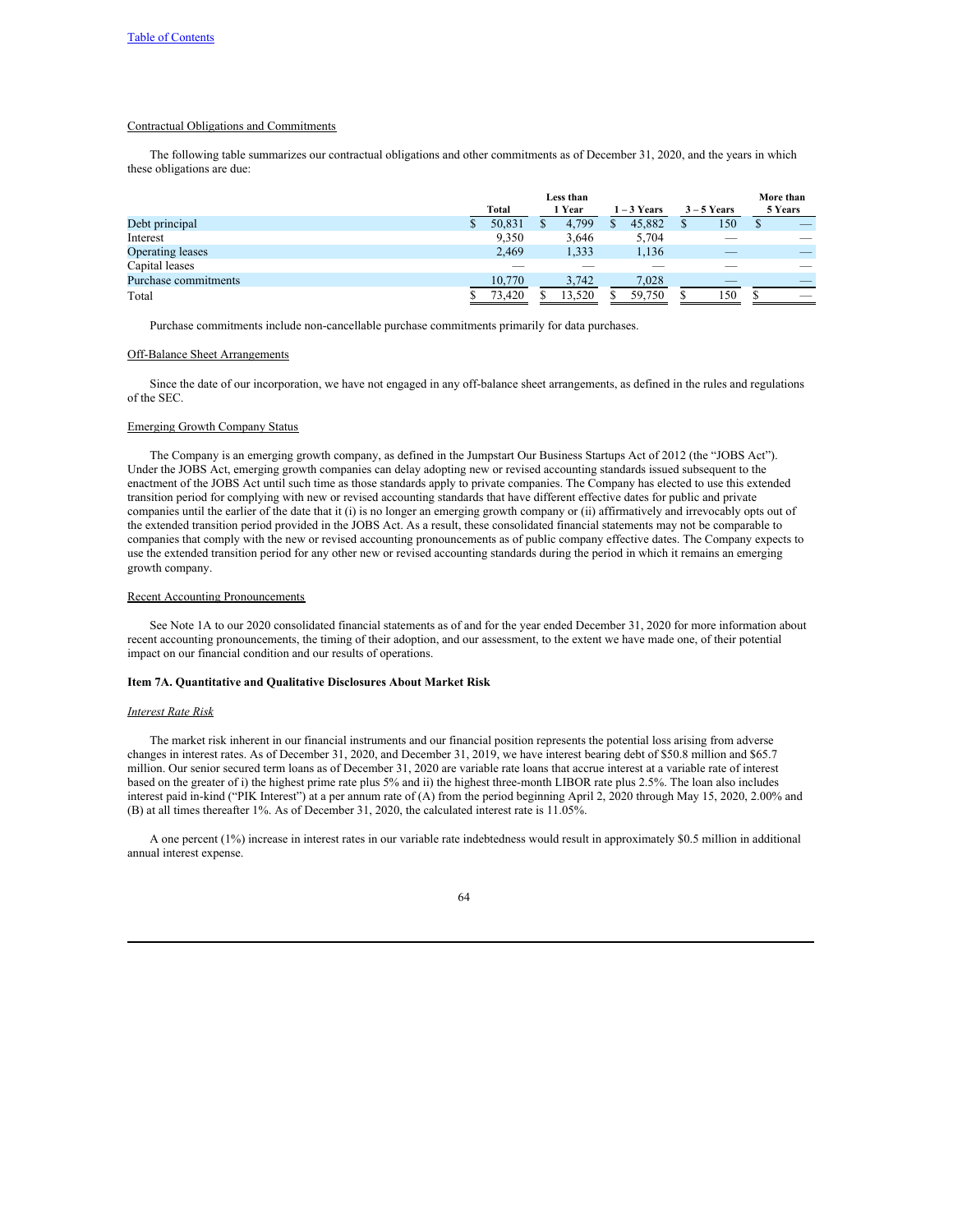## *Inflation Risk*

Porch does not believe that inflation has had, or currently has, a material effect on its business.

## *Foreign Currency Risk*

There was no material foreign currency risk for the years ended December 31, 2020 and 2019. Porch's activities to date have been limited and were conducted in the United States.

## *Other Risks*

We are exposed to a variety of market and other risks, including risks to the availability of funding sources, hazard events, and specific asset risks.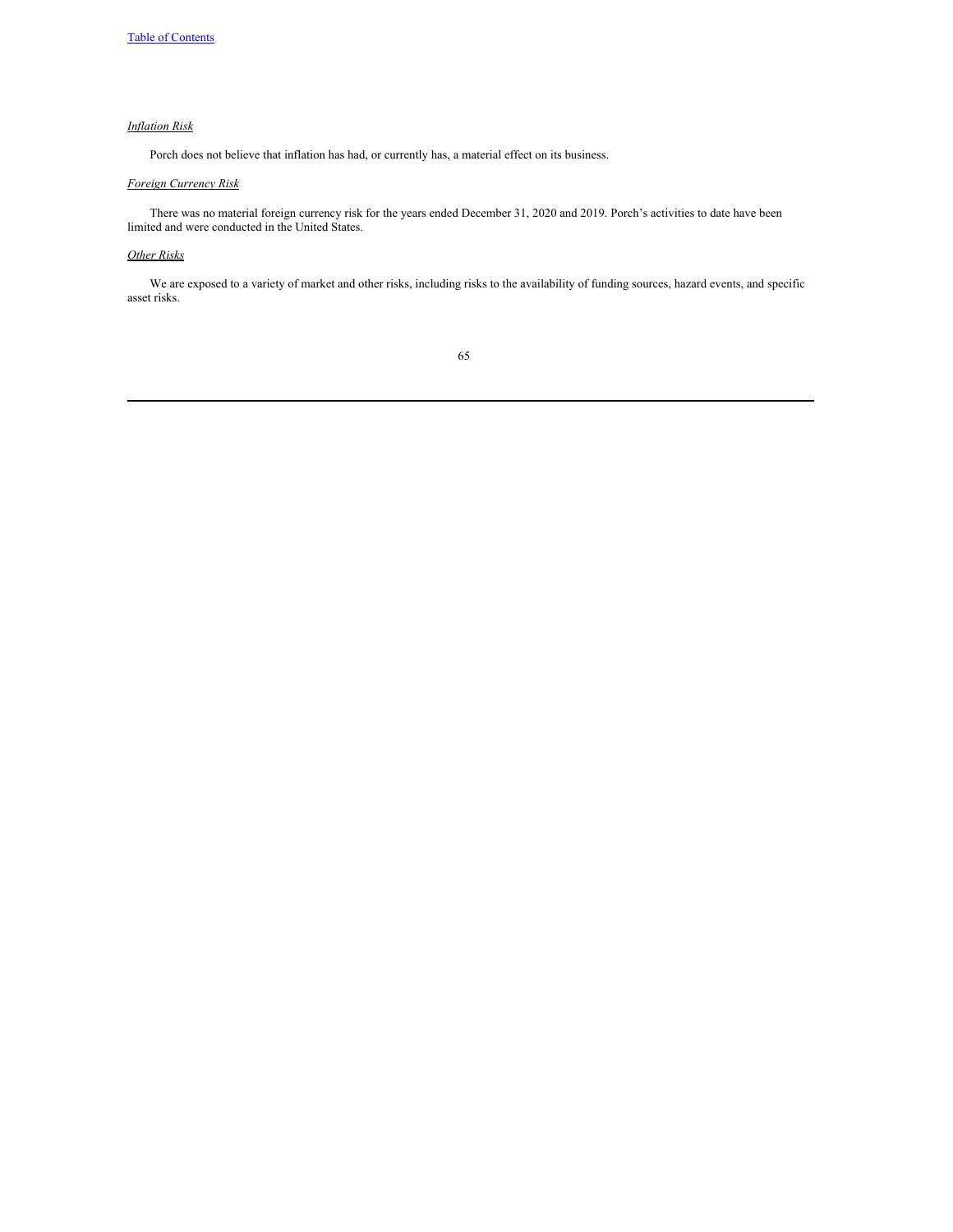## **Item 8. Financial Statements and Supplementary Data**

## **Index to Consolidated Financial Statements**

|                                                                  | Page |
|------------------------------------------------------------------|------|
| Report of Independent Registered Public Accounting Firm          | -67  |
| <b>Consolidated Financial Statements:</b>                        |      |
| <b>Consolidated Balance Sheets</b>                               | 68   |
| <b>Consolidated Statements of Operations</b>                     | 69   |
| <b>Consolidated Statements of Stockholders' Equity (Deficit)</b> | 70   |
| <b>Consolidated Statements of Cash Flows</b>                     | 71   |
| Notes to Consolidated Financial Statements                       | 74   |
|                                                                  |      |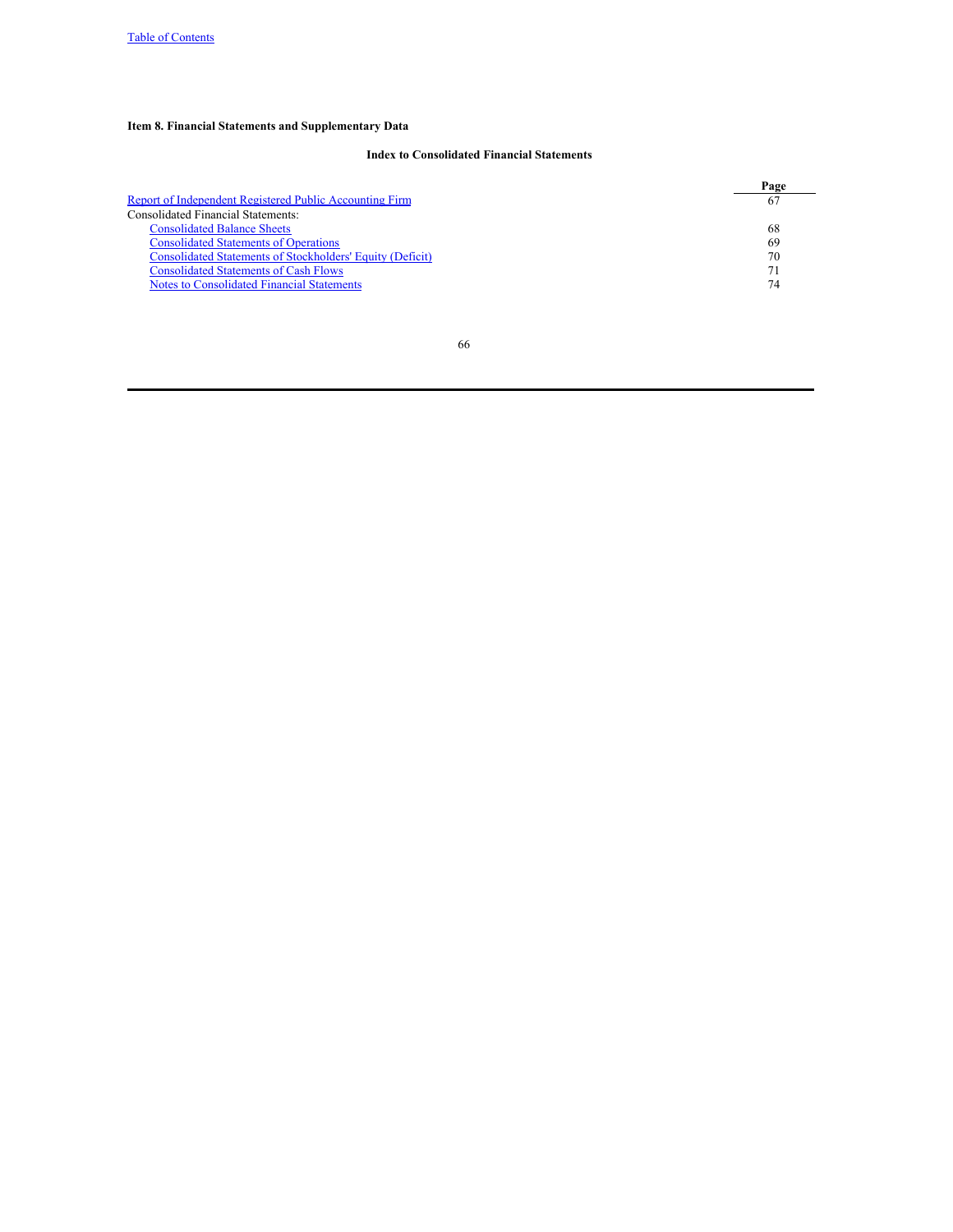## **REPORT OF INDEPENDENT REGISTERED PUBLIC ACCOUNTING FIRM**

To the Stockholders and the Board of Directors of Porch Group, Inc.

## **Opinion on the Financial Statements**

We have audited the accompanying consolidated balance sheets of Porch Group, Inc. (the Company) as of December 31, 2020 and 2019, the related consolidated statements of operations, stockholders' equity (deficit) and cash flows for the years then ended, and the related notes (collectively referred to as the "consolidated financial statements"). In our opinion, the consolidated financial statements present fairly, in all material respects, the financial position of the Company at December 31, 2020 and 2019, and the results of its operations and its cash flows for the years then ended, in conformity with U.S. generally accepted accounting principles.

#### **Restatement of 2020 Financial Statements**

As discussed in Note 1 to the consolidated financial statements, the 2020 consolidated financial statements have been restated to correct a misstatement.

## **Basis for Opinion**

These financial statements are the responsibility of the Company's management. Our responsibility is to express an opinion on the Company's financial statements based on our audits. We are a public accounting firm registered with the Public Company Accounting Oversight Board (United States) (PCAOB) and are required to be independent with respect to the Company in accordance with the U.S. federal securities laws and the applicable rules and regulations of the Securities and Exchange Commission and the PCAOB.

We conducted our audits in accordance with the standards of the PCAOB. Those standards require that we plan and perform the audit to obtain reasonable assurance about whether the financial statements are free of material misstatement, whether due to error or fraud. The Company is not required to have, nor were we engaged to perform, an audit of its internal control over financial reporting. As part of our audits we are required to obtain an understanding of internal control over financial reporting but not for the purpose of expressing an opinion on the effectiveness of the Company's internal control over financial reporting. Accordingly, we express no such opinion.

Our audits included performing procedures to assess the risks of material misstatement of the financial statements, whether due to error or fraud, and performing procedures that respond to those risks. Such procedures included examining, on a test basis, evidence regarding the amounts and disclosures in the financial statements. Our audits also included evaluating the accounting principles used and significant estimates made by management, as well as evaluating the overall presentation of the financial statements. We believe that our audits provide a reasonable basis for our opinion.

/s/ Ernst & Young LLP

We have served as the Company's auditor since 2015.

Seattle, Washington March 31, 2021,

except for Note 1, as to which the date is May 19, 2021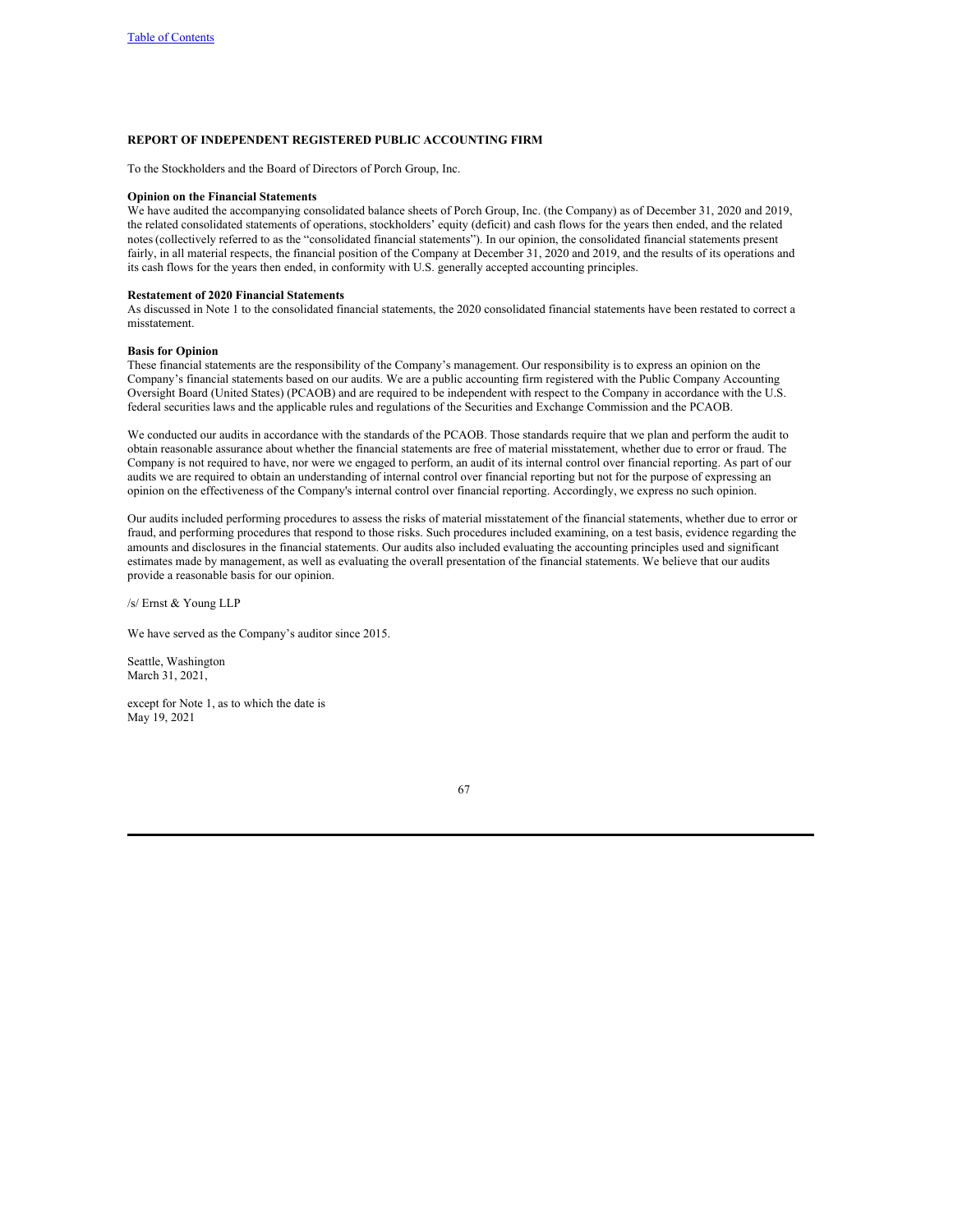| Porch Group, Inc.                                |
|--------------------------------------------------|
| <b>Consolidated Balance Sheets</b>               |
| December 31, 2020 and 2019                       |
| (all numbers in thousands, except share amounts) |

|                                                                                           |              | 2020<br>(as restated) |               | 2019       |
|-------------------------------------------------------------------------------------------|--------------|-----------------------|---------------|------------|
| <b>Assets</b>                                                                             |              |                       |               |            |
| Current assets                                                                            |              |                       |               |            |
| Cash and cash equivalents                                                                 | $\mathbb{S}$ | 196,046               | <sup>\$</sup> | 4,179      |
| Accounts receivable, net                                                                  |              | 4,268                 |               | 4,710      |
| Prepaid expenses and other current assets                                                 |              | 4,080                 |               | 1,285      |
| Restricted cash                                                                           |              | 11,407                |               |            |
| Total current assets                                                                      |              | 215,801               |               | 10.174     |
| Property, equipment, and software, net                                                    |              | 4,593                 |               | 6,658      |
| Goodwill                                                                                  |              | 28.289                |               | 18,274     |
| Intangible assets, net                                                                    |              | 15,961                |               | 9,832      |
| Restricted cash, non-current                                                              |              |                       |               | 3,000      |
| Long-term insurance commissions receivable                                                |              | 3,365                 |               |            |
| Other assets                                                                              |              | 378                   |               | 530        |
| Total assets                                                                              | S            | 268,387               | \$            | 48,468     |
|                                                                                           |              |                       |               |            |
| Liabilities and Stockholders' Equity (Deficit)                                            |              |                       |               |            |
| <b>Current liabilities</b>                                                                |              |                       |               |            |
| Accounts payable                                                                          | S            | 9.203                 | S             | 4,806      |
| Accrued expenses and other current liabilities                                            |              | 9,905                 |               | 17,071     |
| Accrued acquisition compensation                                                          |              |                       |               | 8,624      |
| Deferred revenue                                                                          |              | 5,208                 |               | 3,333      |
| Refundable customer deposit                                                               |              | 2,664                 |               | 3,167      |
| Current portion of long-term debt (includes \$0 and \$11,659 at fair value, respectively) |              | 4,746                 |               | 20,461     |
| Total current liabilities                                                                 |              | 31.726                |               | 57,462     |
| Long-term debt                                                                            |              | 43.237                |               | 40.659     |
| Refundable customer deposit, non-current                                                  |              | 529                   |               | 3,107      |
| Earnout liability, at fair value                                                          |              | 50.238                |               | -          |
| Private warrant liability, at fair value                                                  |              | 31,534                |               |            |
| Other liabilities (includes \$3,549 and \$6,784 at fair value, respectively)              |              | 3,798                 |               | 7,219      |
| <b>Total liabilities</b>                                                                  |              | 161,062               |               | 108,447    |
| Commitments and contingencies (Note 12)                                                   |              |                       |               |            |
| Stockholders' equity (deficit)                                                            |              |                       |               |            |
| Common stock, \$0.0001 par value:                                                         |              | 8                     |               | 3          |
| Authorized shares - 400,000,000 and 52,575,160                                            |              |                       |               |            |
| Issued and outstanding shares $-81,669,151$ and $34,197,822$                              |              |                       |               |            |
| Additional paid-in capital                                                                |              | 424,823               |               | 203,492    |
| Accumulated deficit                                                                       |              | (317, 506)            |               | (263, 474) |
| Total stockholders' equity (deficit)                                                      |              | 107,325               |               | (59, 979)  |
| Total liabilities and stockholders' equity (deficit)                                      | $\mathbf S$  | 268,387               | $\mathbf S$   | 48,468     |

The accompanying notes are an integral part of these financial statements.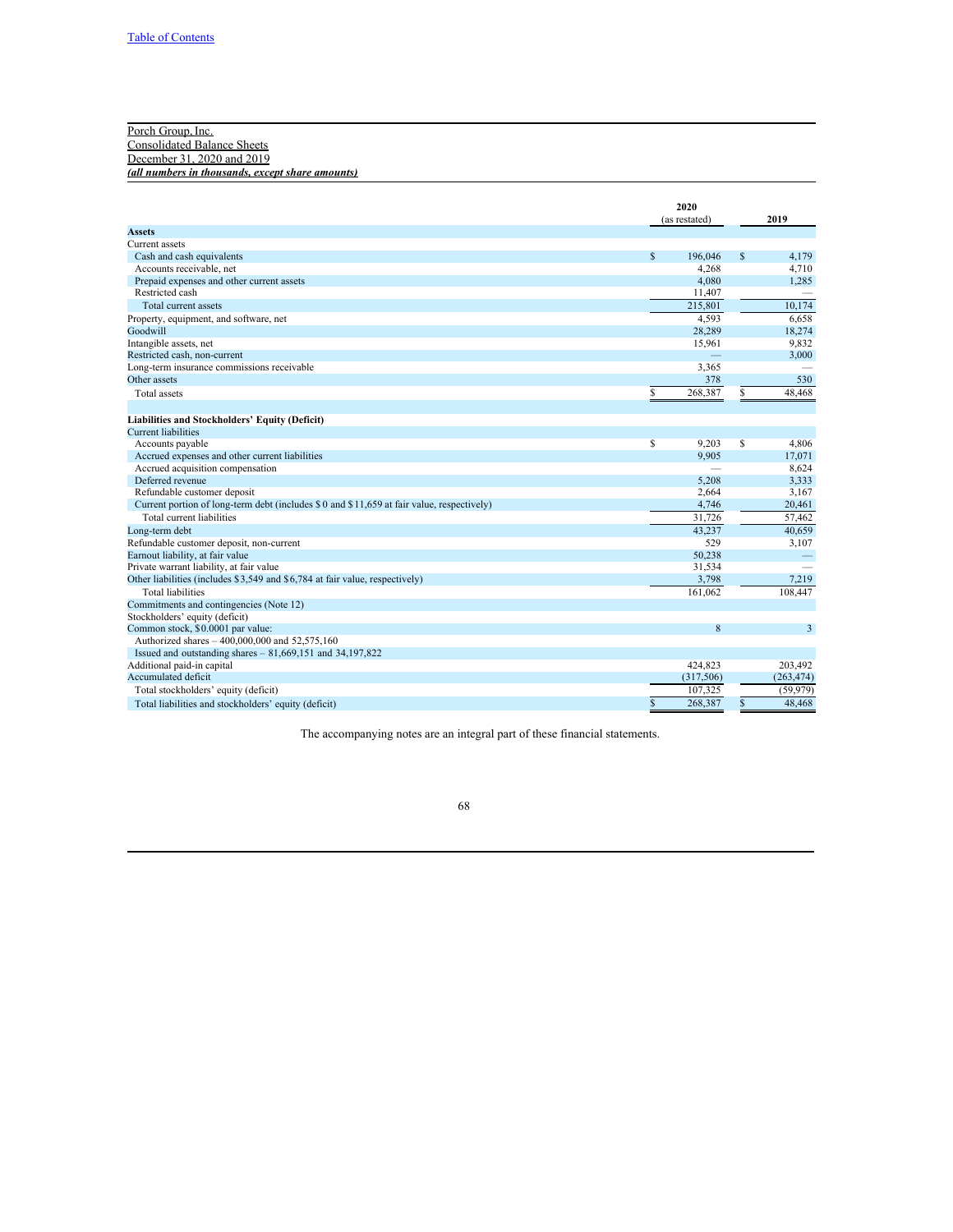Porch Group, Inc.

Consolidated Statements of Operations Years Ended December 31, 2020 and 2019 *(all numbers in thousands, except share amounts)*

|                                                                                                   |             | 2020          |              |            |
|---------------------------------------------------------------------------------------------------|-------------|---------------|--------------|------------|
|                                                                                                   |             | (as restated) |              | 2019       |
| Revenue                                                                                           | $\mathbf S$ | 72,299        | $\mathbb{S}$ | 77,595     |
| Operating expenses $(1)$ :                                                                        |             |               |              |            |
| Cost of revenue                                                                                   |             | 17,562        |              | 21,500     |
| Selling and marketing                                                                             |             | 41,665        |              | 56,220     |
| Product and technology                                                                            |             | 28,546        |              | 30,992     |
| General and administrative                                                                        |             | 28,199        |              | 52,011     |
| (Gain) loss on divestiture of businesses                                                          |             | (1, 442)      |              | 4,994      |
| Total operating expenses                                                                          |             | 114,530       |              | 165,717    |
| Operating loss                                                                                    |             | (42, 231)     |              | (88, 122)  |
| Other income (expense):                                                                           |             |               |              |            |
| Interest expense                                                                                  |             | (14, 734)     |              | (7, 134)   |
| Other income (expense), net                                                                       |             | 1.244         |              | (7, 967)   |
| Total other income (expense)                                                                      |             | (13, 490)     |              | (15, 101)  |
| Loss before income taxes                                                                          |             | (55, 721)     |              | (103, 223) |
| Income tax (benefit) expense                                                                      |             | (1,689)       |              | 96         |
| Net loss                                                                                          | \$          | (54, 032)     | \$           | (103, 319) |
| Induced conversion of preferred stock                                                             |             | (17, 284)     |              |            |
| Net loss attributable to common stockholders                                                      | \$          | (71,316)      | \$           | (103, 319) |
|                                                                                                   |             |               |              |            |
| Net loss attributable per share to common stockholders:                                           |             |               |              |            |
| <b>Basic</b>                                                                                      | \$          | (1.96)        | \$           | (3.31)     |
| Diluted                                                                                           | \$          | (2.03)        | \$           | (3.31)     |
|                                                                                                   |             |               |              |            |
| Weighted-average shares used in computing net loss attributable per share to common stockholders: |             |               |              |            |
| <b>Basic</b>                                                                                      |             | 36, 344, 234  |              | 31,170,351 |
| Diluted                                                                                           |             | 36, 374, 215  |              | 31,170,351 |

(1) Amounts include stock-based compensation expense, as follows:

|                            | 2020<br>(as restated) | 2019 |        |  |
|----------------------------|-----------------------|------|--------|--|
| Cost of revenue            |                       |      | Q      |  |
| Selling and marketing      | 1,901                 |      | 477    |  |
| Product and technology     | 5,248                 |      | 747    |  |
| General and administrative | 4.145                 |      | 34.739 |  |
|                            | 11.296                |      | 35,972 |  |

The accompanying notes are an integral part of these financial statements.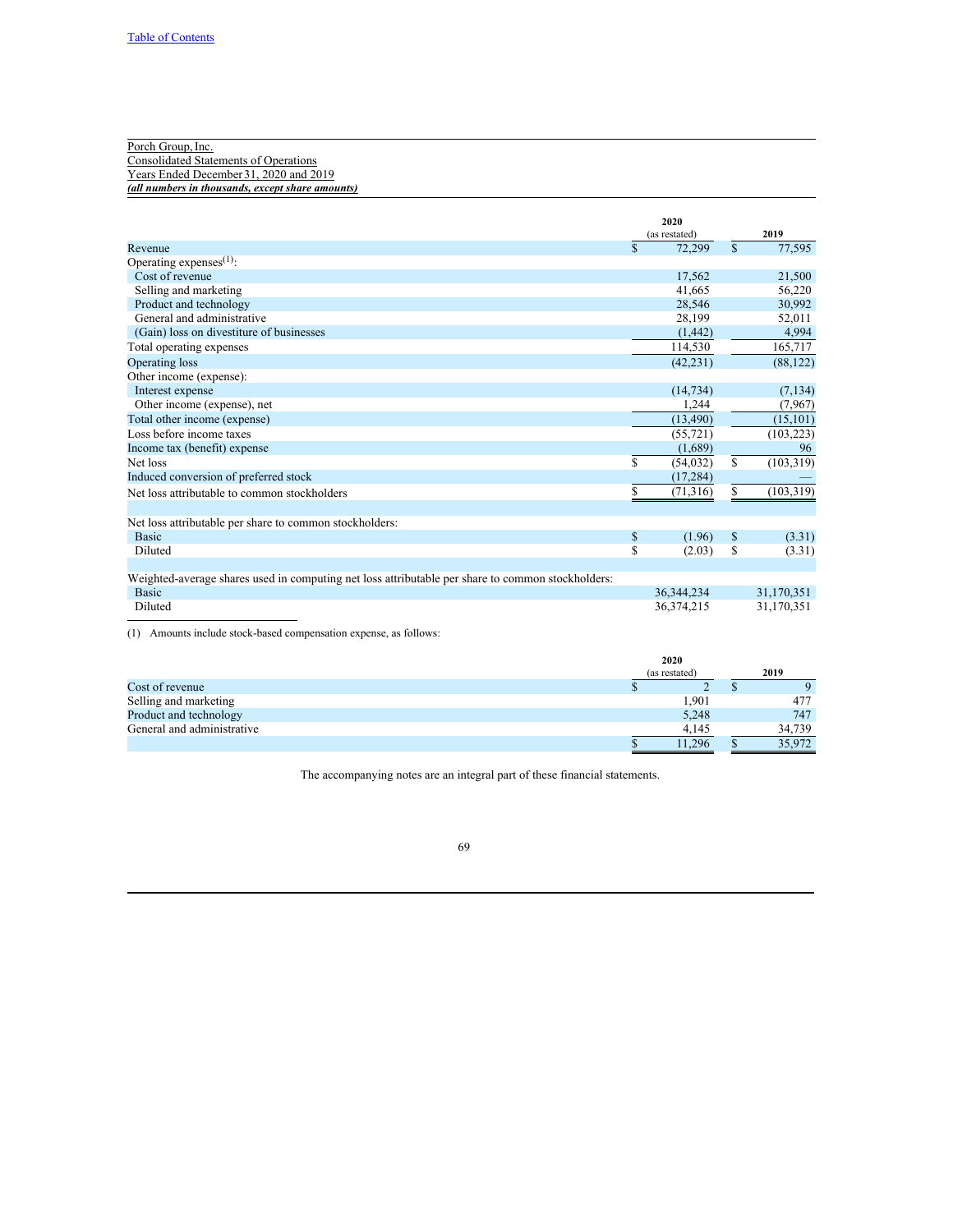## Porch Group, Inc.

Consolidated Statements of Stockholders' Equity (Deficit) Years Ended December 31, 2020 and 2019

*(all numbers in thousands, except share amounts)*

|                                                            | <b>Redeemable Convertible</b><br><b>Preferred Stock</b> |                                | <b>Common Stock</b> |                              | <b>Additional</b><br>Paid-in | Accumulated      | Total<br>Stockholders'  |
|------------------------------------------------------------|---------------------------------------------------------|--------------------------------|---------------------|------------------------------|------------------------------|------------------|-------------------------|
|                                                            | <b>Shares</b>                                           | Amount                         | <b>Shares</b>       | Amount                       | Capital                      | Deficit          | <b>Equity (Deficit)</b> |
| Balances as of January 1, 2019                             | 42,104,419                                              | 119,000<br>S                   | 20,475,883          | $\mathbf{s}$<br>205          | $\mathbf S$<br>10,615        | \$<br>(160, 662) | S<br>(149, 842)         |
| Retroactive application of recapitalization <sup>(1)</sup> | (42, 104, 419)                                          | (119,000)                      | 8,937,724           | (202)                        | 119,202                      |                  | 119,000                 |
| Adjusted balance, beginning of period                      |                                                         |                                | 29,413,607          | $\overline{3}$               | 129,817                      | (160, 662)       | (30, 842)               |
| Cumulative effect of a change in accounting                |                                                         |                                |                     |                              |                              |                  |                         |
| principle                                                  |                                                         |                                |                     |                              |                              | 507              | 507                     |
| Net loss                                                   |                                                         |                                |                     |                              |                              | (103, 319)       | (103, 319)              |
| Stock-based compensation                                   |                                                         |                                |                     |                              | 35,972                       |                  | 35,972                  |
| Issuance of Series B and Series C redeemable               |                                                         |                                |                     |                              |                              |                  |                         |
| convertible preferred stock <sup>(1)</sup>                 |                                                         |                                | 3,944,897           |                              | 37.274                       |                  | 37,274                  |
| Issuance of common stock for acquisitions                  |                                                         |                                | 271,287             |                              | 479                          |                  | 479                     |
| Adjustment to purchase price consideration                 |                                                         |                                |                     |                              | (290)                        |                  | (290)                   |
| Issuance of common stock warrants                          |                                                         |                                |                     |                              | 168                          |                  | 168                     |
| Vesting of restricted stock awards issued for              |                                                         |                                |                     |                              |                              |                  |                         |
| acquisitions                                               |                                                         |                                | 516,539             |                              |                              |                  |                         |
|                                                            |                                                         |                                |                     |                              |                              |                  |                         |
| Proceeds from issuance of redeemable                       |                                                         |                                |                     |                              |                              |                  |                         |
| convertible preferred stock warrants                       |                                                         | $\overline{\phantom{0}}$       |                     |                              | $\overline{4}$               |                  | 4                       |
| Exercise of stock options                                  |                                                         |                                | 74.980              |                              | 110                          |                  | 110                     |
| Shares repurchased                                         |                                                         |                                | (23, 488)           |                              | (42)                         |                  | (42)                    |
| Balances as of December 31, 2019                           |                                                         | \$<br>$\overline{\phantom{0}}$ | 34,197,822          | $\overline{\mathbf{3}}$<br>S | \$<br>203.492                | (263, 474)<br>S  | \$<br>(59.979)          |
| Net loss (as restated)                                     |                                                         |                                |                     |                              |                              | (54, 032)        | (54, 032)               |
| Stock-based compensation (as restated)                     |                                                         |                                |                     |                              | 10,660                       |                  | 10,660                  |
| Stock-based compensation - earnout                         |                                                         |                                | 1,976,332           |                              | 636                          |                  | 636                     |
| Issuance of Series B and Series C redeemable               |                                                         |                                |                     |                              |                              |                  |                         |
| convertible preferred stock $(1)$                          |                                                         |                                | 682,539             |                              | 4.836                        |                  | 4,836                   |
| Conversion of convertible notes to Series C                |                                                         |                                |                     |                              |                              |                  |                         |
| redeemable convertible preferred stock <sup>(1)</sup>      |                                                         |                                | 198,750             |                              | 1,436                        |                  | 1,436                   |
| Repurchase of redeemable convertible preferred             |                                                         |                                |                     |                              |                              |                  |                         |
| stock                                                      |                                                         |                                | (75, 162)           |                              | (480)                        |                  | (480)                   |
| Issuance of common stock warrants                          |                                                         |                                |                     |                              | 44                           |                  | 44                      |
| Vesting of restricted stock awards issued for              |                                                         |                                |                     |                              |                              |                  |                         |
| acquisitions                                               |                                                         |                                | 472.141             |                              |                              |                  |                         |
| Issuance of common stock for acquisitions                  |                                                         |                                | 785,330             |                              | 6,898                        |                  | 6,898                   |
| Exercise of stock options and warrants                     |                                                         | ═                              | 505,711             |                              | 1.029                        |                  | 1.029                   |
| Net share settlement of common stock options               |                                                         |                                |                     |                              |                              |                  |                         |
| and restricted stock units                                 |                                                         |                                | 1,189,911           |                              |                              |                  |                         |
| Shareholder contribution                                   |                                                         |                                |                     |                              | 17.584                       |                  | 17.584                  |
| Inducement to convert preferred stock                      |                                                         |                                |                     |                              | (17, 284)                    |                  | (17, 284)               |
| Impacts of recognition of contingent beneficial            |                                                         |                                |                     |                              |                              |                  |                         |
| conversion feature                                         |                                                         |                                |                     |                              | (5,208)                      |                  | (5,208)                 |
| Conversion of common stock warrants into                   |                                                         |                                |                     |                              |                              |                  |                         |
| common stock                                               |                                                         |                                | 1,705,266           |                              |                              |                  |                         |
| Conversion of redeemable convertible preferred             |                                                         |                                |                     |                              |                              |                  |                         |
| stock warrants into common stock                           |                                                         |                                | 702,791             |                              | 11,029                       |                  | 11,029                  |
| Recapitalization and PIPE financing (as                    |                                                         |                                |                     |                              |                              |                  |                         |
| restated)                                                  |                                                         |                                | 35,304,052          | 5                            | 239,722                      |                  | 239,727                 |
| Tax impacts of recapitalization                            |                                                         | $\overline{\phantom{0}}$       |                     | and the                      | 187                          |                  | 187                     |
| Earnout liability (as restated)                            |                                                         |                                | 4,023,668           |                              | (50, 238)                    |                  | (50, 238)               |
| Cancellation of redeemable convertible                     |                                                         |                                |                     |                              |                              |                  |                         |
| preferred stock repurchase liability                       |                                                         |                                |                     |                              | 480                          |                  | 480                     |
| Balances as of December 31, 2020 (as                       |                                                         |                                |                     |                              |                              |                  |                         |
| restated)                                                  |                                                         | S                              | 81,669,151          | S<br>8                       | s<br>424,823                 | (317,506)<br>s   | S<br>107,325            |
|                                                            |                                                         |                                |                     |                              |                              |                  |                         |

(1) Issuance of redeemable convertible preferred stock and convertible preferred stock warrants have been retroactively restated to give effect to the recapitalization transaction.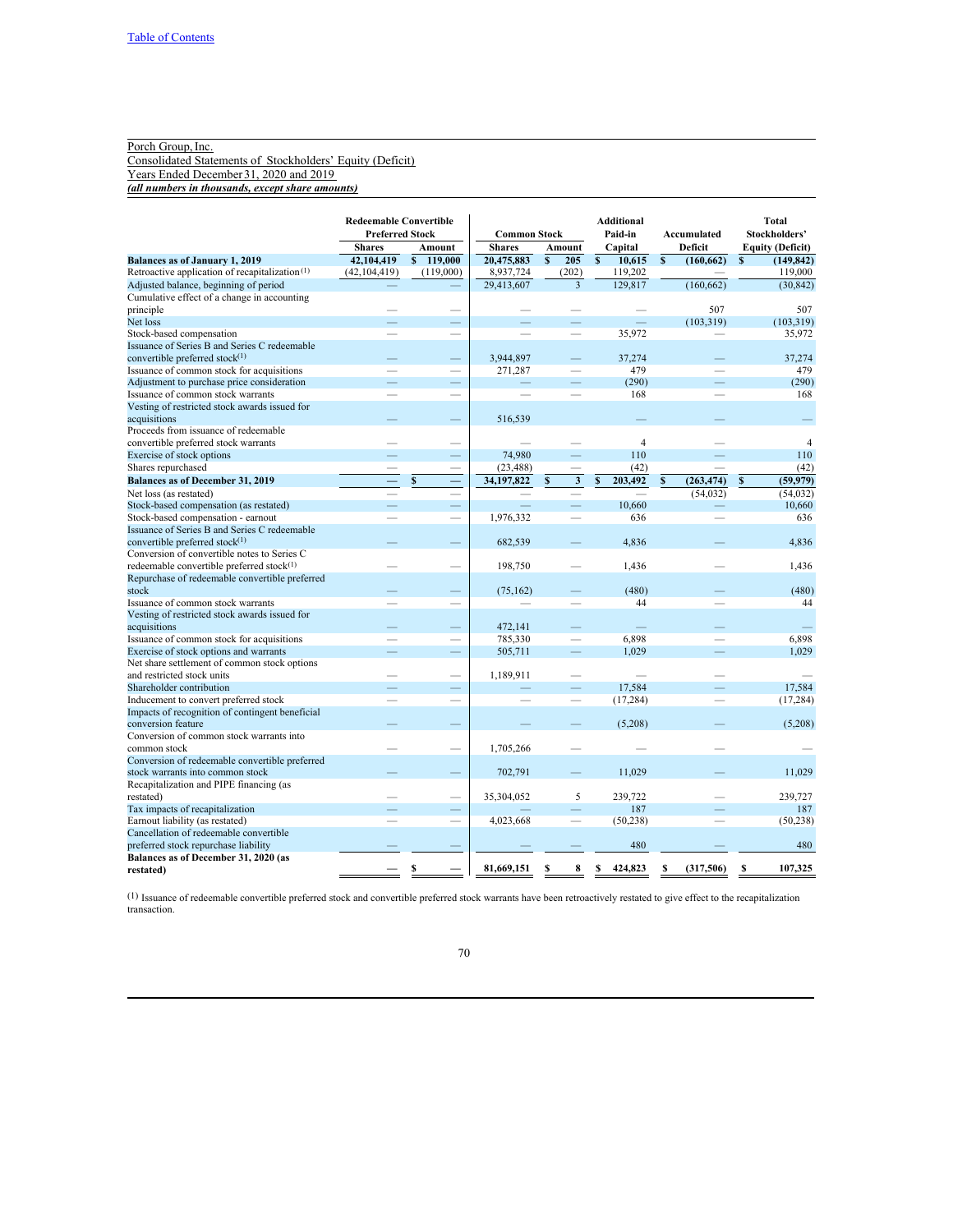The accompanying notes are an integral part of these financial statements

# Porch Group, Inc.

Consolidated Statements of Cash Flows Years Ended December 31, 2020 and 2019

*(all numbers in thousands)*

|                                                                                  |               | 2020          |               |            |  |
|----------------------------------------------------------------------------------|---------------|---------------|---------------|------------|--|
|                                                                                  |               | (as restated) | 2019          |            |  |
| Cash flows from operating activities:                                            |               |               |               |            |  |
| Net loss                                                                         | \$            | (54, 032)     | $\mathcal{S}$ | (103, 319) |  |
| Adjustments to reconcile net loss to net cash used in operating activities       |               |               |               |            |  |
| Depreciation and amortization                                                    |               | 6,644         |               | 7,377      |  |
| Loss on sale and impairment of long-lived assets                                 |               | 895           |               | 1,088      |  |
| Loss (gain) on extinguishment of debt                                            |               | (5,748)       |               | 483        |  |
| Loss on remeasurement of debt                                                    |               | 895           |               | 6.159      |  |
| Loss (gain) on divestiture of businesses                                         |               | (1, 442)      |               | 4,994      |  |
| Loss on remeasurement of Legacy Porch warrants                                   |               | 2,584         |               | 2,090      |  |
| Loss on remeasurement of private warrant liability                               |               | (2, 427)      |               |            |  |
| Loss (gain) on remeasurement of contingent consideration                         |               | 1,700         |               | (300)      |  |
| Stock-based compensation                                                         |               | 11,296        |               | 35,972     |  |
| Warrants issued for services                                                     |               |               |               | 315        |  |
| Interest expense (non-cash)                                                      |               | 7,488         |               | 2,369      |  |
| Deferred taxes                                                                   |               | (30)          |               | 29         |  |
| Other                                                                            |               | 7             |               | 236        |  |
| Change in operating assets and liabilities, net of acquisitions and divestitures |               |               |               |            |  |
| Accounts receivable                                                              |               | 203           |               | (1, 840)   |  |
| Prepaid expenses and other current assets                                        |               | (2,587)       |               | 603        |  |
| Long-term insurance commissions receivable                                       |               | (3,365)       |               |            |  |
| Accounts payable                                                                 |               | 4,092         |               | 2,361      |  |
| Accrued expenses and other current liabilities                                   |               | (15,946)      |               | 7,704      |  |
| Deferred revenue                                                                 |               | 2,206         |               | (803)      |  |
| Refundable customer deposits                                                     |               | (3,521)       |               | 6,122      |  |
| Other                                                                            |               | 2,419         |               | (975)      |  |
| Net cash used in operating activities                                            |               | (48,669)      |               | (29, 335)  |  |
| <b>Cash flows from investing activities:</b>                                     |               |               |               |            |  |
| Purchases of property and equipment                                              |               | (279)         |               | (478)      |  |
| Capitalized internal use software development costs                              |               | (2,601)       |               | (4,096)    |  |
| Divestiture of businesses, net of cash disposed                                  |               |               |               | (750)      |  |
| Acquisitions, net of cash acquired                                               |               | (7, 791)      |               | 116        |  |
| Net cash used in investing activities                                            |               | (10,671)      |               | (5,208)    |  |
| <b>Cash flows from financing activities:</b>                                     |               |               |               |            |  |
| Proceeds from recapitalization and PIPE financing                                |               | 305,133       |               |            |  |
| Distribution to stockholders                                                     |               | (30,000)      |               |            |  |
| Transaction costs - recapitalization                                             |               | (5,652)       |               |            |  |
| Proceeds from debt issuance, net of fees                                         |               | 66,190        |               | 31,300     |  |
| Repayments of principal and related fees                                         |               | (81,640)      |               | (202)      |  |
| Proceeds from issuance of redeemable convertible preferred stock, net of fees    |               | 4,714         |               | 3,274      |  |
| Repurchase of stock                                                              |               | (42)          |               |            |  |
| Proceeds from exercises of stock options and warrants                            |               | 911           |               | 114        |  |
| Net cash provided by financing activities                                        |               | 259,614       |               | 34,486     |  |
| Change in cash, cash equivalents, and restricted cash                            | \$            | 200,274       | \$            | (57)       |  |
|                                                                                  |               | 7,179         |               | 7,236      |  |
| Cash, cash equivalents, and restricted cash, beginning of period                 | $\frac{1}{2}$ |               | $\frac{1}{2}$ |            |  |
| Cash, cash equivalents, and restricted cash end of period                        | $\mathbb{S}$  | 207,453       | $\mathbf S$   | 7,179      |  |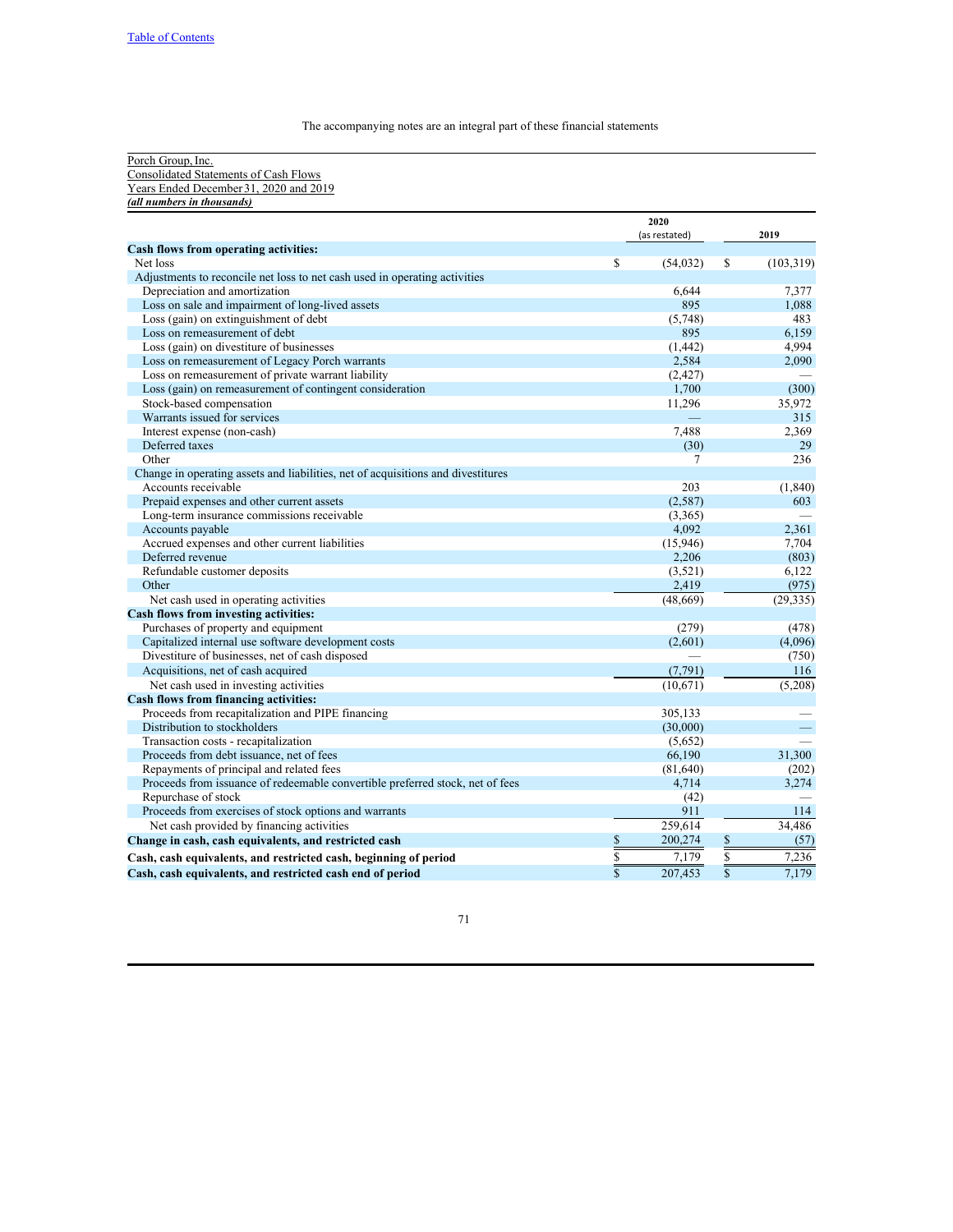## Porch Group, Inc. Consolidated Statements of Cash Flows — Continued Years Ended December 31, 2020 and 2019 *(all numbers in thousands)*

|                                                                                           | 2020 |        | 2019 |        |
|-------------------------------------------------------------------------------------------|------|--------|------|--------|
| <b>Supplemental disclosures</b>                                                           |      |        |      |        |
| Conversion of redeemable convertible preferred stock warrants into common stock           |      | 11.029 | S    |        |
| Earnout liability                                                                         |      | 50,238 | \$.  |        |
| Private warrant liability                                                                 |      | 31.534 | S    |        |
| Capital contribution from a shareholder - inducement to convert preferred stock to common |      | 17.284 | S    |        |
| Non-cash inducement to convert preferred stock to common                                  |      | 17.284 | S    |        |
| Conversion of debt to redeemable convertible preferred stock (non-cash)                   |      | 1.436  | S    | 34,105 |
| Debt discount for warrants issued (non-cash)                                              |      | 1.215  | S    | 3,700  |
| Cash paid for interest                                                                    |      | 9.103  | S.   | 3,466  |
| Non-cash consideration for acquisitions                                                   |      | 9.295  | S    | 479    |
| Cancelation of a convertible promissory note on divestiture of a business                 |      | 2.724  | \$.  |        |
| Capital contribution from a shareholder - guarantee of debt                               |      | 300    | S    |        |

The accompanying notes are an integral part of these financial statements.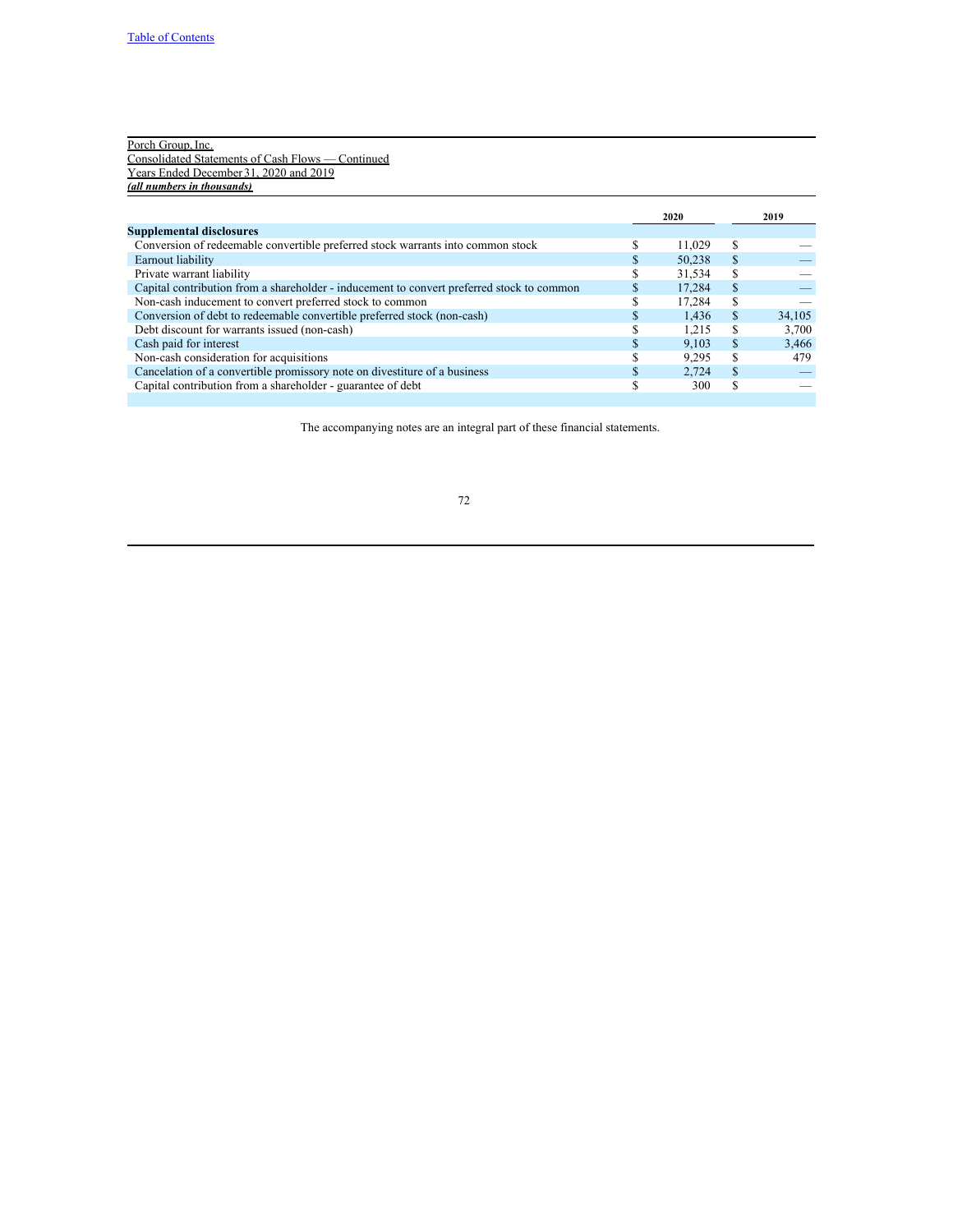*(all numbers in thousands, except share amounts and unless otherwise stated)*

# **Note 1. Restatement of Previously Issued Consolidated Financial Statements**

On April 12, 2021, the Staff of the U.S. Securities and Exchange Commission released a statement highlighting a number of financial reporting considerations for Special Purpose Acquisition Companies ("SPACs") (the "SEC Staff Statement"). The SEC Staff Statement highlighted potential accounting implications of certain terms that are common in warrants issued in connection with initial public offerings of SPACs. The SEC Staff Statement clarified guidance for all SPAC-related companies regarding the accounting and reporting for their warrants that could result in the warrants issued by SPACs being classified as a liability measured at fair value, with non-cash fair value adjustments recorded in earnings at each reporting period.

In light of the SEC Staff Statement, the Company reevaluated the accounting treatment of the Public Warrants and Private Warrants, which had been classified as equity on the consolidated balance sheet as of December 31, 2020. The Company determined that the Public Warrants did not contain these provisions and were otherwise appropriately classified as equity. However, the Private Warrant agreements provided for an alternative settlement structure dependent upon the characteristic of being an eligible Private Warrant holder. As the characteristics of a warrant holder are not inputs into the pricing of a fixed-for-fixed option on equity shares, such provision precludes the Private Warrants from being classified in equity, and thus the Private Warrants should be classified as a liability.

With this restatement, the Private Warrants are now appropriately classified as a liability measured at fair value on the Company's consolidated balance sheet as of December 31, 2020, and the change in fair value of such liability in each period is presented as a non-cash gain or loss in the Company's consolidated statements of operations.

When presenting diluted earnings (loss) per share in the Company's Form 10-K/A for the year ended December 31, 2020, the shares issuable under the Private Warrants were considered for inclusion in the diluted share count in accordance with U.S. generally accepted accounting principles ("GAAP"). Since the shares issuable under the Private Warrants are issuable shares when exercised by the holders, they are included when computing diluted earnings (loss) per share to the extent such exercise is dilutive to EPS.

The adjustments related to the Private Warrants had a non-cash impact; as such, the statement of cash flows for the year ended December 31, 2020 reflects an adjustment to net loss and a corresponding adjustment for the (gain) loss on the change in fair value of Warrants.

The following presents a reconciliation of the impacted financial statement line items as filed to the restated amounts as of December 31, 2020 and for the year then ended. The previously reported amounts reflect those included in the Original Filing of our Annual Report on Form 10-K as of and for the years ended December 31, 2020 filed with the SEC on March 31, 2021. These amounts are labeled as "As Filed" in the tables below. The amounts labeled "Restatement Adjustments" represent the effects of this restatement due to the change in classification of the Private Warrants from stockholders' equity (deficit) to liability on the balance sheet, with subsequent changes in the fair value recognized in the statement of operations at each reporting date. Also included in the amounts labeled "Adjustment" is the effect of expensing transaction costs allocated to the Private Warrants in the statement of operations that were previously charged to stockholders' equity (deficit). Finally, the amounts labeled "Restatement Adjustments" also include the correction of certain other previously identified immaterial errors in the consolidated financial statements as of and for the year ended December 31, 2020. The impact of correcting these other immaterial items on the financial statements was an increase in net loss of \$0.9 million.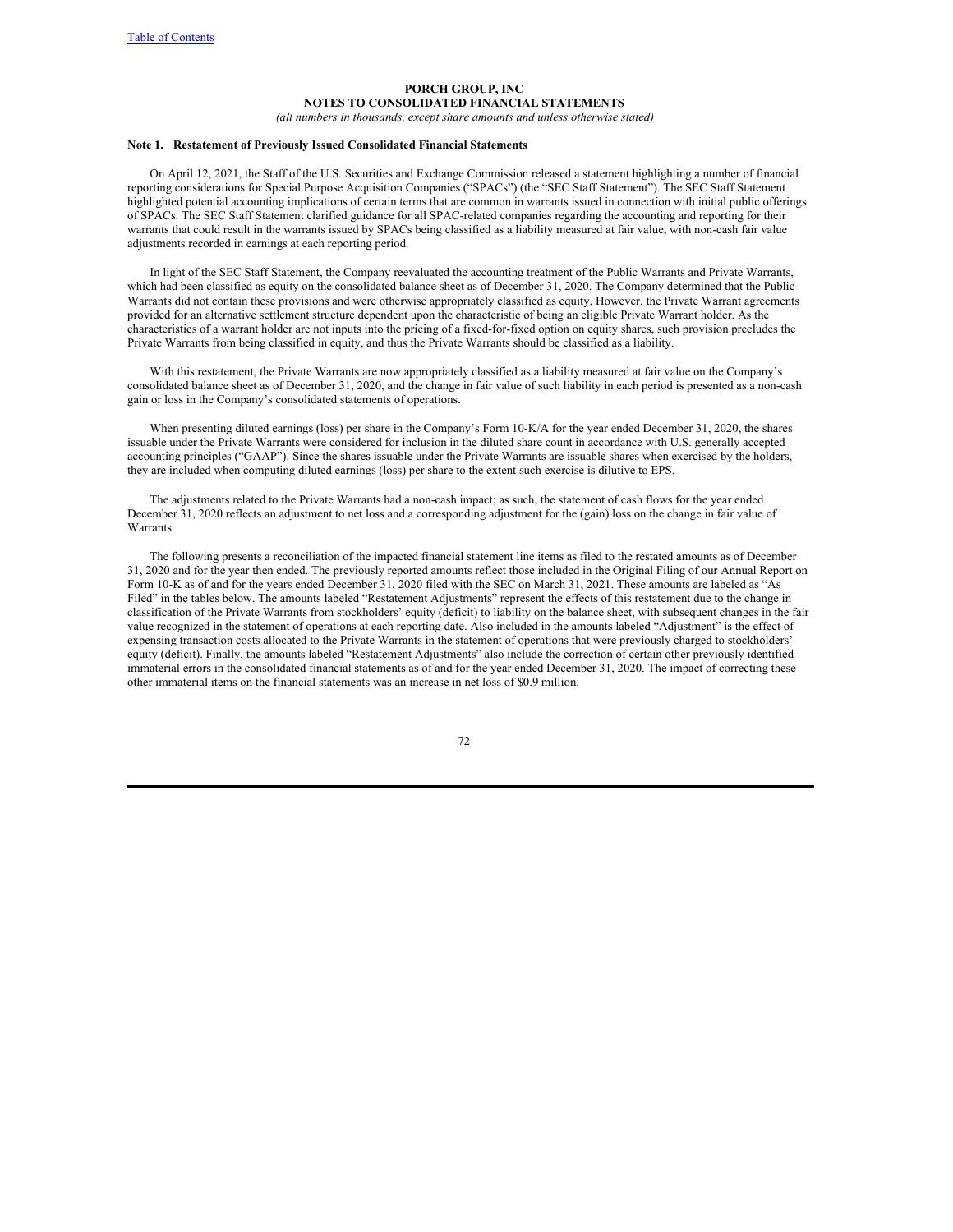*(all numbers in thousands, except share amounts and unless otherwise stated)*

|                                                |                                |           |               | <b>Restatement</b> |   |           |  |  |  |  |  |  |  |  |  |
|------------------------------------------------|--------------------------------|-----------|---------------|--------------------|---|-----------|--|--|--|--|--|--|--|--|--|
| <b>Consolidated Balance Sheet</b>              | As Filed<br><b>Adjustments</b> |           |               |                    |   |           |  |  |  |  |  |  |  |  |  |
| <b>Assets</b>                                  |                                |           |               |                    |   |           |  |  |  |  |  |  |  |  |  |
| Accounts receivable, net                       | \$                             | 4,661     | <sup>\$</sup> | (393)              | S | 4,268     |  |  |  |  |  |  |  |  |  |
| Prepaid expenses and other current assets      |                                | 3,891     |               | 189                |   | 4,080     |  |  |  |  |  |  |  |  |  |
| Total current assets                           |                                | 216,005   |               | (204)              |   | 215,801   |  |  |  |  |  |  |  |  |  |
| Total assets                                   |                                | 268,591   |               | (204)              |   | 268,387   |  |  |  |  |  |  |  |  |  |
|                                                |                                |           |               |                    |   |           |  |  |  |  |  |  |  |  |  |
| <b>Liabilities and Stockholders' Equity</b>    |                                |           |               |                    |   |           |  |  |  |  |  |  |  |  |  |
| Accounts payable                               | \$                             | 8,903     | -S            | 300                | S | 9,203     |  |  |  |  |  |  |  |  |  |
| Accrued expenses and other current liabilities |                                | 9,991     |               | (86)               |   | 9,905     |  |  |  |  |  |  |  |  |  |
| Deferred revenue                               |                                | 4,870     |               | 338                |   | 5,208     |  |  |  |  |  |  |  |  |  |
| Total current liabilities                      |                                | 31,174    |               | 552                |   | 31,726    |  |  |  |  |  |  |  |  |  |
| Earnout liability, at fair value               |                                | 50,442    |               | (204)              |   | 50,238    |  |  |  |  |  |  |  |  |  |
| Private warrant liability, at fair value       |                                |           |               | 31,534             |   | 31,534    |  |  |  |  |  |  |  |  |  |
| <b>Total liabilities</b>                       |                                | 129,180   |               | 31,882             |   | 161,062   |  |  |  |  |  |  |  |  |  |
| Additional paid-in capital                     |                                | 454,486   |               | (29,663)           |   | 424,823   |  |  |  |  |  |  |  |  |  |
| Accumulated deficit                            |                                | (315,083) |               | (2, 423)           |   | (317,506) |  |  |  |  |  |  |  |  |  |
| Total stockholders' equity                     |                                | 139,411   |               | (32,086)           |   | 107,325   |  |  |  |  |  |  |  |  |  |
| Total liabilities and stockholders' equity     |                                | 268,591   |               | (204)              |   | 268,387   |  |  |  |  |  |  |  |  |  |

|                                                         | <b>Restatement</b> |           |                    |          |    |                    |  |
|---------------------------------------------------------|--------------------|-----------|--------------------|----------|----|--------------------|--|
|                                                         |                    | As Filed  | <b>Adjustments</b> |          |    | <b>As Restated</b> |  |
| <b>Consolidated statement of operations</b>             |                    |           |                    |          |    |                    |  |
| Revenue                                                 | \$                 | 73,216    | <b>S</b>           | (917)    | S  | 72,299             |  |
| Operating expenses:                                     |                    |           |                    |          |    |                    |  |
| Selling and marketing                                   | \$                 | 41,768    | <sup>\$</sup>      | (103)    | S  | 41,665             |  |
| Product and technology                                  |                    | 28,298    |                    | 248      |    | 28,546             |  |
| General and administrative                              |                    | 28,387    |                    | (188)    |    | 28,199             |  |
| Total operating expenses                                |                    | 114,573   |                    | (43)     |    | 114,530            |  |
| Operating loss                                          |                    | (41, 357) |                    | (874)    |    | (42, 231)          |  |
| Other income (expense):                                 |                    |           |                    |          |    |                    |  |
| Other income (expense), net                             | \$                 | 2,791     | <sup>\$</sup>      | (1, 547) | S  | 1,244              |  |
| Total other income (expense)                            |                    | (11, 943) |                    | (1, 547) |    | (13, 490)          |  |
| Loss before income taxes                                |                    | (53,300)  |                    | (2,421)  |    | (55, 721)          |  |
| Income tax (benefit) expense                            |                    | (1,691)   |                    |          |    | (1,689)            |  |
| Net loss                                                |                    | (51,609)  |                    | (2, 423) |    | (54, 032)          |  |
| Net loss attributable to common stockholders            |                    | (68, 893) |                    | (2,423)  |    | (71,316)           |  |
| Net loss attributable per share to common stockholders: |                    |           |                    |          |    |                    |  |
| Basic                                                   | \$                 | (1.90)    | S                  | (0.06)   | S  | (1.96)             |  |
| Diluted                                                 | \$                 | (1.90)    | \$                 | (0.13)   | \$ | (2.03)             |  |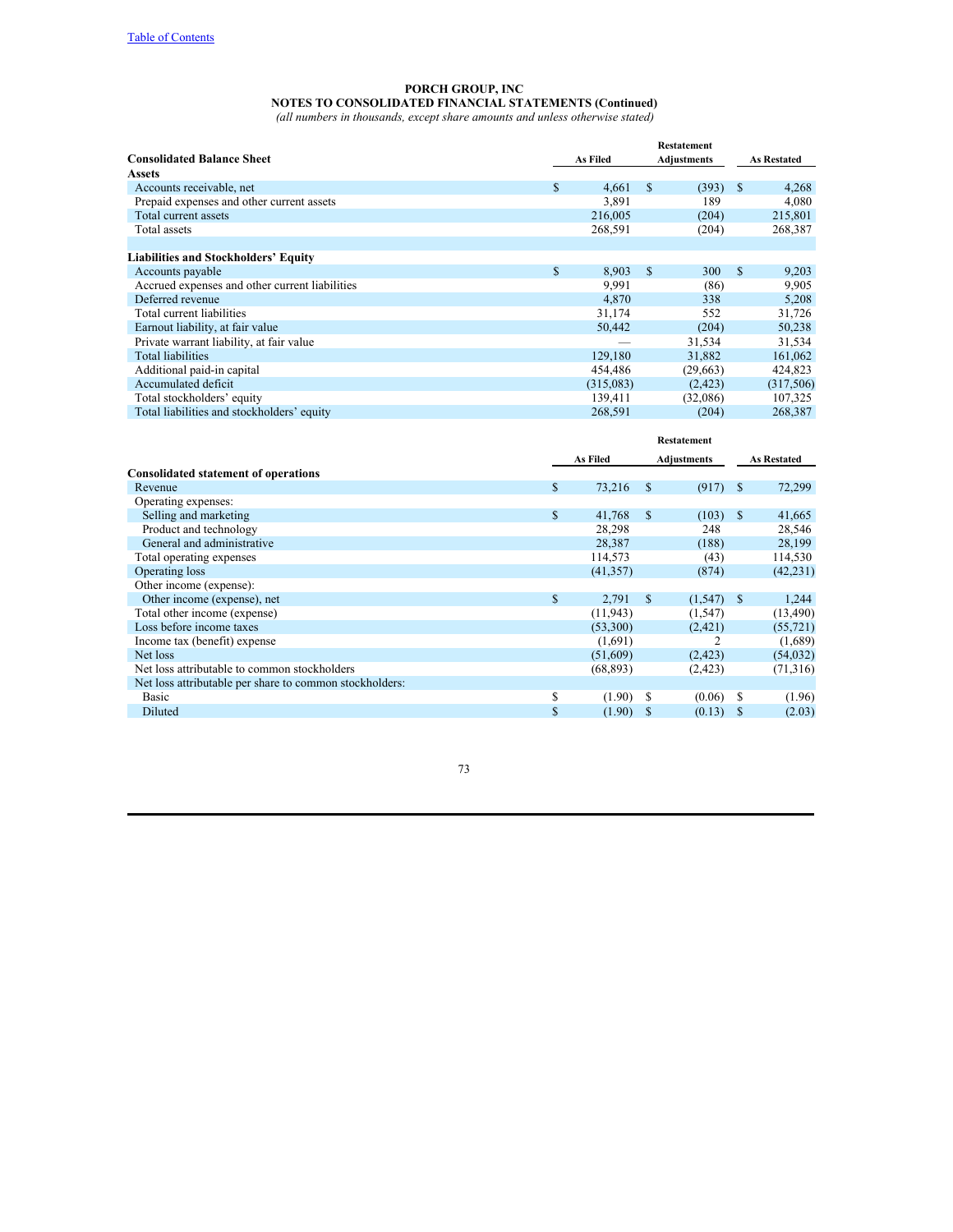*(all numbers in thousands, except share amounts and unless otherwise stated)*

|                                                                                  | <b>Restatement</b> |          |               |             |               |                    |
|----------------------------------------------------------------------------------|--------------------|----------|---------------|-------------|---------------|--------------------|
|                                                                                  | As Filed           |          |               | Adjustments |               | <b>As Restated</b> |
| <b>Consolidated statement of cash flows</b>                                      |                    |          |               |             |               |                    |
| Net loss                                                                         | \$                 | (51,609) | S             | (2,423)     | S             | (54, 032)          |
| Adjustments to reconcile net loss to net cash used in operating activities       |                    |          |               |             |               |                    |
| Loss on remeasurement of private warrant liability                               | \$                 |          | \$            | (2, 427)    | <sup>\$</sup> | (2, 427)           |
| Stock-based compensation                                                         |                    | 11,409   |               | (113)       |               | 11,296             |
| Other                                                                            |                    | (200)    |               | 207         |               |                    |
| Change in operating assets and liabilities, net of acquisitions and divestitures |                    |          |               |             |               |                    |
| Accounts receivable                                                              | \$                 | 16       | <sup>\$</sup> | 187         | <sup>\$</sup> | 203                |
| Prepaid expenses and other current assets                                        |                    | (2,398)  |               | (189)       |               | (2,587)            |
| Accounts payable                                                                 |                    | 3,793    |               | 299         |               | 4,092              |
| Accrued expenses and other current liabilities                                   |                    | (15,860) |               | (86)        |               | (15,946)           |
| Deferred revenue                                                                 |                    | 1,868    |               | 338         |               | 2,206              |
| Other                                                                            |                    | (1,788)  |               | 4,207       |               | 2,419              |
| Net cash used in operating activities                                            | \$                 | (48,669) |               |             |               | (48, 669)          |
| Net cash used in investing activities                                            | \$                 | (10,671) |               |             |               | (10,671)           |
| Net cash provided by financing activities                                        | \$                 | 259,614  |               |             |               | 259,614            |
| Change in cash, cash equivalents, and restricted cash                            |                    | 200,274  |               |             |               | 200,274            |
| Cash, cash equivalents, and restricted cash, beginning of period                 | \$                 | 7,179    |               |             |               | 7,179              |
| Cash, cash equivalents, and restricted cash end of period                        |                    | 207,453  |               |             |               | 207,453            |

In addition, amounts were restated in the following:

- Note 1A, *Description of Business and Summary of Significant Accounting Policies*
- Note 2, *Revenue*
- Note 3, *Fair Value*
- Note 8, *Stock-Based Compensation*
- Note 9, *Income Taxes*
- Note 14, *Basic and Diluted Net Loss Per Share*

## **1A. Description of Business and Summary of Significant Accounting Policies**

# **Description of Business**

Porch Group, Inc. ("Porch Group", "Porch" or the "Company") is a vertical software platform for the home, providing software and services to home services companies, such as home inspectors, insurance carriers, moving companies, utility companies, warranty companies, and others. Porch helps these service providers grow their business and improve their customer experience. In exchange for the use of the software, these companies connect their homebuyers to Porch, who in turn makes the moving process easier, helping consumers save time and make better decisions about critical services, including insurance, moving, security, TV/internet, home repair and improvement, and more. While some customers pay Porch typical software-as-a-service ("SaaS") fees, the majority of Porch's revenue comes from business-to-business-to-consumer ("B2B2C") transaction revenues, with service providers such as insurance carriers or TV/internet companies paying Porch for new customer sign-ups.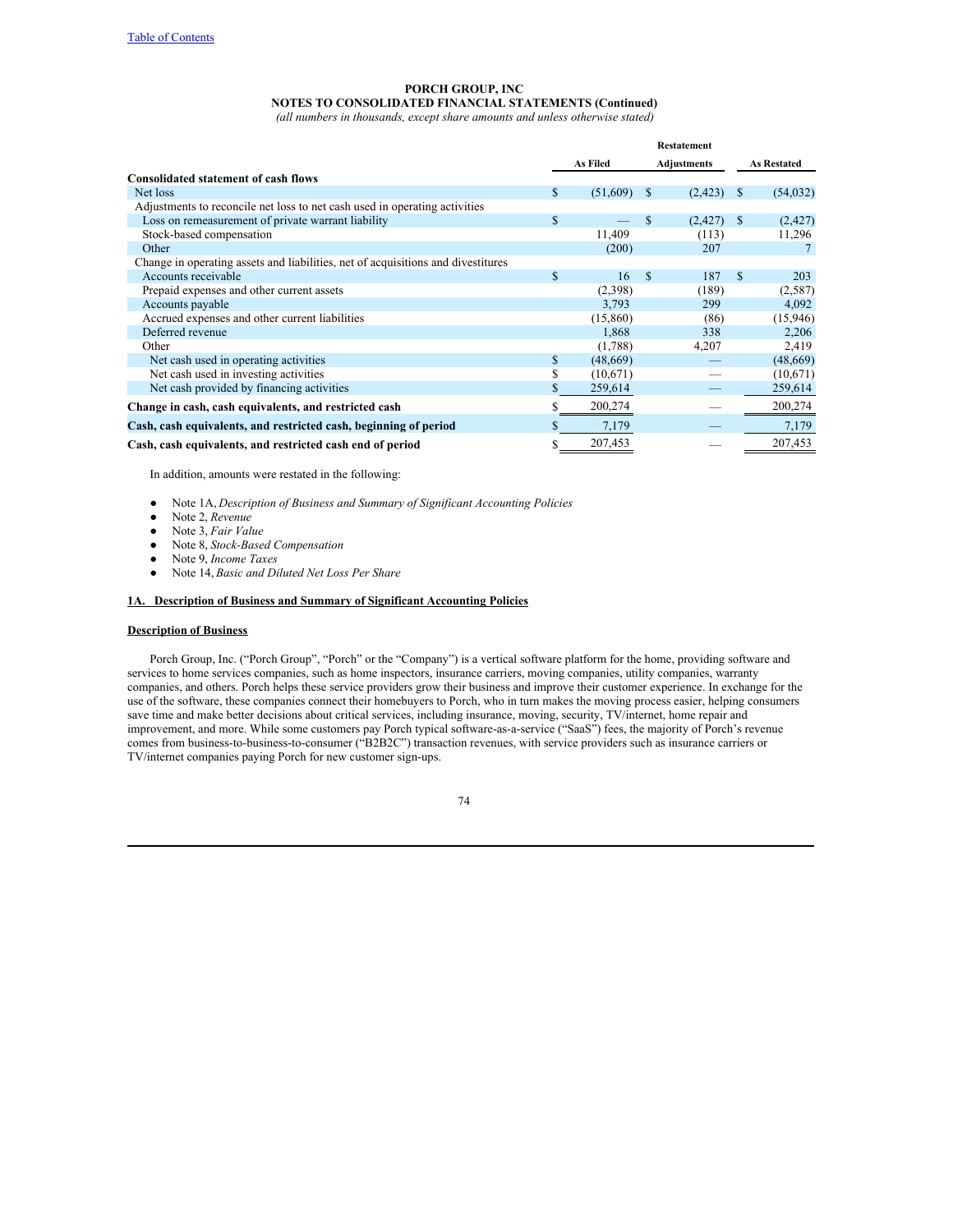*(all numbers in thousands, except share amounts and unless otherwise stated)*

# **The Merger**

On July 30, 2020, Porch.com, Inc. ("Legacy Porch") entered into a definitive agreement (as amended, the "Merger Agreement") with PropTech Acquisition Corporation ("PTAC"), a special purpose acquisition company, whereby the parties agreed to merge, resulting in the parent of Porch.com, Inc. becoming a publicly listed company under the name Porch Group, Inc. ("Porch"). This merger (the "Merger") closed on December 23, 2020, and consisted of the following transactions:

- Holders of 400 shares of PTAC Class A Common Stock exercised their redemption right to redeem those shares at a redemption price of \$10.04. The shares were subsequently cancelled by PTAC. The aggregate redemption price was paid from PTAC's trust account, which had a balance immediately prior to the Merger closing of approximately \$173.1 million. After redemptions, 17,249,600 shares of PTAC Class A Stock remained outstanding. Upon consummation of the Merger,4,312,500 PTAC Class B Common Stock converted into shares of PTAC Class A Common Stock on a one-for-one basis. 14,235,000 common stock warrants remained outstanding as a result of the merger. Of the outstanding warrants, 5,700,000 are private warrants and 8,625,000 are public warrants. Each warrant entitles the registered holder to purchase one share of common stock at a price of\$11.50 per share, subject to adjustment, commencing 30 days after the completion of the Merger, and expiring on December 23, 2025 which isfive-years after the Merger.
- Immediately prior to the Merger, (including as a result of the conversions described above and certain redemption of PTAC common stock immediately prior to the closing), there were 21,562,100 shares of PTAC Class A Common Stockissued and outstanding, which excludes the additional shares issued to Legacy Porch holders, and issuance of new shares to third-party investors, as further described below.
- Immediately prior the Merger, 52,207,029 shares of Legacy Porch preferred stock were converted into52,251,876 shares of Legacy Porch common stock. 4,472,695 outstanding in-the-money warrants to purchase common stock,2,316,280 outstanding in-themoney warrants to purchase preferred stock, and 184,652 out-of-the-money warrants to purchase preferred stock were cancelled, pursuant to the terms of warrant cancellation agreements, resulting in the issuance of 5,126,128 shares of Legacy Porch common stock. 2,533,016 shares of Legacy Porch common stock were issued to extinguish3,116,003 vested stock options and RSUs of nonemployee or non-service provider holders.
- Immediately prior to the Merger, certain third-party investors ("PIPE Investors"), purchased 15,000,000 newly issued shares of Porch Group, Inc. common stock at a price of \$10.00 per share in exchange for cash.Net proceeds from the additional offering were \$141.8 million after the deduction of \$8.2 million of direct offering costs.
- PTAC issued 36,264,984 shares of PTAC Class A Common Stock and \$30 million in exchange for all 83,559,663 vested and outstanding shares of Legacy Porch Common stock to complete the Merger. In addition, 5,000,000 "earnout" shares were issued to pre-closing holders of Legacy Porch common stock, employee or service provider holders of unvested Legacy Porch option and restricted stockholders, subject to vesting conditions. 1,000,000 restricted shares subject to the same were issued to the Chief Executive Officer of the Company subject to the same vesting condition as the "earnout" shares. An additional 150,000 shares were provided to service providers in exchange for services related to the transaction.
- In connection with the Merger, PTAC changed its name to Porch Group, Inc. as a corporation formed under the laws of the State of Delaware named Porch Group, Inc. (hereafter referred to as "Porch").

75

●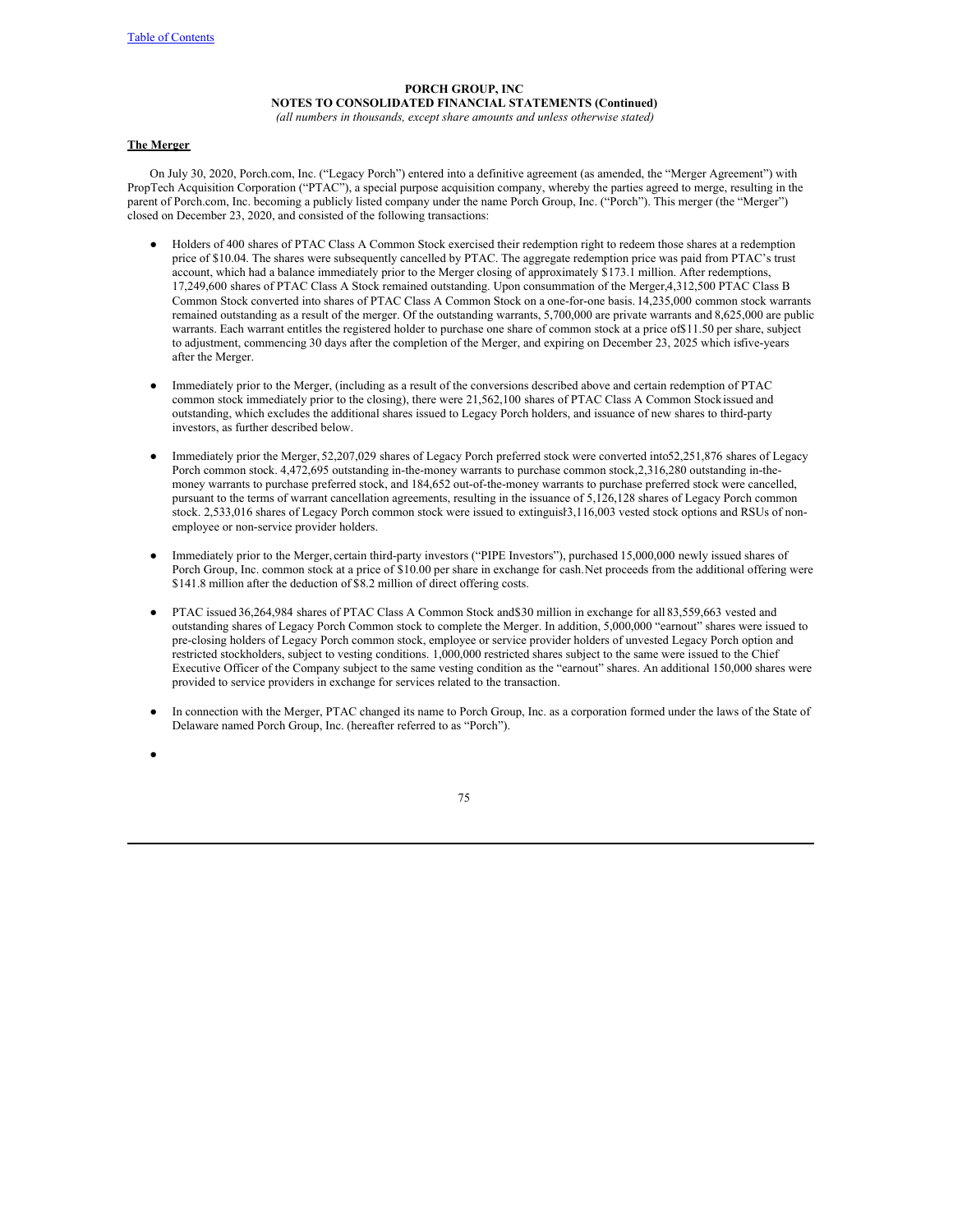*(all numbers in thousands, except share amounts and unless otherwise stated)*

- The aggregate proceeds from the PTAC trust account, net proceeds from the sale of the newly-issued common stock to PIPE investors described above, and PTAC net working capital amount of \$0.6 million were used to settle i) PTAC's deferred offering costs of \$6.0 million from its original public offering, and ii)\$4.3 million of PTAC liabilities incurred prior to the Merger. After the transactions noted above, \$305.1 million was available for use by Porch Group, Inc., prior to a\$30 million distribution to preclosing holders of Legacy Porch common stock, resulting in net assets available of \$275.1 million.
- In connection with the Merger, Porch incurred\$30.8 million of transaction costs of which, \$5.6 million were paid in cash. In addition, Porch issued 1,580,000 shares of common stock at a fair value of\$23.3 million and 150,000 earnout shares at a fair value of \$1.9 million as compensation for transaction services. Of the total amount,\$27.0 million (as restated) met the eligibility criteria to be charged against equity because the costs were incurred pursuant to an issuance of equity as part of the recapitalization. \$3.8 million (as restated) were recognized as expenses, as the costs were deemed related to the issuance private warrants and earnout shares which are liability classified financial instruments.
- As a result of the foregoing transactions, \$239.7 million was reflected as contributed capital on the Company's consolidated statements of stockholders' equity (deficit) (as restated). Presented separately, the Company also assumed a \$50.4 million non-cash liability associated with the earnout shares, and \$34.0 million liability associated with the Private Warrants, both described above.
- At the closing of the Merger, pre-closing holders of Legacy Porch common stock held approximately55% of the issued and outstanding common stock shares of Porch.

Accordingly, the Merger transactions were treated as the equivalent of Porch.com, Inc. issuing stock for the net assets of PTAC. Consistent with SEC Topic 12, *Reverse Acquisitions and Reverse Recapitalizations*, the acquisition of a private operating company by a non-operating public shell corporation typically results in the owners and management of the private company having actual or effective voting control and operating control of the combined company. Therefore, the transaction is, in substance, a reverse recapitalization, equivalent to the issuance of stock by the private company for the net monetary assets of the shell corporation accompanied by a recapitalization ("Recapitalization"). The accounting is similar to that of a reverse acquisition, except that no goodwill or other intangible assets should be recorded. Therefore, the net assets of PTAC as of December 23, 2020, were stated at historical cost, and no goodwill or other intangible assets were recorded.

# **COVID-19 Update**

In March 2020, the World Health Organization declared a pandemic related to the global novel coronavirus disease 2019 ("COVID-19") outbreak. The COVID-19 pandemic has adversely affected Porch's business operations, which has impacted revenue primarily in the first half of 2020. In response to the COVID-19 outbreak and government-imposed measures to control its spread, Porch's ability to conduct ordinary course business activities has been and may continue to be impaired for an indefinite period of time. The extent of the impact of the COVID-19 pandemic on Porch's operational and financial performance will depend on various future developments, including the duration and spread of the outbreak and impact on the Company's customers, suppliers, and employees, all of which is uncertain at this time. Porch expects the COVID-19 pandemic to adversely impact revenue and results of operations, but Porch is unable to predict at this time the size and duration of this adverse impact. At the same time, Porch is observing a recovery in home sales to pre-COVID-19 levels in the second half of 2020, and with them, home inspections and related services.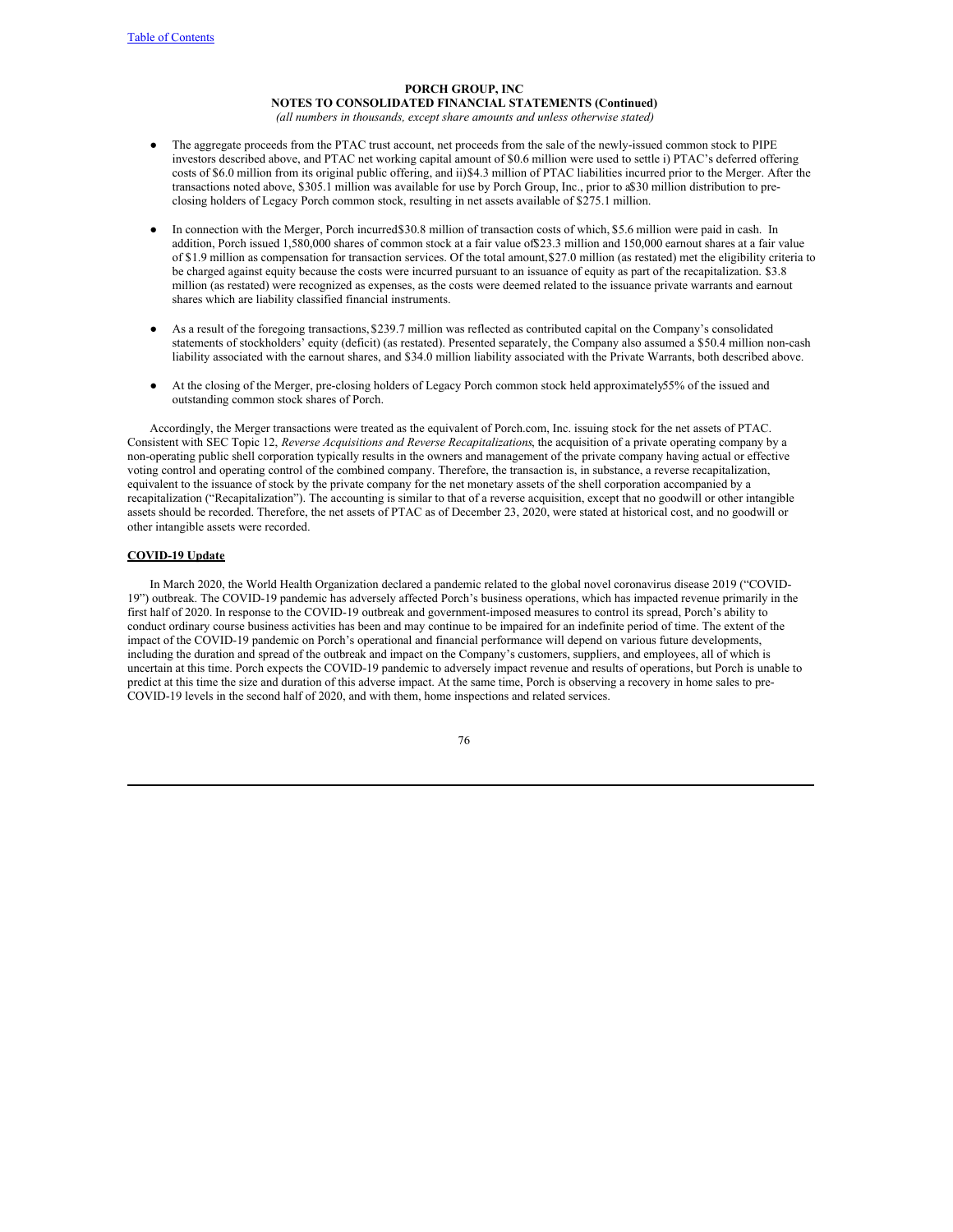*(all numbers in thousands, except share amounts and unless otherwise stated)*

# **Basis of Presentation**

The consolidated financial statements and accompanying notes include the accounts of the Company and its wholly-owned subsidiaries and were prepared in accordance with accounting principles generally accepted in the United States ("GAAP"). All significant intercompany accounts and transactions are eliminated in consolidation.

Comprehensive loss includes all changes in equity during a period from non-owner sources. Through December 31, 2020, there are no components of comprehensive loss which are not included in net loss; therefore, a separate statement of comprehensive loss has not been presented.

#### **Reclassifications**

Certain reclassifications to 2019 balances were made to conform to the current period presentation in the consolidated balance sheets, consolidated statements of operations, consolidated statements of stockholders' equity (deficit), and consolidated statement of cash flows.

#### **Use of Estimates**

The preparation of the accompanying consolidated financial statements in conformity with GAAP requires management to make estimates and assumptions that affect the amounts reported and disclosed in the consolidated financial statements and accompanying notes. These estimates and assumptions include, but are not limited to, estimated variable consideration for services performed, the allowance for doubtful accounts, depreciable lives for property and equipment, acquired intangible assets, goodwill, the valuation allowance on deferred tax assets, assumptions used in stock-based compensation, and estimates of fair value of warrants, debt, contingent consideration, earnout shares and common stock. Actual results could differ materially from those estimates and assumptions, and those differences could be material to the consolidated financial statements.

### **Segment Reporting**

The Company operates in a single segment. Operating segments are identified as components of an enterprise about which separate discrete financial information is available for evaluation by the chief operating decision maker ("CODM") in making decisions regarding resource allocation and assessing performance. The Company has determined that its Chief Executive Officer is the CODM. To date, the Company's CODM has made such decisions and assessed performance at the Company level.

All of the Company's revenue is generated in the United States.

As of December 31, 2020 and 2019, the Company did not have assets located outside of the United States.

#### **Cash, Cash Equivalents and Restricted Cash**

The Company considers all highly liquid investments with original maturities of three months or less at the time of purchase to be cash equivalents. The Company maintains cash balances that exceed the insured limits by the Federal Deposit Insurance Corporation.

Restricted cash as of December 31, 2020 and 2019 includes a \$3,000 minimum cash balance required by the Company's senior secured lender. As of December 31, 2020, the restricted cash balance in current assets also includes \$8,407 related to the Paycheck Protection Program Loan held in escrow with a commercial bank (see Note 6).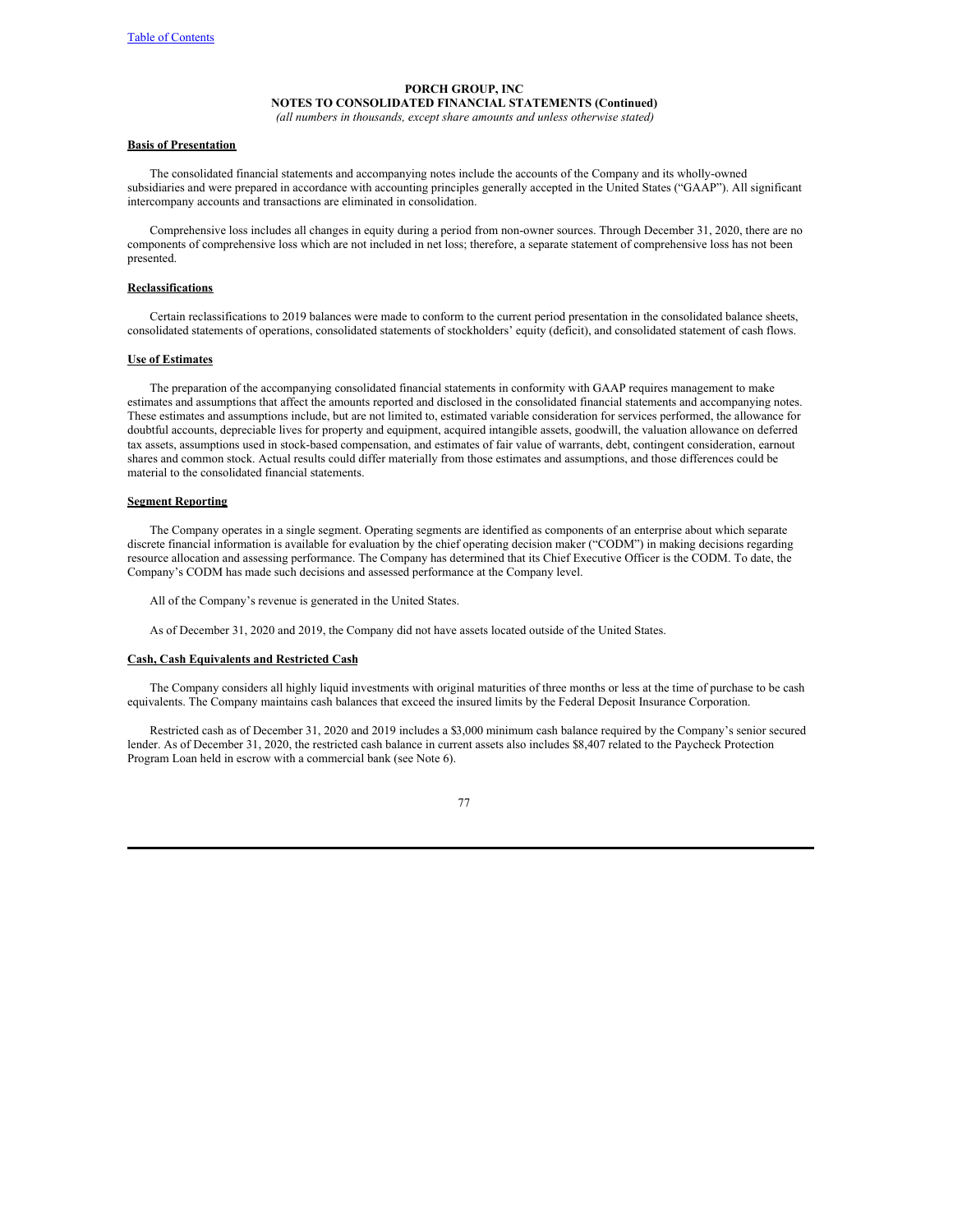*(all numbers in thousands, except share amounts and unless otherwise stated)*

The reconciliation of cash and cash equivalents to amounts presented in the consolidated statements of cash flows are as follows:

|                                            | <b>December 31, 2020</b> | <b>December 31, 2019</b> |
|--------------------------------------------|--------------------------|--------------------------|
| Cash and cash equivalents                  | 196.046                  | 4.179                    |
| Restricted cash - current                  | 11.407                   |                          |
| Restricted cash - non-current              |                          | 3.000                    |
| Cash, cash equivalents and restricted cash | 207.453                  | 7.179                    |

#### **Accounts Receivable and Long-term Insurance Commissions Receivable**

Accounts receivable consist principally of amounts due from enterprise customers and other corporate partnerships, as well as credit card receivables. The Company estimates allowances for uncollectible receivables based on the credit worthiness of its customers, historical trend analysis and general economic conditions. Consequently, an adverse change in those factors could affect the Company's estimate of allowance for doubtful accounts. The allowance for uncollectible receivables at December 31, 2020 and 2019, was \$455 and \$188, respectively.

Long-term insurance commissions receivable balance consists of the estimated commissions from policy renewals expected to be collected.

## **Property, Equipment and Software**

Property, equipment and software are stated at cost, net of accumulated depreciation and amortization. Depreciation and amortization are calculated using the straight-line method over the estimated useful lives of the assets, as follows:

|                                       | <b>Estimated Useful Lives</b>                  |
|---------------------------------------|------------------------------------------------|
| Software and computer equipment       | 3 years                                        |
| Furniture, office equipment and other | $3 - 5$ vears                                  |
| Internally developed software         | 2 years                                        |
| Leasehold improvements                | Shorter of useful life or remaining lease term |

When assets are retired or disposed of, the cost and accumulated depreciation are removed from the accounts, and any resulting gains or losses are included in the consolidated statement of operations in the period of disposition. Maintenance and repairs that do not improve or extend the lives of the respective assets are charged to expense in the period incurred.

The Company capitalizes costs incurred in the development of internal use software. The capitalized costs are amortized over the estimated useful life of the software. If capitalized projects are determined to no longer be in use, they are impaired and the cost and accumulated depreciation are removed from the accounts. The resulting loss on impairment, if any, is included in the consolidated statements of operations in the period of impairment.

### **Goodwill and Intangible Assets**

The Company tests goodwill for impairment for each reporting unit on an annual basis, or more frequently when events or changes in circumstances indicate the fair value of a reporting unit is below its carrying value. The Company has the option to perform a qualitative assessment to determine if an impairment is more likely than not to have occurred. If the Company can support the conclusion that it is not more likely than not that the fair value of a reporting unit is less than its carrying amount, the Company would not need to perform a quantitative impairment test. If the Company cannot support such a conclusion or the Company does not elect to perform the qualitative assessment, the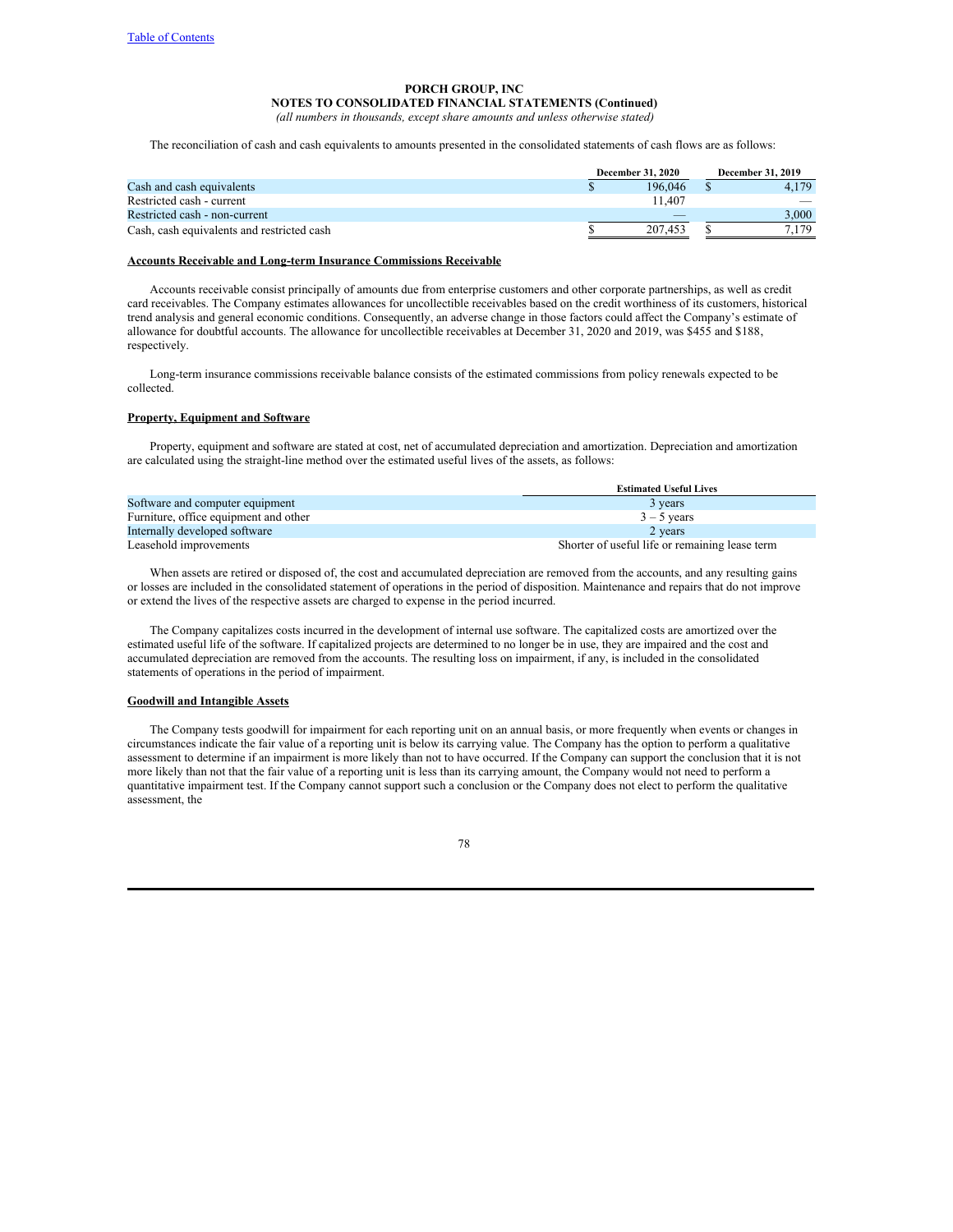*(all numbers in thousands, except share amounts and unless otherwise stated)*

Company performs a quantitative assessment. If a quantitative goodwill impairment assessment is performed, the Company utilizes a combination of the market and income valuation approaches.

If the fair value of a reporting unit is less than its carrying value, an impairment loss is recorded to the extent that fair value of the reporting unit is less than its carrying value. The Company has selected October 1 as the date to perform its annual impairment test. There were no goodwill impairment losses recorded during the years ended December 31, 2020 and 2019.

Intangible assets consist of acquired customer relationships, trade names, customer portfolios and related assets that are amortized over their estimated useful lives.

### **Impairment of Long-Lived Assets**

The Company reviews its long-lived assets, including property, equipment, software and amortizing intangibles, for impairment whenever events or changes in circumstances indicate that the carrying amounts of the assets may not be fully recoverable. If indicators of impairment exist, management identifies the asset group which includes the potentially impaired long-lived asset, at the lowest level at which there are separate, identifiable cash flows. If the total of the expected undiscounted future net cash flows for the asset group is less than the carrying amount of the asset, a loss is recognized for the difference between the fair value and carrying amount of the asset. Losses due to impairment of long-lived assets totaled \$611 and \$1,051 during 2020 and 2019, respectively, and are included in product and technology expense in the consolidated statements of operations.

## **Concentration of Credit Risk**

No individual customer represented more than 10% of the Company's total revenue for the years ended December 31, 2020 or 2019. As of December 31, 2020 and 2019, no individual customer accounted for 10% or more of the Company's total accounts receivable.

As of December 31, 2020, the Company held approximately \$206 million of cash with one U.S. commercial bank.

## **Redeemable Convertible Preferred Stock Warrants**

The Company accounts for its warrants to purchase shares of redeemable convertible preferred stock as liabilities based upon the characteristics and provisions of each instrument. Warrants classified as derivative liabilities and other derivative financial instruments that require separate accounting as liabilities are recorded on the Company's consolidated balance sheets at their fair value on the date of issuance and are revalued on each subsequent balance sheet date until such instruments are exercised or expire, with any changes in the fair value between reporting periods recorded in the consolidated statements of operations. As discussed in Note 1A, all redeemable convertible preferred stock warrants were converted into common stock or canceled immediately prior to the Merger.

## **Fair Value of Financial Instruments**

Fair value principles require disclosures regarding the manner in which fair value is determined for assets and liabilities and establishes a three-tiered fair value hierarchy into which these assets and liabilities must be grouped, based upon significant levels of inputs as follows:

Level 1 Observable inputs, such as quoted prices (unadjusted) in active markets for identical assets or liabilities at the measurement date;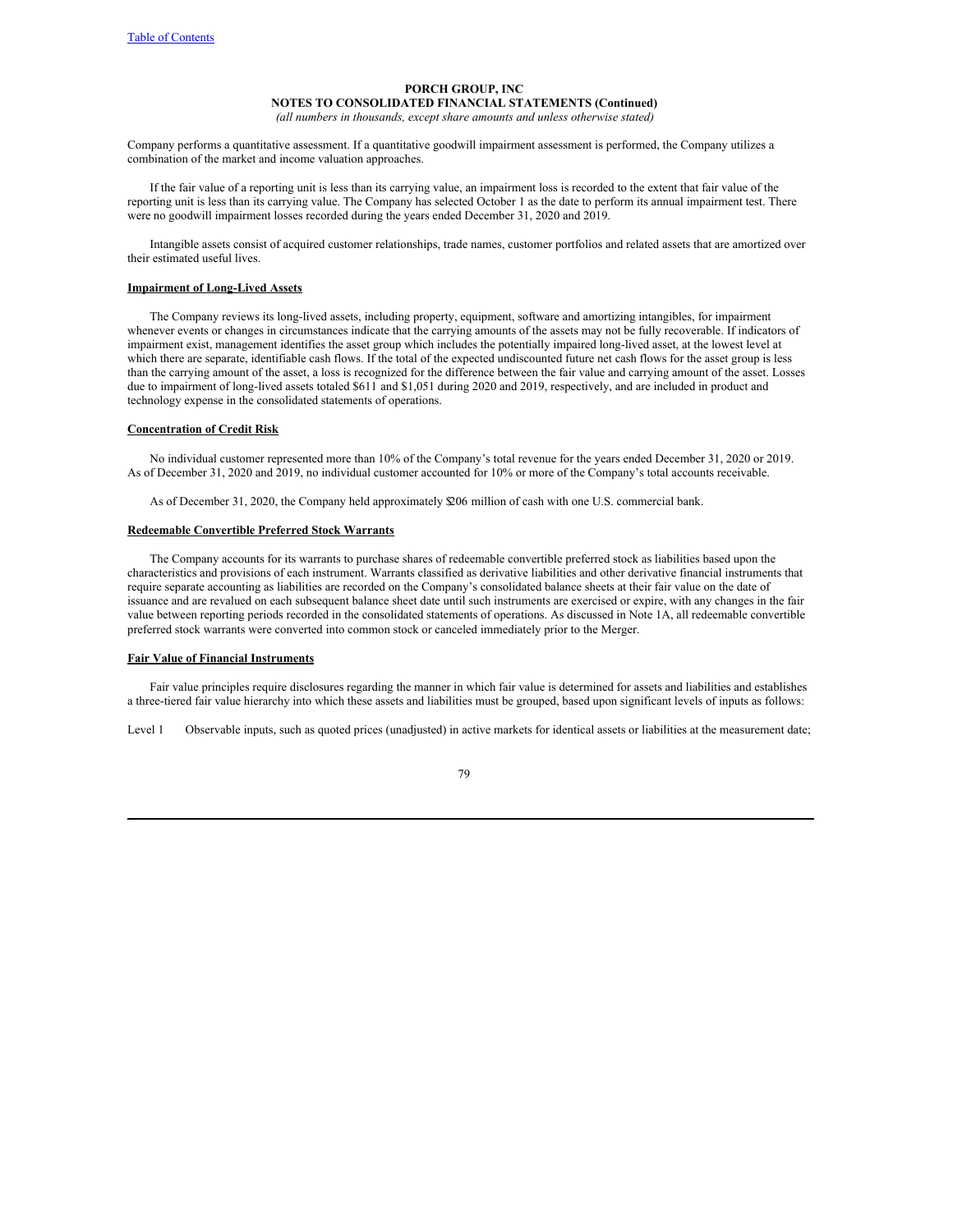*(all numbers in thousands, except share amounts and unless otherwise stated)*

- Level 2 Observable inputs, other than Level 1 prices, such as quoted prices in active markets for similar assets and liabilities, quoted prices in markets that are not active, or other inputs that are observable or can be corroborated by observable market data for substantially the full term of the assets or liabilities; and
- Level 3 Unobservable inputs that are supported by little or no market activity and that are significant to the fair value of the assets or liabilities

The lowest level of significant input determines the placement of the entire fair value measurement in the hierarchy. Management's assessment of the significance of a particular input to the fair value measurement in its entirety requires management to make judgments and consider factors specific to the asset or liability.

## **Revenue from Contracts with Customers**

The Company primarily generates revenue from (1) fees received for connecting homeowners to customers in the Company's referral network, which consist of individual contractors, small businesses, insurance careers and large enterprises (2) fees received for providing home project and moving services directly to homeowners, and (3) fees received for providing subscription access to the Company's inspection software platform. Revenue is recognized when control of the promised services or goods is transferred to our customers and in an amount that reflects the consideration the Company expects to be entitled to in exchange for those services or goods.

Effective January 1, 2019, the Company's revenue recognition policy follows guidance from ASC 606,*Revenue from Contracts with Customers*, which resulted in a \$507 adjustment to accumulated deficit.

The Company determines revenue recognition through the following five-step framework:

- Identification of the contract, or contracts, with a customer;
- Identification of the performance obligations in the contract;
- Determination of the transaction price;
- Allocation of the transaction price to the performance obligations in the contract; and
- Recognition of revenue when, or as, the Company satisfies a performance obligation.

The Company identifies performance obligations in its contracts with customers, which primarily include delivery of homeowner leads (*Referral Network Revenue*), performance of home project and moving services (*Managed Services Revenue),* and providing access to the Company's software platforms (*Software Subscription Revenue*). The transaction price is determined based on the amount which the Company expects to be entitled to in exchange for providing the promised services to the customer. The transaction price in the contract is allocated to each distinct performance obligation on a relative standalone selling price basis. Revenue is recognized when performance obligations are satisfied.

Contract payment terms vary from due upon receipt to net 30 days. Collectability is assessed based on a number of factors including collection history and creditworthiness of the customer. If collectability of substantially all consideration to which the Company is entitled under the contract is determined to be not probable, revenue is not recorded until collectability becomes probable at a later date.

Revenue is recorded based on the transaction price excluding amounts collected on behalf of third parties, such as sales taxes collected and remitted to governmental authorities.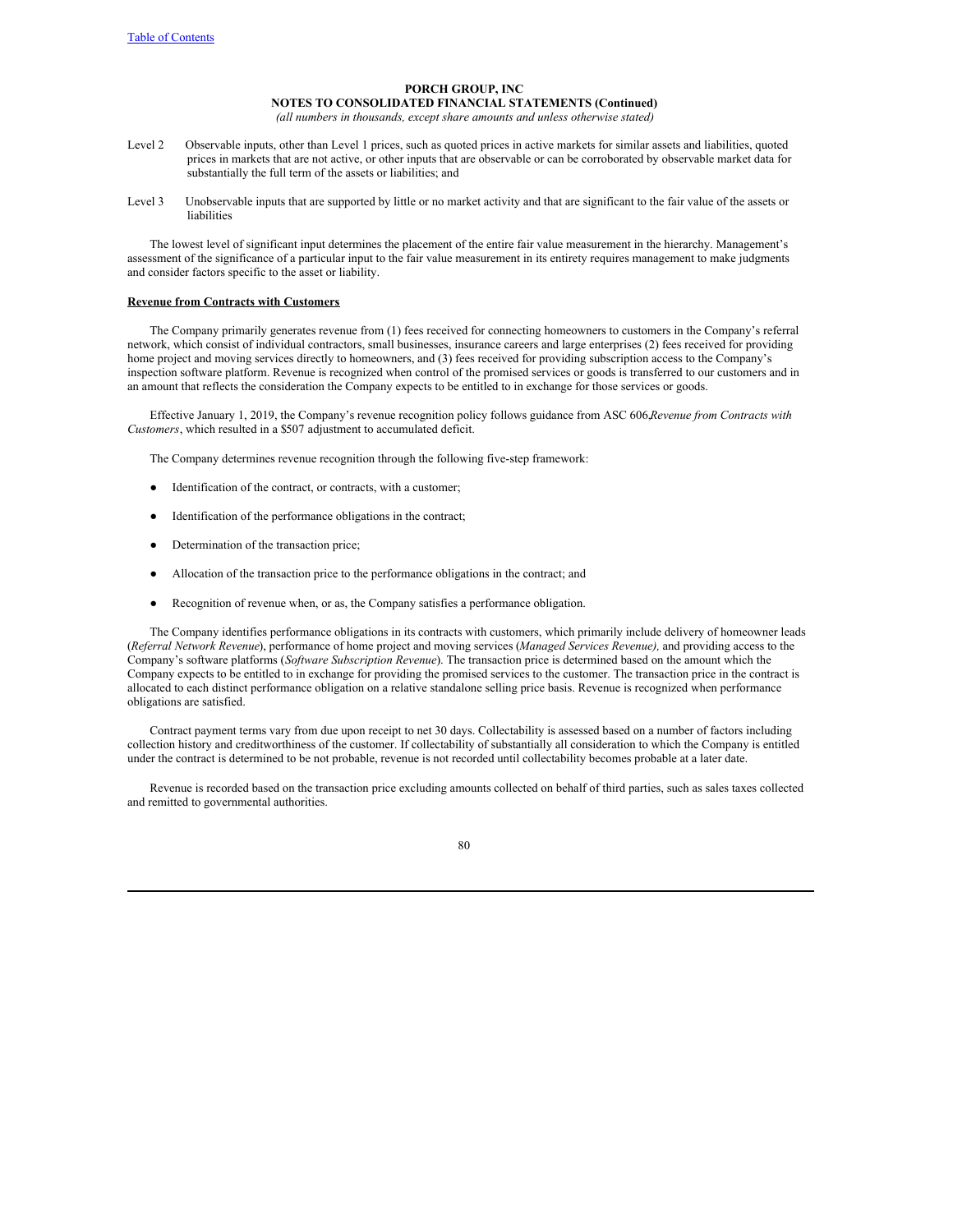*(all numbers in thousands, except share amounts and unless otherwise stated)*

# *Referral Network Revenue*

In the Referral Network Revenue stream, the Company connects third party service providers ("Service Providers") with homeowners that meet predefined criteria and may be looking for relevant services. Service Providers include a variety of service providers throughout a homeowner's lifecycle, including plumbers, electricians, roofers, as well as movers, TV/Internet, warranty, insurance carriers, and security monitoring providers. The Company also sells home and auto insurance policies for insurance carriers.

Revenue is recognized at a point in time upon delivery of a lead to the Service Provider, at which point the Company's performance obligation has been satisfied. The transaction price is generally either a fixed price per qualifying lead or based on a percentage of the revenue the Service Provider ultimately generates through the homeowner lead. For arrangements in which the amount the Company is entitled to is based on the amount of revenue the Service Provider generates from the homeowner, the transaction price is considered variable and an estimate of the constrained transaction price is recorded by the Company upon delivery of the lead.

Service Providers generally have the option to pay as they receive leads or on a subscription basis, in which a specified amount is deposited into the Company's referral platform monthly and any relevant leads are applied against the deposited amount. Certain Service Providers also have the option to pay an additional fixed fee for added member benefits, including profile distinction and rewards. Such subscriptions automatically renew each month unless cancelled by the customer in advance of the renewal period in accordance with the customer termination provisions. Amounts received in advance of delivery of leads to the Service Provider is recorded as deferred revenue. Certain Service Providers have the right to return leads in limited instances. An estimate of returns is included as a reduction of revenue based on historical experience or specific identification depending on the contractual terms of the arrangement. Estimated returns are not material in any period presented.

In January 2020, the Company, through its wholly-owned subsidiary and licensed insurance agency Elite Insurance Group ("EIG"), began selling homeowner and auto insurance policies for insurance carriers. The transaction price in these arrangements is the estimated lifetime value ("LTV") of the policies sold. The LTV represents fixed first-year commission upon sale of the policy as well as the estimated variable future renewal commissions. The Company constrains the transaction price based on its best estimate of the amount which will not result in a significant reversal of revenue in a future period. After a policy is sold to an insurance carrier, the Company has no additional or ongoing obligation to the policyholder or insurance carrier.

The Company estimates LTV of policies sold by using a portfolio approach by policy type and the effective month of the relevant policy. LTV is estimated by evaluating various factors, including commission rates for specific carriers and estimated average plan duration based on insurance carrier and market data related to policy renewals for similar insurance policies. On a quarterly basis, management reviews and monitors changes in the data used to estimate LTV as well as the cash received for each policy type compared to original estimates. The Company analyzes these fluctuations and, to the extent it identifies changes in estimates of the cash commission collections that it believes are indicative of an increase or decrease to prior period LTVs, the Company will adjust LTV for the affected policies at the time such determination is made. Changes in LTV may result in an increase or a decrease to revenue. Changes to the estimated variable consideration were not material for the periods presented.

## *Managed Services Revenue*

Managed services revenue includes fees earned from homeowners for providing a variety of services directly to the homeowner, including handyman, plumbing, electrical, appliance repair, and moving services. The Company generally invoices for managed services projects on a fixed fee or time and materials basis. The transaction price represents the contractually agreed upon price with the end customer for providing the respective service. Revenue is recognized as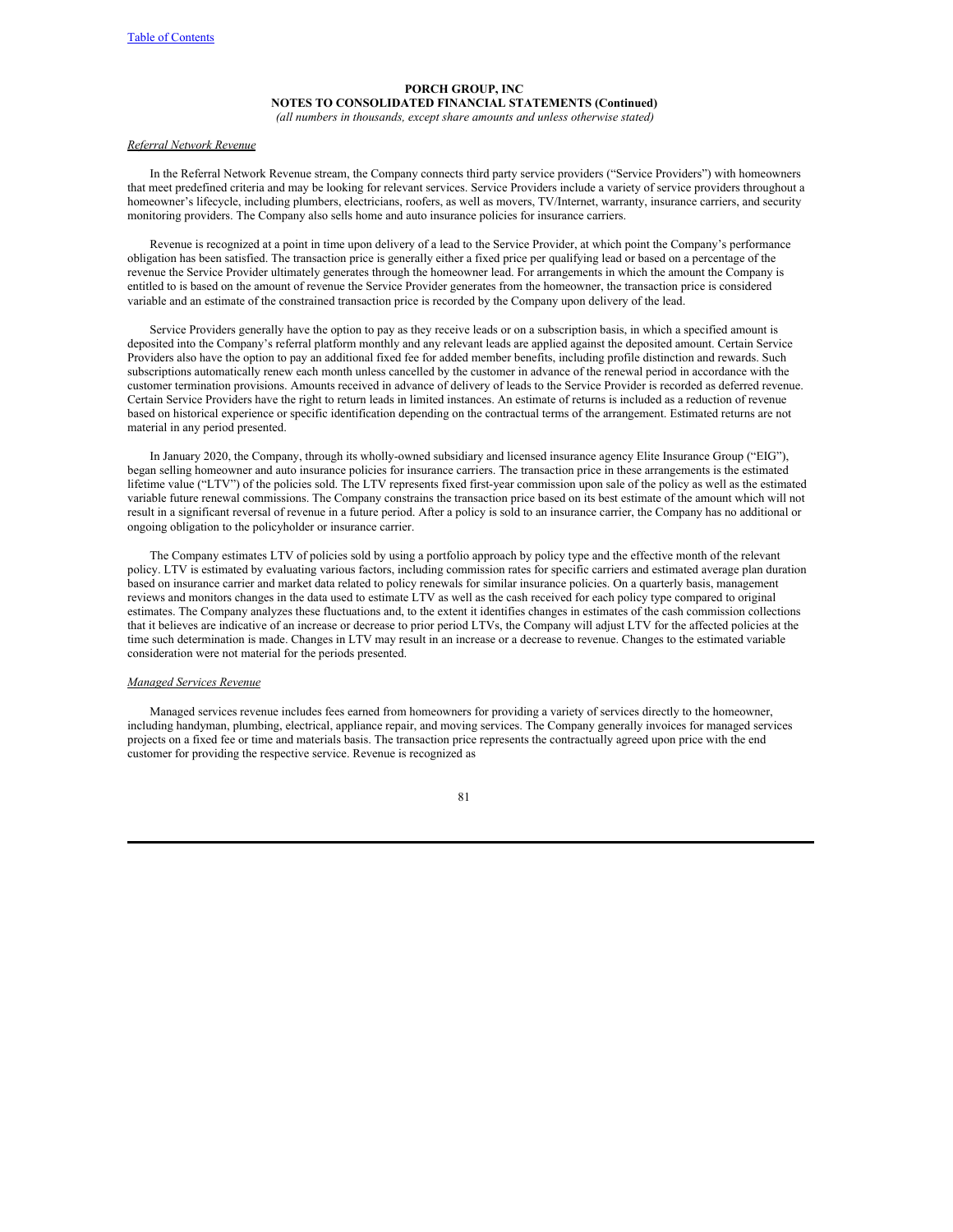*(all numbers in thousands, except share amounts and unless otherwise stated)*

services are performed based on an output measure of progress, which is generally over a short duration (e.g., same day). Fees earned for providing managed services projects are non-refundable and there is generally no right of return.

The Company acts as the principal in managed services revenue as the Company is primarily responsible to the end customer for providing the service, has a level of discretion in establishing pricing, and controls the service prior to providing it to the end customer. This control is evidenced by the ability to identify, select, and direct the service provider that provides the ultimate service to end customers.

#### *Software Subscription Revenue*

The Company's subscription arrangements, which primarily relates to subscriptions to the Company's home inspector software, do not provide the customer with the right to take possession of the software supporting the cloud-based application services. The Company's standard subscription contracts are monthly contracts in which pricing is based on a specified price per inspection completed through the software. Fees earned for providing access to the subscription software are non-refundable and there is no right of return. Revenue is recognized based on the amount which the Company is entitled to for providing access to the subscription software during the monthly contract term.

#### *Assets Recognized from the Costs to Obtain a Contract with a Customer*

The Company recognizes an asset for the incremental costs of obtaining a contract with a customer if it expects the benefit of those costs to be longer than one year. The Company has determined that certain costs related to employee sales incentive programs (sales commissions) represent incremental costs of obtaining a contract and therefore should be capitalized. Capitalized costs are included in other assets on the consolidated balance sheets. These deferred commissions are amortized over an estimated period of benefit. The Company elected to apply the practical expedient to recognize the incremental costs of obtaining a contract as an expense if the amortization period of the asset would have been one year or less.

The capitalized amounts are recoverable through future revenue from customer contracts. The Company periodically evaluates whether there have been any changes in its business, the market conditions in which it operates or other events which would indicate that its amortization period should be changed or if there are potential indicators of impairment.

Amortization of capitalized costs to obtain revenue contracts is recorded as a component of selling and marketing expenses in the accompanying consolidated statements of operations.

Sales commissions not subject to capitalization are earned and recorded at the time a customer is invoiced as a component of selling and marketing expenses. As a result, such commissions are expensed at the time of invoicing even though the related revenue may not be fully recognized.

The Company had immaterial activity within the deferred commissions balances for the years ending December 31, 2020 and 2019.

### **Cost of Revenue**

Cost of revenue primarily consists of professional fees and materials under the services model and credit card processing fees, including merchant fees. The Company recognizes cost of revenue as expenses are incurred.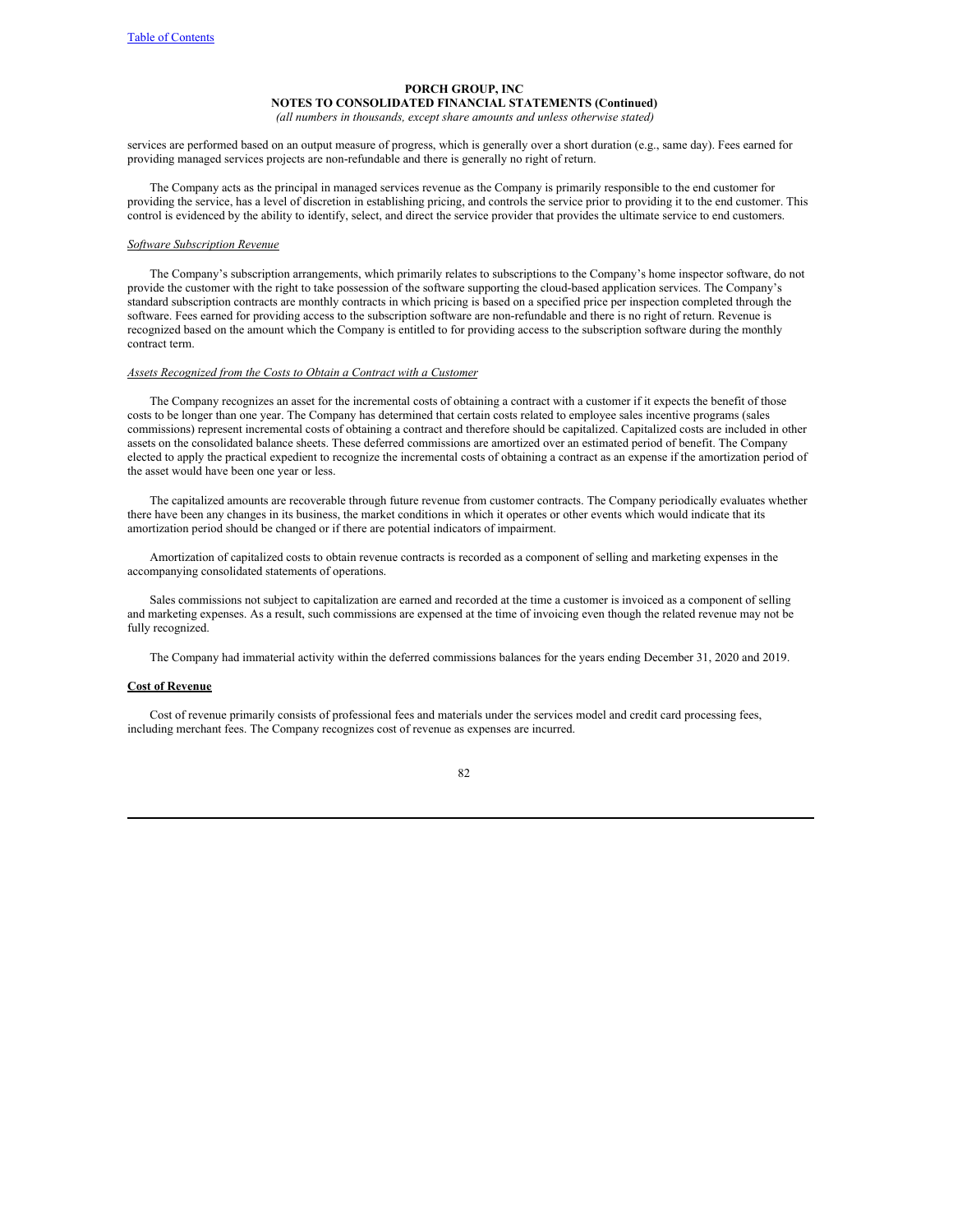*(all numbers in thousands, except share amounts and unless otherwise stated)*

## **Product and Technology Development**

Product and technology development costs primarily include payroll, employee benefits, stock-compensation expense, other headcount-related costs associated with product development, software subscriptions, professional services, and amortization of internallydeveloped software.

## **Advertising**

Advertising costs are expensed as incurred. During the years ended December 31, 2020 and 2019, the Company incurred \$2,242 and \$3,716 in advertising costs, respectively. Advertising costs are included in selling and marketing expenses in the Company's consolidated statements of operations.

### **Income Taxes**

The Company accounts for income taxes in accordance with ASC 740,*Income Taxes*. Under the asset and liability method specified by ASC 740, deferred tax assets and liabilities are recognized for the future consequences of differences between the carrying amounts of existing assets and liabilities and their respective tax bases (temporary differences). Deferred tax assets and liabilities are measured using tax rates expected to apply to taxable income in the years in which those temporary differences are recovered or settled. Valuation allowances for deferred tax assets are established when it is more likely than not that some or all of the deferred tax assets will not be realized.

In addition, ASC 740 provides comprehensive guidance on the recognition and measurement of tax positions in previously filed tax returns or positions expected to be taken in future tax returns. The benefit from an uncertain tax position must meet a more-likely-than-not recognition threshold and is measured at the largest amount of benefit greater than 50% determined by cumulative probability of being realized upon ultimate settlement with the taxing authority. The Company's policy is to recognize interest and penalties expense, if any, related to uncertain tax positions as a component of income tax expense.

### **Stock-Based Compensation**

The Company issues stock-based compensation to employees and nonemployees in the form of stock options and restricted stock awards. The fair value of stock options is based on the date of the grant using the Black-Scholes option pricing model. The awards are accounted for by recognizing the fair value of the related award over the requisite service period, which is generally the vesting period. The awards are generally expensed on a straight-line basis, except for awards with performance or market conditions which are expensed on a graded vesting basis. Forfeitures are accounted for when they occur. The fair value of restricted stock awards is determined using the closing price of the Company's common stock on the grant date. The value of market based restricted stock units is determined using a Monte Carlo simulation model that utilizes significant assumptions, including volatility, that determine the probability of satisfying the market condition stipulated in the award to calculate the fair value of the award.

#### **Warrants**

Upon completion of the Merger with PTAC on December 23, 2020, the Company assumed8,625,000 public warrants and 5,700,000 private warrants to purchase an aggregate 14,325,000 shares of common stock, which were outstanding as of December 31, 2020. Each warrant entitles the registered holder to purchase one share of common stock at a price of\$11.50 per share, subject to adjustment, commencing 30 days after the completion of the Merger, and expiring on December 23, 2025 which isfive-years after the Merger.

The Company accounts for warrants as either equity-classified or liability classified instruments based on an assessment of the warrant's specific terms. For warrants that meet all of the criteria for equity classification, the warrants are recorded as a component of additional paid-in capital at the time of issuance. For warrants that do not meet all the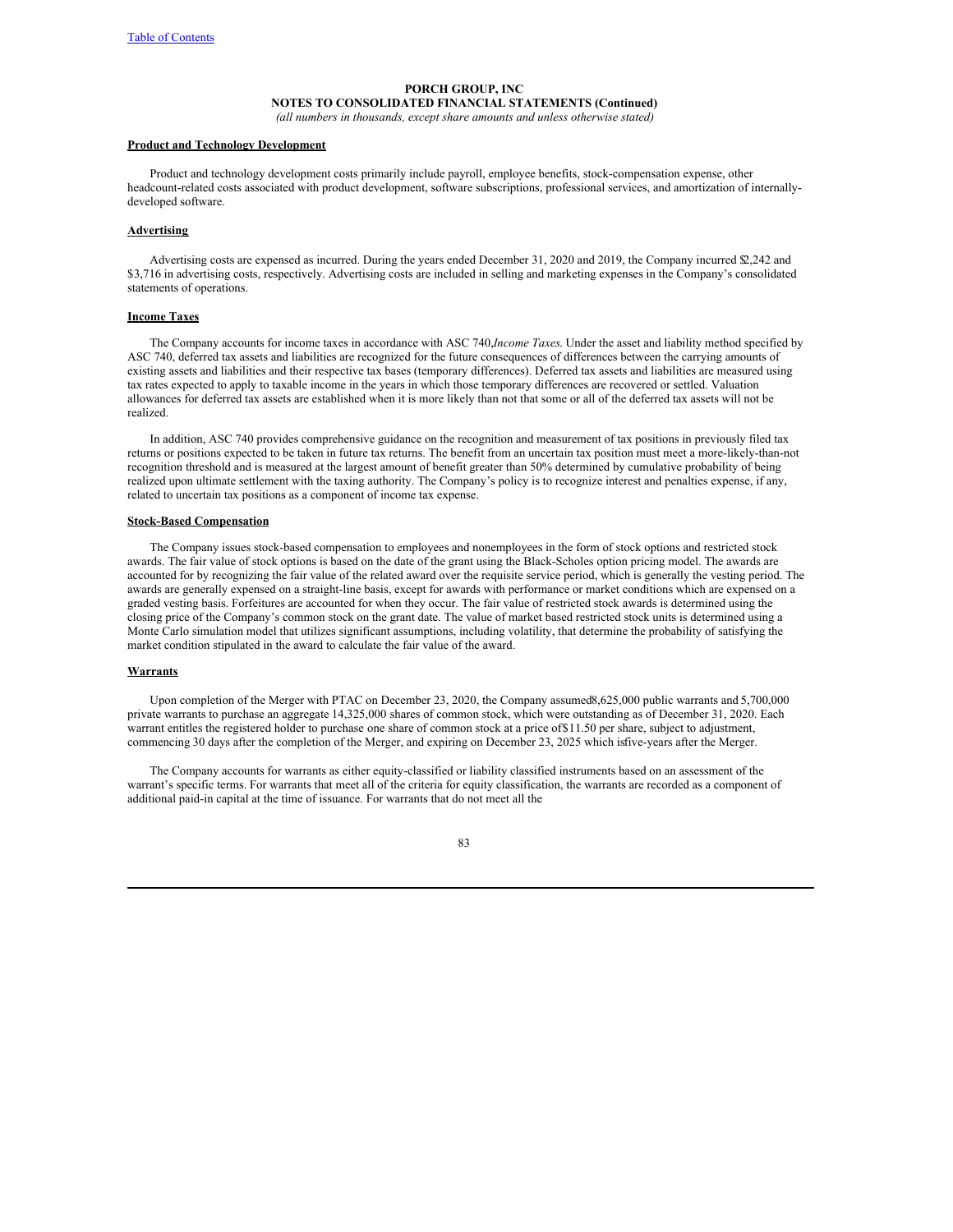*(all numbers in thousands, except share amounts and unless otherwise stated)*

criteria for equity classification, the warrants are recorded as a liability at their initial fair value, and then are remeasured as of each balance sheet date thereafter. Changes in the estimated fair value of the liability for warrants are recognized as a non-cash gain or loss on the statement of operations in the period in which the change occurred. The fair value of the Private Warrants is estimated at period-end using a Black-Scholes-Merton option pricing model. The use of the Black-Scholes model requires significant estimates including an estimate of the expected volatility. Our Public Warrants meet the criteria for equity classification and accordingly, are reported as component of stockholders' equity while our Private Warrants do not meet the criteria for equity classification and are thus classified as a liability.

#### **Business Combinations**

The Company accounts for business acquisitions using the acquisition method of accounting and records any identifiable definite-lived intangible assets separate from goodwill. Intangible assets are recorded at their fair value based on estimates as of the date of acquisition. Goodwill is recorded as the residual amount of the purchase price consideration less the fair value assigned to the individual identifiable assets acquired and liabilities assumed as of the date of acquisition. The Company allocates the purchase price of the acquisition to the assets acquired and liabilities assumed based on estimates of the fair value at the dates of the acquisitions. Contingent consideration, which represents an obligation of the Company to make additional payments or equity interests to the former owner as part of the purchase price if specified future events occur or conditions are met, is accounted for at the acquisition date fair value either as a liability or as equity depending on the terms of the acquisition agreement.

### **Other income (expense), net**

The following table details the components of other income (expense), net on the consolidated statements of operations:

|                                                             | 2020          |  |          |  |
|-------------------------------------------------------------|---------------|--|----------|--|
|                                                             | (as restated) |  | 2019     |  |
| Gain on remeasurement of private warrant liability (Note 3) | 2.427         |  |          |  |
| Loss on remeasurement of Legacy Porch warrants (Note 3)     | (2,584)       |  | (2,090)  |  |
| Transaction costs - recapitalization                        | (3,974)       |  |          |  |
| Gain (loss) on extinguishment of debt, net (Note 6)         | 5,748         |  | (483)    |  |
| Loss on remeasurement of debt (Note 3)                      | (895)         |  | (6, 159) |  |
| Gain on settlement of accounts payable                      | 796           |  | 735      |  |
| Other, net                                                  | (274)         |  | 30       |  |
|                                                             | 1.244         |  | (7.967)  |  |

# **Emerging Growth Company Status**

The Company is an emerging growth company, as defined in the Jumpstart Our Business Startups Act of 2012 (the "JOBS Act"). Under the JOBS Act, emerging growth companies can delay adopting new or revised accounting standards issued subsequent to the enactment of the JOBS Act until such time as those standards apply to private companies. The Company has elected to use this extended transition period for complying with new or revised accounting standards that have different effective dates for public and private companies until the earlier of the date that it (i) is no longer an emerging growth company or (ii) affirmatively and irrevocably opts out of the extended transition period provided in the JOBS Act. As a result, these consolidated financial statements may not be comparable to companies that comply with the new or revised accounting pronouncements as of public company effective dates. The Company expects to use the extended transition period for any new or revised accounting standards during the period in which it remains an emerging growth company.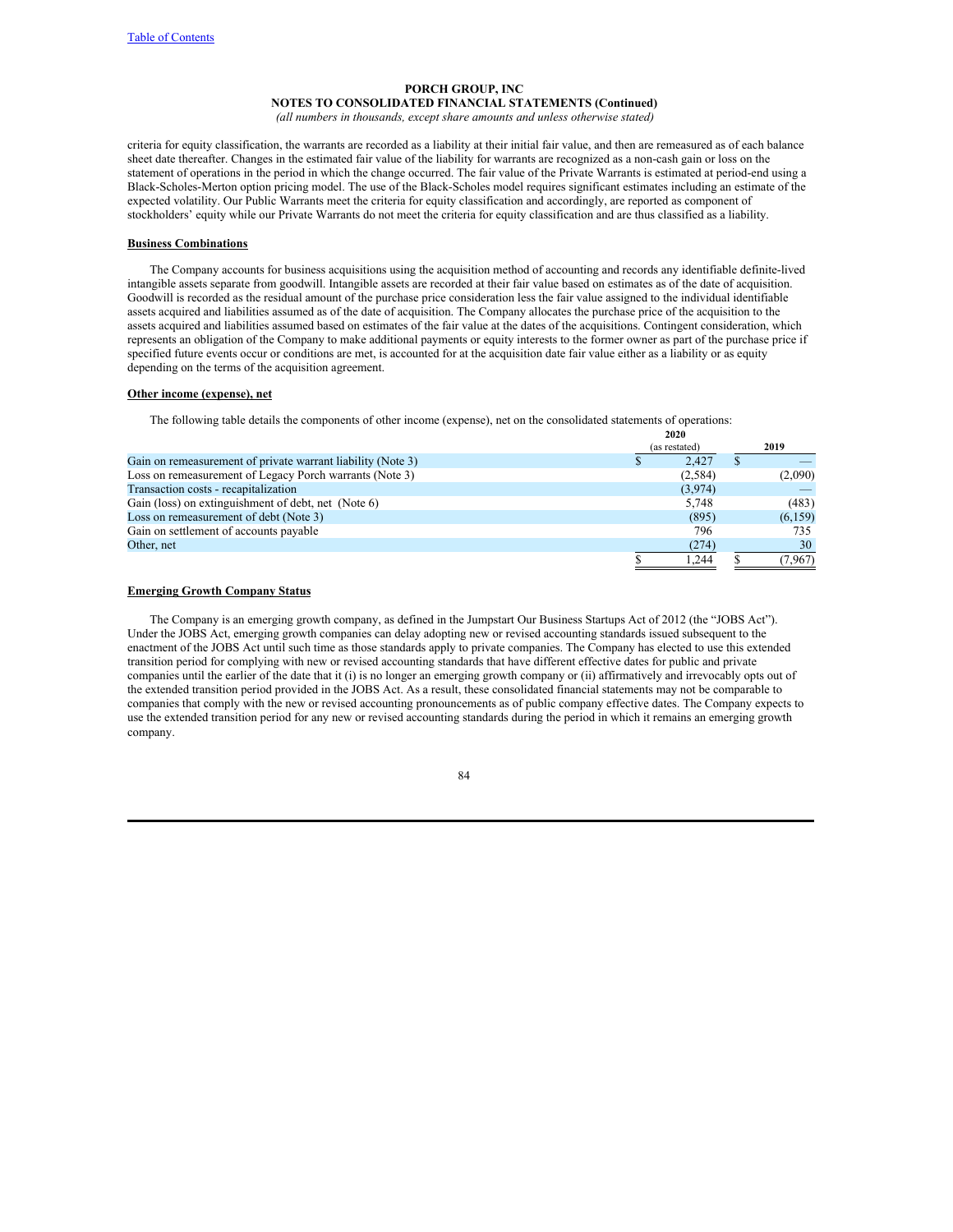# *(all numbers in thousands, except share amounts and unless otherwise stated)*

### **Recent Accounting Pronouncements Not Yet Adopted**

In August 2020, the FASB issued Accounting Standards Update ("ASU") No. 2020-06,*Debt — Debt with Conversion and Other* Options (Subtopic 470-20) and Derivatives and Hedging - Contracts in Entity's Own Equity (Subtopic 815-40): Accounting for *Convertible Instruments and Contracts in an Entity's Own Equity*, which simplifies accounting for convertible instruments by removing major separation models required under current U.S. GAAP. The ASU removes certain settlement conditions that are required for equity contracts to qualify for the derivative scope exception and it also simplifies the diluted earnings per share calculation in certain areas. The ASU is effective for public companies, excluding entities eligible to be smaller reporting companies, for fiscal years beginning after December 15, 2021, including interim periods within those fiscal years. Early adoption is permitted, but no earlier than fiscal years beginning after December 15, 2020 and adoption must be as of the beginning of the Company's annual fiscal year. The Company is currently evaluating the impact of this standard on its consolidated financial statements and related disclosures.

In June 2016, the FASB issued ASU No. 2016-13,*Financial Instruments — Credit Losses (Topic 326): Measurement of Credit Losses on Financial Instruments*. Additionally, the FASB issued ASU No. 2019-04,*Codification Improvements to Topic 326* in April 2019 and ASU 2019-05, *Financial Instruments — Credit Losses (Topic 326) — Targeted Transition Relief* in May 2019. The amendments affect loans, debt securities, trade receivables, net investments in leases, off-balance-sheet credit exposures, reinsurance receivables, and any other financial assets not excluded from the scope that have the contractual right to receive cash. In November 2019, the FASB issued ASU No. 2019-10, which defers the effective date of ASU No. 2016-13 for smaller reporting companies to fiscal years beginning after December 15, 2022, including interim periods within those fiscal years. In the event the Company no longer qualifies as an emerging growth company, it will no longer qualify for the deferral of the effective date available for emerging growth companies. The Company is currently evaluating the impact of the adoption of ASU No. 2016-13 on the consolidated balance sheets, statements of operations, and statements of cash flows.

In February 2016, the FASB issued*ASU 2016-02, Leases (Topic 842)*. The new standard is effective for non-public companies for reporting periods beginning after December 15, 2021 and early adoption is permitted. The comprehensive new standard will amend and supersede existing lease accounting guidance and is intended to increase transparency and comparability among organizations by recognizing lease assets and liabilities on the balance sheet and requiring disclosure of key information about leasing arrangements. The guidance requires lessees and lessors to recognize and measure leases at the beginning of the earliest period presented using a modified retrospective approach. In the event the Company no longer qualifies as an emerging growth company, it will no longer qualify for the deferral of the effective date available for emerging growth companies. The Company is currently evaluating the impact that adoption will have on the consolidated balance sheets, statements of operations, and statements of cash flows and expects that the adoption of the ASU will increase assets and liabilities related to the Company's operating leases on the consolidated balance sheets.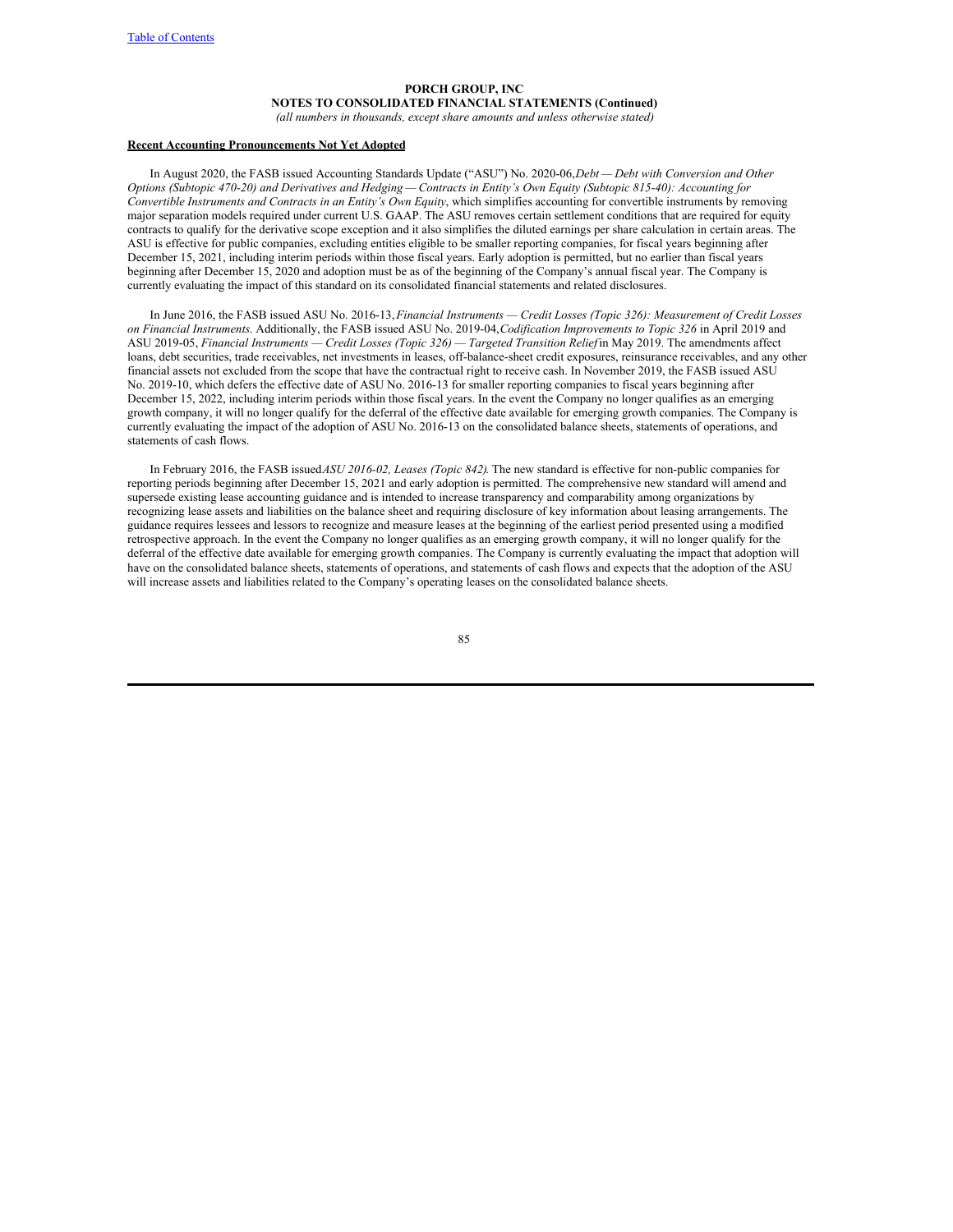*(all numbers in thousands, except share amounts and unless otherwise stated)*

# **Note 2. Revenue**

# *Disaggregation of Revenue*

Total revenues consisted of the following:

|                               | (as restated) |        |  | 2019   |
|-------------------------------|---------------|--------|--|--------|
| Referral network revenue      |               | 53,048 |  | 49.449 |
| Managed services revenue      |               | 11.579 |  | 21.888 |
| Software subscription revenue |               | 7.672  |  | 6.258  |
| Total revenue                 |               | 72.299 |  | 77.595 |

Management also evaluates revenue based upon when our customers avail themselves of our software, solutions or services. The first category, moving services relates to services that are typically provided to customers in connection with a home purchase and/or homeowner/renter moves. This includes revenue from insurance, moving, security systems and TV/internet services. The second category, post-move services, relates to services that are typically provided to customers post-move such as home maintenance projects, repairs, remodeling and other services from professional contractors or service providers. Moving services represented 69 percent and 47 percent of total revenue in 2020 and 2019, respectively. Post-move services represented 31 percent and 53 percent of total revenue in 2020 and 2019, respectively.

## *Revenue from Divested Businesses*

Total revenue reported includes revenue from divested businesses of \$4,334 and \$18,336 in 2020 and 2019, respectively.

### *Disclosures Related to Contracts with Customers*

Timing may differ between the satisfaction of performance obligations and the invoicing and collection of amounts related to contracts with customers. Liabilities are recorded for amounts that are collected in advance of the satisfaction of performance obligations. To the extent a contract exists, as defined by ASC 606, these liabilities are classified as deferred revenue. To the extent that a contract does not exist, as defined by ASC 606, these liabilities are classified as refundable customer deposits.

#### *Contract Assets — Long-term Insurance Commissions Receivable*

A summary of the activity impacting the contract assets during the year ended December 31, 2020 is presented below:

|                                                                 | <b>Contract Assets</b> |
|-----------------------------------------------------------------|------------------------|
| Balance at December 31, 2019                                    |                        |
| Estimated lifetime value of insurance policies sold by carriers | 4.313                  |
| Cash receipts                                                   | (784)                  |
| Balance at December 31, 2020                                    | 5,529                  |

As of December 31, 2020, \$164 of contract assets are expected to be collected within the next 12 months and therefore are included in current accounts receivable on the consolidated balance sheets. The remaining \$3,365 of contract assets are expected to be collected in the following periods and are included in long-term insurance commissions receivable on the consolidated balance sheets.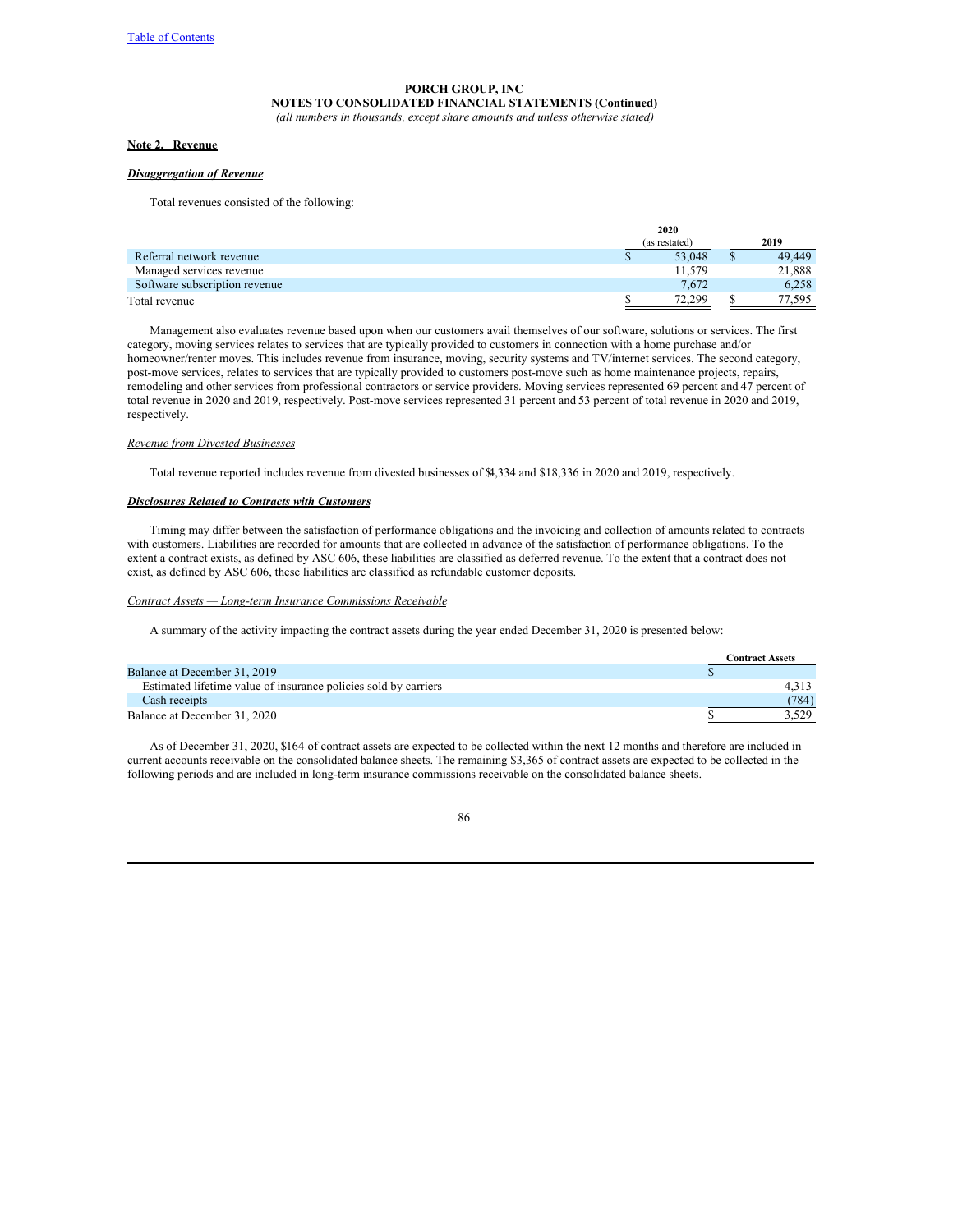*(all numbers in thousands, except share amounts and unless otherwise stated)*

### *Contract Liabilities — Refundable Customer Deposits*

In September 2019, the Company entered into a Lead Buyer Agreement with a customer ("Buyer") that provides residential security systems. Under the Lead Buyer Agreement, the Buyer pays the Company a referral fee for leads resulting in completed installations of certain residential security systems. At inception of this agreement, the Buyer made a prepayment of \$7,000, which is to be credited over the term from October 2019 to September 2022, from earned referral fees for leads provided by the Company. This prepayment represents a contract liability since it is an advanced deposit for services the Company has yet to provide.

A summary of the activity impacting the contract liabilities during the years ended December 31, 2020 and 2019 is presented below:

|                                                                              | Contract           |
|------------------------------------------------------------------------------|--------------------|
|                                                                              | <b>Liabilities</b> |
| Balance at December 31, 2018                                                 |                    |
| Additions to contract liabilities - prepayment                               | 7.000              |
| Additions to contract liabilities – significant financing component interest | 152                |
| Contract liabilities transferred to revenue                                  | (878)              |
| Balance at December 31, 2019                                                 | 6,274              |
| Additions to contract liabilities                                            |                    |
| Additions to contract liabilities – significant financing component interest | 440                |
| Contract liabilities transferred to revenue                                  | (3,521)            |
| Balance at December 31, 2020                                                 | 3,193              |

As of December 31, 2020, \$2,664 of contract liabilities are expected to be transferred to revenue within the next12 months and therefore are included in current refundable customer deposits on the consolidated balance sheets. The remaining \$529 of contract liabilities are expected to be transferred to revenue over the remaining period and are included in refundable customer deposits, non-current on the consolidated balance sheets.

# *Contract Liabilities — Deferred Revenue*

A summary of the activity impacting deferred revenue balances during the years ended December 31, 2020 and 2019 is presented below:

|                                            | <b>Deferred</b> |
|--------------------------------------------|-----------------|
|                                            | Revenue         |
| Balance at December 31, 2018               | 4,553           |
| Adoption of ASC 606                        | (940)           |
| Revenue recognized                         | (7,490)         |
| Additional amounts deferred                | 6,686           |
| Impact of acquisitions                     | 670             |
| Impact of divestitures                     | (146)           |
| Balance at December 31, 2019               | 3,333           |
| Revenue recognized                         | (4, 923)        |
| Additional amounts deferred (as restated)  | 6,602           |
| Impact of acquisitions                     | 196             |
| Balance at December 31, 2020 (as restated) | 5,208           |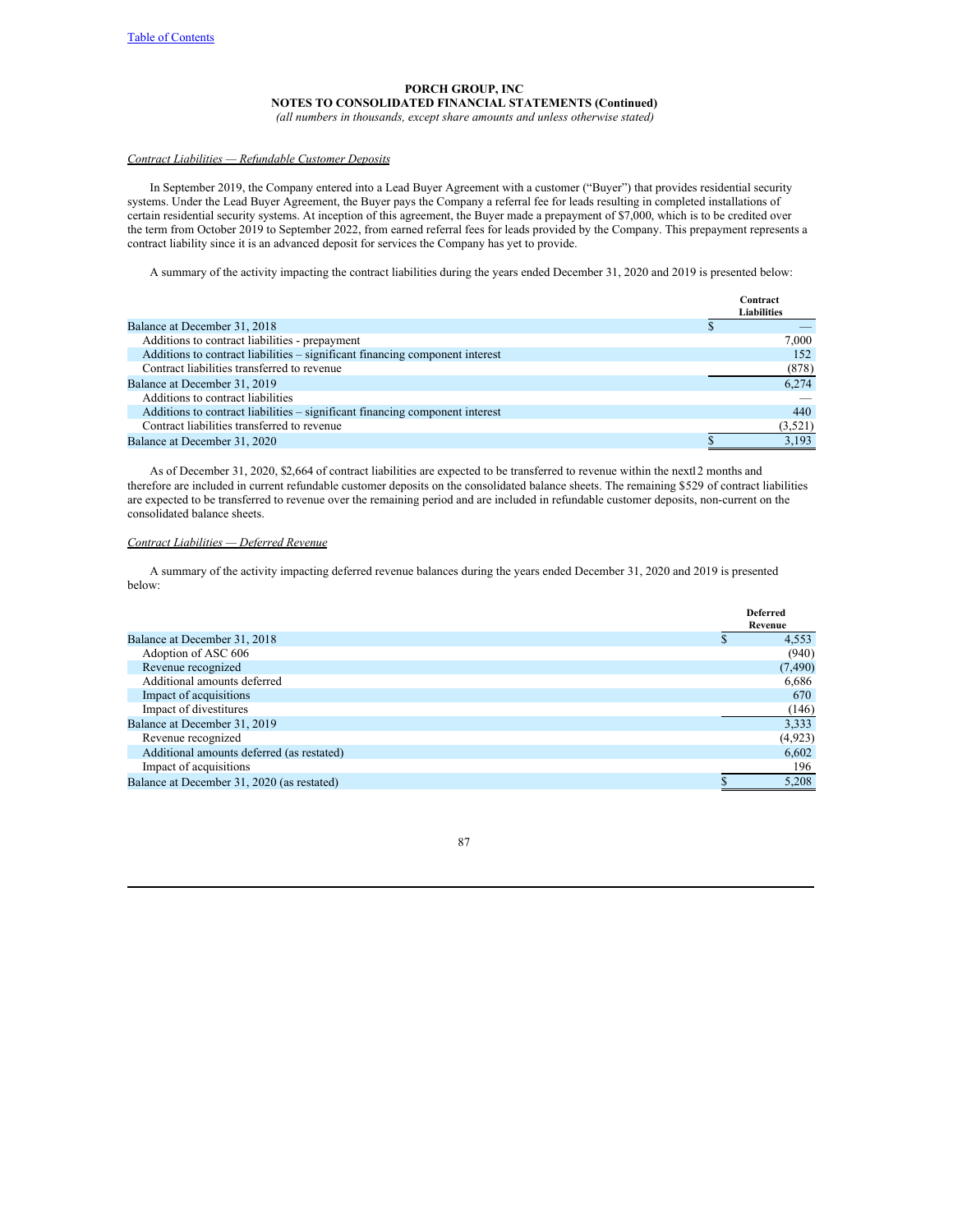*(all numbers in thousands, except share amounts and unless otherwise stated)*

## *Remaining Performance Obligations*

Contracts with customers include amounts allocated to performance obligations that will be satisfied at a later date. These amounts primarily include performance obligations that are recorded in the consolidated balance sheets as deferred revenue. The amount of transaction price allocated to performance obligations to be satisfied at a later date, which is not recorded in the consolidated balance sheets, is immaterial as of December 31, 2020 and 2019.

As permitted under the practical expedient available under ASC 606, the Company does not disclose the value of unsatisfied performance obligations for (i) contracts with an original expected length of one year or less, (ii) contracts with variable consideration that is allocated entirely to unsatisfied performance obligations or to a wholly unsatisfied promise accounted for under the series guidance, and (iii) contracts for which the Company recognizes revenue at the amount which we have the right to invoice for services performed.

The Company applied the practical expedient under ASC 606 to exclude amounts related to performance obligations that are billed and recognized as they are delivered.

### **Note 3. Fair Value**

The following table details the fair value measurements of liabilities that are measured at fair value on a recurring basis:

|                                                  |  | Fair Value Measurement at December 31, 2020 |  |         |         |        |  |                            |  |  |
|--------------------------------------------------|--|---------------------------------------------|--|---------|---------|--------|--|----------------------------|--|--|
|                                                  |  | Level 1                                     |  | Level 2 | Level 3 |        |  | Total<br><b>Fair Value</b> |  |  |
| Contingent consideration - business combination  |  |                                             |  |         |         | 3.549  |  | 3.549                      |  |  |
| Contingent consideration - earnout (as restated) |  |                                             |  |         |         | 50,238 |  | 50,238                     |  |  |
| Private warrant liability (as restated)          |  |                                             |  |         |         | 31.534 |  | 31.534                     |  |  |
|                                                  |  |                                             |  |         |         | 85.321 |  | 85.321                     |  |  |
|                                                  |  |                                             |  |         |         |        |  |                            |  |  |

|                                                 |         | Fair Value Measurement at December 31, 2019 |         |    |  |        |  |        |  |                |  |                   |
|-------------------------------------------------|---------|---------------------------------------------|---------|----|--|--------|--|--------|--|----------------|--|-------------------|
|                                                 |         |                                             |         |    |  |        |  | Total  |  |                |  |                   |
|                                                 | Level 1 |                                             | Level 2 |    |  |        |  |        |  | <b>Level 3</b> |  | <b>Fair Value</b> |
| Redeemable convertible preferred stock warrants |         |                                             |         |    |  | 6.684  |  | 6.684  |  |                |  |                   |
| Fair value option notes ("FVO Notes")           |         |                                             |         |    |  | 11.659 |  | 11.659 |  |                |  |                   |
| Contingent consideration                        |         |                                             |         |    |  | 100    |  | 100    |  |                |  |                   |
|                                                 |         | $\overline{\phantom{a}}$                    |         | __ |  | 18.443 |  | 18.443 |  |                |  |                   |

### **Redeemable Convertible Preferred Stock Warrants**

The Company's redeemable convertible preferred stock warrants are valued using key equity indicators and are classified within Level 3 of the fair value hierarchy. Management estimates the fair value of these liabilities using option pricing models and assumptions that are based on the individual characteristics of the warrants on the valuation date, as well as assumptions for future financings, expected volatility, expected life, yield, and risk-free interest rate.

A summary of key assumptions for determining the fair value of redeemable convertible preferred stock warrants at December 31, 2019 include:

|                                                 | <b>Expected</b> |            |                         |               |
|-------------------------------------------------|-----------------|------------|-------------------------|---------------|
|                                                 | term            | Expected   |                         | Expected      |
|                                                 | (in years)      | volatility | Risk-free interest rate | dividend rate |
| Redeemable convertible preferred stock warrants | 2 to 9          | 60%        | 0.23\% to 2.11\%        | 0%            |

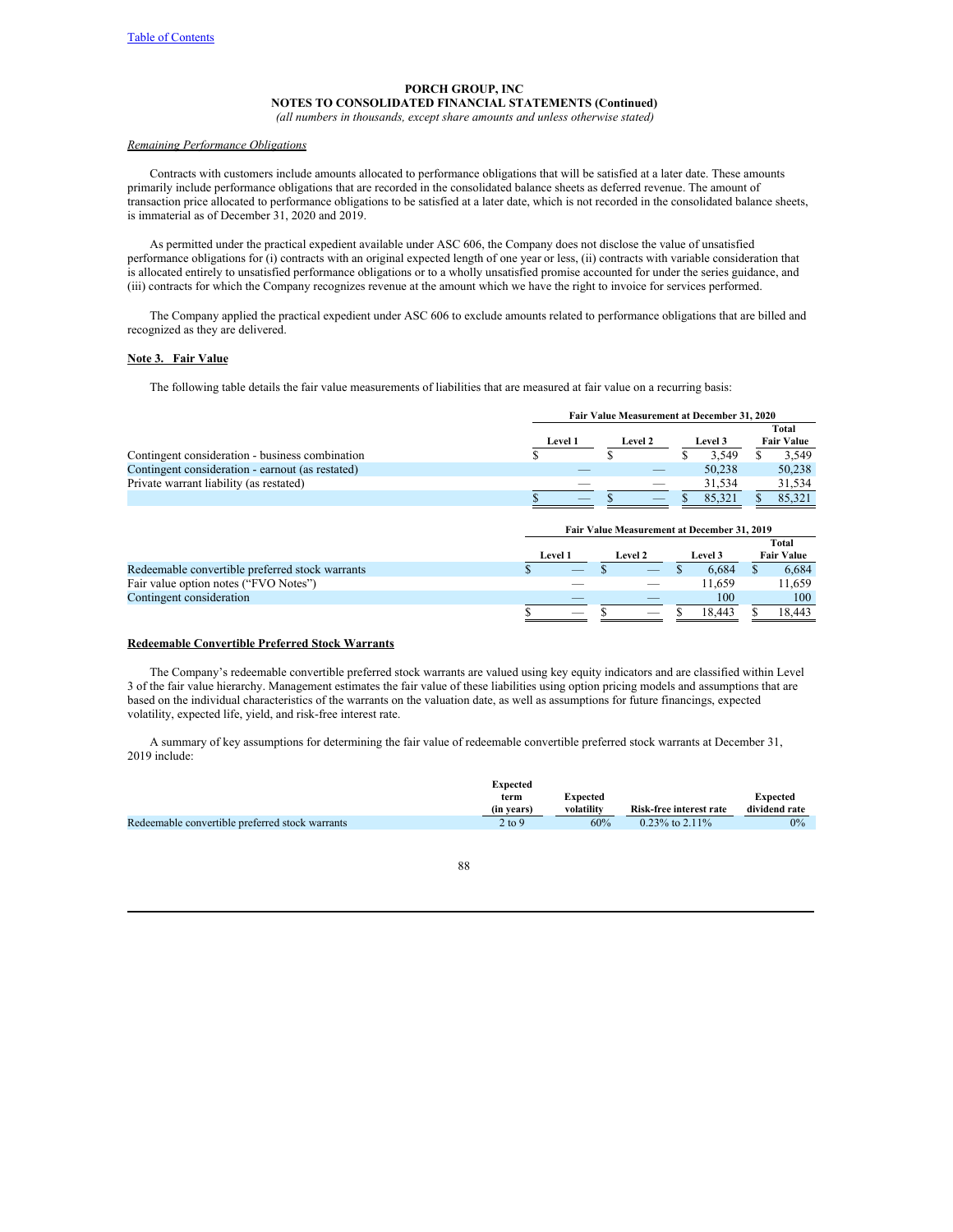*(all numbers in thousands, except share amounts and unless otherwise stated)*

The weighted average expected term and risk-free interest rate for redeemable convertible preferred stock warrants outstanding at December 31, 2019 is 6.36 and 1.72%, respectively.

### **Fair Value Option Notes**

As discussed further in Note 6, the Company elected to measure certain convertible promissory notes at fair value in accordance with the fair value option. The FVO Notes are each a debt host financial instrument containing embedded features and /or options which would otherwise be required to be bifurcated from the debt-host and recognized as separate derivative liabilities subject to initial and subsequent periodic estimated fair value measurements under ASC 815, *Derivatives and Hedging*. The election for these specific convertible notes is due to the number and complexity of features that would require separate bifurcation absent this election.

The fair value of FVO Notes as of December 31, 2019 has been determined using a combination of the present value of the FVO Notes cash flows and the Black-Scholes option pricing model, using the following assumptions the significant inputs of principal value, interest rate spreads and curves, and embedded call option prices.

|                                                          | December 31.          | 2019 |                              |
|----------------------------------------------------------|-----------------------|------|------------------------------|
|                                                          | <b>FVO</b><br>Note 1A |      | <b>FVO</b><br>Note $2^{(1)}$ |
| Initial principal value                                  | 2,500                 | S.   | 3,000                        |
| Value upon maturity                                      | 6,682                 | S    | 6,602                        |
| Conversion price (per share)                             | 6.39                  |      | N/A                          |
| Value of Series B redeemable convertible preferred share | 14.12                 |      | N/A                          |
| Value of common stock                                    | N/A                   |      | N/A                          |
| Expected term (years)                                    | ∍                     |      | N/A                          |
| Volatility                                               | $39\%$                |      | N/A                          |
| Risk free rate                                           | 1.58 %                |      | N/A                          |
| Estimated fair value of FVO Note                         | \$<br>5.079           | S    | 6.580                        |

(1) Due to the close proximity to the maturity date, January 24, 2020, the fair value of FVO Note 2 on December 31, 2019 was determined to equal the value upon maturity, excluding interest to be accrued between December 31, 2019 and maturity.

## **Contingent consideration**

The Company estimated the fair value of \$1,800 of the 2018 business combination contingent consideration using a variation of the income approach known as the real options method. The fair value is based on the present value of the contingent payments to be made using a weighted probability of possible payments. As of December 31, 2020, the key inputs used in the determination of fair value include projected revenues and expenses, discount rate of 9.96% to 9.98%, revenue volatility of 18.00% and weighted average cost of capital of 21.50%. As of December 31, 2019, the key assumptions used in the determination of fair value include projected revenues and expenses, discount rate of 15.26% to 16.26%, revenue volatility of 19.00% and weighted average cost of capital of 29.50%.

The Company estimated the fair value of \$1,749 of the 2020 business combination contingent consideration using the Monte Carlo simulation method. The fair value is based on the simulated stock price of the Company over the maturity date of the contingent consideration. As of December 31, 2020, the key inputs used in the determination of the fair value included current stock price of \$14.27, strike price of \$20.00, discount rate of 9% and volatility of 60%.

The Company estimated the fair value of the earnout contingent consideration using the Monte Carlo simulation method. The fair value is based on the simulated price of the Company over the maturity date of the contingent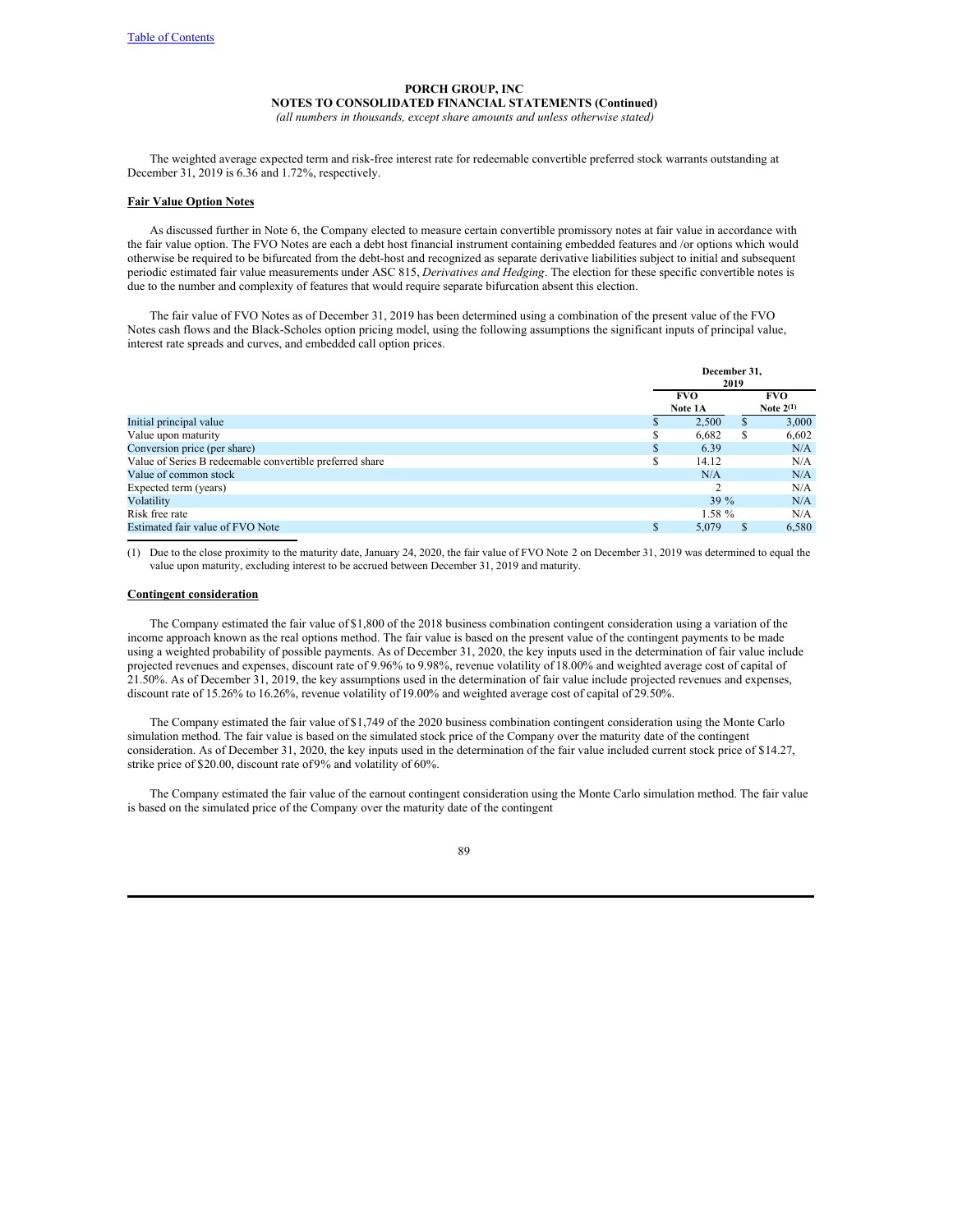*(all numbers in thousands, except share amounts and unless otherwise stated)*

consideration and increased by the certain employee forfeitures. As of December 31, 2020, the key inputs used in the determination of the fair value included exercise price of \$18, \$20 and \$22, volatility of 60%, and forfeiture rate of 16%.

# **Private Warrant Liability**

As discussed further in Note 7, the Company estimated the fair value of our Private Warrants as of December 31, 2020 to be\$31.5 million. The estimate is classified within Level 3 of the fair value hierarchy. Management estimates the fair value of these liabilities using the Black-Scholes-Merton Option pricing model using the Company's stock price and assumptions including, expected volatility, remaining contractual life, dividend yield, and risk-free interest rate.

A summary of key assumptions for estimating the fair value of the Private Warrants at December 31, 2020 include:

|                           |                 | <b>Expected</b> |                 |                         |                 |
|---------------------------|-----------------|-----------------|-----------------|-------------------------|-----------------|
|                           | <b>Exercise</b> | term            | <b>Expected</b> |                         | <b>Expected</b> |
|                           | Price           | (in vears)      | volatility      | Risk-free interest rate | dividend rate   |
| Private Warrant Liability | \$11.50         |                 | 35%             | $0.36\%$                | $0\%$           |

Fair value measurements categorized within Level 3 are sensitive to changes in the assumptions or methodology used to determine fair value and such changes could result in a significant increase or decrease in the fair value.

The changes for Level 3 items measured at fair value on a recurring basis using significant unobservable inputs are as follows:

|                                                              | Redeemable<br>Convertible<br><b>Preferred Stock</b><br>Warrants | <b>FVO</b> Notes |   | Contingent<br>Consideration -<br><b>Business</b><br><b>Combinations</b> | Private<br>Warrants<br>(as restated) | Contingent<br>Consideration -<br>Earnout<br>(as restated) |
|--------------------------------------------------------------|-----------------------------------------------------------------|------------------|---|-------------------------------------------------------------------------|--------------------------------------|-----------------------------------------------------------|
| Fair value as of January 1, 2020                             | 6.684                                                           | \$11,659         | S | 100                                                                     | $-$                                  |                                                           |
| Additions                                                    | 1.762                                                           |                  |   | 1.749                                                                   | 33.961                               | 50,238                                                    |
| <b>Settlements</b>                                           | (11,030)                                                        | (8,698)          |   |                                                                         |                                      |                                                           |
| Change in fair value, loss (gain) included in net $\log^{1}$ | 2,584                                                           | 895              |   | 1.700                                                                   | (2, 427)                             |                                                           |
| Gain on extinguishment of debt                               | _                                                               | (3,856)          |   |                                                                         |                                      |                                                           |
| Fair value as of December 31, 2020                           | $\overline{\phantom{a}}$                                        | _                |   | 3.549                                                                   | 31.534                               | 50,238                                                    |

|                                                              | Redeemable<br>Convertible<br><b>Preferred Stock</b><br>Warrants | <b>FVO</b> Notes | Contingent<br>Consideration |
|--------------------------------------------------------------|-----------------------------------------------------------------|------------------|-----------------------------|
| Fair value as of January 1, 2019                             | 436                                                             | $-$              | 400                         |
| Additions                                                    | 6.651                                                           | 5.500            |                             |
| <b>Settlements</b>                                           | (2, 493)                                                        |                  |                             |
| Change in fair value, loss (gain) included in net $\log^{1}$ | 2.090                                                           | 6.159            | (300)                       |
| Fair value as of December 31, 2019                           | 6,684                                                           | 11.659           | 100                         |

(1) Changes in fair value of redeemable convertible preferred stock warrants, FVO Notes, and Private Warrants are included in other income (expense), net, and changes in fair value of contingent consideration are included in general and administrative expenses in the consolidated statements of operations.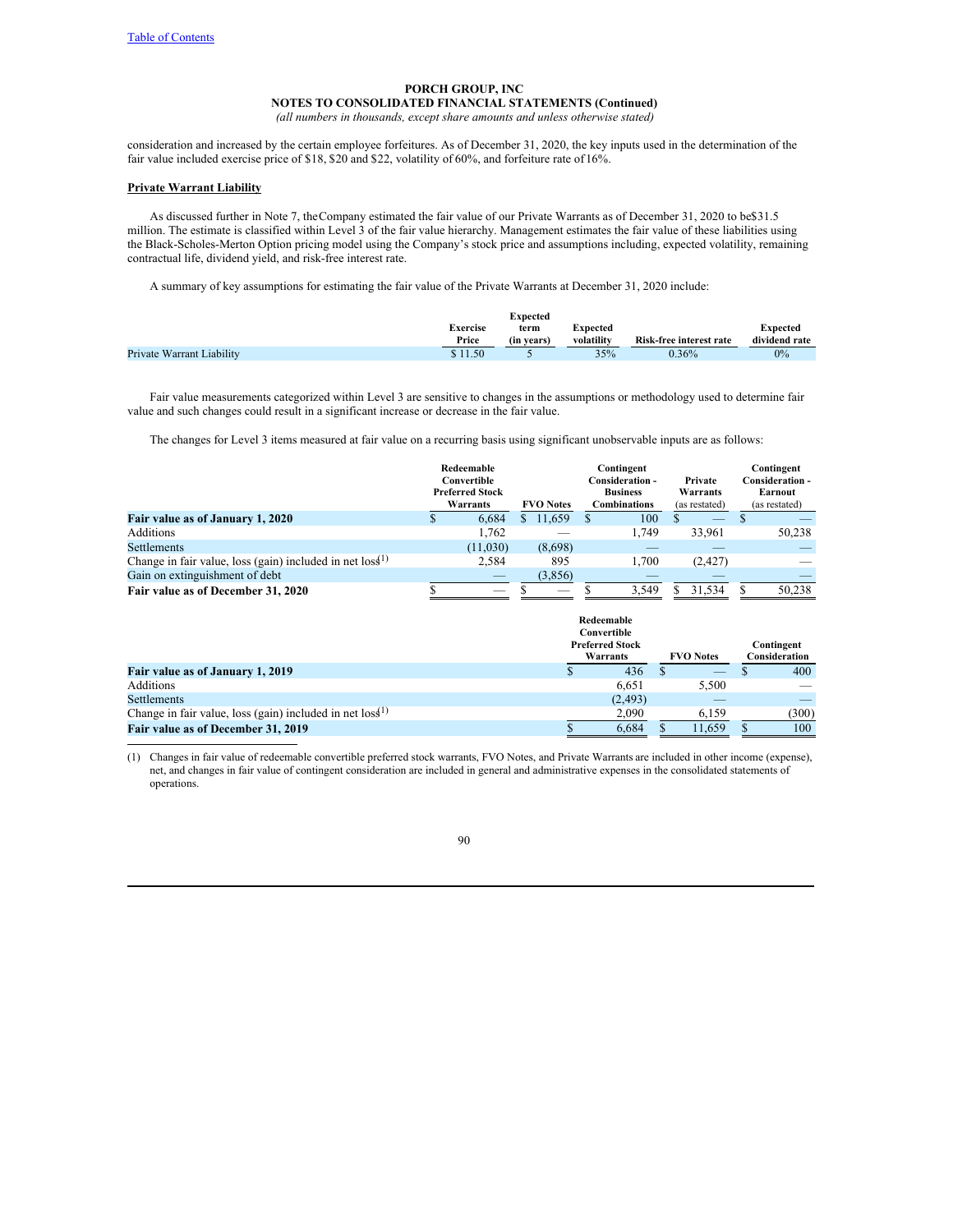*(all numbers in thousands, except share amounts and unless otherwise stated)*

# **Fair Value Disclosure**

Except for the fair value option notes ("FVO" notes), the fair value of debt approximates the unpaid principal balance and is considered a Level 2 measurement. See Note 6.

# **Note 4. Property, Equipment, and Software**

Property, equipment, and software net, consists of the following:

|                                                 |  | December 31.<br>2020 | December 31.<br>2019 |  |
|-------------------------------------------------|--|----------------------|----------------------|--|
| Software and computer equipment                 |  | 1.381                | 1,392                |  |
| Furniture, office equipment, and other          |  | 567                  | 387                  |  |
| Internally developed software                   |  | 10.741               | 10.601               |  |
| Leasehold improvements                          |  | 1.112                | 1.295                |  |
|                                                 |  | 13.801               | 13,675               |  |
| Less: Accumulated depreciation and amortization |  | (9,208)              | (7,017)              |  |
| Property, equipment, and software, net          |  | 4.593                | 6,658                |  |

Depreciation and amortization expense related to property, equipment, and software was \$3,786 and \$3,680 for the years ended December 31, 2020 and 2019, respectively.

## **Note 5. Intangible Assets and Goodwill**

# *Intangible Assets*

Intangible assets are stated at cost or acquisition-date fair value less accumulated amortization and consist of the following as of December 31, 2020:

|                           | Weighted<br>Average<br><b>Useful Life</b><br>(in years) | Intangible<br>Assets,<br>gross | Accumulated<br>Amortization | Intangible<br>Assets,<br>Net |
|---------------------------|---------------------------------------------------------|--------------------------------|-----------------------------|------------------------------|
| Customer relationships    | 7.0                                                     | 8.440                          | (2,173)                     | 6,267                        |
| Acquired technology       | 6.0                                                     | 12.170                         | (5,481)                     | 6,689                        |
| Trademarks and tradenames | 9.0                                                     | 3,688                          | (893)                       | 2,795                        |
| Non-compete agreements    | 2.0                                                     | 225                            | (15)                        | 210                          |
| Total intangible assets   |                                                         | 24.523                         | (8, 562)                    | 15.961                       |

Intangible assets consist of the following as of December 31, 2019:

|                           | Weighted<br>Average<br><b>Useful Life</b><br>(in years) | Intangible<br>Assets,<br>gross | Accumulated<br>Amortization | Intangible<br>Assets,<br><b>Net</b> |
|---------------------------|---------------------------------------------------------|--------------------------------|-----------------------------|-------------------------------------|
| Customer relationships    | 9.0                                                     | 5.450                          | (1, 591)                    | 3,859                               |
| Acquired technology       | 4.0                                                     | 8.546                          | (4,272)                     | 4,274                               |
| Trademarks and tradenames | 7.0                                                     | 2.290                          | (591)                       | 1,699                               |
| Total intangible assets   |                                                         | 16.286                         | (6, 454)                    | 9,832                               |

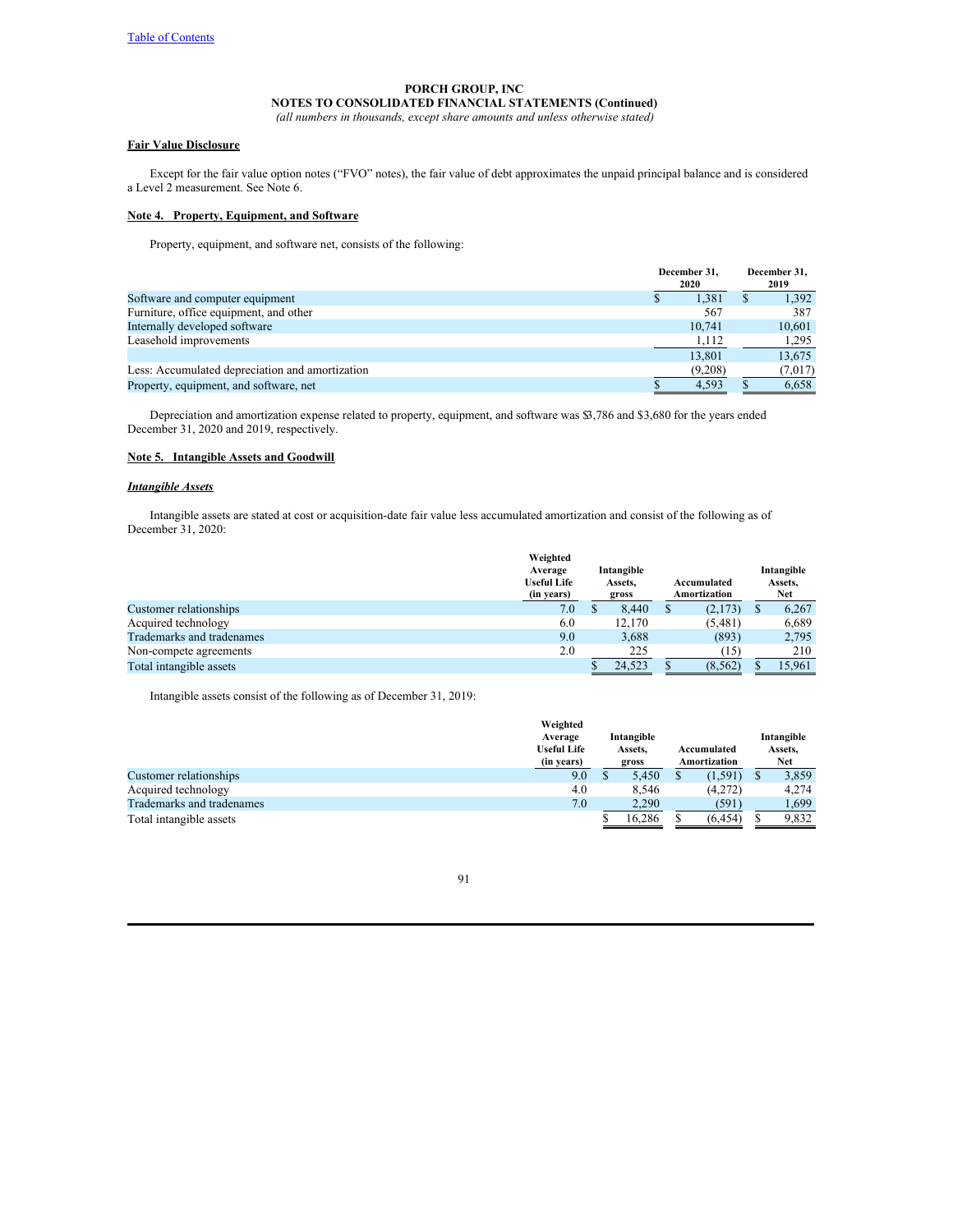*(all numbers in thousands, except share amounts and unless otherwise stated)*

Aggregate amortization expense related to intangibles was \$2,858 and \$3,697 for the years ended December 31, 2020 and 2019, respectively. Estimated intangibles amortization expense for the next five years and thereafter consists of the following:

|            |    | <b>Estimated</b><br>Amortization |
|------------|----|----------------------------------|
|            |    | <b>Expense</b>                   |
| 2021       | Φ  | 3,873                            |
| 2022       |    | 2,989                            |
| 2023       |    | 2,659                            |
| 2024       |    | 1,617                            |
| 2025       |    | 1,169                            |
| Thereafter |    | 3,654                            |
|            | ۰D | 15,961                           |

# *Goodwill*

The following tables summarize the changes in the carrying amount of goodwill for the years ended December 31, 2020 and December 31, 2019:

|                                        | Goodwill |
|----------------------------------------|----------|
| <b>Balance as of January 1, 2019</b>   | 21,305   |
| Acquisitions                           | 916      |
| <b>Divestitures</b>                    | (3,657)  |
| Purchase price adjustment              | (290)    |
| <b>Balance as of December 31, 2019</b> | 18,274   |
| Acquisitions                           | 10,176   |
| <b>Divestitures</b>                    | (161)    |
| Balance as of December 31, 2020        | 28,289   |

## **Note 6. Debt**

At December 31, 2020, debt was comprised of the following:

|                                 |  |           |  |                 |                          | Debt                     |       |          |
|---------------------------------|--|-----------|--|-----------------|--------------------------|--------------------------|-------|----------|
|                                 |  | Principal |  | Unaccreted      | <b>Issuance</b><br>Costs |                          |       | Carrving |
|                                 |  |           |  | <b>Discount</b> |                          |                          | Value |          |
| 1.0% promissory notes, due 2022 |  | 8.317     |  | _               |                          |                          |       | 8.317    |
| 11.05% term loan, due 2024      |  | 41,764    |  | (2,686)         |                          | (29)                     |       | 39,049   |
| Other notes                     |  | 750       |  | (133)           |                          | $\overline{\phantom{a}}$ |       | 617      |
|                                 |  | 50.831    |  | (2, 819)        |                          | (29)                     |       | 47.983   |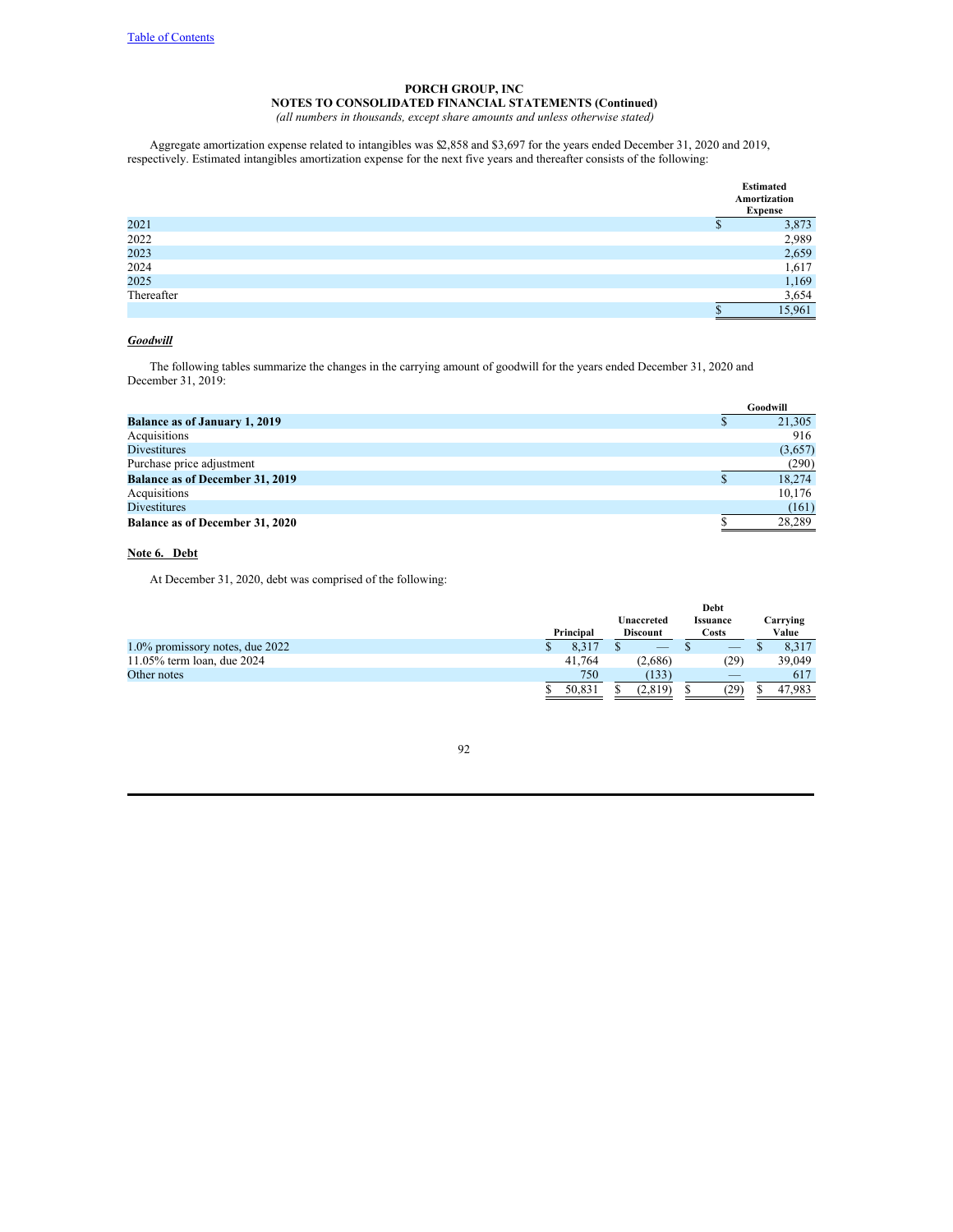*(all numbers in thousands, except share amounts and unless otherwise stated)*

At December 31, 2019, debt was comprised of the following:

|                                                 |  |           |            |                 |                 | Debt  |       |          |  |
|-------------------------------------------------|--|-----------|------------|-----------------|-----------------|-------|-------|----------|--|
|                                                 |  |           | Unaccreted |                 | <b>Issuance</b> |       |       | Carrying |  |
|                                                 |  | Principal |            | <b>Discount</b> | Costs           |       | Value |          |  |
| 10% convertible promissory notes, due on demand |  | 7.324     | S          | (36)            |                 | _     |       | 7,288    |  |
| 6% promissory note, due 2020                    |  | 185       |            |                 |                 |       |       | 185      |  |
| 2.55% promissory notes, due 2020                |  | 1.100     |            | (41)            |                 | _     |       | 1.059    |  |
| 3.5% convertible promissory notes, due 2022     |  | 1.689     |            | (313)           |                 |       |       | 1.376    |  |
| 9.0% term loan, due 2023                        |  | 40,500    |            | (528)           |                 | (689) |       | 39,283   |  |
| 3% promissory note (25% default), due 2024      |  | 3,000     |            | (2,906)         |                 | (57)  |       | 37       |  |
| Other notes                                     |  | 233       |            |                 |                 |       |       | 233      |  |
|                                                 |  | 54,031    |            | (3,824)         |                 | (746) |       | 49,461   |  |
|                                                 |  |           |            |                 |                 |       |       |          |  |

|                                              |           | Fair   |
|----------------------------------------------|-----------|--------|
|                                              | Principal | Value  |
| 10% convertible notes recorded at fair value | 5.500     | 11.659 |

Minimum principal payment commitments as of December 31, 2020, are as follows:

|            |   | Principal<br><b>Payments</b> |
|------------|---|------------------------------|
| 2021       | S | 4,799                        |
| 2022       |   | 12,234                       |
| 2023       |   | 20,346                       |
| 2024       |   | 13,302                       |
| 2025       |   | 150                          |
| Thereafter |   | $\overline{\phantom{a}}$     |
|            |   | 50,831                       |

# **Senior Secured Term Loans**

During 2019, the Company's secured term loan had a maximum borrowing amount of \$40,000 of which \$40,000 was outstanding at December 31, 2019. The secured term loan required interest-only payments until December 1, 2020, or until December 1, 2021, if the Company met certain revenue requirements, followed by equal monthly payments of principal and interest through maturity on December 4, 2023. The loan also included a final payment fee of \$500. The stated interest rate in the loan was equal to the Base Rate plus4.00%. The Base rate was equal to the greater of i) the highest prime rate plus 5% and ii) the highest three-month LIBOR rate plus 2.5%. On May 26, 2020, the loan agreement was amended to include interest paid in-kind ("PIK Interest") at a per annum rate of (A) from the period beginning April 2, 2020 through May 15, 2020, 2.00% and (B) at all times thereafter 1%.

At December 31, 2019, the Company was in violation of certain covenants under this senior secured lending arrangement. In July 2020, the Company refinanced the lending arrangement which resolved the issues that created the conditions of default. As a result, the lending arrangement was classified as non-current as of December 31, 2019.

In May 2020, the Company was required to use \$2,500 of the proceeds received from the Sale of Serviz (See Note 11) to pay down the term loan, resulting in an outstanding original principal balance of \$37,500.

In July 2020, the Company refinanced the lending arrangement by entering into a Loan and Security Agreement with Runway Growth Credit Fund, Inc. ("Runway Loan") in the amount of \$40,000, with two additional co- lenders

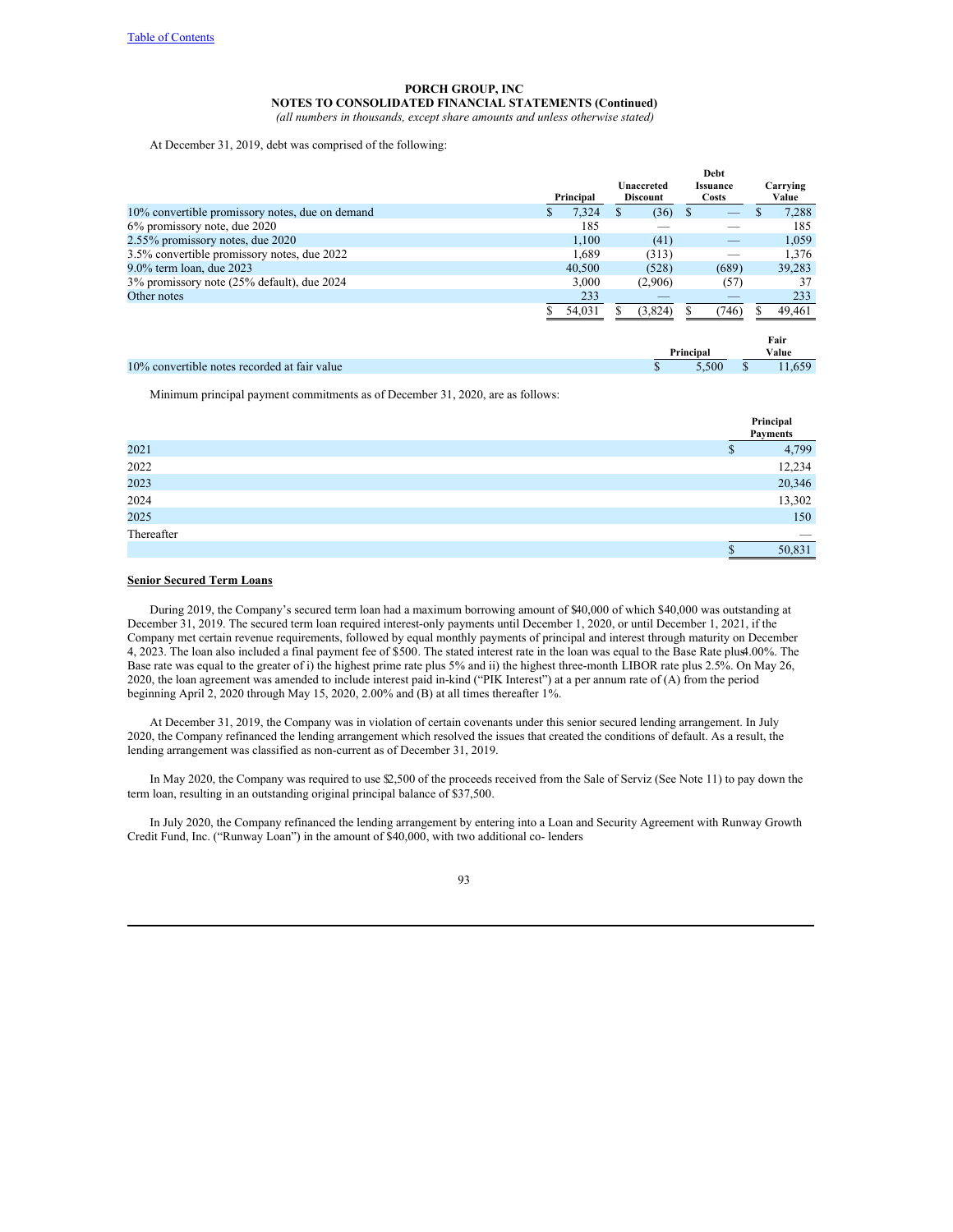*(all numbers in thousands, except share amounts and unless otherwise stated)*

providing an aggregated \$7,000 in loan proceeds. The co-lenders, Orix Growth Capital, LLC and Midcap Financial Trust, were the Company's existing senior secured lenders with a \$37,645 loan balance outstanding at the time of the refinance. The amendments to the loan agreements with the existing senior secured lenders represents a modification of previously outstanding senior secured loans. Unamortized deferred issuance costs associated with the existing lending arrangement were reduced proportionately with the reduction in principal balances for existing senior secured lenders, resulting in interest expense of \$749. The new loan, which totaled \$47,000, was used to pay off the existing \$37,500 loan.

The Runway Loan is a first lien loan secured by any and all properties, rights and assets of the Company with a maturity date of July 22, 2024. Interest is payable monthly in arrears at a variable rate of interest based on the greater of 0.55% or LIBOR rate (as defined) plus an applicable margin of 9.05% plus 2% of PIK interest. As of December 31, 2020, the calculated interest rate is11.05%. Principal payments are required beginning on August 15, 2022 in equal monthly instalments through the maturity date. A prepayment fee of 2%, 1.5%, 1% or 0.5% of the outstanding loan amount is due if the loan is repaid prior to the 1st, 2nd, 3rd or 4th anniversary date, respectively. There is a final payment fee of \$1,645 or 3.5% of any partial payment, which is reflected as a discount on the loan and is accreted to interest expense using the effective interest method over the term of the loan or until extinguishment of the related loan. Upon a default, the loan is immediately due and payable and bears interest at 5% higher than the applicable loan interest rate. The financial covenants require the Company to maintain a minimum level of cash at \$3,000, minimum revenue of \$15,356 in the quarter ended December 31, 2020, and80% of projected revenue in all future quarters.

Based on the amount of cash available upon completion of the Merger on December 23, 2020, in accordance with the agreement's terms, \$7,057 of the outstanding principal balance of the Runway Loan was required to be repaid, plus interest and prepayment fees of \$17 and \$391, respectively. Following this repayment, the carrying value of the Runway Loan as of December 31, 2020 is \$39,049. As of December 31, 2020, the Company is in compliance with all covenants of the Runway Loan. In January 2021, the Company entered into an amendment (the "Runway Amendment") to the Runway Loan. See Note 15.

The Company issued warrants to purchase redeemable convertible preferred stock in connection with the establishment or amendment of lending arrangements. The grant date fair value of the warrants issued in connection with the establishment of the Runway Loan was \$1,216, which was deducted from the face value of the loan and is accreted to interest expense using the effective interest method over the term of the loan or until extinguishment of the related loan.

# **Pre-2019 Convertible Promissory Notes**

During 2018, the Company issued convertible notes with an aggregate original principal balance of \$16,600, an interest rate of 8-10%, and a maturity date of January 13, 2019.

Upon maturity on January 13, 2019, the outstanding principal and accrued interest automatically converted into1,173,473 shares of Series B redeemable convertible preferred stock and 70,408 Series B redeemable convertible preferred stock warrants at a conversion price of \$14.79 per unit (a unit includes one share of Series B redeemable convertible preferred stock and0.06 of one warrant to purchase Series B redeemable convertible preferred stock).

As part of the issuance of the convertible notes, the Company incurred \$356 of issuance costs that are recorded as a reduction of convertible notes.

In connection with an acquisition on November 1, 2018, the Company issued convertible promissory notes payable to the sellers for an aggregate principal of \$7,324. These convertible promissory notes bear interest at4.5% per annum for the first year and 10% per annum thereafter. Unless converted, monthly payments of principal and interest are due beginning on December 1, 2019. The outstanding principal amount of the convertible promissory notes are convertible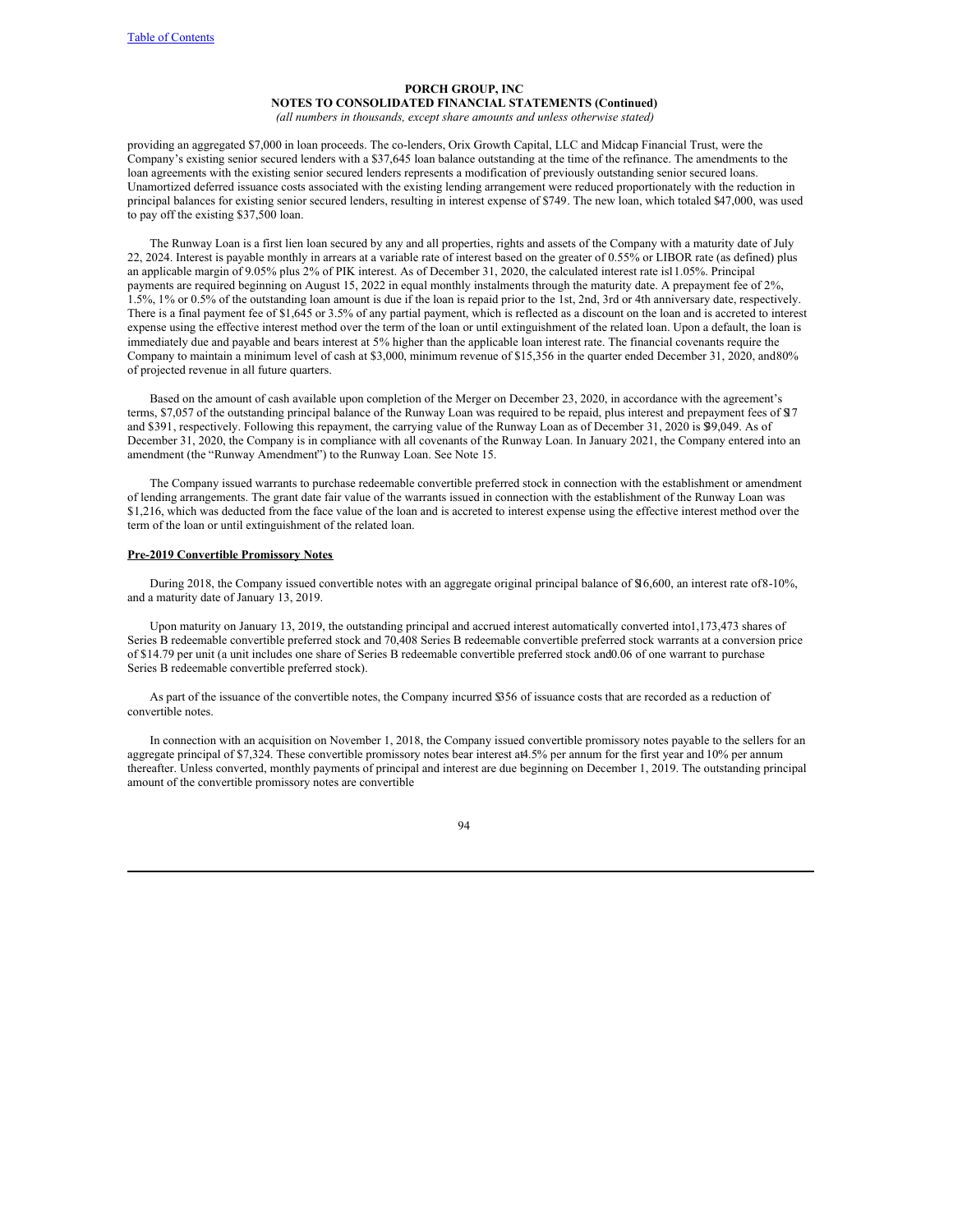*(all numbers in thousands, except share amounts and unless otherwise stated)*

into 537,024 shares of common stock. Accrued but unpaid interest shall be waived if the notes are converted within the first year, and otherwise shall be paid in cash. Unless converted, the convertible promissory notes mature at the earliest of i) a change of control of the Company, ii) 10 days after a qualified financing, or iii)three years from the issuance date. As of December 31, 2019, the Company was in default on these convertible promissory notes as the Company failed to make the first payment due on December 1, 2019. Upon default, the carrying value of the convertible promissory notes of \$7,288 was reclassified to current liabilities as all principal and unpaid interest is immediately due in cash upon event of default. In May 2020, the Company entered into an amendment to certain payment terms of the convertible promissory notes, including specific interest only and/or catch up payment requirements based on the future cash balance of the Company at specified dates.

Upon completion of the Merger on December 23, 2020, the outstanding principal balance of \$7,317 and unpaid interest of \$516 was paid in full, resulting on a trivial loss on extinguishment.

In connection with the acquisition of Serviz.com, Inc. ("Serviz") on July 20, 2018 (See Note 11), the Company assumedtwo convertible promissory notes with an aggregate principal balance of \$1,689 and an interest rate of3.5% per annum. Unless converted, the convertible promissory notes, along with accrued interest, are payable at the earlier of i) December 1, 2022 or ii) a qualified financing as defined in the loan agreement. The outstanding principal amount of the convertible promissory notes and any accrued interest are convertible into redeemable convertible preferred stock sold in such financing as defined in the loan agreement, at the option of the holder at a conversion price equal to the original issue price for such series of redeemable convertible preferred stock. On February 28, 2020, one of the convertible promissory notes with a principal balance of \$1,400 and a carrying value of \$1,153 converted into 198,750 shares of Series C preferred stock. Holders also received 73,538 common stock warrants. A loss on debt extinguishment of \$247 was recorded to account for the unamortized discount at the time of conversion. Upon completion of the Merger on December 23, 2020, the remaining principal of \$289 and unpaid interest of \$48 were paid in full, resulting on a loss on extinguishment of \$285.

### **2019 Convertible Promissory Notes**

During 2019, the Company issued convertible promissory notes with an aggregate original principal balance of \$21,600, an interest rate of 10%, and original maturity dates ranging from January 24, 2020 to December 31, 2020.

Based on the terms of the convertible promissory notes, the Company may elect on each applicable interest payment date to pay interest, including any default interest, as Paid In-Kind ("PIK"), whereby such PIK amount would be added to the aggregate principal amount and accrue interest at 10% per annum. On each interest payment date, any PIK amount payable shall be capitalized and treated as additional principal obligations under, shall accrue interest from the applicable interest payment date, and shall become payable in full, in cash, no later than the maturity date.

On December 23, 2019, the Company issued to certain holders of convertible promissory notes, such number of Series C Preferred in full satisfaction of the Company's obligation under the convertible promissory notes, including accrued PIK interest. The amount of original principal balance of convertible promissory notes and related PIK interest, which were converted into Series C Preferred shares were \$16,100 and \$971, respectively.

The Company elected to measure certain convertible promissory notes at fair value in accordance with the fair value option ("FVO Notes"). The FVO Notes had original principal amounts of \$5,500. The notes also have a feature that requires payment of200% of the outstanding principal and unpaid interest amount upon maturity. Each period, the fair value of the FVO notes is determined and resulting gains and losses from the change in fair value of the FVO Notes associated with non-credit components are recognized in income, while the change in fair value associated with the Company's own credit component is recognized in Accumulated Other Comprehensive Income ("AOCI"). During 2020, there were no changes in fair value associated with the Company's own credit component recognized in AOCI. During the second quarter of 2020, as part of the divestiture of the Serviz business (See Note 11), one of the FVO notes,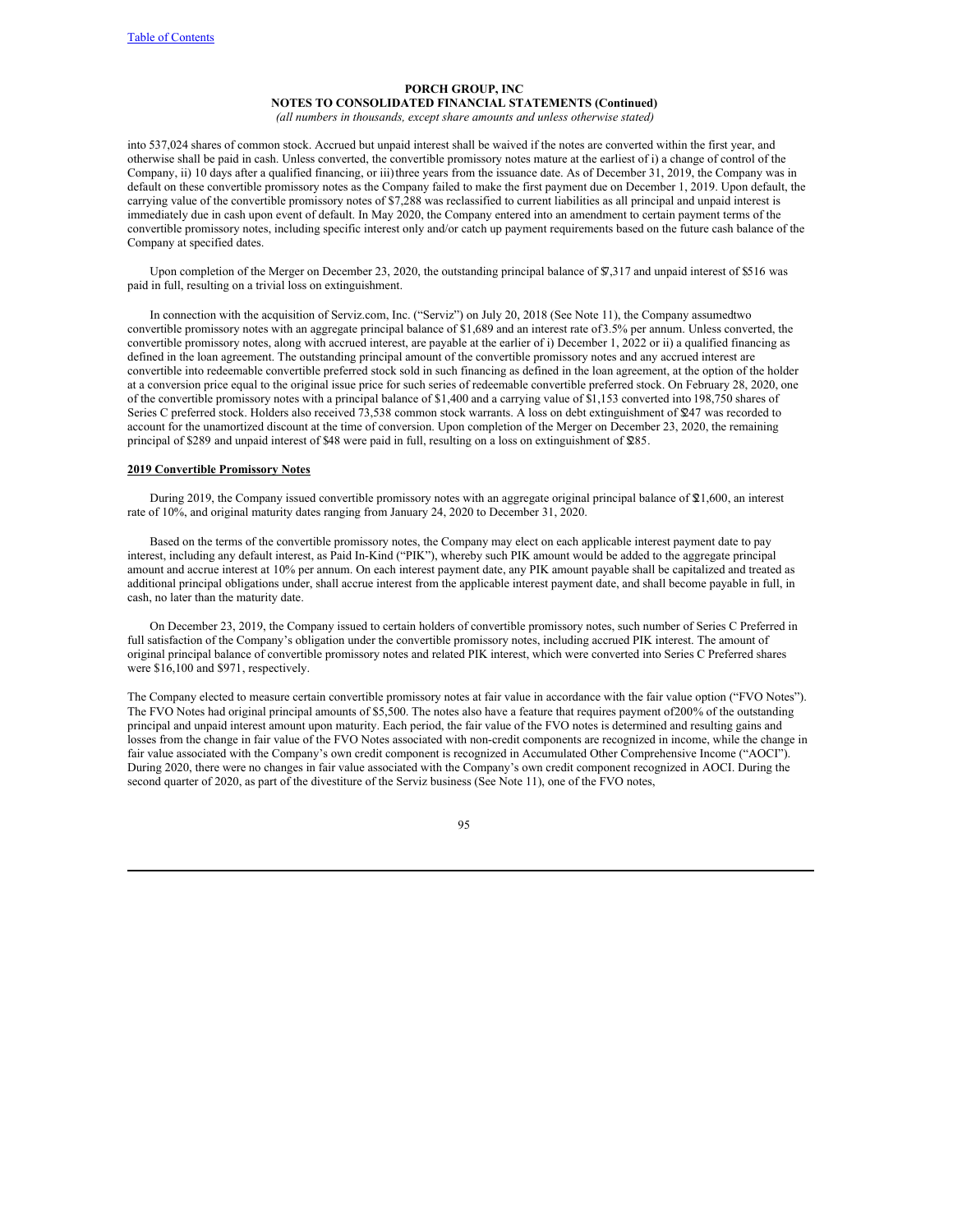*(all numbers in thousands, except share amounts and unless otherwise stated)*

with an original principal balance of\$3,000, was cancelled by the holder. In July 2020, the Company amended the remaining FVO Note. Under this amendment, the loan plus accrued interest would be repaid upon closing of the Merger or within one year from the issuance date, whichever is earliest, with a premium of two times the outstanding principal and accrued interest. Upon completion of the Merger on December 23, 2020, the Note was paid off for \$5,974.

#### **2020 Promissory Notes**

In April 2020, the Company entered into a loan agreement with Western Alliance Bank pursuant to the Paycheck Protection Program established under the Coronavirus Aid, Relief and Economic Security Act ("CARES Act") and is administered by the U.S. Small Business Administration ("SBA"). The Company received loan proceeds of \$8,139 (the "PPP Loan"). The term of the PPP Loan istwo years with a maturity date of April 18, 2022 and bears interest at a fixed rate of 1.00%. Payments of principal and interest on the PPP Loan were deferred for the first nine months of the term of the PPP Loan. Principal and interest are payable monthly, less the amount of any potential forgiveness (discussed below), and the Company may prepay 20% or less at any time prior to maturity with no prepayment penalties, more than 20% will require notice to the lender. The PPP Loan contains customary event of default provisions. As of December 31, 2020, the Company is in compliance with all covenants of the PPP Loan.

All or a portion of the PPP Loan may be forgiven by the SBA and the lender upon application by the Company, if the borrower uses the loan proceeds for eligible purposes, including payroll, benefits, rent and utilities ("Qualifying Expenses"). Not more than 25 percent of the PPP Loan may be used for non-payroll costs. The Company believes that it used the proceeds of the PPP Loan for Qualifying Expenses in accordance with the terms of the PPP Loan. The Company submitted an application for forgiveness of the loan in December 2020. However, no assurance is provided that the Company will be able to obtain forgiveness of the PPP Loan in whole or in part. If the loan is forgiven in part or in whole, the Company will reduce the liability by the amount forgiven and record a gain on extinguishment in the consolidated statements of operations. The carrying value of the PPP Loan is \$8,139 as of December 31, 2020.

As part of the July 23, 2020 acquisition (see Note 11), the Company assumed a loan pursuant to the Paycheck Protection Program for the amount of \$398. The loan has a maturity date of April 10, 2022 and a fixed interest rate of1%. The loan was forgiven by the SBA in the fourth quarter of 2020.

In July 2020, the Company entered into convertible loan agreement with Cantor Fitzgerald Securities in the amount of \$10,000 with the proceeds of the loan to be received upon completion of the Company's 2019 financial statement audit. This convertible loan agreement was amended in August 2020, to provide for the funding of \$5,000 of the loan into a restricted cash account. Upon completion of the Company's 2019 financial statement audit, an additional \$5,000 of loan proceeds was received in October 2020 in addition to the release of the \$5,000 loan proceeds held in a restricted cash account.

The loan included a final payment fee equal to 20% of the loan proceeds which was reflected as a discount on the loan and was accreted to interest expense using the effective interest method over the term of the loan. The proceeds from the convertible loan agreement together, with the final payment fee and the accrued interest were paid in full upon the Merger. The loan accrued 12% interest per annum until the loan was repaid upon the Merger.

At the time of the Merger, Cantor Fitzgerald Securities had the right to elect to receive PTAC Common Shares in lieu of repayment of all or a portion of the loan proceeds, final payment fee and accrued interest. Cantor Fitzgerald Securities chose to receive full payment in cash rather than in PTAC Common Shares.

Upon completion of the Merger on December 23, 2020, the loan was paid off in full in the amount of \$2,063, which included \$10,000 principal balance, \$2,000 final payment fee, and \$63 of accrued interest. As a result of the merger, a contingent beneficial conversion feature became exercisable. The commitment date intrinsic value of \$564 reduced the carrying value of the loan and increased additional paid in capital. The debt holder did not exercise the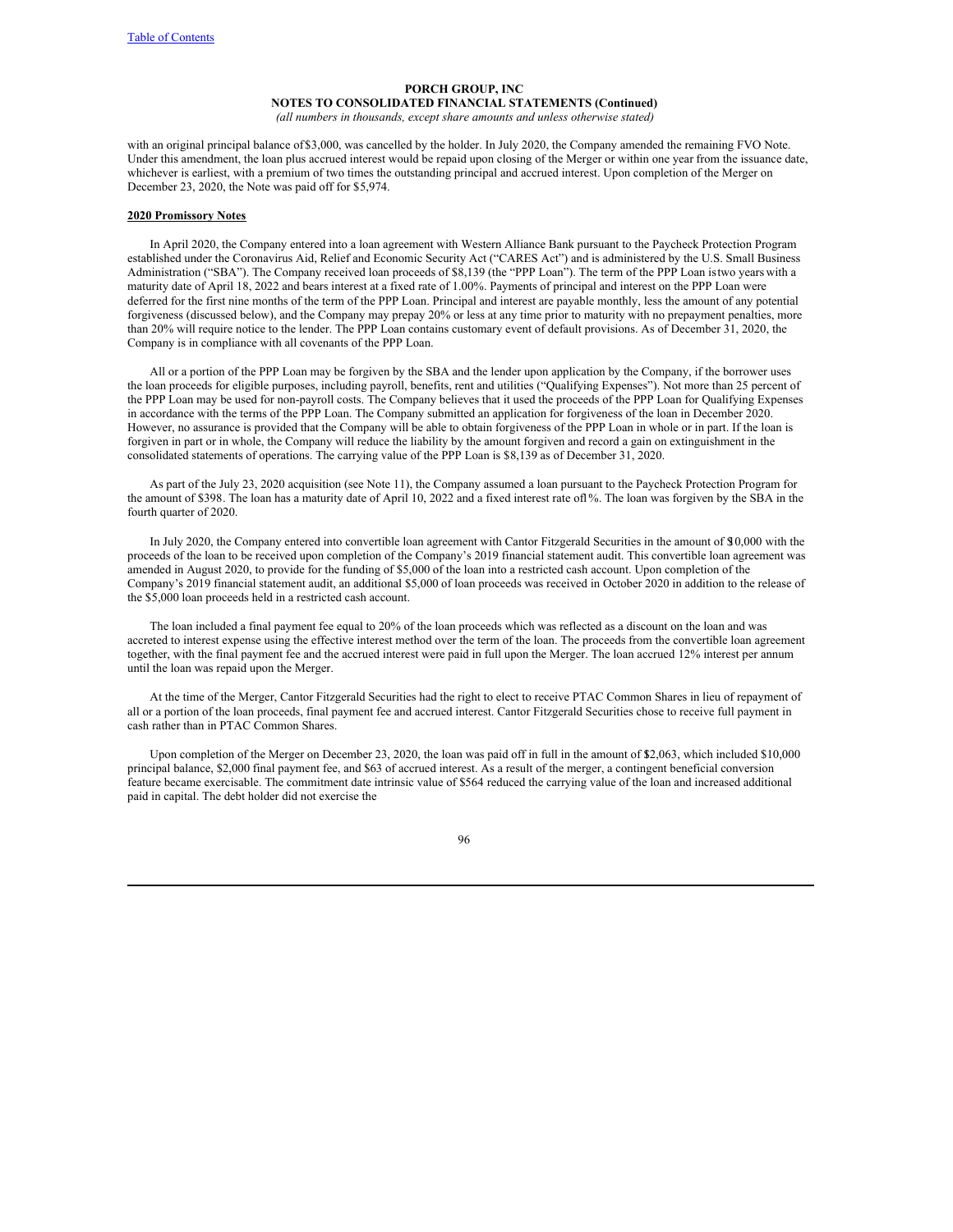*(all numbers in thousands, except share amounts and unless otherwise stated)*

beneficial conversion feature. Therefore, the amount paid to settle the debt was first allocated to the settlement-date intrinsic value of the beneficial conversion feature associated with the loan, resulting in a net decrease in additional paid in capital of \$5,772. The remaining cash payment was allocated to extinguish the debt and interest payable, resulting in a gain on extinguishment of \$5,047.

#### **Other Promissory Notes**

In connection with an acquisition on November 1, 2018, the Company issued term promissory notes payable to the sellers for an aggregate principal of \$1,100 and an interest rate of2.55% per annum. The outstanding principal balance, along with accrued interest, was payable on May 1, 2020. In May 2020, the Company entered into an amendment to certain payment terms of the convertible promissory notes, including specific interest only and/or catch up payment requirements based on the future cash balance of the Company at specified dates. As of December 31, 2019, the promissory notes had a carrying amount \$1,059. Upon completion of the Merger on December 23, 2020, the outstanding principal of \$1,077 and unpaid interest of \$4 were paid in full.

In connection with an acquisition on March 14, 2017, the Company assumed a promissory note payable to a founder of the acquired entity who continued as an employee of the Company following the acquisition. The promissory note has an initial principal balance of \$185 and an interest rate of6% per annum. The outstanding principal, along with accrued interest, was payable on March 31, 2020. As of December 31, 2019, the promissory notes had a carrying amount \$185. Upon completion of the Merger on December 23, 2020, the outstanding principal of \$185 and unpaid interest of \$75 were paid in full.No gain or loss on extinguishment resulted from the payoff of the promissory note.

On December 19, 2019, the Company issued a promissory note for an aggregate principal of \$3,000, with a stated interest rate of3%. In connection with the issuance of this promissory note, the holder also received 403,101 warrants to purchase Series C redeemable convertible preferred stock of the Company. The grant date fair value of the warrants issued was \$3,000, and was deducted from the face value of the bank loans and are accreted to interest expense using the effective interest method over the term of the note or until extinguishment of the related note. Upon occurrence of an Event of Default, the Holder may declare all outstanding obligations immediately payable in cash. Following the occurrence and during the continuance of an Event of Default, interest on the Note shall automatically be increased to 25% per annum. On January 1, 2020, there was an occurrence of default resulting in the default interest rate being effective starting on January 1, 2020.

The note was amended in July 2020, which resolved the conditions of default. The amendment provides that the loan plus accrued interest would be repaid upon closing of the Merger, or within one year of the amendment, with a premium payment of \$1,000. The Company also provided the holder an additional 51,502 warrants to purchase Series C redeemable convertible preferred stock in connection with the amendment. The amended loan was guaranteed by the CEO of the Company with an asset pledge agreement, which the Company accounted for as a capital contribution by the CEO and a debt discount at fair value. The interest rate and other key terms of the note were not changed.

The amendment was accounted for as an extinguishment of the original note, because the amended note was concluded to be substantially different than the original note. The Company recorded a loss on debt extinguishment of \$2,532. The amended note was initially recorded at its fair value of \$4,233. The fair value of the guarantee of \$300 was deducted from the initial fair value of the amended note and is accreted to interest expense using the effective interest method over the term of the note or until extinguishment. As of December 31, 2019, the carrying value of promissory note is \$37, and is included in current portion of long-term debt. Upon completion of the Merger on December 23, 2020, the loan was paid off in full in the amount of \$4,424, which included \$3,381 principal balance, \$1,000 final payment fee, and \$43 of accrued interest.

On February 11, 2020, the Company entered into a future receivables agreement, in which the Company received consideration of \$2,000 and agreed to sell 10% of all of Company's future accounts receivable from the Company's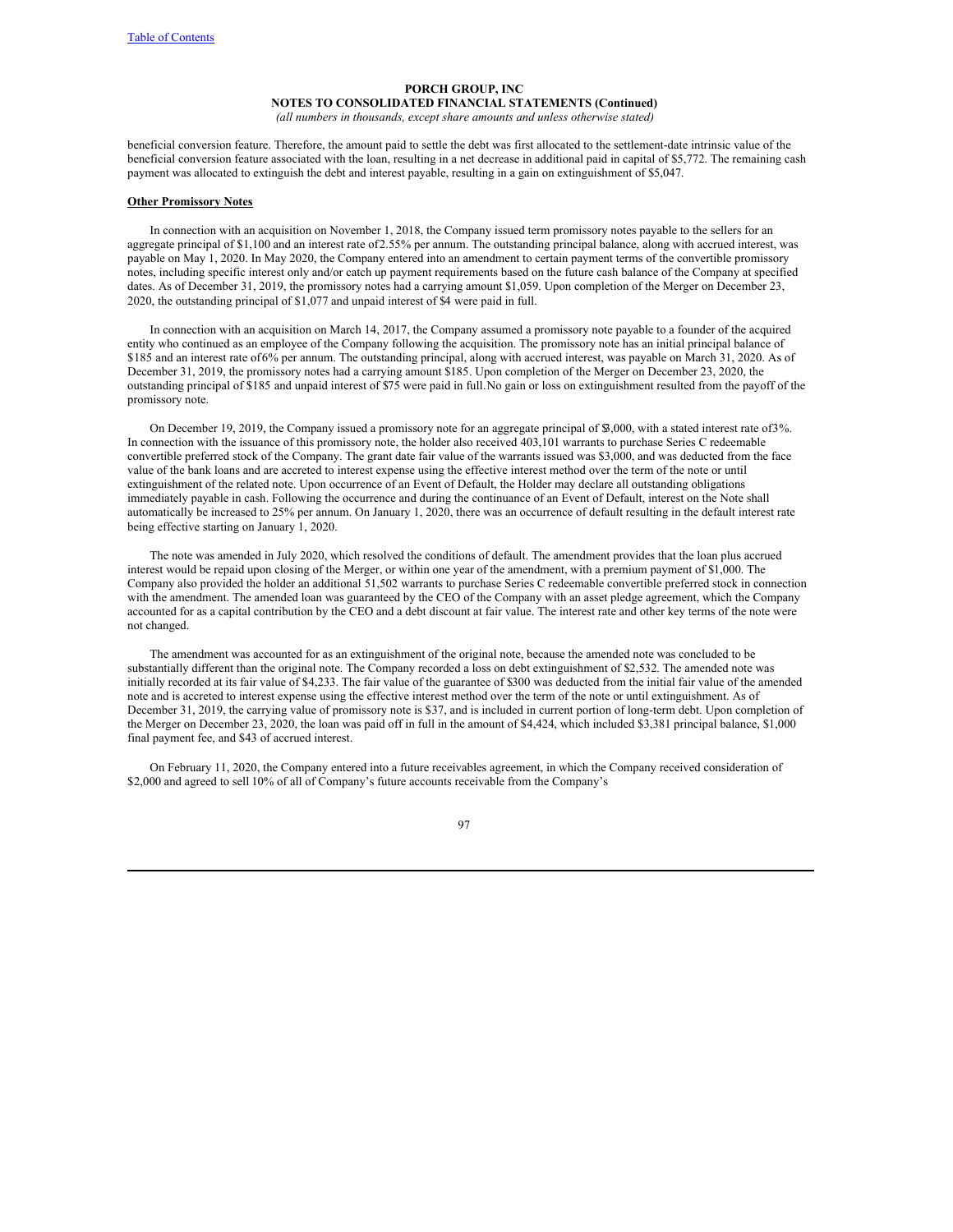*(all numbers in thousands, except share amounts and unless otherwise stated)*

customers until an amount ranging between \$2,300 and \$2,700, depending on timing of repayment, was delivered by or on behalf of Company to the lender. Prior to the required repayment date, the Company repaid \$2,000 of principal and \$700 of interest, resulting in a full payoff of the agreement and no remaining carrying value as of December 31, 2020.

In connection with an acquisition on November 2, 2020, the Company issued a promissory note payable to the founder of the acquired entity. The promissory note has an initial principal balance of \$750 and a stated interest rate of0.38% per annum. The promissory note shall be paid in five equal annual installments of \$150 each, plus accrued interest commencing on January 2<sup>pt</sup>, 2021. As of December 31, 2020, the promissory notes had a carrying amount \$617.

## **Note 7. Equity and Warrants**

# **Shares Authorized**

As of December 31, 2020, the Company had authorized a total of 410,000,000 shares for issuance with 400,000,000 shares designated as common stock, and 10,000,000 shares designated as preferred stock.

### **Common Shares Outstanding and Common Stock Equivalents**

The following table summarizes our fully diluted capital structure at December 31, 2020:

| Issued and outstanding common shares                                      | 75,519,151   |
|---------------------------------------------------------------------------|--------------|
| Earnout common shares (Note 1A and Note 8)                                | 6,150,000    |
| Total common shares issued and outstanding                                | 81,669,151   |
| Common shares reserved for future issuance:                               |              |
| Public warrants                                                           | 8,625,000    |
| Private warrants                                                          | 5,700,000    |
| Common stock options outstanding - 2012 Equity Plan (Note 8)              | 6,414,611    |
| Restricted stock units (Note 8)                                           | 2,415,140    |
| Restricted stock awards (Note 8)                                          | 166,762      |
| 2020 Equity Plan pool reserved for future issuance (Note 8)               | 11, 137, 824 |
| Total shares of common stock outstanding and reserved for future issuance | 116,128,488  |

Total shares of common stock outstanding and reserved for future issuance does not include shares that may be issued in connection with the December 31, 2020 acquisition as discussed on Note 11.

## **Warrants**

# *PTAC Warrants*

Upon completion of the Merger with PTAC on December 23, 2020, the Company assumed8,625,000 public warrants and 5,700,000 private warrants to purchase an aggregate 14,325,000 shares of common stock, which were outstanding as of December 31, 2020. Each warrant entitles the registered holder to purchase one share of common stock at a price of\$11.50 per share, subject to adjustment, commencing 30 days after the completion of the Merger, and expiring on December 23, 2025 which isfive-years after the Merger.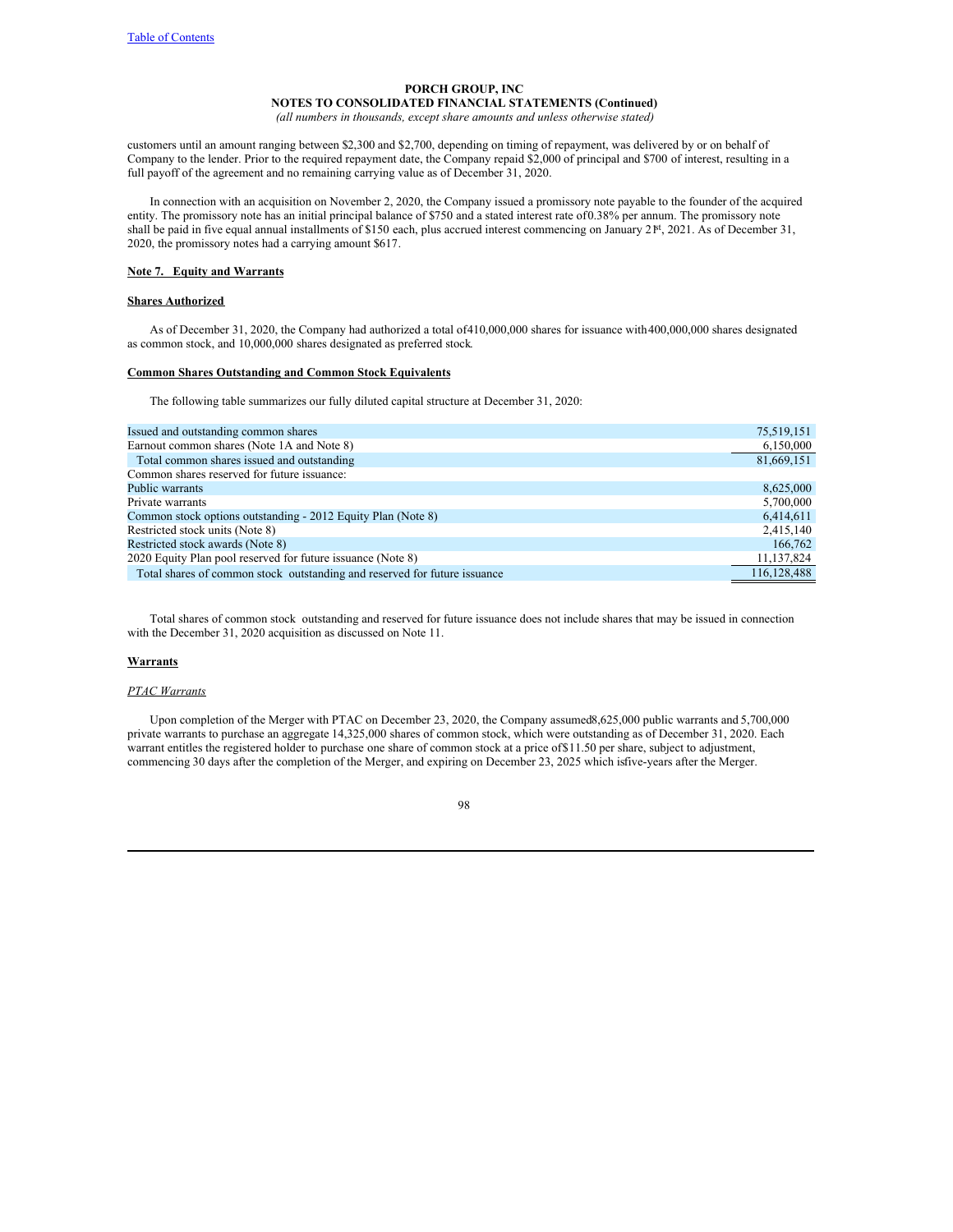*(all numbers in thousands, except share amounts and unless otherwise stated)*

The Company may call the public warrants for redemption (excluding the private warrants), in whole, at a price of\$0.01 per warrant:

- at any time while the public warrants are exercisable,
- upon not less than 30 days' prior written notice of redemption to each public warrant holder,

● if, and only if, the last sale price common stock equals or exceeds\$18.00 per share (as adjusted for stock splits, stock dividends, reorganizations, recapitalizations and the like) for any 20 trading days within a 30-trading day period commencing once the warrants become exercisable and ending on the third trading day prior to the date on which the Company sends the notice of redemption to the warrant holders and,

● if and only if, there is a current registration statement in effect with respect to the issuance of the common stock underlying such warrants at the time of redemption and for the entire 30-day trading period referred to above and continuing each day thereafter until the date of redemption.

The private warrants are identical to the public warrants, except that the private warrants are exercisable on a cashless basis and are non-redeemable so long as they are held by the initial purchasers or their permitted transferees. If the private warrants are held by someone other than the initial purchasers or their permitted transferees, the private warrants will be redeemable by the Company and exercisable by such holders on the same basis as the public warrants. As of December 31, 2020, 5,700,000 private warrants were held by the initial purchases or their permitted transferees and are recorded as a liability on the Consolidated Balance Sheets.

See Note 15 for exercises of a portion of PTAC warrants subsequent to December 31, 2020.

### *Legacy Porch Warrants*

Redeemable convertible preferred stock warrants and common stock warrants that were issued prior to the Merger ("Legacy Porch Warrants") were cancelled in exchange for 702,791 and 1,705,266 shares of common stock through net share settlement, respectively.

Detail related to Legacy Porch Warrant activity for the year ended December 31, 2020, is as follows:

|                                         |                       | Redeemable Convertible<br><b>Preferred Stock</b> |      |                       | <b>Common Stock</b> |                                                  |      |
|-----------------------------------------|-----------------------|--------------------------------------------------|------|-----------------------|---------------------|--------------------------------------------------|------|
|                                         | Number of<br>Warrants | Weighted-<br>Average<br><b>Exercise</b><br>Price |      | Number of<br>Warrants |                     | Weighted-<br>Average<br><b>Exercise</b><br>Price |      |
| <b>Balances as of January 1, 2020</b>   | 965,157               |                                                  | 4.39 |                       | 2,095,074           |                                                  | 2.02 |
| Warrants granted                        | 209.384               |                                                  | 5.62 |                       | 73,538              |                                                  | 1.77 |
| Warrants exercised                      |                       |                                                  | _    |                       |                     |                                                  |      |
| Warrants cancelled                      | (1, 174, 541)         |                                                  | 4.60 |                       | (2,168,612)         |                                                  | 2.02 |
| <b>Balances as of December 31, 2020</b> |                       |                                                  | _    |                       | __                  |                                                  |      |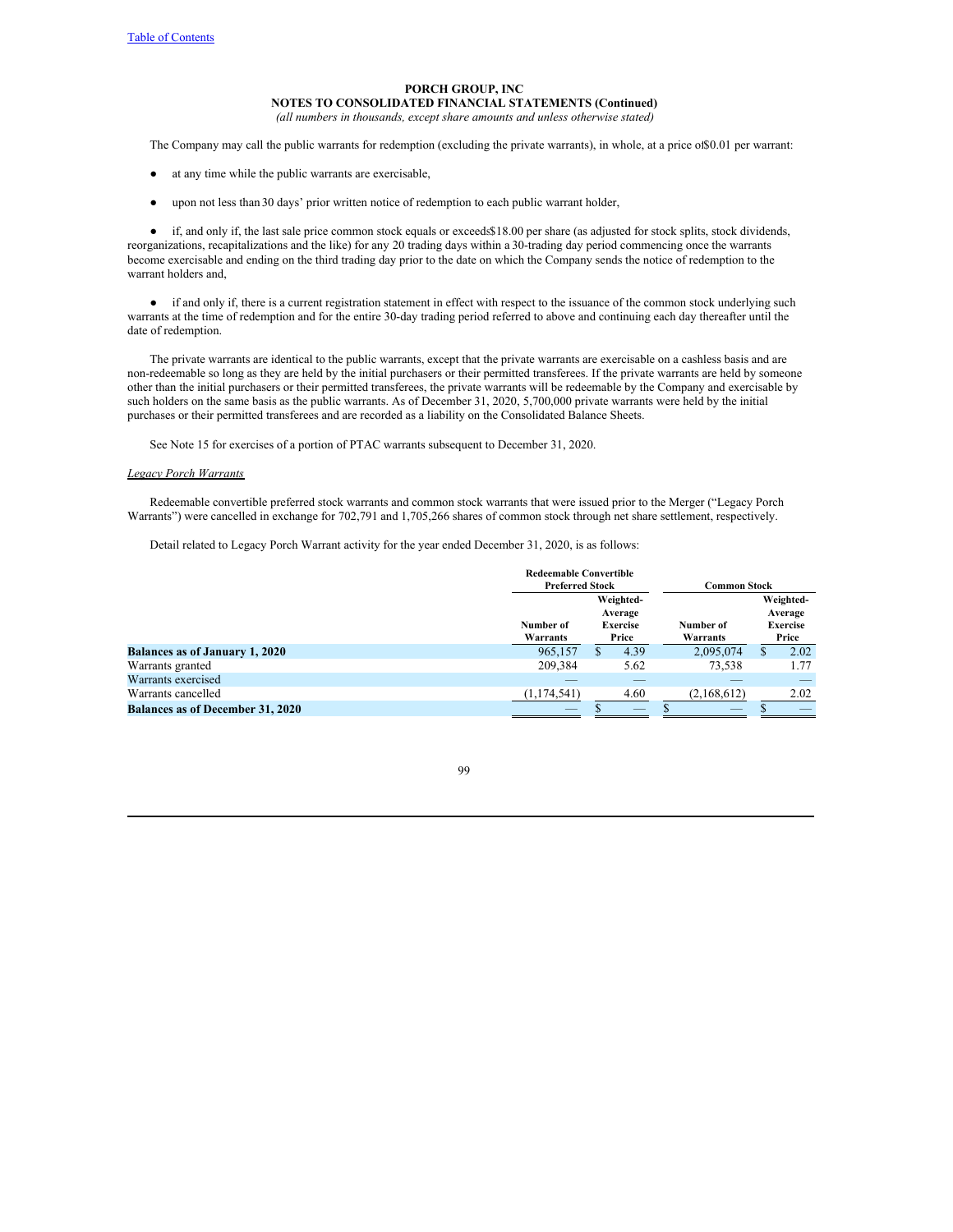*(all numbers in thousands, except share amounts and unless otherwise stated)*

## **Note 8. Stock-Based Compensation**

#### **2012 and 2020 Equity Incentive Plans**

Legacy Porch.com's 2012 Equity Incentive Plan (the "2012 Plan") provides for the grant of incentive and non-statutory options, stock appreciation rights, restricted stock awards ("RSA") and restricted stock units ("RSU") to employees, directors and consultants of the Company ("Service Providers"), collectively referred to as "Awards".

Each Legacy Porch.com option from the 2012 Plan that was outstanding immediately prior to the Merger and held by current employees or service providers, whether vested of unvested, was converted into an option to purchase a number of shares of common stock (each such option, an "Exchanged Option" equal to 0.4697 of Porch Group, Inc. common stock. Except as specifically provided in the Merger Agreement, following the Merger, each Exchanged Option will continue to be governed by the same terms and conditions (including vesting and exercisability terms) as were applicable to the corresponding former Legacy Porch.com option immediately prior to the consummation of the Merger. All stock option, RSA and RSU activity was retroactively restated to reflect the Exchanged Options.

On July 29, 2020, the board of directors approved the adoption of the Porch Group, Inc. 2020 Stock Incentive Plan (the "2020 Plan"), subject to approval by Porch Group, Inc.'s stockholders. On December 22, 2020, the Porch Group, Inc. stockholders voted in favor of adoption of the 2020 Plan.

The aggregate number of shares of common stock reserved for future issuance under the 2020 Plan is11,137,824. The number of shares of common stock available under the 2020 Plan will increase annually on the first day of each calendar year, beginning with the calendar year ending December 31, 2021, and continuing until (and including) the calendar year ending December 31, 2030, with such annual increase equal to the lesser of (i) 5% of the number of shares of common stock issued and outstanding on December 31st of the immediately preceding fiscal year and (ii) an amount determined by the Porch board of directors.

The 2020 Plan provides for the grant of non-qualified stock options, incentive stock options, stock appreciation rights, restricted stock, restricted stock units and other stock awards, and performance awards to employees, officers, non-employee directors and independent service providers of the Company. The 2020 Plan became effective immediately upon the closing of the Merger.

## **Stock-Based Compensation**

Stock-based compensation consists of expense related to (1) equity awards in the normal course and (2) a secondary market transaction as described below:

|                              | 2020          |        |
|------------------------------|---------------|--------|
|                              | (as restated) | 2019   |
| Secondary market transaction | .616          | 33.232 |
| Employee awards              | 9.680         | 2.740  |
| Total operating expenses     | 1,296         | 35.972 |

### *2019 Secondary Stock Transactions*

In May 2019, the Company's CEO and Founder purchased a total of7,559,047 shares of legacy Porch.com redeemable convertible preferred stock from an existing investor for an aggregate purchase price of \$4,023 (\$0.53 per legacy Porch.com share). The Company determined that the purchase price was below fair value of such shares and as result recorded compensation expense of \$33,232 in general and administrative expense for the difference between the purchase price and fair value.

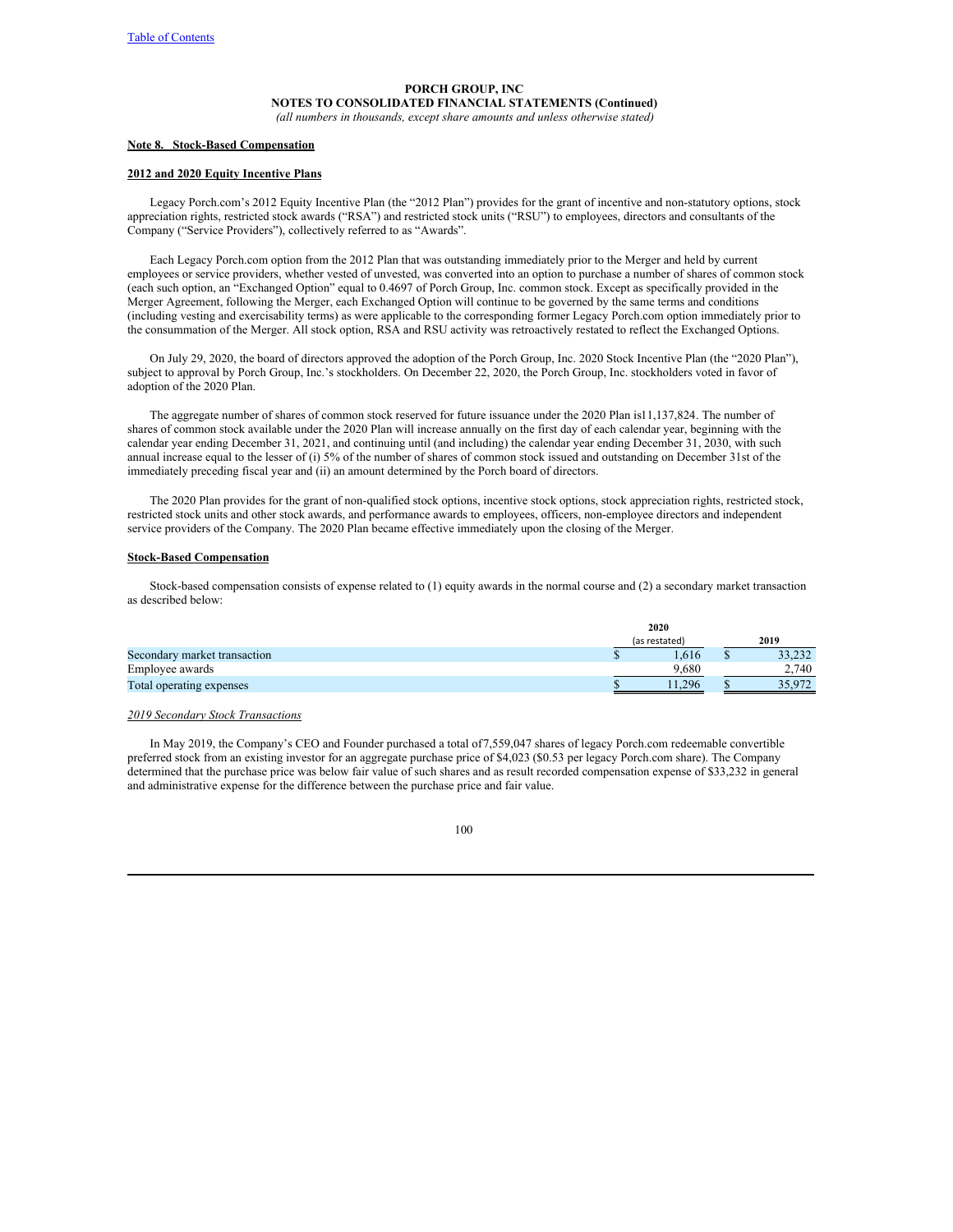*(all numbers in thousands, except share amounts and unless otherwise stated)*

In July 2019, the Company's CEO and Founder subsequently sold 901,940 shares of legacy Porch.com redeemable convertible preferred stock as an incentive to eleven executives of the Company at the same price at which the shares were initially acquired in the May 2019 transaction, which represents a \$2,553 discount to fair value. The Company has the right to repurchase such shares if certain service vesting conditions and performance conditions are not met. In December 2020, the performance vesting conditions were met, and compensation expense of \$1,616 was recorded in 2020 related to these awards, of which \$689 was related to former employees and immediately recognized, as there is no continued service vesting requirement, and \$927 was related to current employees and recognized as a cumulative catch up related to the portion of the service period satisfied through December 31, 2020. The remaining stock compensation related to the award will be recognized over the remaining service period.

### *Common Stock Valuation*

Prior to the completion of the Merger the fair value of Legacy Porch.com common stock used in the calculation of the fair value of the stock options was determined by management with assistance from third-party valuation specialists using both market and income approaches.

## *Stock Options*

Options granted under the Equity Plan to employees typically vest25% of the shares one year after the options' vesting commencement date and the remainder ratably on a monthly basis over the following three years. Other vesting terms are permitted and are determined by the Board. Options have a term of no more than ten years from the date of grant and vested options are generally cancelled three months after termination of employment. All stock options issued during the year ended December 31, 2020 were issued under the 2012 Plan.

Detail related to stock option activity for the year ended December 31, 2020 is as follows:

|                                         | Number of<br><b>Options</b><br>Outstanding |   | Weighted-<br>Average<br><b>Exercise</b><br>Price | Weighted-<br>Average<br>Remaining<br>Contractual<br>Life (Years) | Aggregate<br>Intrinsic<br>Value |
|-----------------------------------------|--------------------------------------------|---|--------------------------------------------------|------------------------------------------------------------------|---------------------------------|
| <b>Balances as of January 1, 2020</b>   | 7,428,682                                  | S | 2.21                                             | 7.3                                                              | 277                             |
| Options granted                         | 2,202,417                                  |   | 4.23                                             |                                                                  |                                 |
| Options exercised                       | (439, 754)                                 |   | 2.02                                             |                                                                  |                                 |
| Options forfeited                       | (323, 840)                                 |   | 2.36                                             |                                                                  |                                 |
| Options canceled or expired             | (2,452,894)                                |   | 2.41                                             |                                                                  |                                 |
| <b>Balances as of December 31, 2020</b> | 6,414,611                                  |   | 2.85                                             | 7.8                                                              | 73,260                          |
| Exercisable at December 31, 2020        | 3.472.595                                  |   | 2.30                                             | 7.0                                                              | 73,260                          |

The fair value of each employee stock option granted during the years ended December 31, 2020 and 2019, were estimated on the date of grant using the Black-Scholes option pricing model with the following assumptions:

|                         | 2020                     | 2019          |
|-------------------------|--------------------------|---------------|
| Risk-free interest rate | $0.3 - 0.6\%$            | $1.6 - 1.9\%$ |
| Expected term (years)   | $5 - 6$                  | $3 - 6$       |
| Dividend yield          | $\overline{\phantom{a}}$ |               |
| Volatility              | $59 - 60\%$              | $46 - 51\%$   |

The risk-free interest rate used in the Black-Scholes option-pricing model is based on the implied yield currently available in the U.S. Treasury securities at maturity with an equivalent term. The expected term for options granted to employees is estimated using the simplified method. The Company has not declared or paid any dividends through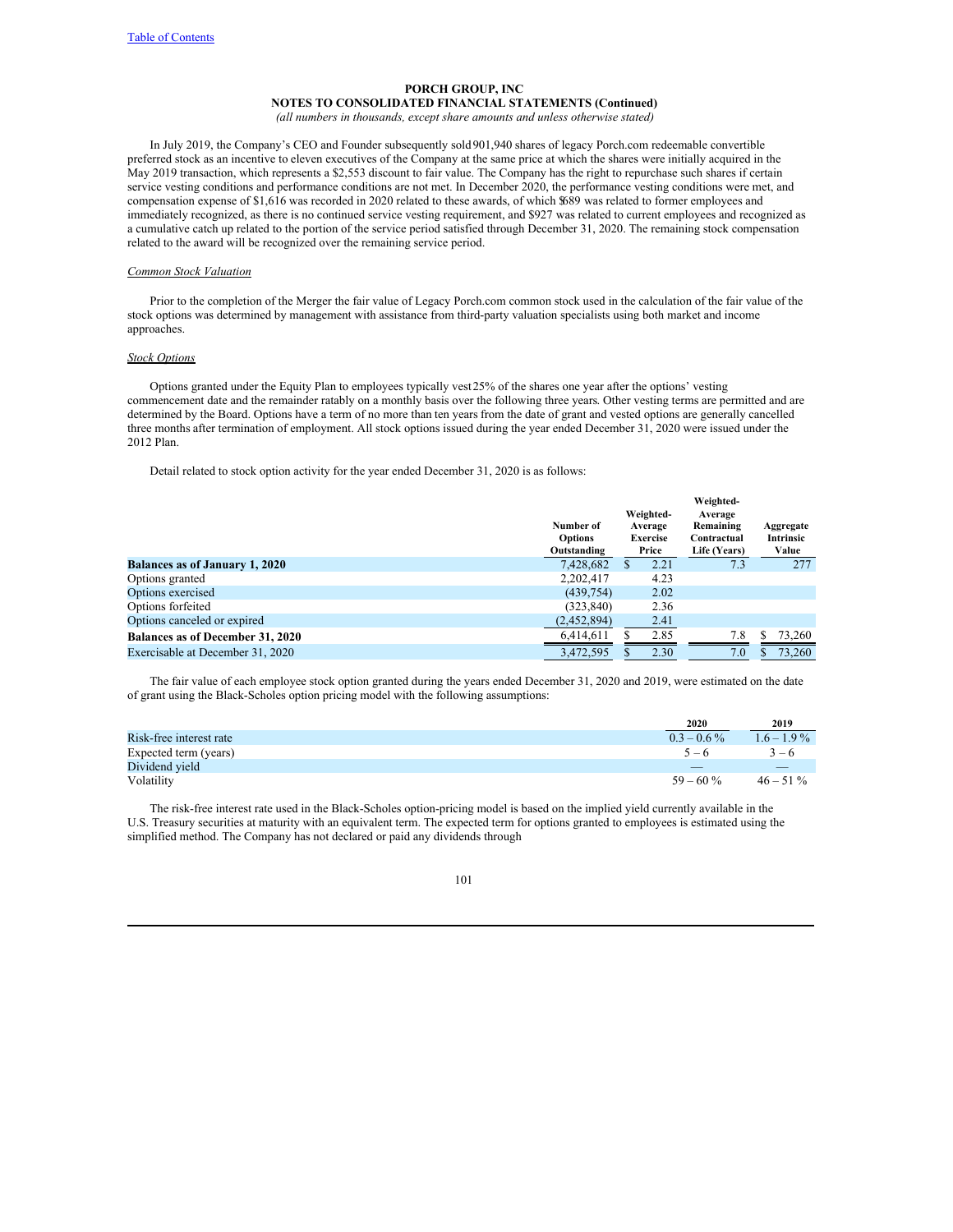*(all numbers in thousands, except share amounts and unless otherwise stated)*

December 31, 2020 and does not currently expect to do so in the future. The Company bases its estimate of expected volatility on the historical volatility of comparable companies from a representative peer group selected based on industry, financial, and market capitalization data. The Company uses the average expected volatility rates reported by the comparable group for an expected term that approximated the expected term estimated by the Company.

The estimated weighted-average grant date fair value of options granted to employees during the years ended December 31, 2020 and 2019, was \$2.26 per share and \$0.85 per share. The fair value of stock options that vested during the years ended December 31, 2020 and 2019, was \$1,785 and \$1,779, respectively.

The total amount of unrecognized compensation cost for options granted to employees and nonemployees as of December 31, 2020, is approximately \$5,245 and is expected to be recognized over a weighted-average period of0.6 years.

### *RSUs and Payroll Reduction Program*

In March 2020, in response to the adverse impact of COVID-19 on the Company's operations and financial performance, the Company carried out a variety of measures to reduce cash operating expenses, including the implementation of a partial employee furlough and payroll reduction in exchange for RSUs. During the year ended December 31, 2020, the Company reduced cash payroll costs by \$3,979 in exchange for a commitment by the Company to provide up to 2,356,045 RSUs subject to (a) a performance (liquidity) vesting condition and (b) and ongoing employment until March 31, 2021 (or June 30, 2021, for certain awards) in order to be fully vested. The grant of these RSUs was approved by the Board of Directors in June, July, and August 2020 and 2,356,045 were issued during the year ended December 31, 2020. The performance vesting conditions, which were previously considered not probable of achievement were met in December 2020 as a result of the Merger. As a result, a cumulative catch up of \$6,506 of compensation expense was recorded. Compensation cost of \$1,605 will be recorded during 2021 over the remaining service period. There was a small number of additional RSU grants during the fourth quarter, which were unrelated to the payroll reduction program. All RSUs issued as part of this program were issued under the 2012 Plan.

The following table summarizes the activity of restricted stock units for the year ended December 31, 2020:

|                                         | Number of<br><b>Restricted</b><br><b>Stock Units</b> |    | Weighted<br>Average<br><b>Fair Value</b> |
|-----------------------------------------|------------------------------------------------------|----|------------------------------------------|
| <b>Balances as of January 1, 2020</b>   |                                                      | ιυ |                                          |
| Granted                                 | 2,450,718                                            |    | 3.69                                     |
| Canceled                                | (35,578)                                             |    | 3.44                                     |
| <b>Balances as of December 31, 2020</b> | 2,415,140                                            |    | 3.64                                     |

## *Employee Earnout Restricted Stock*

Upon the Merger, 976,331 restricted common shares, subject to vesting and forfeiture conditions, were issued to employees and service providers pursuant to their holdings of pre-Merger options, RSUs or restricted shares (the "employee earnout shares"). The employee earnout shares were issued in three equal tranches with separate market vesting conditions.One third of the employee earnout shares will meet the market vesting condition when the closing price of the Company's common stock is greater than or equal to \$18.00 over any twenty trading days within any thirty- consecutive trading day period within36 months of the closing date of the Merger. An additional third will vest when the Company's common stock is greater than or equal to \$20.00 over the same measurement period. The final third will vest when the Company's common stock is greater than or equal to \$22.00 over the same measurement period. The employee earnout shares are forfeited by the employee upon termination of employment. Upon forfeiture, the forfeited shares will be redistributed to all earnout shareholders. Upon redistribution of earnout shares, the awards will be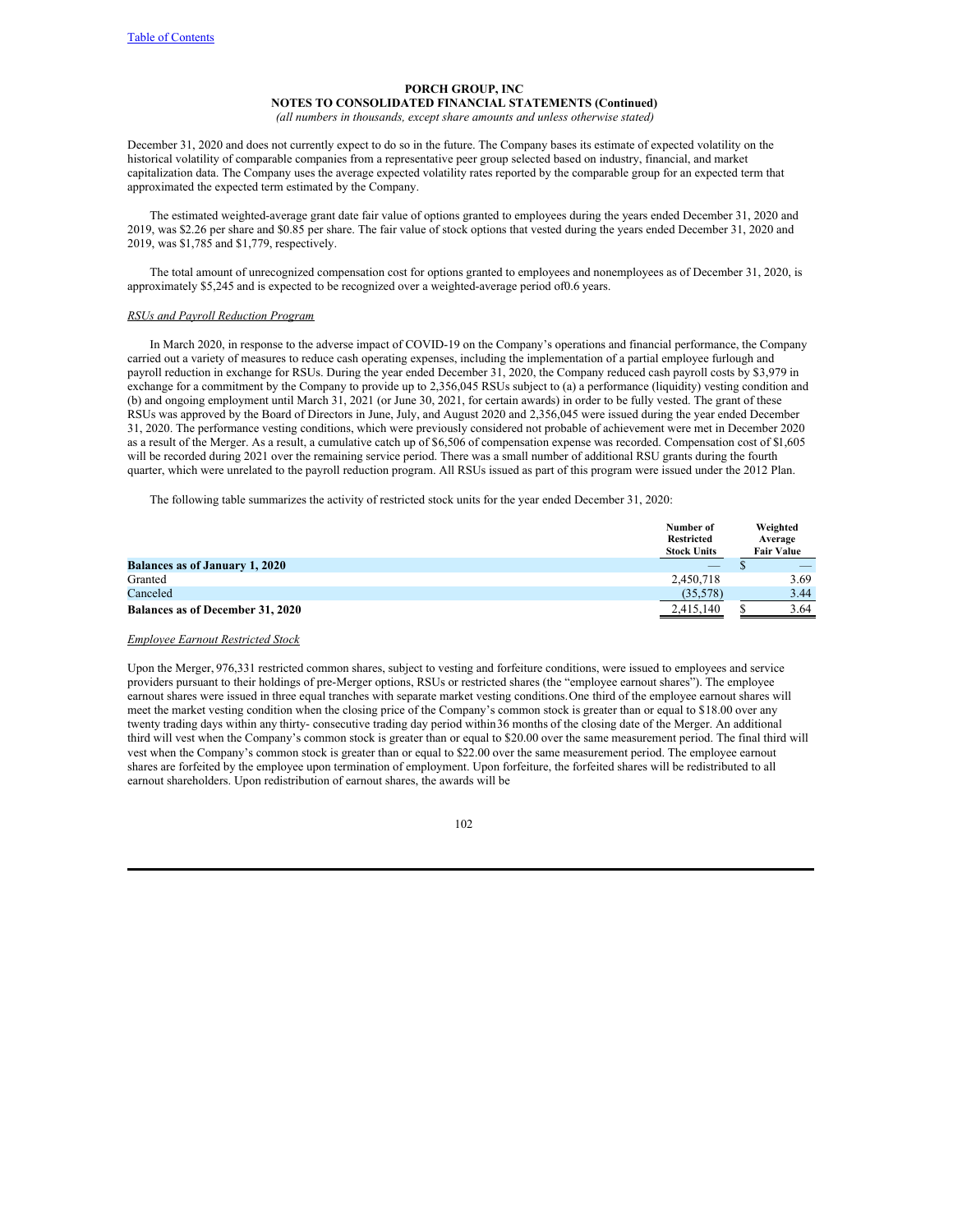*(all numbers in thousands, except share amounts and unless otherwise stated)*

recorded as new awards. The fair value of the award on the grant date is an average of \$12.08 per share and will be recognized as stock compensation expense on a graded vesting basis over the derived service period of 1 year or shorter if the awards vest. During 2020, the Company recorded \$314 in stock compensation expense related to the employee earnout shares.

#### *CEO Earnout Restricted Stock*

Prior to the closing of the Merger, the Company's CEO, Matt Ehrlichman was granted a restricted stock award under the 2012 Plan which was converted into an award of 1,000,000 restricted shares of common stock upon the closing of the Merger. The award will vest in one-third installments if certain stock price triggers are achieved within36-months following the closing of the Merger. One third of the restricted shares will meet the market vesting condition when the Company's common stock is greater than or equal to \$18.00 over any twenty trading days within any thirty- consecutive trading day period within36 months of the closing date of the Merger. An additional third will vest when the Company's common stock is greater than or equal to \$20.00 over the same measurement period. The final third will vest when the Company's common stock is greater than or equal to \$22.00 over the same measurement period. If Mr. Ehrlichman's employment with the Company is terminated prior to the award being fully vested, then the award will be terminated and cancelled, provided that if Mr. Ehrlichman's employment is terminated by the Company without cause or Mr. Ehrlichman resigns due to good reason (in each case, as defined in the award agreement), the award will remain outstanding and will vest to the extent the stock price triggers are achieved during the 36-month period. The fair value of the award on the grant date is an average of \$12.08 per share and will be recognized as stock compensation expense on a graded vesting basis over the derived service period of 1 year or shorter if the awards vest. During 2020, the Company recorded \$322 in stock compensation related to the award.

### *Restricted Stock Awards*

The following table summarizes the activity of restricted stock awards in connection with certain pre-2020 acquisitions for the year ended December 31, 2020:

|                                         | Number of           |
|-----------------------------------------|---------------------|
|                                         | <b>Restricted</b>   |
|                                         | <b>Stock Awards</b> |
| <b>Balances as of January 1, 2020</b>   | 472,141             |
| Shares granted                          |                     |
| Shares vested                           | (305, 379)          |
| Shares forfeited                        | _                   |
| <b>Balances as of December 31, 2020</b> | 166,762             |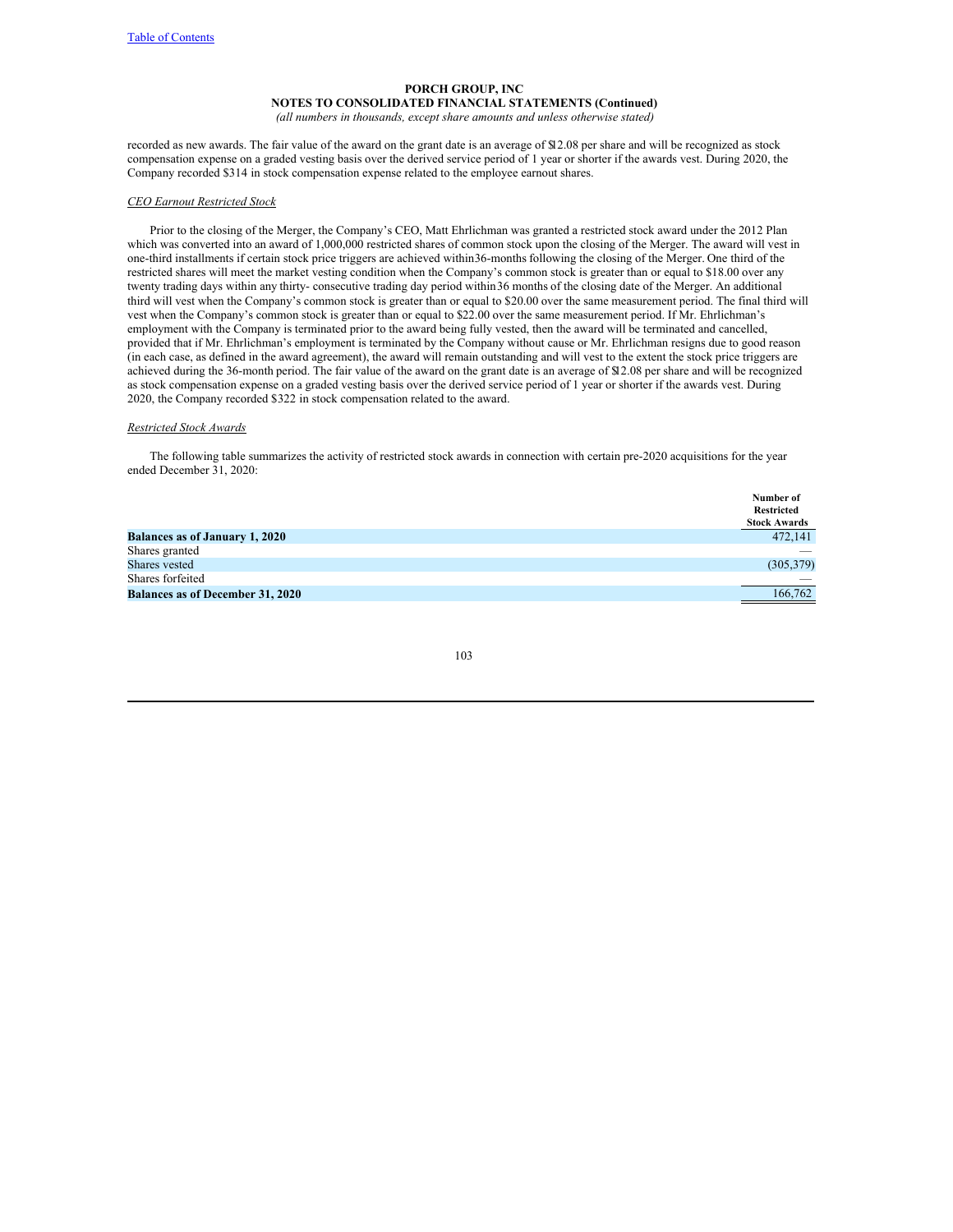*(all numbers in thousands, except share amounts and unless otherwise stated)*

# **Note 9. Income Taxes**

The components of the income tax (benefit) provision are as follows:

|                            |   | 2020<br>(as restated) | 2019 |
|----------------------------|---|-----------------------|------|
| Current:                   |   |                       |      |
| Federal                    | ¢ | _                     |      |
| <b>State</b>               |   | 71                    | 67   |
| Total current              |   | 71                    | 67   |
| Deferred                   |   |                       |      |
| Federal                    |   | (1, 433)              | 21   |
| <b>State</b>               |   | (327)                 | 8    |
| Total deferred             |   | (1,760)               | 29   |
| Provision for income taxes |   | (1,689)               | 96   |

The tax effects of cumulative temporary differences that give rise to significant deferred tax assets and deferred tax liabilities are presented below. The valuation allowance relates to deferred tax assets for which it is more likely than not that the tax benefit will not be realized.

|                                       | December 31,  |              |  |
|---------------------------------------|---------------|--------------|--|
|                                       | 2020          | December 31, |  |
|                                       | (as restated) | 2019         |  |
| Deferred tax assets                   |               |              |  |
| Accrued expenses                      | \$<br>1,114   | \$<br>1,124  |  |
| Stock compensation                    | 2,469         | 1,219        |  |
| Deferred revenue                      | 2,036         | 2,066        |  |
| Property and equipment                | 229           | 176          |  |
| Intangibles                           | 452           | 826          |  |
| Goodwill                              | 1,444         | 1,391        |  |
| Other                                 | 8             | 8            |  |
| Net operating losses                  | 50,119        | 40,815       |  |
| Disallowed interest                   | 6,385         | 2,159        |  |
| Valuation allowance                   | (63,317)      | (48, 499)    |  |
| Total deferred tax assets             | 939           | 1,285        |  |
| Deferred tax liabilities              |               |              |  |
| Internally developed software         | (943)         | (1,319)      |  |
| Total deferred tax liabilities        | (943)         | (1,319)      |  |
| Net deferred tax assets (liabilities) | (4)           | (34)<br>S    |  |

Deferred income taxes reflect the net tax effects of temporary differences between the carrying amounts of assets and liabilities for financial accounting purposes and the amounts used for income tax purposes and the tax effect of the tax loss carryforwards. The Company has recorded a valuation allowance due to the uncertainty surrounding the ultimate realizability or recoverability of such assets. Management evaluates, on an annual basis, both the positive and negative evidence when determining whether it is more likely than not that deferred tax assets are recoverable and the amount of the valuation allowance. In its evaluation, the Company considered its cumulative losses as significant negative evidence. Based upon a review of the four sources of income identified within ASC 740, *Accounting for Income Taxes,* the Company determined that the negative evidence outweighed the positive evidence. At such time as it is determined that it is more likely than not the deferred tax assets are realizable, the valuation allowance will be reduced. The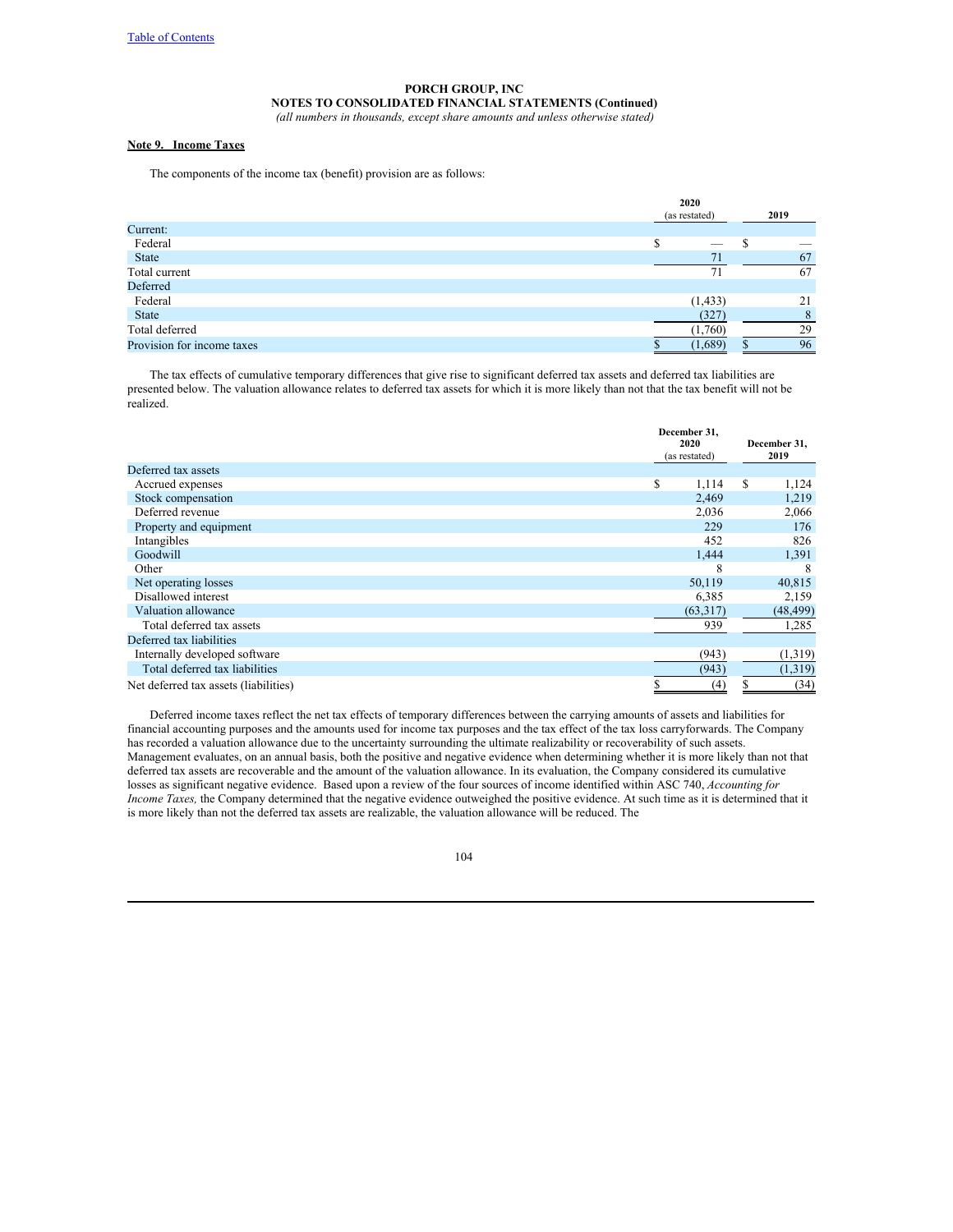*(all numbers in thousands, except share amounts and unless otherwise stated)*

valuation allowance increased by \$14.8 million for the year ended December 31, 2020 from \$48.5 million to \$63.3 million.

As of December 31, 2020 (as restated) and 2019, the Company had net operating loss carryforwards for federal tax purposes of approximately \$209.5 million and \$173.5 million and \$99.0 million and \$68.6 million for state income tax purposes, respectively, which may be used to offset future taxable income. The net operating loss carryforwards for federal tax purposes will begin to expire in 2032 and the net operating loss carryforwards for state tax purposes will begin to expire in 2021. The net operating loss with an unlimited carryforward period is \$106.7 million for federal tax purposes and \$15.3 million for state tax purposes. Utilization of net operating loss carryforwards are subject to certain limitations under Section 382 of the Internal Revenue Code of 1986, as amended, in the event of a change in the Company's ownership, as defined in current income tax regulations.

A reconciliation of the income tax (benefit) provision to the amounts computed by applying the statutory federal income tax rate to earnings before income taxes is shown as follows:

|                                            | 2020          |    |          |
|--------------------------------------------|---------------|----|----------|
|                                            | (as restated) |    | 2019     |
| Tax computed at federal statutory rate     | (11,702)      | D. | (21,677) |
| State tax, net of federal tax benefit      | (2,097)       |    | (1, 475) |
| Other                                      | 803           |    | 515      |
| Loss on disposition                        |               |    | 1,049    |
| Compensation                               | (972)         |    | 6,507    |
| Debt transactions                          | (824)         |    | 2,145    |
| Enacted tax rate changes                   | (159)         |    | (119)    |
| Return to provision                        | (502)         |    | (991)    |
| Valuation allowance                        | 13,764        |    | 14,142   |
| Total provision (benefit) for income taxes | (1,689)       |    | 96       |

The U.S. federal statutory tax rate is21%, while the Company's effective tax rate for 2020 (as restated) was3.0% and 2019 was -0.1%. The difference is due primarily to the tax benefit of pre-tax book losses being offset by valuation allowance. The Company also recorded a deferred tax benefit, resulting from the release of a portion of the valuation allowance due to deferred tax liabilities created by certain current year acquisitions.

The Company files federal and state tax returns. The Company is subject to income tax examinations by federal and various state tax authorities for years beginning in 2017 and 2015, based on the respective statutes of limitations. Further, to the extent allowed by law, the taxing authorities may have the right to examine prior originating periods due to the existence of net operating loss and tax credit carryforwards in the years that they are utilized.

The Company had no unrecognized uncertain tax positions as of December 31, 2020 and 2019.

# **Note 10. 401(k) Savings Plan**

Effective November 1, 2014, the Company established a defined contribution savings plan under Section 401(k) of the Internal Revenue Code. This plan covers substantially all domestic employees who meet minimum age and service requirements and allows participants to defer a portion of their annual compensation on a pre-tax basis. Company contributions to the plan may be made at the discretion of the Board. As of December 31, 2020 the Company had not made contributions to the plan since its inception.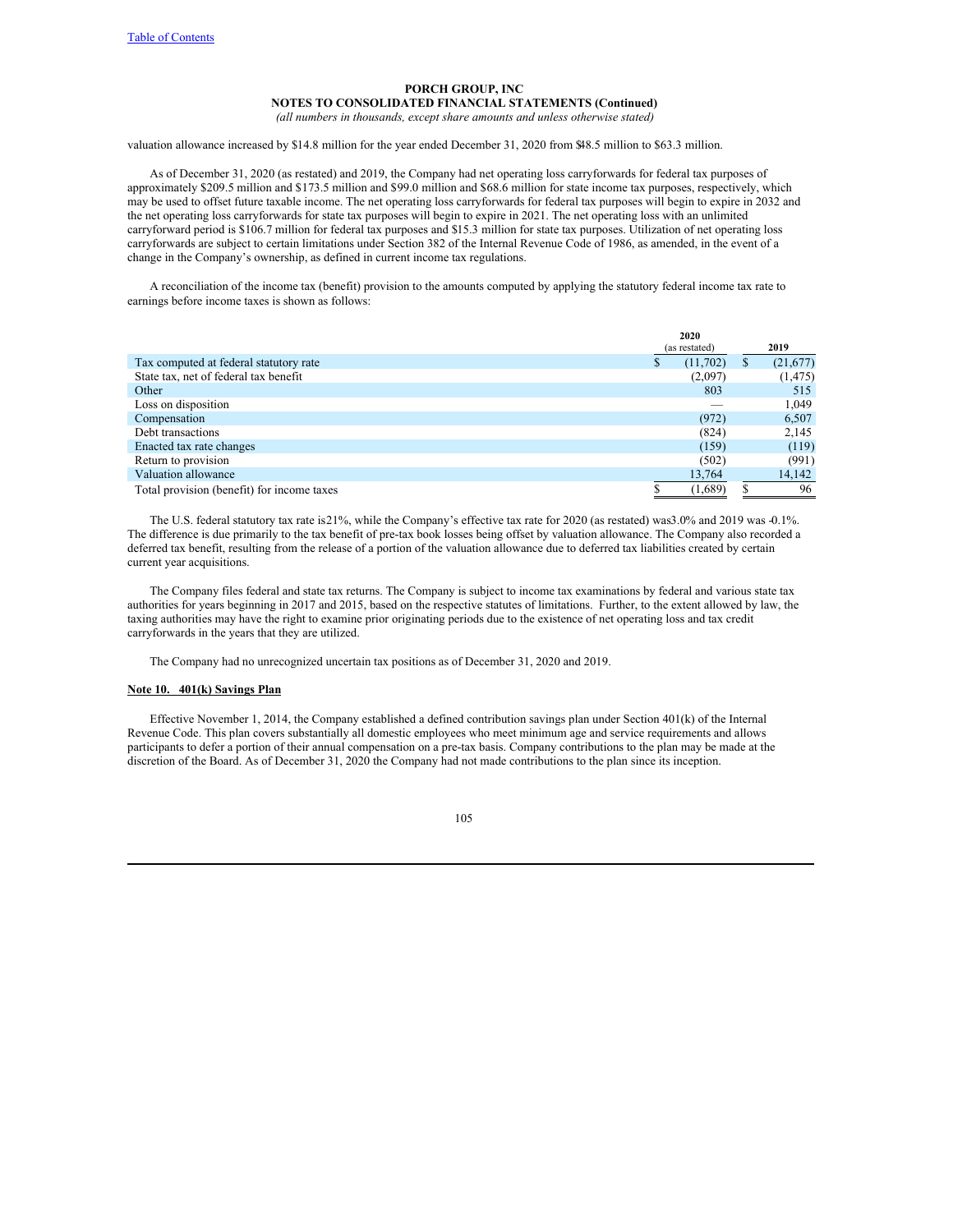*(all numbers in thousands, except share amounts and unless otherwise stated)*

# **Note 11. Business Combinations and Disposals**

During 2020 and 2019, the Company completed several business combination transactions. The purpose of each of the acquisitions were to expand the scope and nature of the Company's product and service offerings, obtain new customer acquisition channels, add additional team members with important skillsets, and realize synergies. The aggregate transaction costs associated with these transactions were \$247 and \$123 during 2020 and 2019, respectively, and are included in general and administrative expenses on the consolidated statements of operations. The results of operations for each acquisition are included in the Company's consolidated financial statements from the date of acquisition onwards.

# **2020 Acquisitions and Disposals**

The acquisitions are included in the Company's consolidated financial statements as of the date of the acquisition. The fair values assigned to tangible and intangible assets acquired and liabilities assumed are based on management's estimates and assumptions and may be subject to change as additional information is received. The primary areas that remain preliminary relate to the fair values of intangible assets acquired, certain tangible assets and liabilities acquired, legal and other contingencies as of the acquisition date, income and nonincome-based taxes and residual goodwill. The Company expects to finalize the valuation as soon as practicable, but not later than one year from the acquisition date.

Pro forma results of operations have not been presented because the effects of 2020 acquisitions, individually and in the aggregate, were not material to our consolidated results of operations.

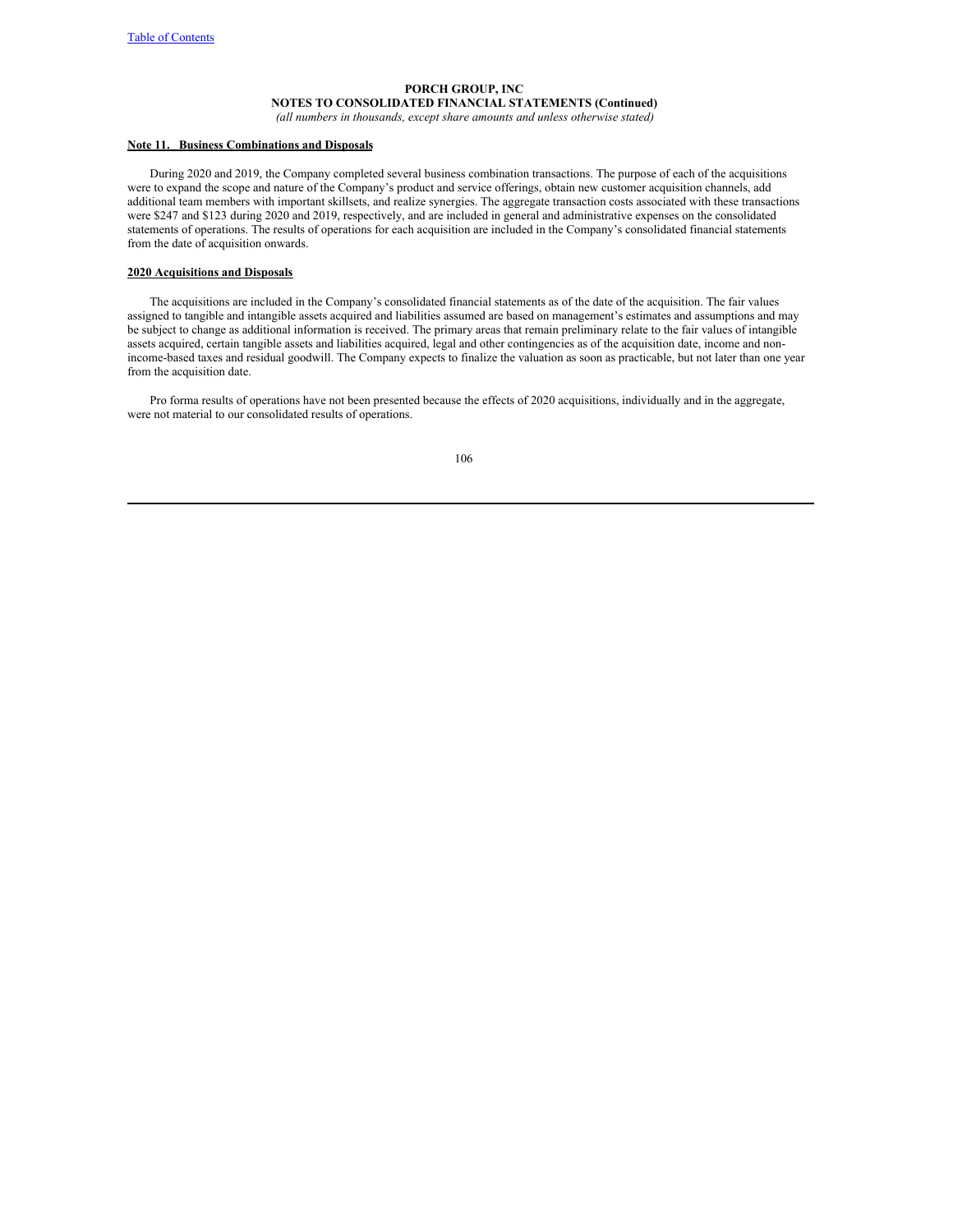*(all numbers in thousands, except share amounts and unless otherwise stated)*

The following table summarizes the total consideration and the estimated fair value of the assets acquired and liabilities assumed for business combinations made by the Company during the year ended December 31, 2020:

|                                    | Weighted<br>Average              |                                     |       |                                  |         |                              |                |    |         |
|------------------------------------|----------------------------------|-------------------------------------|-------|----------------------------------|---------|------------------------------|----------------|----|---------|
|                                    | <b>Useful Life</b><br>(in years) | <b>July 23, 2020</b><br>Acquisition |       | December 31, 2020<br>Acquisition |         | Other<br><b>Acquisitions</b> |                |    | Total   |
| Purchase consideration:            |                                  |                                     |       |                                  |         |                              |                |    |         |
| Cash                               |                                  | \$                                  | 2,000 | \$                               | 6,003   | S.                           | 325            | \$ | 8,328   |
| Issuance of common stock           |                                  |                                     | 1,790 |                                  | 4,711   |                              | 358            |    | 6,859   |
| Deferred acquisition consideration |                                  |                                     |       |                                  |         |                              | 80             |    | 80      |
| Notes payable                      |                                  |                                     |       |                                  |         |                              | 607            |    | 607     |
| Contingent consideration           |                                  |                                     |       |                                  | 1,749   |                              |                |    | 1,749   |
| Total purchase consideration:      |                                  | \$                                  | 3,790 | \$                               | 12,463  | \$                           | 1,370          | S  | 17,623  |
| Assets:                            |                                  |                                     |       |                                  |         |                              |                |    |         |
| Cash and cash equivalents          |                                  | \$                                  | 382   | \$                               | 119     | \$                           | 36             | \$ | 537     |
| Current assets                     |                                  |                                     | 554   |                                  | 212     |                              |                |    | 773     |
| Property and equipment             |                                  |                                     | 212   |                                  | 44      |                              | $\mathfrak{D}$ |    | 258     |
| Intangible assets:                 |                                  |                                     |       |                                  |         |                              |                |    |         |
| Customer relationships             | 5.0                              |                                     | 740   |                                  | 2.400   |                              |                |    | 3,140   |
| Acquired technology                | 9.0                              |                                     | 470   |                                  | 3,700   |                              | 300            |    | 4,470   |
| Trademarks and tradenames          | 13.0                             |                                     | 670   |                                  | 600     |                              | 240            |    | 1,510   |
| Non-competition agreements         | 2.0                              |                                     | 70    |                                  | 155     |                              |                |    | 225     |
| Goodwill                           |                                  |                                     | 1,576 |                                  | 7,242   |                              | 1,358          |    | 10,176  |
| Total assets acquired              |                                  |                                     | 4,674 |                                  | 14,472  |                              | 1,943          |    | 21,089  |
| <b>Current liabilities</b>         |                                  |                                     | (884) |                                  | (322)   |                              | (527)          |    | (1,733) |
| Deferred tax liabilities, net      |                                  |                                     |       |                                  | (1,687) |                              | (46)           |    | (1,733) |
| Net assets acquired                |                                  | \$                                  | 3,790 | \$                               | 12,463  |                              | 1,370          |    | 17,623  |

## *July 23, 2020 Acquisition*

On July 23, 2020, the Company acquired a moving services technology company. The purpose of the acquisition was to expand the scope and nature of the Company's service offerings, add additional team members with important skillsets, and realize synergies. We expect \$1,576 of acquired goodwill to be deductible for income tax purposes.

## *December 31, 2020 Acquisition*

On December 31, 2020, the Company acquired iRoofing LLC, a roofing software company. The purpose of the acquisition was to expand the scope and nature of the Company's service offerings, add additional team members with important skillsets, and realize synergies. As part of the consideration, 300,000 shares of commons stock issued have a guarantee of \$20.00 per share. The contingent consideration would equal approximately 123,000 additional shares of common stock at the time of the acquisition. The goodwill associated with the acquisition is not expected to be deductible for income tax purposes.

### *Other Acquisitions*

In the third quarter of 2020, the Company completed two other acquisitions that are not material to the consolidated financial statements. The purpose of these acquisitions was to expand the scope and nature of the Company's service offerings, add additional team members with important skillsets, and realize synergies. The transaction costs associated with this acquisition were trivial. We expect \$222 of acquired goodwill for one of the acquisitions to be deductible for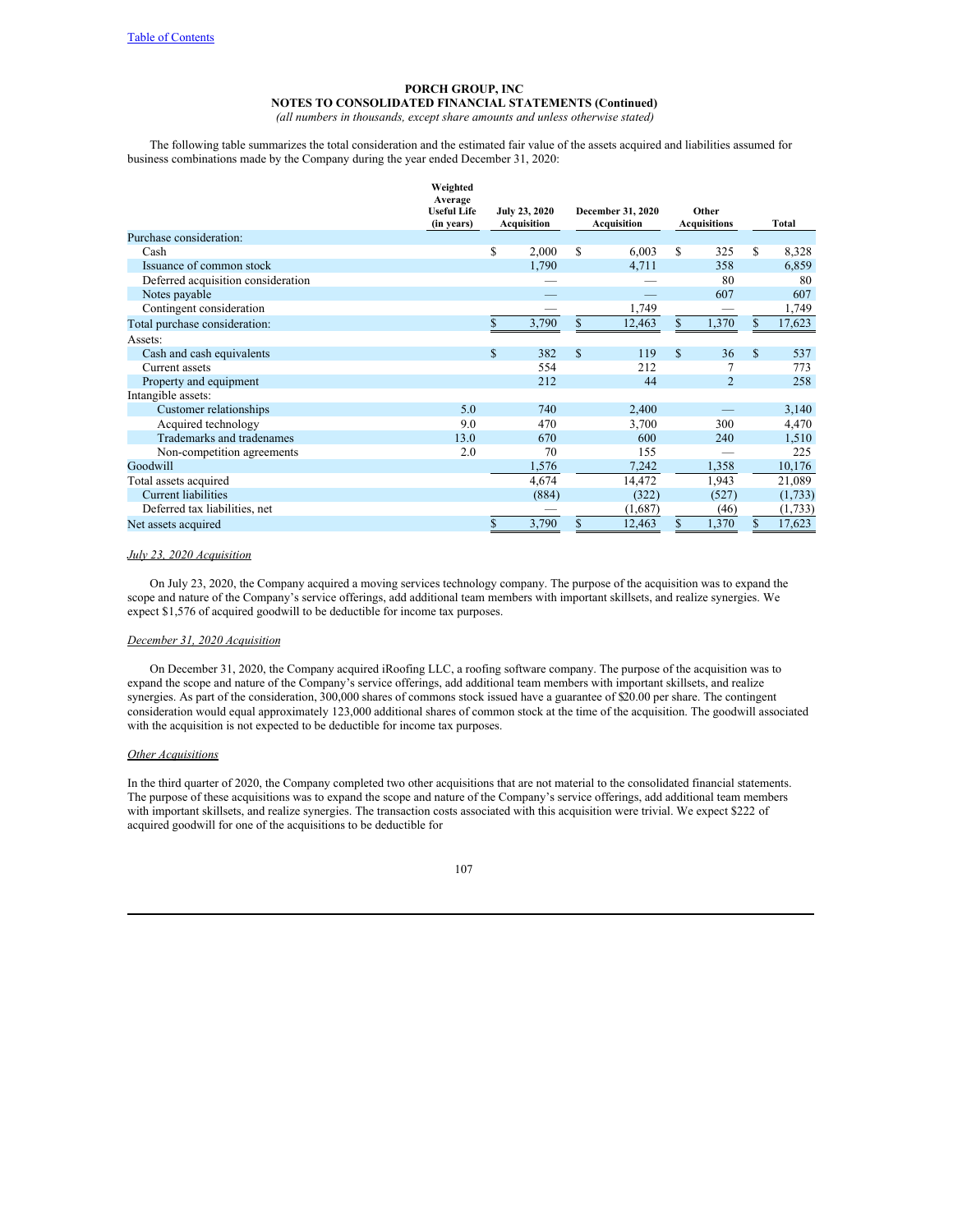*(all numbers in thousands, except share amounts and unless otherwise stated)*

income tax purposes. The goodwill associated with another acquisition is not expected to be deductible for income tax purposes.

### *2020 Disposal*

On May 29, 2020, the Company disposed of the Serviz business. At the same time, the Company entered into a revenue transaction with the buyer of Serviz that will be satisfied over a one-year service period. In consideration for both the Serviz business and the revenue transaction, the Company received \$5,000 in cash and the buyer cancelled the Company's convertible promissory note which was recorded under the FVO and had a fair value at the time of the transaction of \$2,724. The consideration allocated to the revenue transaction based on the fair value of services to be delivered is \$5,000. The remainder of the consideration, was determined to be consideration for Serviz. Serviz had net assets of approximately \$1,282. The Company recorded a gain of \$1,442 included in the gain on divestiture of businesses in the consolidated statements of operations for the year ended December 31, 2020.

### **2019 Acquisitions and Disposals**

The Company acquired a business that connects new homebuyers to utility companies, for aggregate consideration of \$479 which included definite-lived intangible assets of \$340, net liabilities of \$830 and goodwill of \$969. The purpose of the acquisition was to expand the scope and nature of the Company's product and service offerings, obtain new customer acquisition channels, add additional team members with important skillsets, and realize synergies. The transaction costs associated with this acquisition were \$123 and are included in general and administrative expenses on the consolidated statements of operations. The acquisition was not material to the consolidated financial statements.

The Company divested of a company and as a part of the transaction, received23,488 shares of Porch's common stock. The Company recorded a \$4,508 loss upon disposal in loss on divestiture of businesses in the consolidated statements of operations for the year ended December 31, 2019.

#### **Note 12. Commitments and Contingencies**

#### **Leases**

The Company leases its facilities under non-cancelable operating leases, some of which contain rent holidays and escalation provisions.

Rent expense is recognized on the straight-line method over the term of the lease. The difference between rent expense (which includes the impact of rent holidays and escalation provisions) and rent paid is recorded as deferred rent, the current portion of which is included in other current liabilities and the long-term portion in other liabilities in the Company's consolidated balance sheets.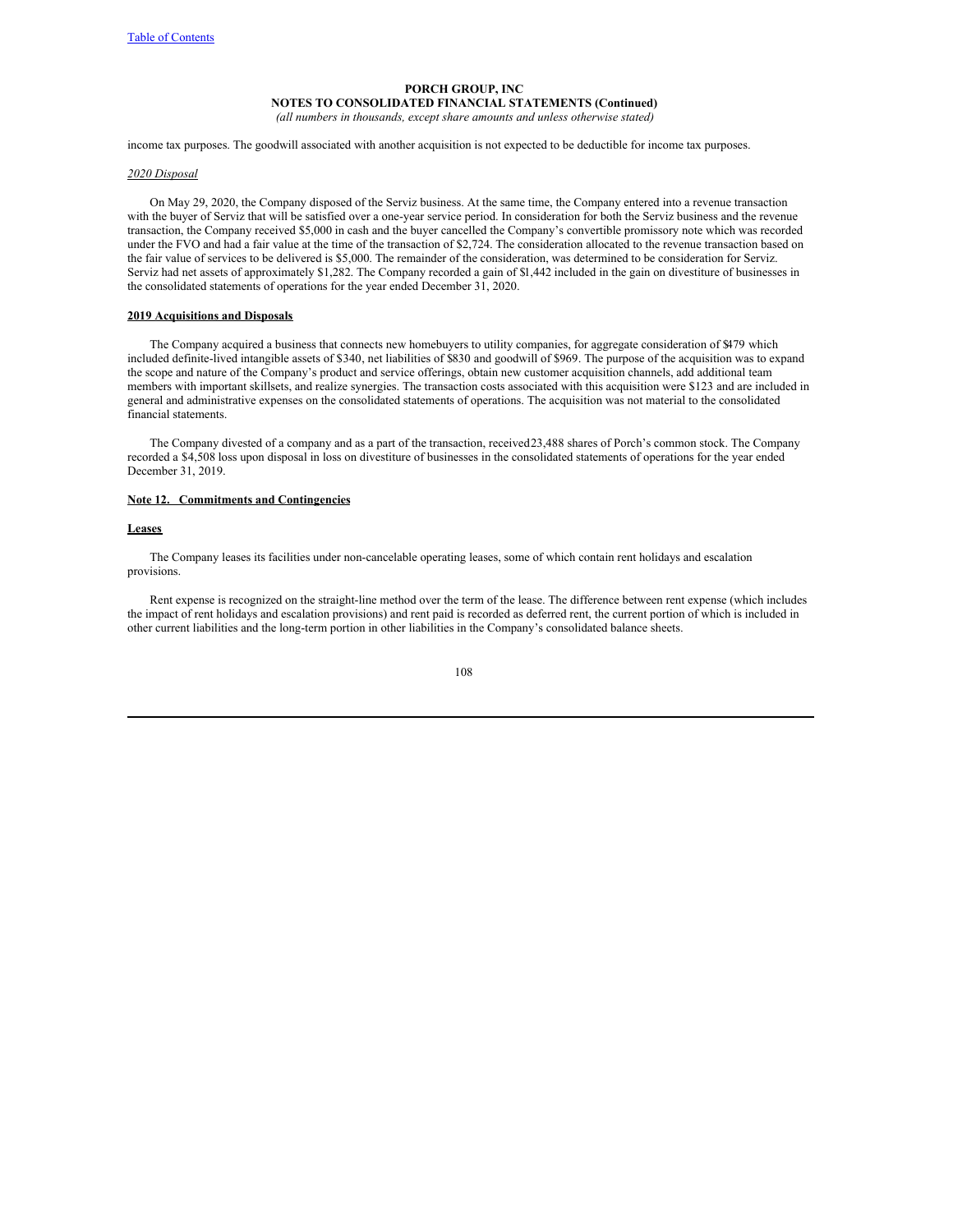*(all numbers in thousands, except share amounts and unless otherwise stated)*

Minimum commitments under noncancelable operating lease agreements as of December 31, 2020, are as follows:



Rent expense was approximately \$1,700 and \$1,800 during the years ended December 31, 2020 and 2019, respectively.

### **Purchase Commitments**

As of December 31, 2020, the Company had non-cancelable purchase commitments, primarily for data purchases, as follows:

| 2021         | ъ | 3,742  |
|--------------|---|--------|
| 2022         |   | 3.514  |
| 2023         |   | 3,514  |
| 2024<br>2025 |   | $-$    |
|              |   |        |
|              |   | 10,770 |

# **Litigation**

From time to time the Company is or may become subject to various legal proceedings arising in the ordinary course of business, including proceedings initiated by users, other entities, or regulatory bodies. Estimated liabilities are recorded when it is both probable that a liability has been incurred and the amount of the loss can be reasonably estimated. In many instances, the Company is unable to determine whether a loss is probable or to reasonably estimate the amount of such a loss and, therefore, the potential future losses arising from a matter may differ from the amount of estimated liabilities the Company has recorded in the financial statements covering these matters. The Company reviews its estimates periodically and makes adjustments to reflect negotiations, estimated settlements, rulings, advice of legal counsel, and other information and events pertaining to a particular matter.

#### *Cases under Telephone Consumer Protection Act*

Porch and an acquired entity, GoSmith.com, are party to 14 legal proceedings alleging violations of the automated calling and/or Do Not Call restrictions of the Telephone Consumer Protection Act of 1991 ("TCPA"). Some of these actions allege related state law claims. Most of the proceedings were commenced as mass tort actions by a single plaintiffs' law firm in December 2019 and April/May 2020 in federal district courts throughout the United States and have been consolidated in the United States District Court for the Western District of Washington, where Porch resides. A related action brought by the same plaintiffs' law firm was dismissed with prejudice and is on appeal before the Ninth Circuit Court of Appeals.

These actions are at an early stage in the litigation process. It is not possible to determine the likelihood of an unfavorable outcome of these disputes, although it is reasonably possible that the outcome of these actions may be

<sup>109</sup>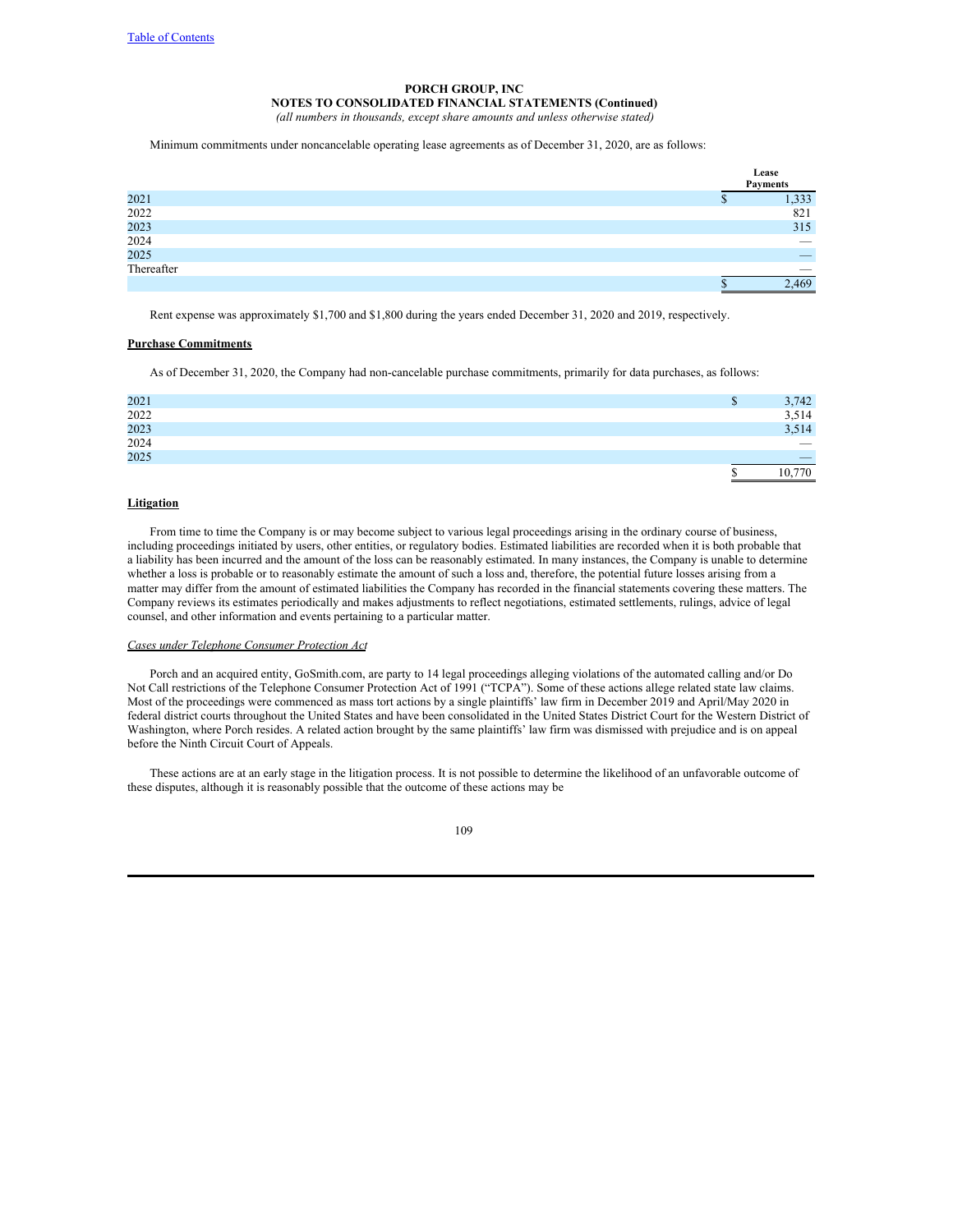*(all numbers in thousands, except share amounts and unless otherwise stated)*

unfavorable. Further, it is not possible to estimate the range or amount of potential loss (if the outcome should be unfavorable). Porch intends to contest these cases vigorously.

#### *Kandela, LLC v Porch.com, Inc.*

In May 2020, the former owners of Kandela, LLC filed a complaint against Porch in the Superior Court of the State of California, alleging a breach of contract related to the terms and achievement of an earnout agreement related to the acquisition of the Kandela business and related fraudulent inducement claims. This action is at an early stage in the litigation process and Porch is unable to determine the likelihood of an unfavorable outcome, although it is reasonably possible that the outcome may be unfavorable. Porch is unable to provide an estimate of the range or amount of potential loss (if the outcome should be unfavorable). Porch intends to contest this case vigorously.

# *Putative Wage and Hours Class Action Proceeding.*

A former employee of HireAHelper™ filed a complaint in San Diego County Superior Court asserting putative class action claims for failure to pay overtime, failure to pay compensation at the time of separation and unfair business practices in violation of California law. HireAHelper™ was served with the complaint in December 2020 and on January 28, 2021 Defendants removed the case to the United States District Court for the Southern District of California. The plaintiff seeks to represent all current and former non-exempt employees of HireAHelper™ and Legacy Porch in the State of California during the relevant time period. This action is at an early stage in the litigation process and Porch is unable to determine the likelihood of an unfavorable outcome, although it is reasonably possible that the outcome may be unfavorable. Porch is unable to provide an estimate of the range or amount of potential loss (if the outcome should be unfavorable), however the parties have agreed to explore resolution by way of a private non-binding mediation in the summer or fall of 2021. Porch intends to contest this case vigorously.

# **Note 13. Related Parties**

In July 2020, the CEO and founder, entered into an agreement with another significant shareholder, that provides, upon consummation of the PTAC Merger Agreement, for a payment of \$3,214 in cash and 950,000 of Porch Group, Inc. stock from the CEO to the other significant shareholder in connection with the Merger Agreement including the conversion of preferred stock to common stock. This transfer of \$17,284 in consideration was accounted for as a deemed capital contribution from the CEO and founder to the Company and induced conversion of preferred stock into common stock immediately prior to the close of the PTAC Merger Agreement. The total consideration transferred increase total net loss in determining net loss available to common shareholders by \$17,284.

In 2019, the CEO and founder of the Company purchased convertible promissory notes with an aggregate original principal balance of \$1,000.

In 2019, the Company sold a direct-to-customer security services business to a related party as one of its divestitures as it focused the business operations on its core vertical software strategy. See Note 11.

In 2019, the Company entered into an acquisition deferral agreement with the former owner of a business previously acquired by the Company on March 14, 2017. The existing agreement provided for payments of \$931 on December 31, 2018, and \$232 quarterly from June 14, 2019 through March 14, 2020. The amended payment schedule provides for monthly installments of at least \$100, as determined by the agreement, beginning in June 2019 and the balance shall be paid in full by December 31, 2021.

In 2019, convertible promissory notes having an aggregate original principal balance of \$16,600 and accrued interest of \$641 converted into 1,173,473 shares of Series B redeemable convertible preferred stock and warrants to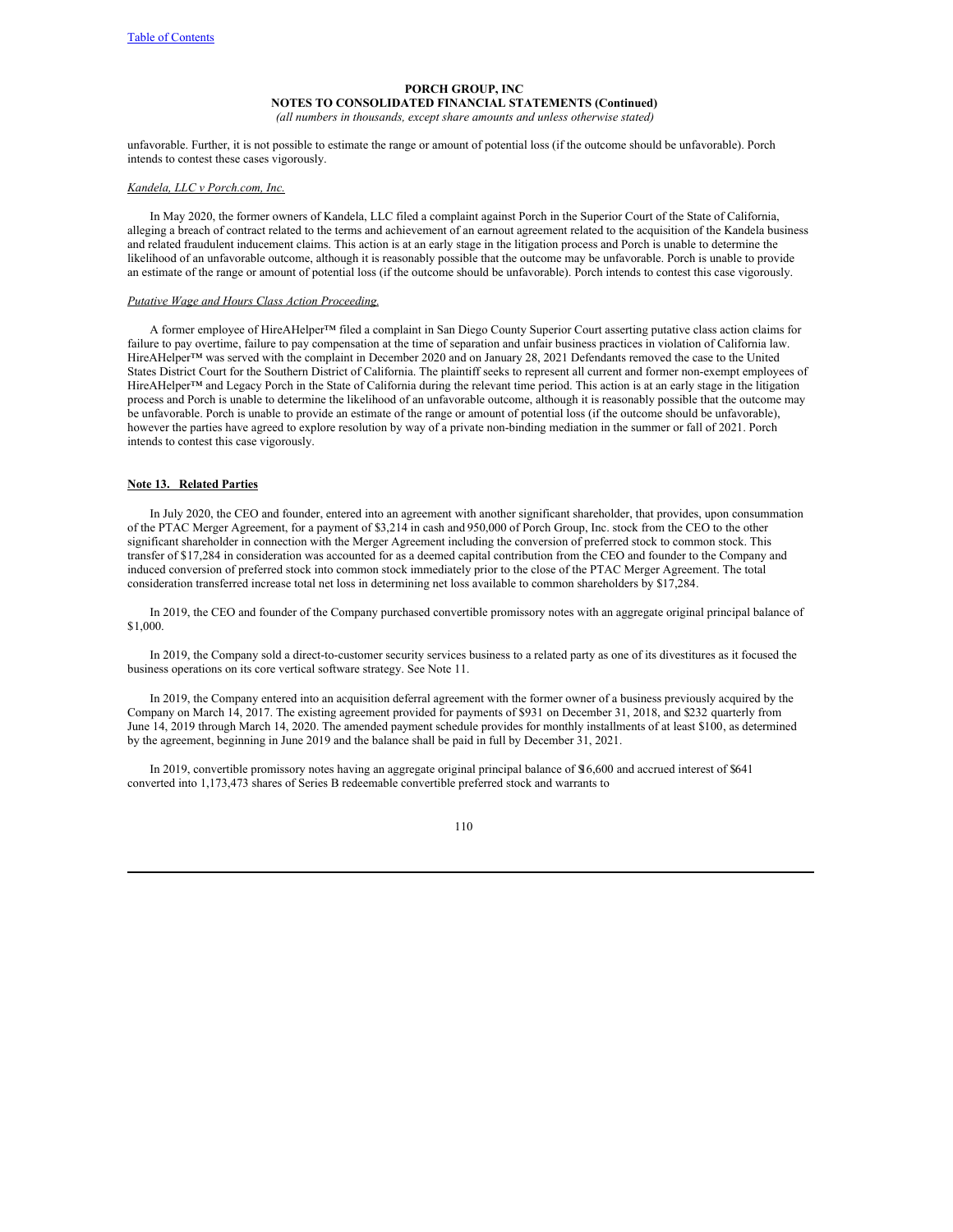*(all numbers in thousands, except share amounts and unless otherwise stated)*

purchase 70,408 shares of Series B redeemable convertible preferred stock. An existing investor affiliated with a member of the Board participated in this equity conversion and received 354,268 shares of Series B redeemable convertible preferred stock and warrants to purchase 21,256 shares of Series B redeemable convertible preferred stock. See Note 7.

An immediate family member of the Company's CEO and founder is a partner of a law firm retained by the Company. The Company purchased services from this law firm in the amounts of approximately \$2,873 and \$862 during the years ended December 31, 2020 and 2019, respectively. The amounts due to this law firm were \$0 and \$2,693 as of December 31, 2020 and 2019, respectively. The law firm received 21,256 shares of Series B Preferred and warrants to purchase2,042 shares of Series B Preferred in 2018, which reduced the payable due to this firm by \$500.

#### **Note 14. Basic and Diluted Net Loss Per Share**

Basic and diluted net loss per share attributable to common stockholders is presented in conformity with the two-class method required for participating securities. It has been retrospectively adjusted for all periods prior to the reverse capitalization. The retroactive adjustment is based on the same number of weighted average shares outstanding in each historical period.

Under the two-class method, basic net loss per share attributable to common stockholders is computed by dividing the net loss attributable to common stockholders by the weighted-average number of shares of common stock outstanding during the period.

Diluted earnings per share attributable to common stockholders adjusts basic earnings per share for the potentially dilutive impact of stock options, restricted stock units, restricted stock awards, convertible notes, earnout shares and warrants. As the Company has reported losses for all periods presented, all potentially dilutive securities are antidilutive and accordingly, basic net loss per share equals diluted net loss per share.

The following table sets forth the computation of the Company's basic and diluted net loss attributable per share to common stockholders for the years ended December 31, 2020 and 2019:

| 2020                                                                                     |    |               |    |            |
|------------------------------------------------------------------------------------------|----|---------------|----|------------|
|                                                                                          |    | (as restated) |    | 2019       |
| Numerator:                                                                               |    |               |    |            |
| Net loss                                                                                 | \$ | (54, 032)     | S. | (103, 319) |
| Induced conversion of preferred stock                                                    |    | (17, 284)     |    |            |
| Net loss attributable to common stockholders, basic                                      |    | (71, 316)     |    | (103, 319) |
|                                                                                          |    |               |    |            |
| Add: gain on warrant fair value                                                          |    | (2, 427)      |    |            |
| Adjusted net loss for diluted loss per share                                             |    | (73, 743)     |    | (103, 319) |
|                                                                                          |    |               |    |            |
| Denominator:                                                                             |    |               |    |            |
| Shares used in computing net loss attributable per share to common stockholders, basic   |    | 36, 344, 234  |    | 31,170,351 |
| Shares used in computing net loss attributable per share to common stockholders, diluted |    | 36, 374, 215  |    | 31,170,351 |
| Net loss attributable per share to common stockholders:                                  |    |               |    |            |
| <b>Basic</b>                                                                             | \$ | $(1.96)$ \$   |    | (3.31)     |
| Diluted                                                                                  | \$ | (2.03         |    | (3.31)     |
|                                                                                          |    |               |    |            |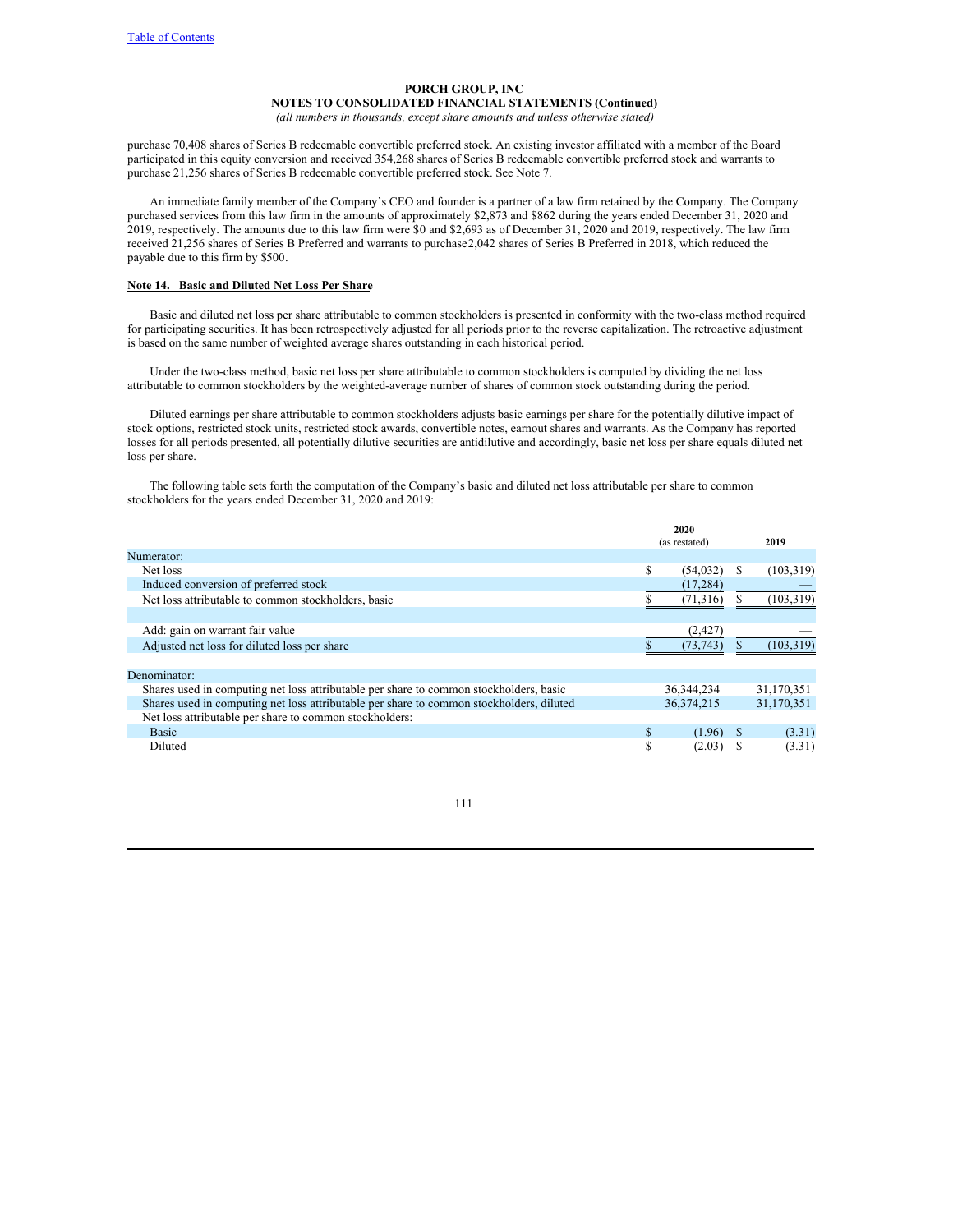*(all numbers in thousands, except share amounts and unless otherwise stated)*

The following table discloses securities that could potentially dilute basic net loss per share in the future that were not included in the computation of diluted net loss per share because to do so would have been antidilutive for all periods presented:

|                                   | 2020                     | 2019      |
|-----------------------------------|--------------------------|-----------|
| Stock options                     | 6,414,611                | 7,428,682 |
| Restricted stock units and awards | 2,581,902                | 495,633   |
| Legacy Porch warrants             |                          | 3,060,530 |
| Public warrants                   | 8,625,000                |           |
| Earnout shares                    | 6,150,000                |           |
| Convertible debt                  | $\overline{\phantom{a}}$ | 1,734,264 |
|                                   |                          |           |

See Note 7 for additional information regarding the terms of warrants. See Note 8 for additional information regarding stock options and restricted stock units and awards.

### **Note 15. Subsequent Events**

- (a) In January 2021, the Company entered into an amendment (the"Runway Amendment") to the Loan and Security Agreement, dated as of July 22, 2020 (as amended, the "Runway Loan Agreement"), with Runway Growth Credit Fund, Inc., as agent for a syndicate of lenders. Among other things, the Runway Amendment includes a commitment for a supplemental term loan in the aggregate amount of up to \$10 million, reduces the interest rate payable on borrowed amounts, reduces certain financial covenants related to minimum revenue and amended the maturity date to December 15, 2024.
- (b) In January 2021, the Company entered into an amendment of the purchase agreement with the selling members of Hire-a-Helper, LLC that was acquired in November 2018. Under this amendment, the selling members consented to satisfy the contingent consideration for approximately \$2 million.
- (c) In January 2021, the Company announced several acquisitions. On January 12, 2021, the Company acquired DataMentors Holdings, LLC d/b/a V12 Data ("V12 Data"), a leading software, data and analytics platform with a focus on household and mover insights, data management and marketing activation, in a cash transaction for a total purchase price of approximately \$22 million payable at closing, subject to customary adjustments, plus up to \$6 million of contingent purchase price payments based upon the financial performance of V12 Data during the 2021 and 2022 calendar years. In addition, the Company has agreed to provide a retention pool under the 2020 Plan of up to 100,000 shares of restricted Common Stock to retain key employees of V12 Data and contingent compensation (subject to the achievement of certain post-closing milestones) of up to an additional \$6 million in cash or shares of Common Stock (at the Company's election) to certain key employees of V12 Data. The V12 Data acquisition is expected to provide Porch with full-spectrum, enterprise-grade capabilities to capture the unique-to-the-market pre-mover marketing opportunity.

Additionally, on January 13, 2021, the Company entered into a definitive agreement to acquire Homeowners of America Holding Corporation ("HOA"), a leading property and casualty insurance company focused on products in the residential homeowner space, in a cash and stock transaction with consideration consisting of (i) \$100,000, as adjusted in accordance with the terms of the definitive agreement, of which up to \$25,000 may be payable in Common Stock at the election of the Company, (ii)500,000 additional shares of Common Stock subject to the trading price of Common Stock exceeding \$22.50 for twenty (20) out of thirty (30) consecutive trading days in the two (2) year period following the consummation of the HOA acquisition and (iii) a retention pool under the 2020 Porch Group, Inc. Stock Incentive Plan (the "2020 Plan") of shares of restricted Common Stock in an amount equal to \$510 and up to 100,000 options for acquisition of Common Stock to retain key employees of HOA, in each case upon the terms and subject to the conditions of the definitive agreement. The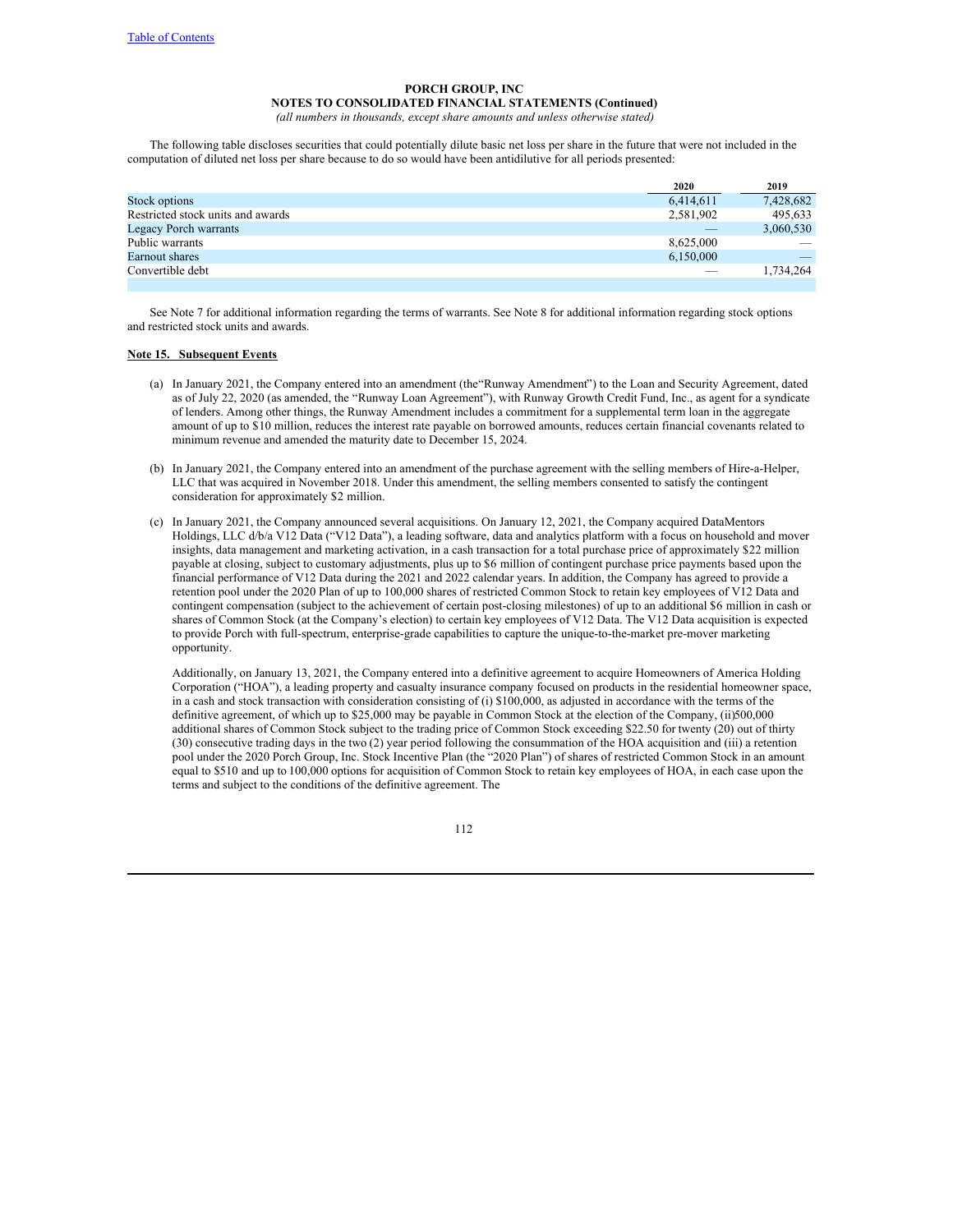*(all numbers in thousands, except share amounts and unless otherwise stated)*

HOA acquisition is subject to state insurance regulatory approval and customary closing conditions. The HOA acquisition is expected to close in the second quarter of 2021. HOA is a managing general agent ("MGA") and carrier hybrid with a strong reinsurance strategy that currently operates in six states. The HOA acquisition is expected to enable Porch to offer its own line of homeowner's insurance alongside its existing insurance agency which partners with many other top carriers and provide consumers with flexibility and choice.

Additionally, in January 2021, the Company purchased a smaller home inspection company. This acquisition is not material to the Company's financial statements.

(d) During March 2021, holders of public warrants described in Note 7, exercised their warrants to acquire7,846,757 shares of common stock at a price of \$11.50 per share, resulting in cash proceeds of\$90.2 million.

Porch provided notification to the holders of warrants the Company's intent to exercise its contractual right to redeem the warrants. It is expected that the holders will choose to exercise their warrants rather than have them redeemed. This is expected to result in approximately \$9 million in additional cash proceeds in April 2021. If all of the 5.7 million private warrants are voluntarily exercised for cash, additional cash proceeds of up to \$66 million may be received in April 2021.

(e) During March 2021, 1,716,666 restricted earnout shares were fully vested, as the market condition for vesting was fully satisfied as a result of the Company's stock price and trading activity.

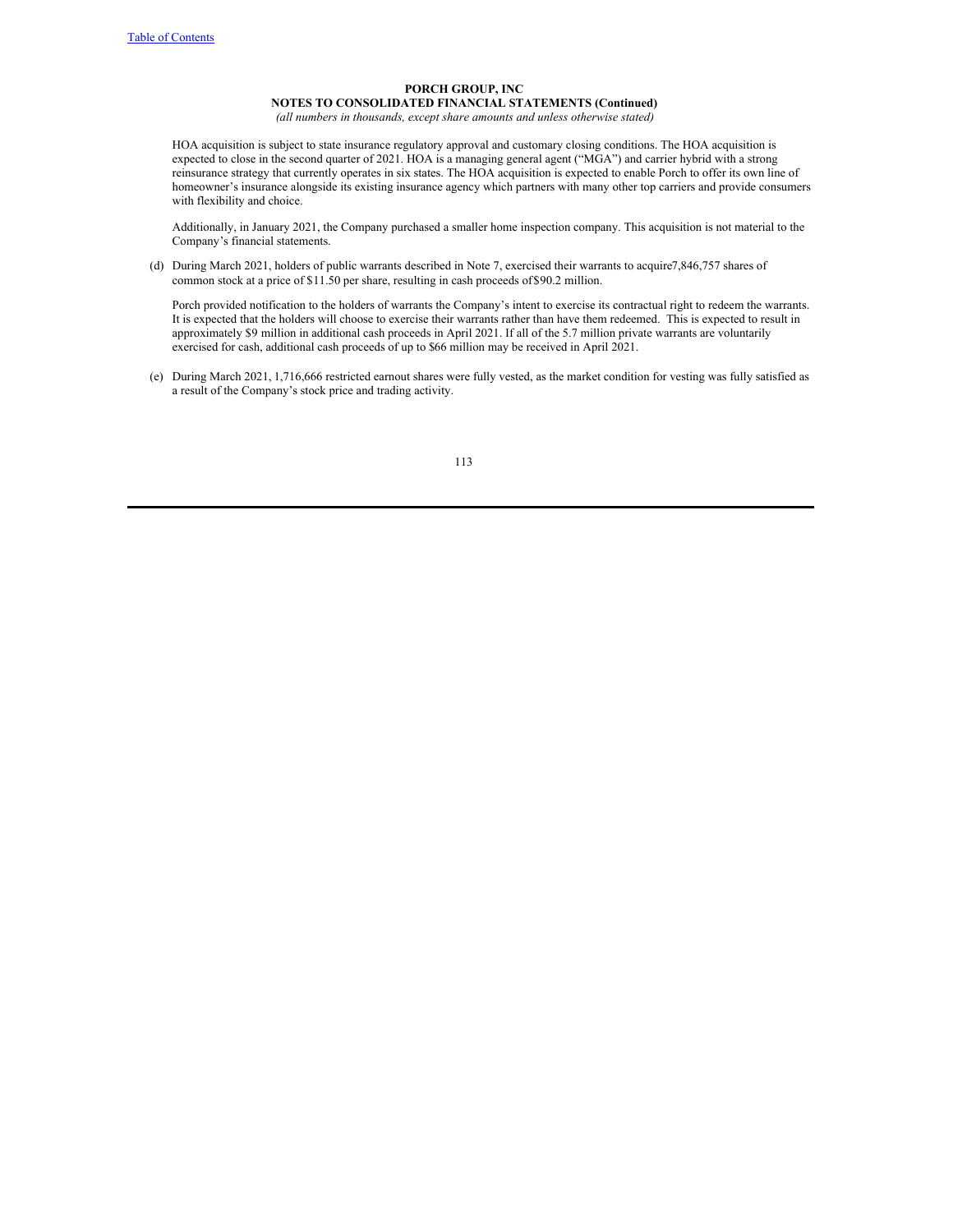#### **Item 9. Changes in and Disagreements with Accountants on Accounting and Financial Disclosure**

Not applicable.

### **Item 9A. Controls and Procedures**

#### Evaluation of Disclosure Controls and Procedures

Under the supervision and with the participation of our management, including our Chief Executive Officer and Chief Financial Officer, we evaluated the effectiveness of our disclosure controls and procedures (as that term is defined in Rules 13a-15(e) and 15d-15(e) under the Securities Exchange Act of 1934, as amended (the "Exchange Act")) as of December 31, 2020, which is the end of the period covered by this Annual Report. Based on this evaluation, our Chief Executive Officer and Chief Financial Officer concluded that the Company's disclosure controls and procedures to ensure that information required to be disclosed by the Company in reports we file or submit under the Exchange Act is (i) recorded, processed, summarized, evaluated and reported, as applicable, within the time periods specified in the United States Securities and Exchange Commission's rules and forms and (ii) accumulated and communicated to the Company's management, including the Company's Chief Executive Officer and Chief Financial Officer, as appropriate to allow timely decisions regarding required disclosures were not effective as of December 31, 2020 due to the material weaknesses in internal control over financial reporting described below.

In connection with the audit of our financial statements as of and for the year ended December 31, 2020, management had identified a material weakness in our internal control over financial reporting. A material weakness is a deficiency or a combination of deficiencies, in internal control over financial reporting, such that there is a reasonable possibility that a material misstatement of the Company's annual or interim financial statements will not be prevented or detected on a timely basis.

In addition to the material weakness identified in connection with the audit, management has determined that the restatement was evidence that the lack of processes and resources to identify and evaluate the appropriate treatment of complex securities, such as warrants, represented a second material weakness in internal control over financial reporting as of December 31, 2020.

The material weaknesses in our internal control over financial reporting for the year ended and as of December 31, 2020 were as follows:

- 1) We do not have sufficient, qualified personnel to prepare and review complex technical accounting issues and effectively design and implement systems and processes that allow for the timely production of accurate financial information in accordance with internal financial reporting timelines to support the current size and complexity (e.g., acquisitions, divestitures and financings) of the Company.
- 2) We do not have sufficient processes and resources in place to critically evaluate the identification, selection and application of US GAAP for complex securities to provide reasonable assurance that significant transactions are appropriately recorded.

Our remediation efforts for these material weaknesses have included the following:

- we hired a new Chief Financial Officer in June 2020 and our new Controller joined in April 2021; both are experienced finance and accounting professionals for public companies;
- we recruited additional personnel, in addition to utilizing third-party consultants and specialists, to supplement our internal resources;
- we have been and continue designing and implementing additional automation and integration in our financially significant systems;
- we will continue to expand and improve our review process of complex securities, significant transactions, and related accounting standards; and,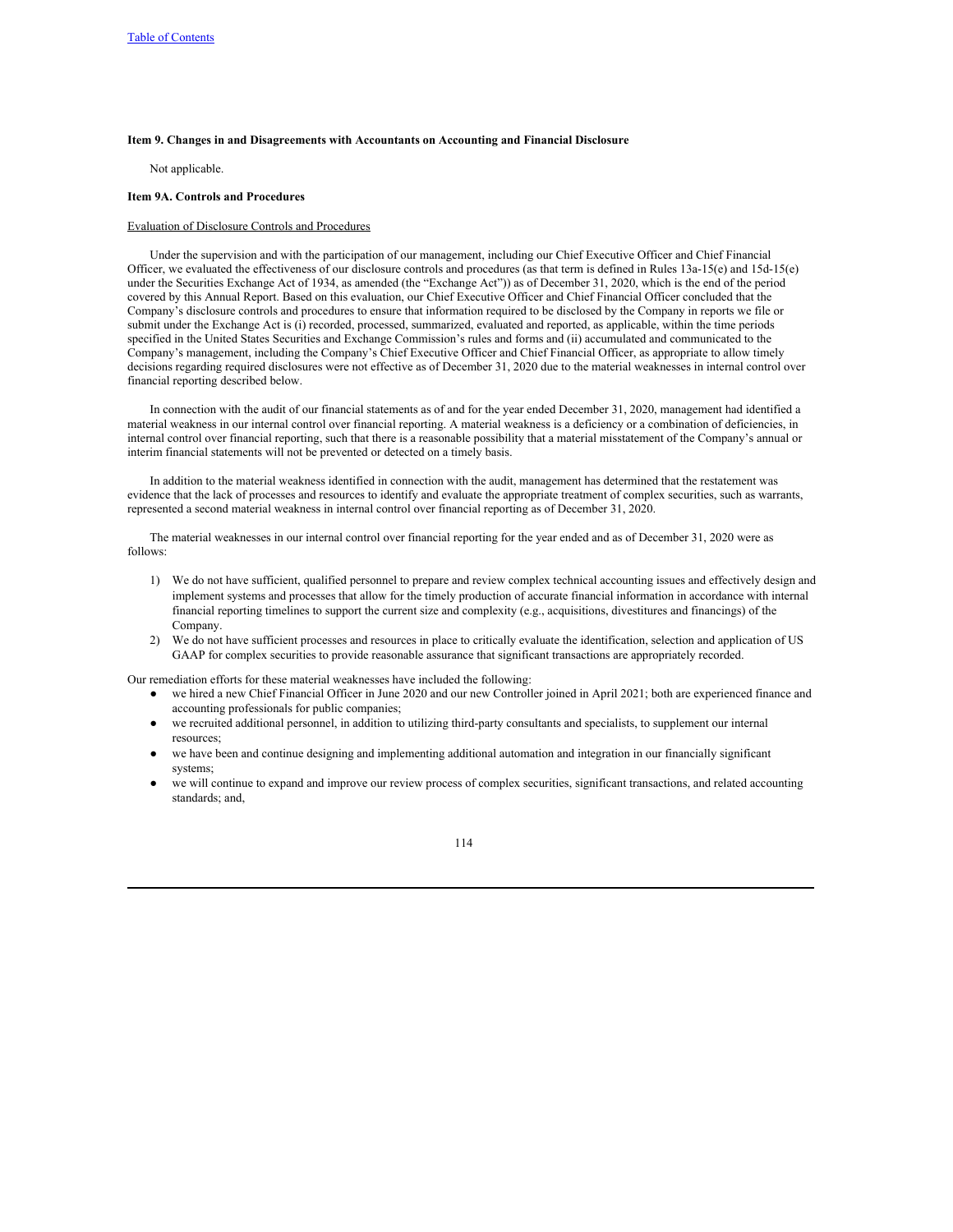we are implementing additional training of our personnel to improve our understanding and documentation that supports effective control operation, and will identify third-party professionals with whom to consult regarding complex accounting literature as necessary.

We plan to continue to assess our internal controls and procedures and intend to take further action as necessary or appropriate to address any other matters we identify. See the section titled "*Risk Factors — We identified material weaknesses in our internal control over* financial reporting. If we are unable to remediate these material weaknesses, or if we identify additional material weaknesses in the future or otherwise fail to maintain an effective system of internal controls, we may not be able to accurately or timely report our financial *condition or results of operations, which may adversely af ect our business and stock price."*

Notwithstanding our material weaknesses, we have concluded that the financial statements and other financial information included in this restated Annual Report fairly present in all material respects our financial condition, results of operations and cash flows for the periods presented in conformity with accounting principles generally accepted in the United States.

#### Management's Report on Internal Control over Financial Reporting

As discussed elsewhere in this Annual Report, we completed the Merger on December 23, 2020. Prior to the Merger, we were a special purpose acquisition company formed for the purpose of effecting a merger, capital stock exchange, asset acquisition, stock purchase, reorganization or other similar business combination with one or more operating businesses. As a result, previously existing internal control processes are no longer applicable or comprehensive enough as of the assessment date as our operations prior to the Merger were insignificant compared to those of the consolidated entity post-Merger. The redesign of internal control over financial reporting for the Company post-Merger has required and will continue to require significant time and resources from management and other personnel. As a result, management was unable, without incurring unreasonable effort or expense, to conduct an assessment of our internal control over financial reporting as of December 31, 2020. Accordingly, we are excluding management's report on internal control over financial reporting pursuant to Section 215.02 of the SEC Division of Corporation Finance's Regulation S-K Compliance & Disclosure Interpretations.

## Changes in Internal Control Over Financial Reporting

There has been no change in our internal control over financial reporting (as defined in Rules 13a-15(f) and 15d-15(f) under the Exchange Act) during our most recent fiscal quarter that has materially affected, or is reasonably likely to materially affect, our internal control over financial reporting, as the circumstances that led to the restatement of our consolidated financial statements described in this Annual Report on Form 10-K/A were not identified prior to the April 12, 2021 guidance from the SEC. Due to the events that led to the restatement of our consolidated financial statements, management has identified an additional material weakness in internal controls related to the accounting for the Private Warrants, as described in Note 1 of the notes to the consolidated financial statements included herein. Management initiated the process of implementing remediation steps to address the material weakness and to improve our internal control over financial reporting. Specifically, we are continuing to expand and improve our review process for complex securities, transactions, and related accounting standards, including the determination of the appropriate accounting classification of our financial instruments. We plan to further improve this process by implementing additional training of personnel to improve our understanding and documentation that supports effective control operation, and will identify third-party professionals with whom to consult regarding the application of complex accounting literature as necessary. These remediation measures may be time consuming and costly. In addition, there is no assurance that we will be successful in remediating the material weakness.

#### Limitations on Effectiveness of Controls and Procedures

Our disclosure controls and procedures are designed to provide reasonable assurance of achieving their objectives, as specified above. Our management recognizes that any control system, no matter how well designed and operated, is based upon certain judgments and assumptions and cannot provide absolute assurance that its objectives will be met.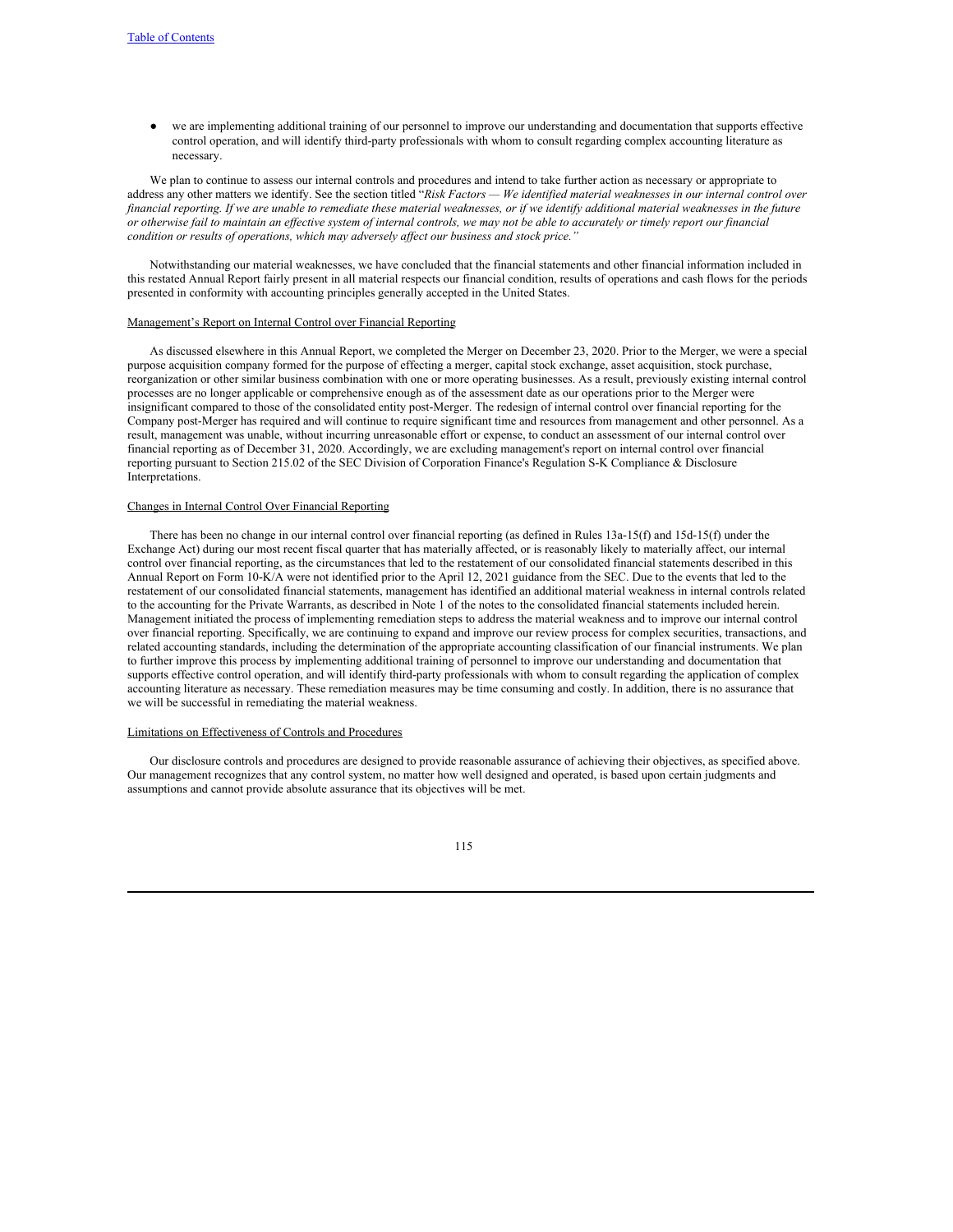# **Item 9B. Other Information**

None.

# **PART III**

# **Item 10. Directors, Executive Officers, and Corporate Governance**

The information required by this Item of Form 10-K/A is included in our Proxy Statement (the "Proxy Statement") filed on April 29, 2021 with the SEC in connection with the solicitation of proxies for our 2021 Annual Meeting of Stockholders and is incorporated herein by reference.

### **Item 11. Executive Compensation**

The information required by this Item is set forth in the Proxy Statement and is incorporated herein by reference.

### **Item 12. Security Ownership of Certain Beneficial Owners and Management and Related Stockholder Matters**

The information required by this Item is set forth in the Proxy Statement and is incorporated herein by reference.

### **Item 13. Certain Relationships and Related Transactions, and Director Independence**

The information required by this Item is set forth in the Proxy Statement and is incorporated herein by reference.

# **Item 14. Principal Accountant Fees and Services**

The information required by this Item is set forth in the Proxy Statement and is incorporated herein by reference.

### **PART IV**

### **Item 15. Exhibits and Financial Statement Schedules**

(a) The following documents are filed as part of this report:

1. Financial Statements (See Index to Consolidated Financial Statements in Item 8, Financial Statements and Supplementary Data, of this Annual Report);

2. The exhibits listed in the "Exhibit Index" attached to this Annual Report.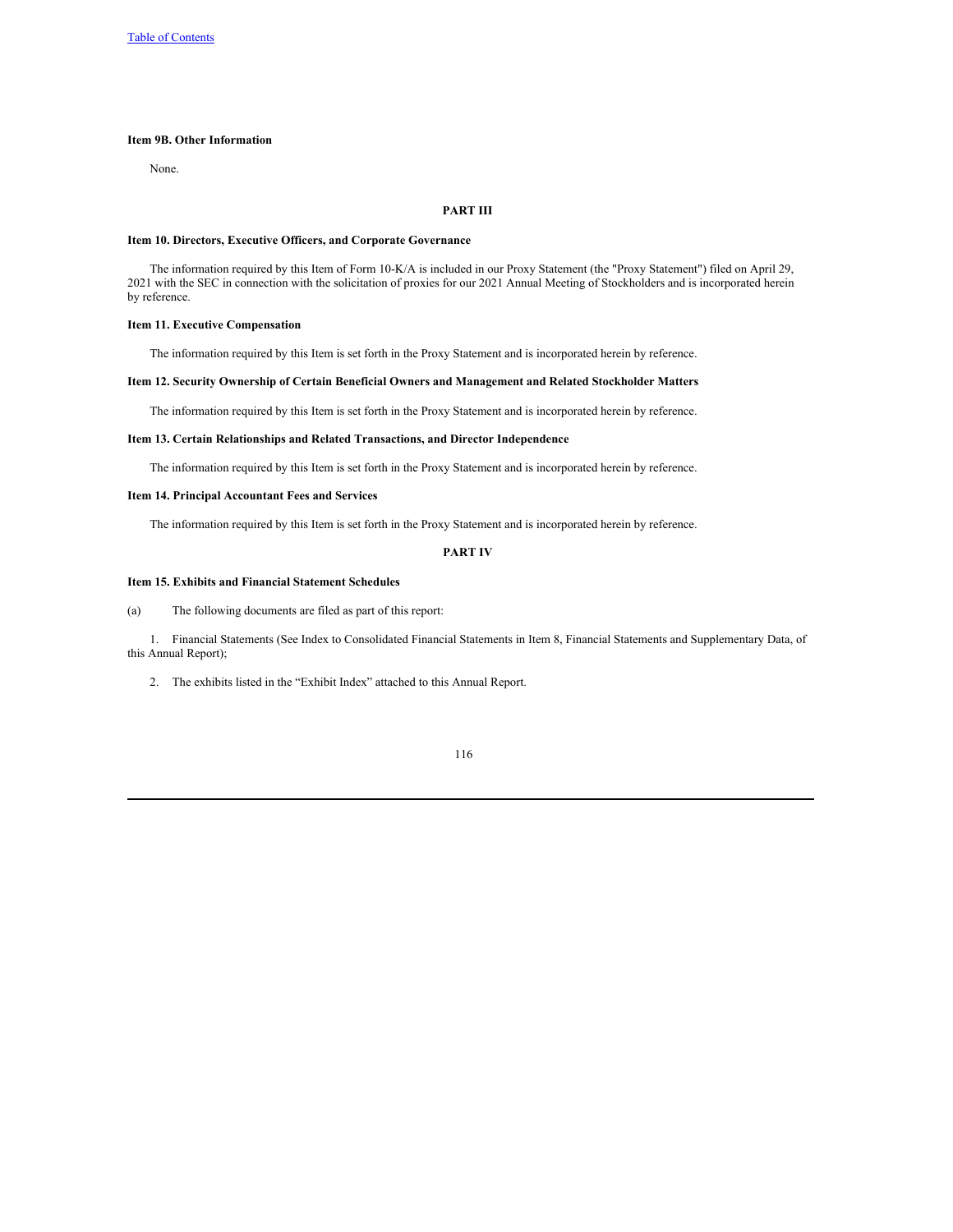# **EXHIBIT INDEX**

| <b>Exhibit</b><br><b>Number</b> | Description                                                                                                                                                                                                                                                                                                                                                                                           |
|---------------------------------|-------------------------------------------------------------------------------------------------------------------------------------------------------------------------------------------------------------------------------------------------------------------------------------------------------------------------------------------------------------------------------------------------------|
| $2.1+$                          | Agreement and Plan of Merger, dated as of July 30, 2020, by and among the Company, PTAC, Merger Sub, and Joe<br>Hanauer, in his capacity as the representative of all Pre-Closing Holders (incorporated by reference to Exhibit 2.1 of the<br>Company's Form 8-K (File No. 001-39142), filed with the SEC on July 31, 2020).                                                                          |
| $2.2^{\circ}$                   | First Amendment to the Agreement and Plan of Merger, dated as of October 12, 2020, by and among the Company, PTAC<br>and Merger Sub (incorporated by reference to Exhibit 2.1 of the Company's Form 8-K (File No. 001-39142), filed with the<br>SEC on October 14, 2020).                                                                                                                             |
| $2.3+$                          | Agreement and Plan of Merger, dated as of January 13, 2021, by and among Homeowners of America Holding Corporation,<br>Porch Group, Inc., HPAC, Inc. and HOA Securityholder Representative, LLC, solely in its capacity as the Securityholder<br>Representative (incorporated by reference to Exhibit 2.1 of the Company's Form 8-K (File No. 001-39142), filed with the<br>SEC on January 14, 2021). |
| $2.4+$                          | Membership Interest Purchase Agreement, dated as of January 12, 2021, by and among Porch.com, Inc., Datamentors<br>Intermediate, LLC and Datamentors, LLC (incorporated by reference to Exhibit 2.2 of the Company's Form 8-K (File No.<br>001-39142), filed with the SEC on January 14, 2021).                                                                                                       |
| 3.1                             | Second Amended and Restated Certificate of Incorporation of the Company, dated December 23, 2020 (incorporated by<br>reference to Exhibit 4.1 of the Company's Form 8-K (File No. 001-39142), filed with the SEC on December 29, 2020).                                                                                                                                                               |
| 3.2                             | Amended and Restated By-Laws of the Company, dated December 23, 2020 (incorporated by reference to Exhibit 4.2 of the<br>Company's Form 8-K (File No. 001-39142), filed with the SEC on December 29, 2020).                                                                                                                                                                                           |
| 4.1                             | Form of Common Stock Certificate of the Company (incorporated by reference to Exhibit 4.1 of the Company's Form 8-K<br>(File No. 001-39142), filed with the SEC on December 31, 2020).                                                                                                                                                                                                                |
| 4.2                             | Form of Warrant Certificate of the Company (incorporated by reference to Exhibit 4.2 of the Company's Form 8-K (File<br>No. 001-39142), filed with the SEC on December 31, 2020).                                                                                                                                                                                                                     |
| 4.3                             | Warrant Agreement, dated November 21, 2019, by and between the Company and Continental Stock Transfer & Trust<br>Company, as warrant agent (incorporated by reference to Exhibit 4.1 of the Company's Form 8-K (File No. 001-39142),<br>filed with the SEC on November 26, 2019).                                                                                                                     |
| 4.4                             | Description of Securities (incorporated by reference to Exhibit 4.4 of the Company's Form 10-K (File No. 001-39142), filed<br>with the SEC on March 31, 2021).                                                                                                                                                                                                                                        |
| 10.1                            | Form of Subscription Agreement, dated as of July 30, 2020, by and between the Company and the Subscriber party thereto<br>(incorporated by reference to Exhibit 10.2 of the Company's Form 8-K (File No. 001-39142), filed with the SEC on July 31,<br>$2020$ ).                                                                                                                                      |
| 10.2                            | Form of Amendment No. 1 to Subscription Agreement, dated as of October 12, 2020, by and between the Company and the<br>Subscriber party thereto (incorporated by reference to Exhibit 10.1 of the Company's Form 8-K (File No. 001-39142), filed<br>with the SEC on October 14, 2020).                                                                                                                |
| 10.3#                           | Form of Indemnification Agreement by and between the Company and its directors and officers (incorporated by reference<br>to Exhibit 10.3 of the Company's Form 8-K (File No. 001-39142), filed with the SEC on December 31, 2020).                                                                                                                                                                   |
| 10.4                            | Amended and Restated Registration Rights Agreement, dated December 23, 2020, by and among the Company and certain<br>stockholders of the Company (incorporated by reference to Exhibit 10.4 of the Company's Form 8-K (File No. 001-39142),<br>filed with the SEC on December 31, 2020).                                                                                                              |
| 10.5#                           | Porch Group, Inc. 2020 Stock Incentive Plan (incorporated by reference to Annex E to the Company's definitive proxy<br>statement/consent solicitation statement/prospectus (File No. 333-249468), filed with the SEC on December 3, 2020).                                                                                                                                                            |
| 10.6#                           | Letter Agreement, dated November 8, 2013, by and between Porch.com, Inc. and Matthew Neagle (incorporated by<br>reference to Exhibit 10.9 of the Company's Form S-4 (File No. 333-249468), filed with the SEC on October 14, 2020).                                                                                                                                                                   |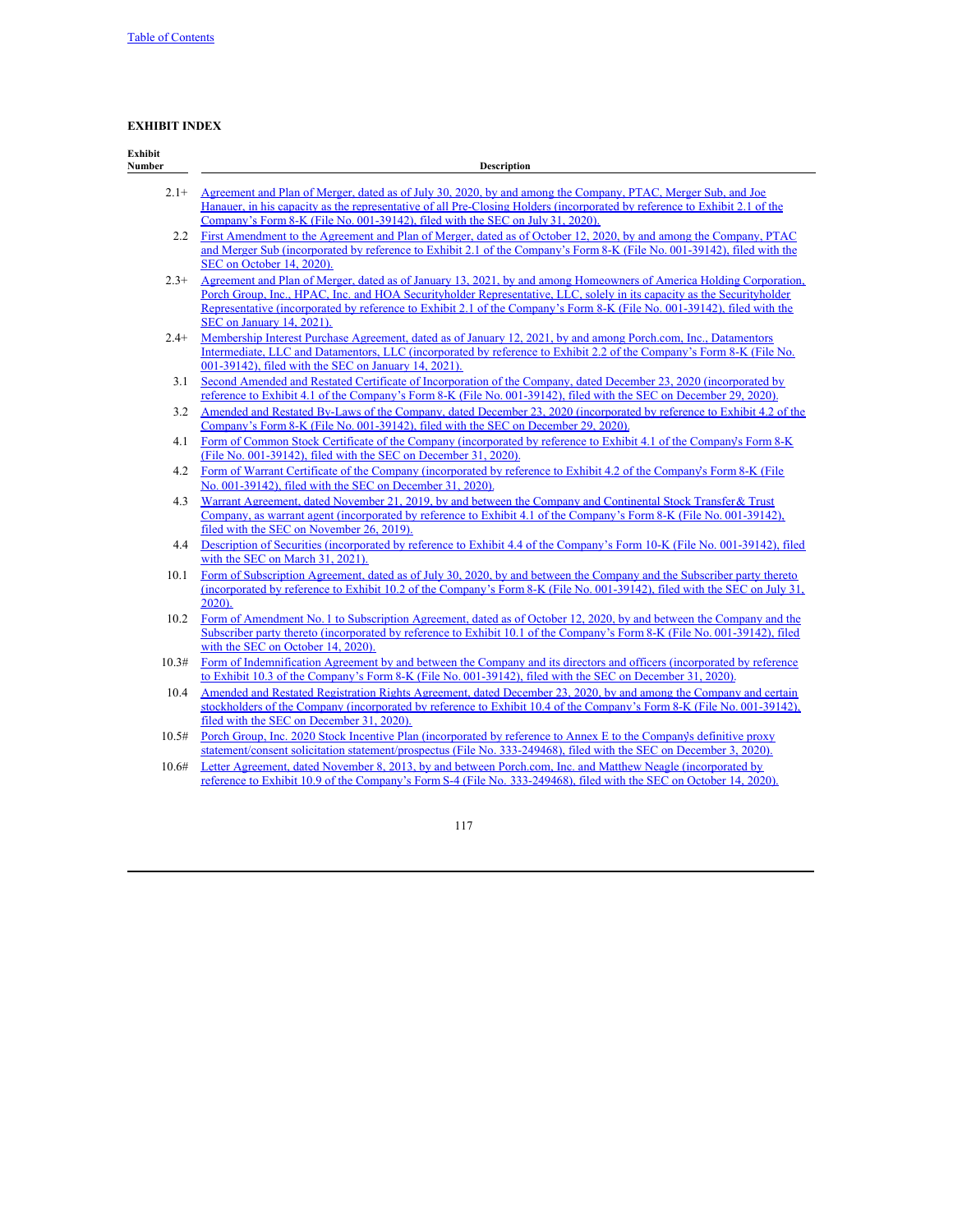- 10.7# Retention Agreement, dated February 20, 2018, by and between Porch.com, Inc. and Matthew Neagle [\(incorporated](https://www.sec.gov/Archives/edgar/data/1784535/000121390020045506/ea131992ex10-7_porchgroup.htm) by reference to Exhibit 10.7 of the Company's Form 8-K (File No. 001-39142), filed with the SEC on December 31, 2020).
- 10.8 Loan and Security Agreement, dated as of July 22, 2020, by and among Porch.com, Inc., the other borrowers party thereto, the guarantors party thereto, the lenders party thereto and Runway Growth Credit Fund, Inc., as [administrative](https://www.sec.gov/Archives/edgar/data/1784535/000121390021002375/fs12021ex10-8_porchgroup.htm) agent and collateral agent for such lenders. (incorporated by reference to Exhibit 10.8 of the Company's Registration Statement on Form S-1 (File No. 333-252120), filed with the SEC on January 15, 2021).
- 10.9 First Amendment to Loan and Security Agreement, dated as of July 30, 2020, by and among Porch.com, Inc., the other borrowers party thereto, the guarantors party thereto, the lenders party thereto and Runway Growth Credit Fund, Inc., as [administrative](https://www.sec.gov/Archives/edgar/data/1784535/000121390021002375/fs12021ex10-9_porchgroup.htm) agent and collateral agent for such lenders. (incorporated by reference to Exhibit 10.9 of the Company's Registration Statement on Form S-1 (File No. 333-252120), filed with the SEC on January 15, 2021).
- 10.10 Second Amendment to Loan and Security Agreement, dated as of January 13, 2021, by and among Porch.com, Inc., the other borrowers party thereto, Porch Group, Inc. and the other guarantors party thereto, the lenders party thereto and Runway Growth Credit Fund, Inc., as [administrative](https://www.sec.gov/Archives/edgar/data/1784535/000121390021002238/ea133347ex10-1_porchgroup.htm) agent and collateral agent for such lenders (incorporated by reference to Exhibit 10.1 of the Company's Form 8-K (File No. 001-39142), filed with the SEC on January 14, 2021).
- 16.1 Letter from [WithumSmith+Brown,](https://www.sec.gov/Archives/edgar/data/1784535/000121390020045506/ea131992ex16-1_porchgroup.htm) PC to the SEC, dated December 30, 2020 (incorporated by reference to Exhibit 16.1 of the Company's Form 8-K (File No. 001-39142), filed with the SEC on December 31, 2020).
- 21.1 Subsidiaries of the Registrant [\(incorporated](https://www.sec.gov/Archives/edgar/data/1784535/000155837021003776/prch-20201231xex21d1.htm) by reference to Exhibit 21.1 of the Company's Form 10-K (File No. 001-39142), filed with the SEC on March 31, 2021).
- 23.1\* Consent of [Independent](#page-120-0) Registered Public Accounting Firm
- 24.1 Power of Attorney [\(incorporated](#page-0-0) by reference from the signature page of this Annual report on Form 10-K).
- 31.1\* [Certification](#page-121-0) of Chief Executive Officer Pursuant to Rule 13a-15(e) or Rule 15d-15(e)
- 31.2\* [Certification](#page-122-0) of Chief Financial Officer Pursuant to Rule 13a-15(e) or Rule 15d-15(e)
- 32\* [Certification](#page-123-0) of Chief Executive Officer and Chief Financial Officer of Periodic Report Pursuant to 18 U.S.C. Section 1350
- 101\* The following financial information from the Annual Report on Form 10-K of PORCH GROUP, INC. for the year ended December 31, 2020, formatted in Inline XBRL (eXtensible Business Reporting Language): (1) Consolidated Balance Sheets as of December 31, 2020 and 2019; (2) Consolidated Statements of Income for the years ended December 31, 2020, 2019 and 2018; (3) Consolidated Statements of Comprehensive Income for the years ended December 31, 2020, 2019 and 2018; (4) Consolidated Statements of Shareholders' Equity for the years ended December 31, 2020, 2019 and 2018; (5) Consolidated Statements of Cash Flows for the years ended December 31, 2020, 2019 and 2018; and (6) Notes to Financial Statements.
- 104\* Cover Page Interactive Data File (formatted as Inline XBRL).
- Filed with this Annual Report on Form 10-K.
- Portions of this exhibit have been omitted in accordance with Item 601 of Regulation S-K
- # Indicates a management or compensatory plan.

### **Item 16. Form 10-K Summary**

None.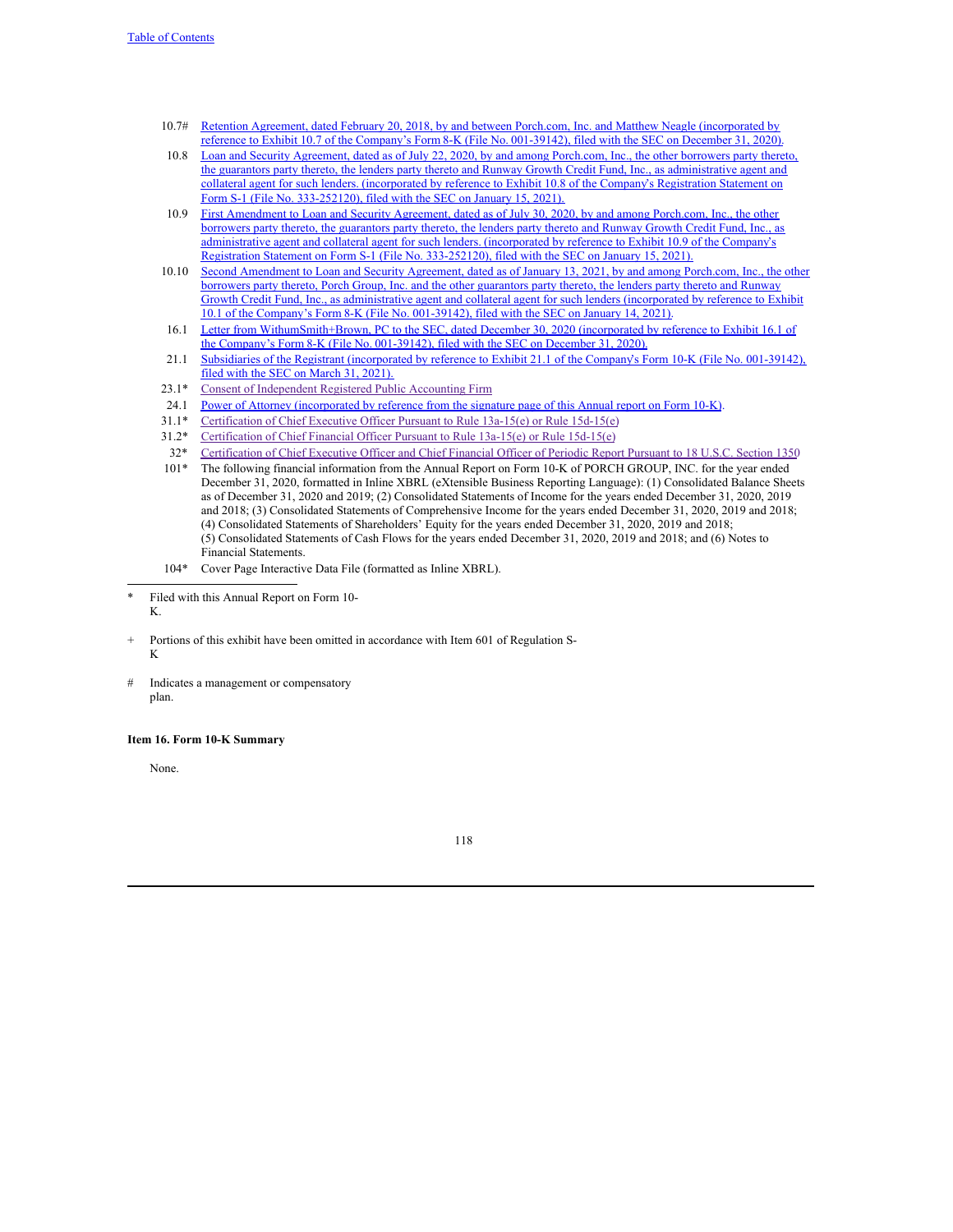# **SIGNATURES**

Pursuant to the requirements of Section 13 or 15(d) of the Securities Exchange Act of 1934, the registrant has duly caused this report to be signed on its behalf by the undersigned, thereunto duly authorized, on May 19, 2021.

PORCH GROUP, INC.

By: /s/ Matthew Ehrlichman Matthew Ehrlichman *Chairman of the Board of Directors, and Chief Executive Of icer*

Pursuant to the requirements of the Securities Exchange Act of 1934, this report has been signed below on May 19, 2021 by the following persons on behalf of the registrant and in the capacities indicated:

| <b>Signature</b>                             | <b>Title</b>                                                            |
|----------------------------------------------|-------------------------------------------------------------------------|
| s/ Matthew Ehrlichman<br>Matthew Ehrlichman  | Chief Executive Officer<br>(principal executive officer) and Chairman   |
| /s/ Marty Heimbigner<br>Marty Heimbigner     | Chief Financial Officer<br>(principal financial and accounting officer) |
| /s/ Thomas D. Hennessy<br>Thomas D. Hennessy | Director                                                                |
| /s/ Alan Pickerill<br>Alan Pickerill         | Director                                                                |
| /s/ Javier Saade<br>Javier Saade             | Director                                                                |
| /s/ Asha Sharma<br>Asha Sharma               | Director                                                                |
| /s/ Chris Terrill<br>Chris Terrill           | Director                                                                |
| /s/ Regi Vengalil<br>Regi Vengalil           | Director                                                                |
| /s/ Margaret Whelan<br>Margaret Whelan       | Director                                                                |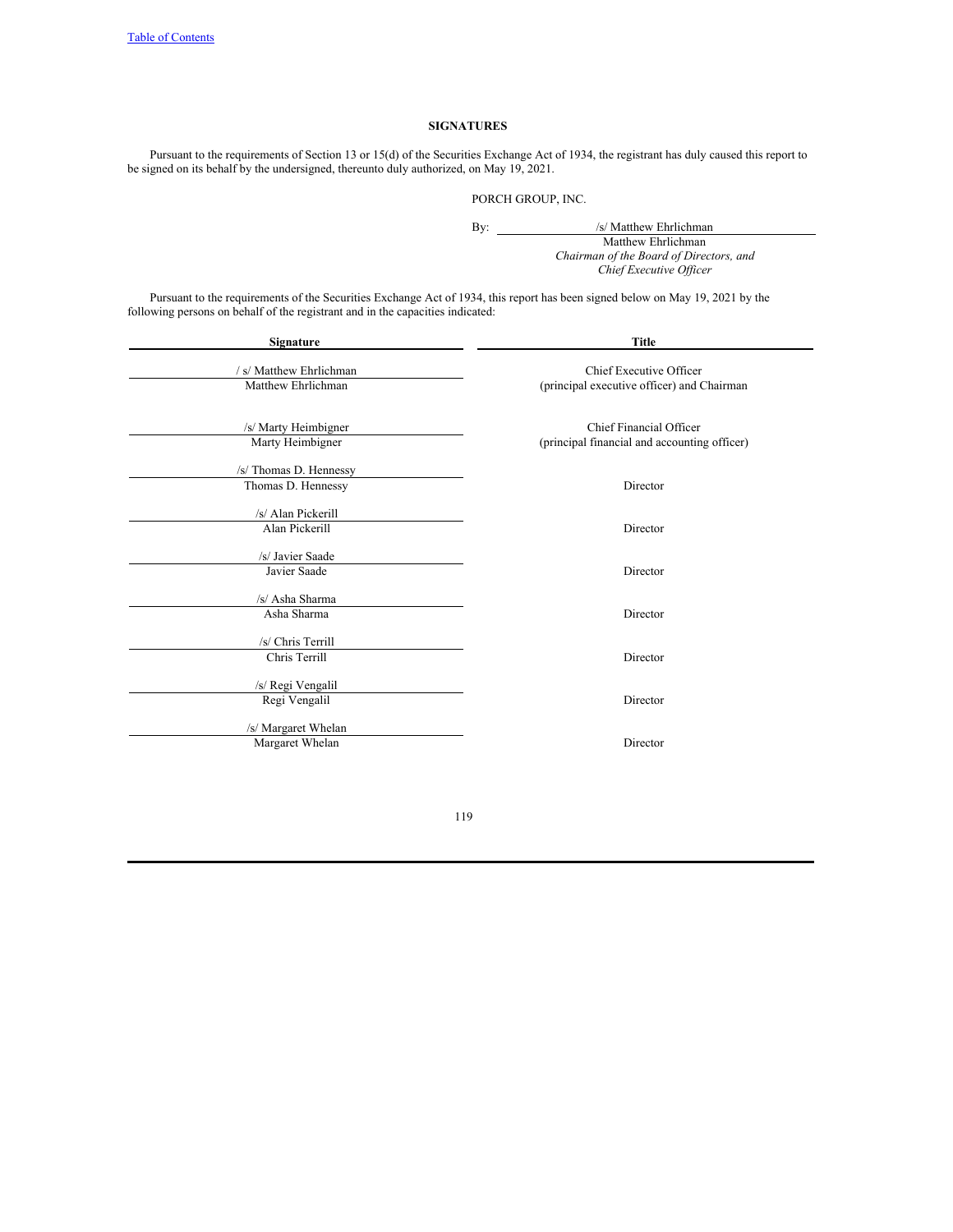# Consent of Independent Registered Public Accounting Firm

<span id="page-120-0"></span>We consent to the incorporation by reference in the Registration Statement (Form S-8 No. 333- 253778) pertaining to the Porch Group, Inc. 2020 Stock Incentive Plan and Porch.com, Inc. 2012 Equity Incentive Plan of our report dated March 31, 2021 (except for Note 1, as to which the date is May 19, 2021), with respect to the consolidated financial statements of Porch Group, Inc. included in this Annual Report (Form 10-K) for the year ended December 31, 2020.

/s/ Ernst & Young LLP

Seattle, Washington May 19, 2021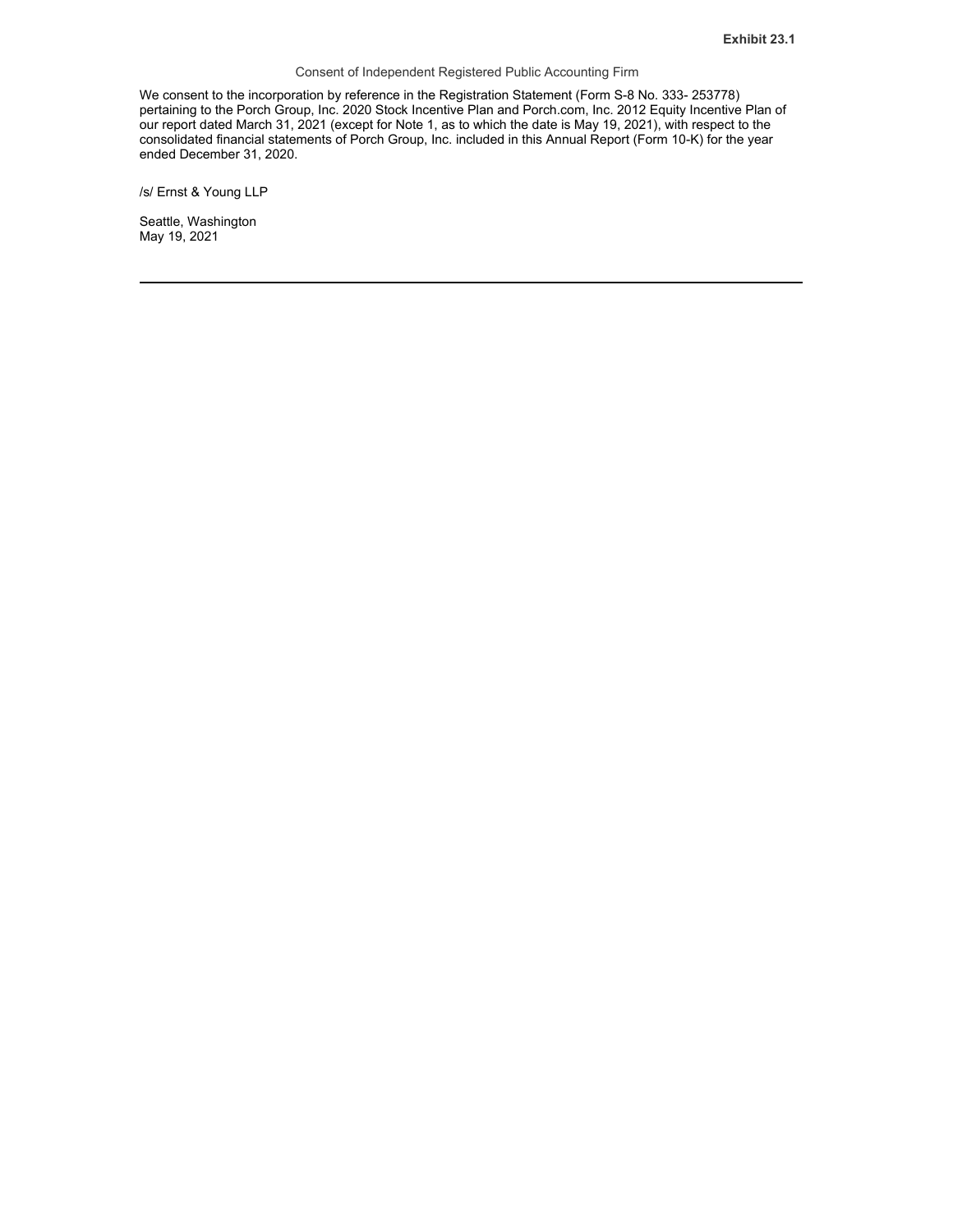# **CERTIFICATION OF THE CHIEF EXECUTIVE OFFICER**

<span id="page-121-0"></span>I, Matthew Ehrlichman, certify that:

1. I have reviewed this Amendment No. 1 to the Annual Report on Form 10-K/A of Porch Group, Inc.;

2. Based on my knowledge, this report does not contain any untrue statement of a material fact or omit to state a material fact necessary to make the statements made, in light of the circumstances under which such statements were made, not misleading with respect to the period covered by this report;

3. Based on my knowledge, the financial statements, and other financial information included in this report, fairly present in all material respects the financial condition, results of operations and cash flows of the registrant as of, and for, the periods presented in this report;

4. The registrant's other certifying officer(s) and I are responsible for establishing and maintaining disclosure controls and procedures (as defined in Exchange Act Rules 13a-15(e) and 15d-15(e)) and internal control over financial reporting (as defined in Exchange Act Rules 13a-15(f) and 15d-15(f)) for the registrant and have:

(a) Designed such disclosure controls and procedures, or caused such disclosure controls and procedures to be designed under our supervision, to ensure that material information relating to the registrant, including its consolidated subsidiaries, is made known to us by others within those entities, particularly during the period in which this report is being prepared;

(b) Designed such internal control over financial reporting, or caused such internal control over financial reporting to be designed under our supervision, to provide reasonable assurance regarding the reliability of financial reporting and the preparation of financial statements for external purposes in accordance with generally accepted accounting principles;

(c) Evaluated the effectiveness of the registrant's disclosure controls and procedures and presented in this report our conclusions about the effectiveness of the disclosure controls and procedures, as of the end of the period covered by this report based on such evaluation; and

(d) Disclosed in this report any change in the registrant's internal control over financial reporting that occurred during the registrant's most recent fiscal quarter (the registrant's fourth fiscal quarter in the case of an annual report) that has materially affected, or is reasonably likely to materially affect, the registrant's internal control over financial reporting; and

5. The registrant's other certifying officer(s) and I have disclosed, based on our most recent evaluation of internal control over financial reporting, to the registrant's auditors and the audit committee of the registrant's board of directors (or persons performing the equivalent functions):

(a) All significant deficiencies and material weaknesses in the design or operation of internal control over financial reporting which are reasonably likely to adversely affect the registrant's ability to record, process, summarize and report financial information; and

(b) Any fraud, whether or not material, that involves management or other employees who have a significant role in the registrant's internal control over financial reporting.

Date: May 19, 2021 /s/ Matthew Ehrlichman

**Matthew Ehrlichman Chief Executive Officer, Chairman and Founder**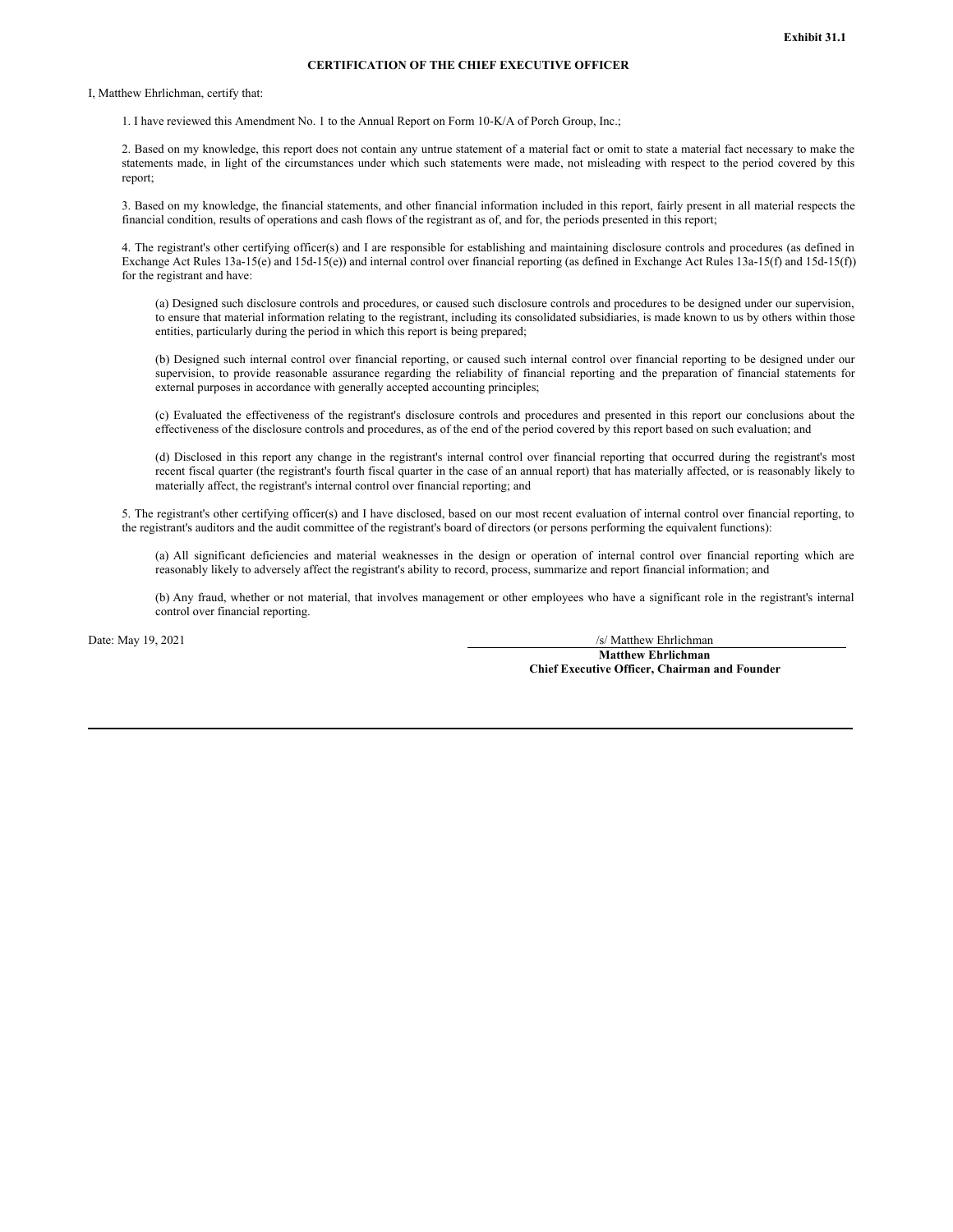# **CERTIFICATION OF THE CHIEF FINANCIAL OFFICER**

<span id="page-122-0"></span>I, Marty Heimbigner, certify that:

1. I have reviewed this Amendment No.1 to the Annual Report on Form 10-K/A of Porch Group, Inc.;

2. Based on my knowledge, this report does not contain any untrue statement of a material fact or omit to state a material fact necessary to make the statements made, in light of the circumstances under which such statements were made, not misleading with respect to the period covered by this report;

3. Based on my knowledge, the financial statements, and other financial information included in this report, fairly present in all material respects the financial condition, results of operations and cash flows of the registrant as of, and for, the periods presented in this report;

4. The registrant's other certifying officer(s) and I are responsible for establishing and maintaining disclosure controls and procedures (as defined in Exchange Act Rules 13a-15(e) and 15d-15(e)) and internal control over financial reporting (as defined in Exchange Act Rules 13a-15(f) and 15d-15(f)) for the registrant and have:

(a) Designed such disclosure controls and procedures, or caused such disclosure controls and procedures to be designed under our supervision, to ensure that material information relating to the registrant, including its consolidated subsidiaries, is made known to us by others within those entities, particularly during the period in which this report is being prepared;

(b) Designed such internal control over financial reporting, or caused such internal control over financial reporting to be designed under our supervision, to provide reasonable assurance regarding the reliability of financial reporting and the preparation of financial statements for external purposes in accordance with generally accepted accounting principles;

(c) Evaluated the effectiveness of the registrant's disclosure controls and procedures and presented in this report our conclusions about the effectiveness of the disclosure controls and procedures, as of the end of the period covered by this report based on such evaluation; and

(d) Disclosed in this report any change in the registrant's internal control over financial reporting that occurred during the registrant's most recent fiscal quarter (the registrant's fourth fiscal quarter in the case of an annual report) that has materially affected, or is reasonably likely to materially affect, the registrant's internal control over financial reporting; and

5. The registrant's other certifying officer(s) and I have disclosed, based on our most recent evaluation of internal control over financial reporting, to the registrant's auditors and the audit committee of the registrant's board of directors (or persons performing the equivalent functions):

(a) All significant deficiencies and material weaknesses in the design or operation of internal control over financial reporting which are reasonably likely to adversely affect the registrant's ability to record, process, summarize and report financial information; and

(b) Any fraud, whether or not material, that involves management or other employees who have a significant role in the registrant's internal control over financial reporting.

Date: May 19, 2021 /s/ Marty Heimbigner **Marty Heimbigner**

**Chief Financial Officer**